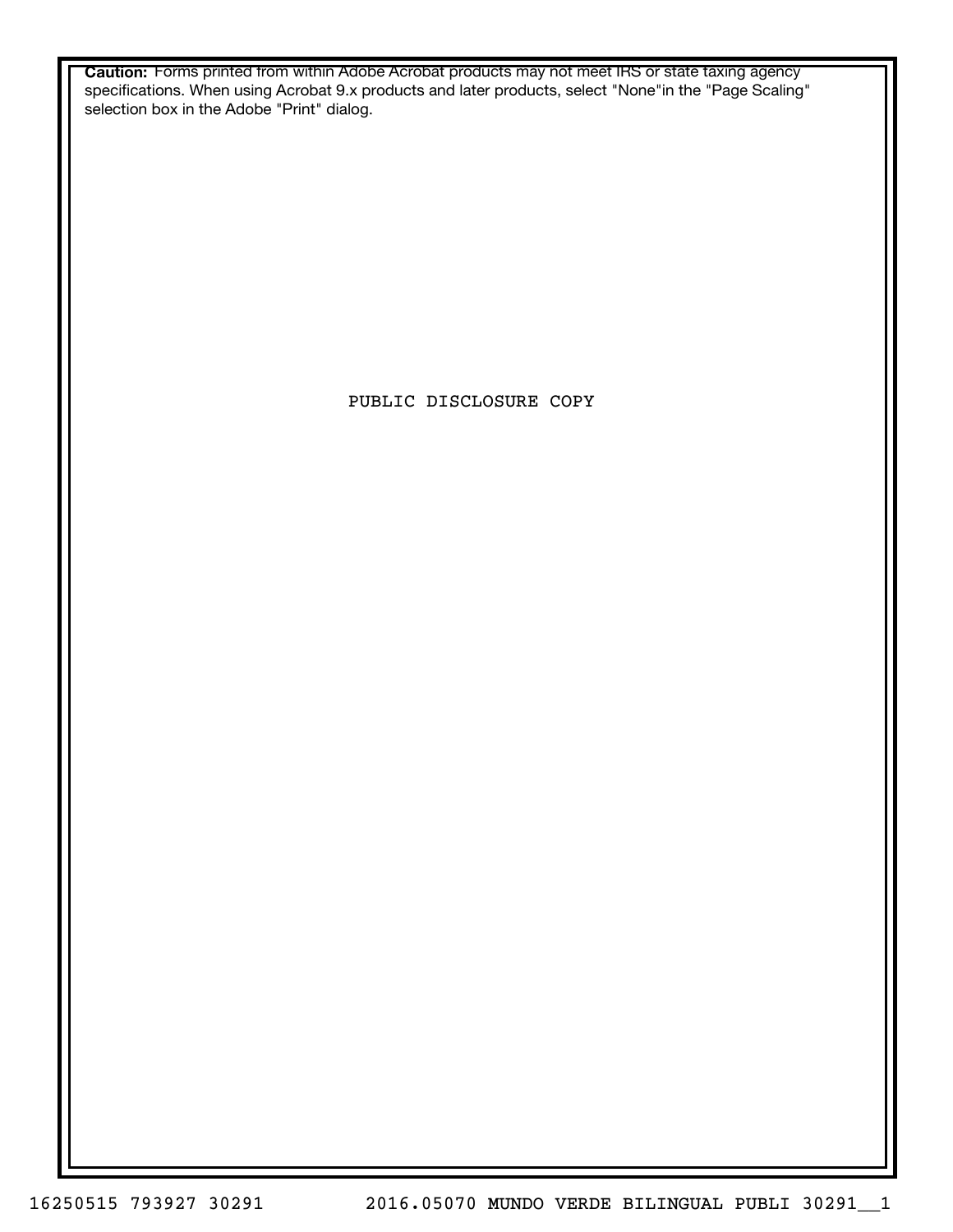|                         |                               |                                | ** PUBLIC DISCLOSURE COPY **                                                                                                                                                                                                                                                                                             |     |                                                     |                                                           |  |  |  |
|-------------------------|-------------------------------|--------------------------------|--------------------------------------------------------------------------------------------------------------------------------------------------------------------------------------------------------------------------------------------------------------------------------------------------------------------------|-----|-----------------------------------------------------|-----------------------------------------------------------|--|--|--|
|                         |                               |                                | <b>Return of Organization Exempt From Income Tax</b>                                                                                                                                                                                                                                                                     |     |                                                     | OMB No. 1545-0047                                         |  |  |  |
|                         |                               | Form 990                       | Under section 501(c), 527, or 4947(a)(1) of the Internal Revenue Code (except private foundations)                                                                                                                                                                                                                       |     |                                                     |                                                           |  |  |  |
|                         |                               | Department of the Treasury     | Do not enter social security numbers on this form as it may be made public.                                                                                                                                                                                                                                              |     |                                                     | <b>Open to Public</b>                                     |  |  |  |
|                         |                               | Internal Revenue Service       | Information about Form 990 and its instructions is at www.irs.gov/form990.                                                                                                                                                                                                                                               |     |                                                     | Inspection                                                |  |  |  |
|                         |                               |                                | A For the 2016 calendar year, or tax year beginning $JUL$ 1, $2016$                                                                                                                                                                                                                                                      |     | and ending JUN 30, 2017                             |                                                           |  |  |  |
|                         | <b>B</b> Check if applicable: |                                | <b>C</b> Name of organization                                                                                                                                                                                                                                                                                            |     | D Employer identification number                    |                                                           |  |  |  |
|                         | Address                       |                                | MUNDO VERDE BILINGUAL PUBLIC<br>CHARTER SCHOOL                                                                                                                                                                                                                                                                           |     |                                                     |                                                           |  |  |  |
|                         | change<br> Name               |                                |                                                                                                                                                                                                                                                                                                                          |     |                                                     | 26-2569958                                                |  |  |  |
|                         | change<br>Initial             |                                | Doing business as                                                                                                                                                                                                                                                                                                        |     |                                                     |                                                           |  |  |  |
|                         | return<br> Final              |                                | Number and street (or P.O. box if mail is not delivered to street address)<br>30 P STREET NW                                                                                                                                                                                                                             |     | Room/suite   E Telephone number                     | $202 - 630 - 8373$                                        |  |  |  |
|                         | return/<br>termin-            |                                | City or town, state or province, country, and ZIP or foreign postal code                                                                                                                                                                                                                                                 |     | G Gross receipts \$                                 | 10, 764, 856.                                             |  |  |  |
|                         | ated<br>Amended               |                                | 20001<br>WASHINGTON, DC                                                                                                                                                                                                                                                                                                  |     | H(a) Is this a group return                         |                                                           |  |  |  |
|                         | Ireturn<br>Applica-<br>tion   |                                | F Name and address of principal officer: KRISTIN SCOTCHMER                                                                                                                                                                                                                                                               |     | for subordinates?                                   | $\sqrt{}$ Yes $\left\lfloor \frac{X}{X} \right\rfloor$ No |  |  |  |
|                         | pending                       |                                | SAME AS C ABOVE                                                                                                                                                                                                                                                                                                          |     | H(b) Are all subordinates included? Ves             | <b>No</b>                                                 |  |  |  |
|                         |                               |                                | Tax-exempt status: $X \over 301(c)(3)$<br>$501(c)$ (<br>$\sqrt{\bullet}$ (insert no.)<br>$4947(a)(1)$ or                                                                                                                                                                                                                 | 527 |                                                     | If "No," attach a list. (see instructions)                |  |  |  |
|                         |                               |                                | J Website: WWW.MUNDOVERDEPCS.ORG                                                                                                                                                                                                                                                                                         |     | $H(c)$ Group exemption number $\blacktriangleright$ |                                                           |  |  |  |
|                         |                               |                                | K Form of organization: $X$ Corporation<br>Other $\blacktriangleright$<br>Association<br>Trust                                                                                                                                                                                                                           |     |                                                     | L Year of formation: $2008$ M State of legal domicile: DC |  |  |  |
|                         | Part I                        | <b>Summary</b>                 |                                                                                                                                                                                                                                                                                                                          |     |                                                     |                                                           |  |  |  |
|                         | 1                             |                                | Briefly describe the organization's mission or most significant activities: TO FOSTER HIGH LEVELS OF                                                                                                                                                                                                                     |     |                                                     |                                                           |  |  |  |
| Governance              |                               |                                | ACADEMIC ACHIEVEMNT AMONG A DIVERSE GROUP OF STUDENTS BY PREPARING                                                                                                                                                                                                                                                       |     |                                                     |                                                           |  |  |  |
|                         | 2                             |                                | Check this box $\blacktriangleright$ $\Box$ if the organization discontinued its operations or disposed of more than 25% of its net assets.                                                                                                                                                                              |     |                                                     |                                                           |  |  |  |
|                         | З                             |                                | Number of voting members of the governing body (Part VI, line 1a)                                                                                                                                                                                                                                                        |     | 3                                                   | 7<br>7                                                    |  |  |  |
|                         | 4                             | $\overline{\mathbf{4}}$        |                                                                                                                                                                                                                                                                                                                          |     |                                                     |                                                           |  |  |  |
|                         | 5                             |                                |                                                                                                                                                                                                                                                                                                                          |     | 5                                                   | 170                                                       |  |  |  |
| <b>Activities &amp;</b> | 6                             |                                |                                                                                                                                                                                                                                                                                                                          |     | 6                                                   | 250                                                       |  |  |  |
|                         |                               |                                |                                                                                                                                                                                                                                                                                                                          |     | 7a                                                  | $\overline{0}$ .                                          |  |  |  |
|                         |                               |                                |                                                                                                                                                                                                                                                                                                                          |     | 7b                                                  | $\overline{0}$ .                                          |  |  |  |
|                         |                               |                                |                                                                                                                                                                                                                                                                                                                          |     | <b>Prior Year</b><br>1, 166, 673.                   | <b>Current Year</b><br>710,505.                           |  |  |  |
|                         | 8                             |                                |                                                                                                                                                                                                                                                                                                                          |     | 9,744,160.                                          | 10,021,109.                                               |  |  |  |
| Revenue                 | 9                             |                                | Program service revenue (Part VIII, line 2g)                                                                                                                                                                                                                                                                             |     | $-9,257.$                                           | 145.                                                      |  |  |  |
|                         | 10<br>11                      |                                | Other revenue (Part VIII, column (A), lines 5, 6d, 8c, 9c, 10c, and 11e)                                                                                                                                                                                                                                                 |     | 0.                                                  | $\overline{0}$ .                                          |  |  |  |
|                         | 12                            |                                | Total revenue - add lines 8 through 11 (must equal Part VIII, column (A), line 12)                                                                                                                                                                                                                                       |     | 10,901,576.                                         | 10,731,759.                                               |  |  |  |
|                         | 13                            |                                | Grants and similar amounts paid (Part IX, column (A), lines 1-3)                                                                                                                                                                                                                                                         |     | о.                                                  | $0$ .                                                     |  |  |  |
|                         | 14                            |                                |                                                                                                                                                                                                                                                                                                                          |     | $\overline{0}$ .                                    | $\overline{0}$ .                                          |  |  |  |
|                         |                               |                                | Salaries, other compensation, employee benefits (Part IX, column (A), lines 5-10)                                                                                                                                                                                                                                        |     | 6,008,574.                                          | 6,729,086.                                                |  |  |  |
| Expenses                |                               |                                |                                                                                                                                                                                                                                                                                                                          |     | 7,343.                                              | $\overline{0}$ .                                          |  |  |  |
|                         |                               |                                |                                                                                                                                                                                                                                                                                                                          |     |                                                     |                                                           |  |  |  |
|                         |                               |                                |                                                                                                                                                                                                                                                                                                                          |     | 4,186,393.                                          | 4,305,308.                                                |  |  |  |
|                         | 18                            |                                | Total expenses. Add lines 13-17 (must equal Part IX, column (A), line 25)                                                                                                                                                                                                                                                |     | 10, 202, 310.                                       | 11,034,394.                                               |  |  |  |
|                         | 19                            |                                |                                                                                                                                                                                                                                                                                                                          |     | 699, 266.                                           | $-302,635.$                                               |  |  |  |
|                         |                               |                                |                                                                                                                                                                                                                                                                                                                          |     | <b>Beginning of Current Year</b>                    | <b>End of Year</b>                                        |  |  |  |
| Net Assets or           | 20                            | Total assets (Part X, line 16) |                                                                                                                                                                                                                                                                                                                          |     | 17,631,958.                                         | 16,675,603.                                               |  |  |  |
|                         | 21                            |                                | Total liabilities (Part X, line 26)                                                                                                                                                                                                                                                                                      |     | 14, 415, 383.                                       | 13,761,663.                                               |  |  |  |
|                         | 22                            |                                |                                                                                                                                                                                                                                                                                                                          |     | 3, 216, 575.                                        | 2,913,940.                                                |  |  |  |
|                         | Part II                       | <b>Signature Block</b>         |                                                                                                                                                                                                                                                                                                                          |     |                                                     |                                                           |  |  |  |
|                         |                               |                                | Under penalties of perjury, I declare that I have examined this return, including accompanying schedules and statements, and to the best of my knowledge and belief, it is<br>true, correct, and complete. Declaration of preparer (other than officer) is based on all information of which preparer has any knowledge. |     |                                                     |                                                           |  |  |  |
|                         |                               |                                |                                                                                                                                                                                                                                                                                                                          |     |                                                     |                                                           |  |  |  |
| Sign                    |                               |                                | Signature of officer                                                                                                                                                                                                                                                                                                     |     | Date                                                |                                                           |  |  |  |
|                         |                               |                                |                                                                                                                                                                                                                                                                                                                          |     |                                                     |                                                           |  |  |  |

| Sign     | <b>Signally OF OTIGER</b><br><b>DAIR</b>                                                                     |                      |      |                                                |  |  |  |  |  |  |
|----------|--------------------------------------------------------------------------------------------------------------|----------------------|------|------------------------------------------------|--|--|--|--|--|--|
| Here     | KRISTIN SCOTCHMER,<br><b>EXECUTIVE DIRECTOR</b>                                                              |                      |      |                                                |  |  |  |  |  |  |
|          | Type or print name and title                                                                                 |                      |      |                                                |  |  |  |  |  |  |
|          | Print/Type preparer's name                                                                                   | Preparer's signature | Date | PTIN<br>Check                                  |  |  |  |  |  |  |
| Paid     | DAVID JONES                                                                                                  |                      |      | P01361002<br>self-emploved                     |  |  |  |  |  |  |
| Preparer | JONES MARESCA & MCQUADE PA<br>Firm's name                                                                    |                      |      | 52-1853933<br>$Firm's EIN \blacktriangleright$ |  |  |  |  |  |  |
| Use Only | Firm's address 1730 RHODE ISLAND AVE, N.W.,                                                                  | SUITE 800            |      |                                                |  |  |  |  |  |  |
|          | WASHINGTON, DC 20036                                                                                         |                      |      | Phone no. $202 - 296 - 3306$                   |  |  |  |  |  |  |
|          | x.<br>Yes<br><b>No</b><br>May the IRS discuss this return with the preparer shown above? (see instructions)  |                      |      |                                                |  |  |  |  |  |  |
|          | Form 990 (2016)<br>LHA For Paperwork Reduction Act Notice, see the separate instructions.<br>632001 11-11-16 |                      |      |                                                |  |  |  |  |  |  |

SEE SCHEDULE O FOR ORGANIZATION MISSION STATEMENT CONTINUATION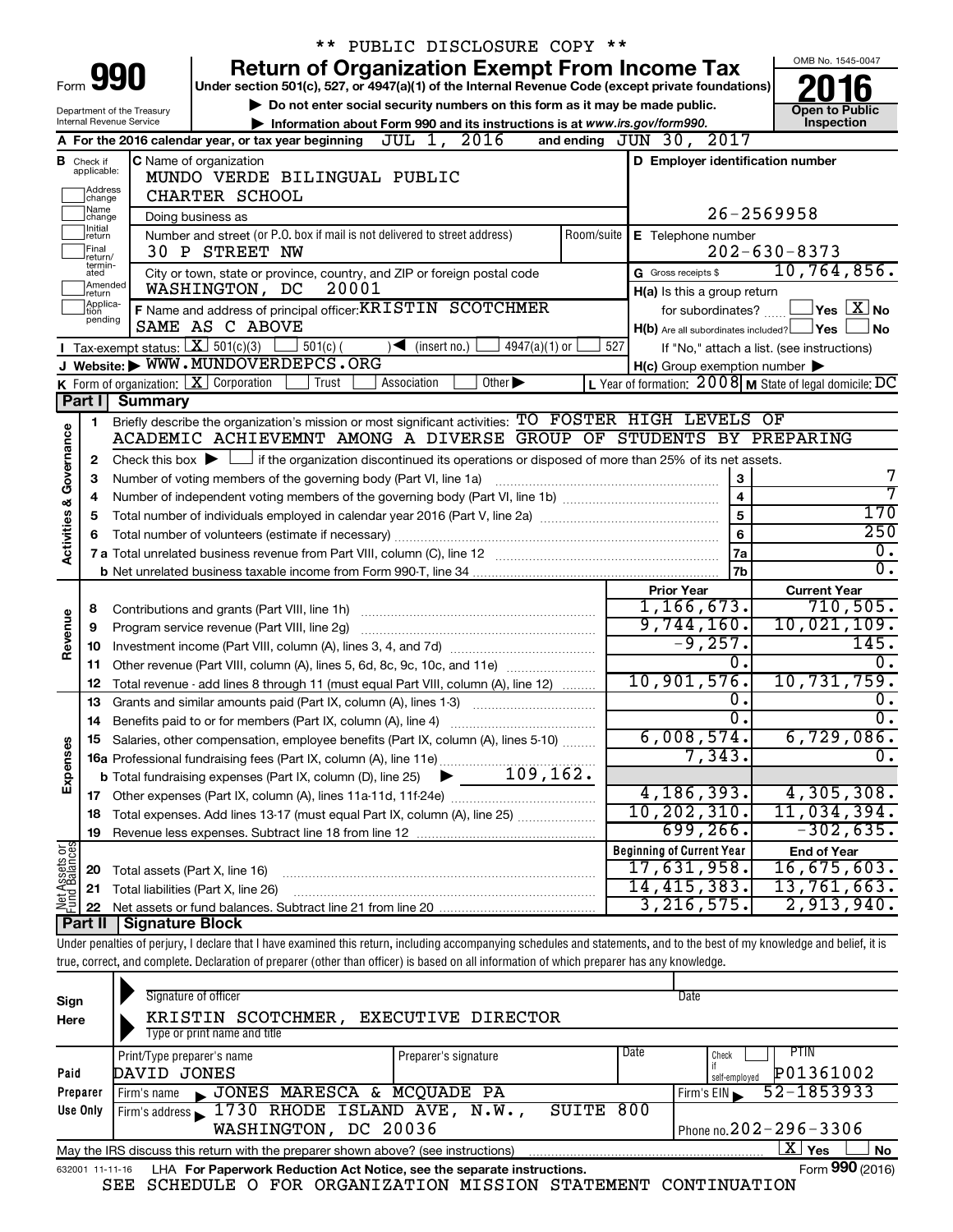|                | CHARTER SCHOOL<br>Form 990 (2016)<br>Part III   Statement of Program Service Accomplishments |                                                                                                              | $26 - 2569958$                                                                                                                               | Page 2                                  |
|----------------|----------------------------------------------------------------------------------------------|--------------------------------------------------------------------------------------------------------------|----------------------------------------------------------------------------------------------------------------------------------------------|-----------------------------------------|
|                |                                                                                              |                                                                                                              |                                                                                                                                              |                                         |
|                | Briefly describe the organization's mission:                                                 |                                                                                                              | TO FOSTER HIGH LEVELS OF ACADEMIC ACHIEVEMENT AMONG A DIVERSE GROUP OF                                                                       |                                         |
|                | ON BILITERACY AND SUSTAINABILITY.                                                            |                                                                                                              | STUDENTS BY PREPARING THEM TO BE SUCCESSFUL AND COMPASSIONATE GLOBAL<br>STEWARDS OF THEIR COMMUNITIES THROUGH AN ENGAGING CURRICULUM FOCUSED |                                         |
| $\overline{2}$ |                                                                                              | Did the organization undertake any significant program services during the year which were not listed on the |                                                                                                                                              |                                         |
|                | If "Yes." describe these new services on Schedule O.                                         |                                                                                                              |                                                                                                                                              | $\sqrt{}$ Yes $\sqrt{X}$ No             |
| 3              | If "Yes," describe these changes on Schedule O.                                              | Did the organization cease conducting, or make significant changes in how it conducts, any program services? |                                                                                                                                              | $\Box$ Yes $[\overline{\mathrm{X}}]$ No |
| 4              |                                                                                              |                                                                                                              | Describe the organization's program service accomplishments for each of its three largest program services, as measured by expenses.         |                                         |
|                | revenue, if any, for each program service reported.                                          |                                                                                                              | Section 501(c)(3) and 501(c)(4) organizations are required to report the amount of grants and allocations to others, the total expenses, and |                                         |
|                | ) (Expenses \$<br>4a (Code:                                                                  | 8,847,081. including grants of \$                                                                            | ) (Revenue \$                                                                                                                                | 10,021,109.                             |
|                |                                                                                              |                                                                                                              | PUBLIC EDUCATION - MUNDO VERDE BILINGUAL PUBLIC CHARTER SCHOOL EMBRACES                                                                      |                                         |
|                |                                                                                              |                                                                                                              | AN EDUCATIONAL MODEL KNOWN AS EXPEDITIONARY LEARNING THAT HAS PROVED                                                                         |                                         |
|                |                                                                                              |                                                                                                              | SUCCESSFUL IN WASHINGTON'S MOST SOUGHT-AFTER PUBLIC CHARTER SCHOOL. WE                                                                       |                                         |
|                |                                                                                              |                                                                                                              | ARE THE ONLY SCHOOL IN THE DISTRICT TO ALSO FOCUS ON ENVIRONMENTAL                                                                           |                                         |
|                | SUSTAINABILITY AND BILINGUAL EDUCATION.                                                      |                                                                                                              |                                                                                                                                              |                                         |
|                |                                                                                              |                                                                                                              |                                                                                                                                              |                                         |
|                |                                                                                              |                                                                                                              |                                                                                                                                              |                                         |
|                |                                                                                              |                                                                                                              |                                                                                                                                              |                                         |
|                |                                                                                              |                                                                                                              |                                                                                                                                              |                                         |
|                |                                                                                              |                                                                                                              |                                                                                                                                              |                                         |
|                |                                                                                              |                                                                                                              |                                                                                                                                              |                                         |
| 4b             |                                                                                              |                                                                                                              |                                                                                                                                              |                                         |
|                |                                                                                              |                                                                                                              |                                                                                                                                              |                                         |
|                |                                                                                              |                                                                                                              |                                                                                                                                              |                                         |
|                |                                                                                              |                                                                                                              |                                                                                                                                              |                                         |
|                |                                                                                              |                                                                                                              |                                                                                                                                              |                                         |
|                |                                                                                              |                                                                                                              |                                                                                                                                              |                                         |
|                |                                                                                              |                                                                                                              |                                                                                                                                              |                                         |
|                |                                                                                              |                                                                                                              |                                                                                                                                              |                                         |
|                |                                                                                              |                                                                                                              |                                                                                                                                              |                                         |
|                |                                                                                              |                                                                                                              |                                                                                                                                              |                                         |
|                |                                                                                              |                                                                                                              |                                                                                                                                              |                                         |
|                |                                                                                              |                                                                                                              |                                                                                                                                              |                                         |
|                |                                                                                              |                                                                                                              |                                                                                                                                              |                                         |
| 4c             | $\left(\text{Code:}\right)$ $\left(\text{Expenses $}\right)$                                 | including grants of \$                                                                                       | ) (Revenue \$                                                                                                                                |                                         |
|                |                                                                                              |                                                                                                              |                                                                                                                                              |                                         |
|                |                                                                                              |                                                                                                              |                                                                                                                                              |                                         |
|                |                                                                                              |                                                                                                              |                                                                                                                                              |                                         |
|                |                                                                                              |                                                                                                              |                                                                                                                                              |                                         |
|                |                                                                                              |                                                                                                              |                                                                                                                                              |                                         |
|                |                                                                                              |                                                                                                              |                                                                                                                                              |                                         |
|                |                                                                                              |                                                                                                              |                                                                                                                                              |                                         |
|                |                                                                                              |                                                                                                              |                                                                                                                                              |                                         |
|                |                                                                                              |                                                                                                              |                                                                                                                                              |                                         |
|                |                                                                                              |                                                                                                              |                                                                                                                                              |                                         |
|                |                                                                                              |                                                                                                              |                                                                                                                                              |                                         |
|                |                                                                                              |                                                                                                              |                                                                                                                                              |                                         |
|                | 4d Other program services (Describe in Schedule O.)                                          |                                                                                                              |                                                                                                                                              |                                         |
|                |                                                                                              |                                                                                                              | (Revenue \$                                                                                                                                  |                                         |
|                | (Expenses \$                                                                                 | including grants of \$                                                                                       |                                                                                                                                              |                                         |
|                | 4e Total program service expenses                                                            | 8,847,081.                                                                                                   |                                                                                                                                              | Form 990 (2016)                         |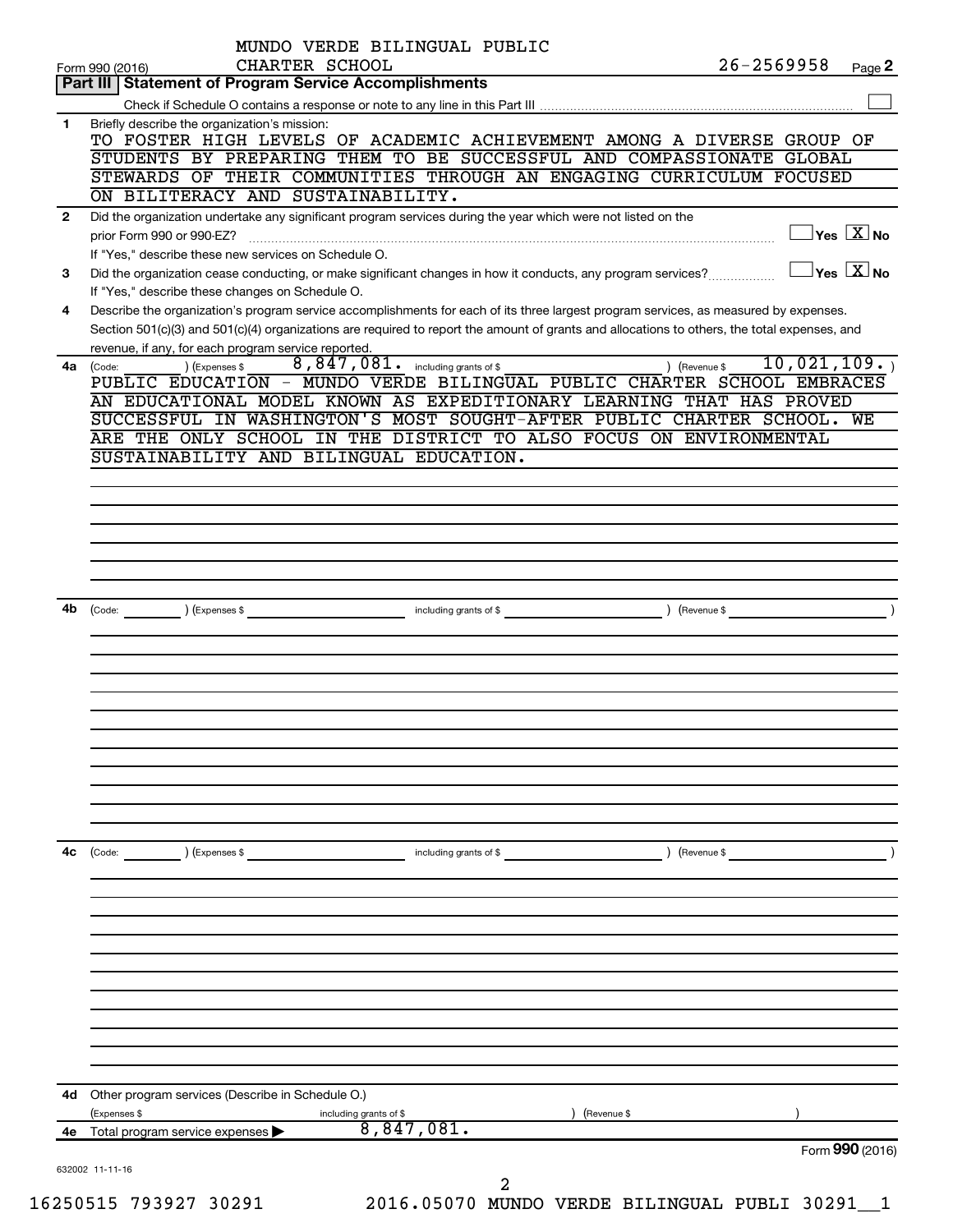|    | Part IV   Checklist of Required Schedules                                                                                                                                                                                           |                 |                         |                         |
|----|-------------------------------------------------------------------------------------------------------------------------------------------------------------------------------------------------------------------------------------|-----------------|-------------------------|-------------------------|
|    |                                                                                                                                                                                                                                     |                 | Yes                     | No                      |
| 1  | Is the organization described in section 501(c)(3) or $4947(a)(1)$ (other than a private foundation)?                                                                                                                               |                 |                         |                         |
|    |                                                                                                                                                                                                                                     | 1               | х                       |                         |
| 2  |                                                                                                                                                                                                                                     | $\overline{2}$  | $\overline{\textbf{x}}$ |                         |
| З  | Did the organization engage in direct or indirect political campaign activities on behalf of or in opposition to candidates for                                                                                                     |                 |                         |                         |
|    |                                                                                                                                                                                                                                     | 3               |                         | x                       |
| 4  | Section 501(c)(3) organizations. Did the organization engage in lobbying activities, or have a section 501(h) election in effect                                                                                                    |                 |                         |                         |
|    |                                                                                                                                                                                                                                     | 4               |                         | x                       |
| 5  | Is the organization a section 501(c)(4), 501(c)(5), or 501(c)(6) organization that receives membership dues, assessments, or                                                                                                        |                 |                         |                         |
|    |                                                                                                                                                                                                                                     | 5               |                         | x                       |
| 6  | Did the organization maintain any donor advised funds or any similar funds or accounts for which donors have the right to                                                                                                           |                 |                         |                         |
|    | provide advice on the distribution or investment of amounts in such funds or accounts? If "Yes," complete Schedule D, Part I                                                                                                        | 6               |                         | x                       |
| 7  | Did the organization receive or hold a conservation easement, including easements to preserve open space,                                                                                                                           |                 |                         |                         |
|    | the environment, historic land areas, or historic structures? If "Yes," complete Schedule D, Part II                                                                                                                                | $\overline{7}$  |                         | x                       |
|    |                                                                                                                                                                                                                                     |                 |                         |                         |
| 8  | Did the organization maintain collections of works of art, historical treasures, or other similar assets? If "Yes," complete                                                                                                        |                 |                         | x                       |
|    |                                                                                                                                                                                                                                     | 8               |                         |                         |
| 9  | Did the organization report an amount in Part X, line 21, for escrow or custodial account liability, serve as a custodian for                                                                                                       |                 |                         |                         |
|    | amounts not listed in Part X; or provide credit counseling, debt management, credit repair, or debt negotiation services?                                                                                                           |                 |                         | x                       |
|    | If "Yes," complete Schedule D, Part IV                                                                                                                                                                                              | 9               |                         |                         |
| 10 | Did the organization, directly or through a related organization, hold assets in temporarily restricted endowments, permanent                                                                                                       |                 |                         | x                       |
|    |                                                                                                                                                                                                                                     | 10              |                         |                         |
| 11 | If the organization's answer to any of the following questions is "Yes," then complete Schedule D, Parts VI, VII, VIII, IX, or X                                                                                                    |                 |                         |                         |
|    | as applicable.                                                                                                                                                                                                                      |                 |                         |                         |
|    | a Did the organization report an amount for land, buildings, and equipment in Part X, line 10? If "Yes," complete Schedule D,                                                                                                       |                 |                         |                         |
|    | Part VI                                                                                                                                                                                                                             | 11a             | х                       |                         |
|    | <b>b</b> Did the organization report an amount for investments - other securities in Part X, line 12 that is 5% or more of its total                                                                                                |                 |                         |                         |
|    |                                                                                                                                                                                                                                     | 11 <sub>b</sub> |                         | х                       |
|    | c Did the organization report an amount for investments - program related in Part X, line 13 that is 5% or more of its total                                                                                                        |                 |                         |                         |
|    |                                                                                                                                                                                                                                     | 11c             |                         | х                       |
|    | d Did the organization report an amount for other assets in Part X, line 15 that is 5% or more of its total assets reported in                                                                                                      |                 |                         |                         |
|    |                                                                                                                                                                                                                                     | 11d             |                         | х                       |
|    | e Did the organization report an amount for other liabilities in Part X, line 25? If "Yes," complete Schedule D, Part X                                                                                                             | 11e             | $\overline{\textbf{x}}$ |                         |
| f  | Did the organization's separate or consolidated financial statements for the tax year include a footnote that addresses                                                                                                             |                 |                         |                         |
|    | the organization's liability for uncertain tax positions under FIN 48 (ASC 740)? If "Yes," complete Schedule D, Part X                                                                                                              | 11f             | X                       |                         |
|    | 12a Did the organization obtain separate, independent audited financial statements for the tax year? If "Yes," complete                                                                                                             |                 |                         |                         |
|    | Schedule D, Parts XI and XII <b>continuum continuum continuum continuum continuum continuum continuum continuum</b> continuum continuum continuum continuum continuum continuum continuum continuum continuum continuum continuum c | 12a             | х                       |                         |
|    | b Was the organization included in consolidated, independent audited financial statements for the tax year?                                                                                                                         |                 |                         |                         |
|    | If "Yes," and if the organization answered "No" to line 12a, then completing Schedule D, Parts XI and XII is optional                                                                                                               | 12 <sub>b</sub> |                         | х                       |
| 13 |                                                                                                                                                                                                                                     | 13              | $\overline{\textbf{x}}$ |                         |
|    | 14a Did the organization maintain an office, employees, or agents outside of the United States?                                                                                                                                     | 14a             |                         | $\overline{\texttt{X}}$ |
|    | <b>b</b> Did the organization have aggregate revenues or expenses of more than \$10,000 from grantmaking, fundraising, business,                                                                                                    |                 |                         |                         |
|    | investment, and program service activities outside the United States, or aggregate foreign investments valued at \$100,000                                                                                                          |                 |                         |                         |
|    |                                                                                                                                                                                                                                     | 14 <sub>b</sub> |                         | x                       |
| 15 | Did the organization report on Part IX, column (A), line 3, more than \$5,000 of grants or other assistance to or for any                                                                                                           |                 |                         |                         |
|    |                                                                                                                                                                                                                                     | 15              |                         | x                       |
| 16 | Did the organization report on Part IX, column (A), line 3, more than \$5,000 of aggregate grants or other assistance to                                                                                                            |                 |                         |                         |
|    |                                                                                                                                                                                                                                     | 16              |                         | x                       |
| 17 | Did the organization report a total of more than \$15,000 of expenses for professional fundraising services on Part IX,                                                                                                             |                 |                         |                         |
|    |                                                                                                                                                                                                                                     | 17              |                         | x                       |
| 18 | Did the organization report more than \$15,000 total of fundraising event gross income and contributions on Part VIII, lines                                                                                                        |                 |                         |                         |
|    |                                                                                                                                                                                                                                     | 18              | х                       |                         |
| 19 | Did the organization report more than \$15,000 of gross income from gaming activities on Part VIII, line 9a? If "Yes,"                                                                                                              |                 |                         |                         |
|    |                                                                                                                                                                                                                                     | 19              |                         | x.                      |

Form (2016) **990**

632003 11-11-16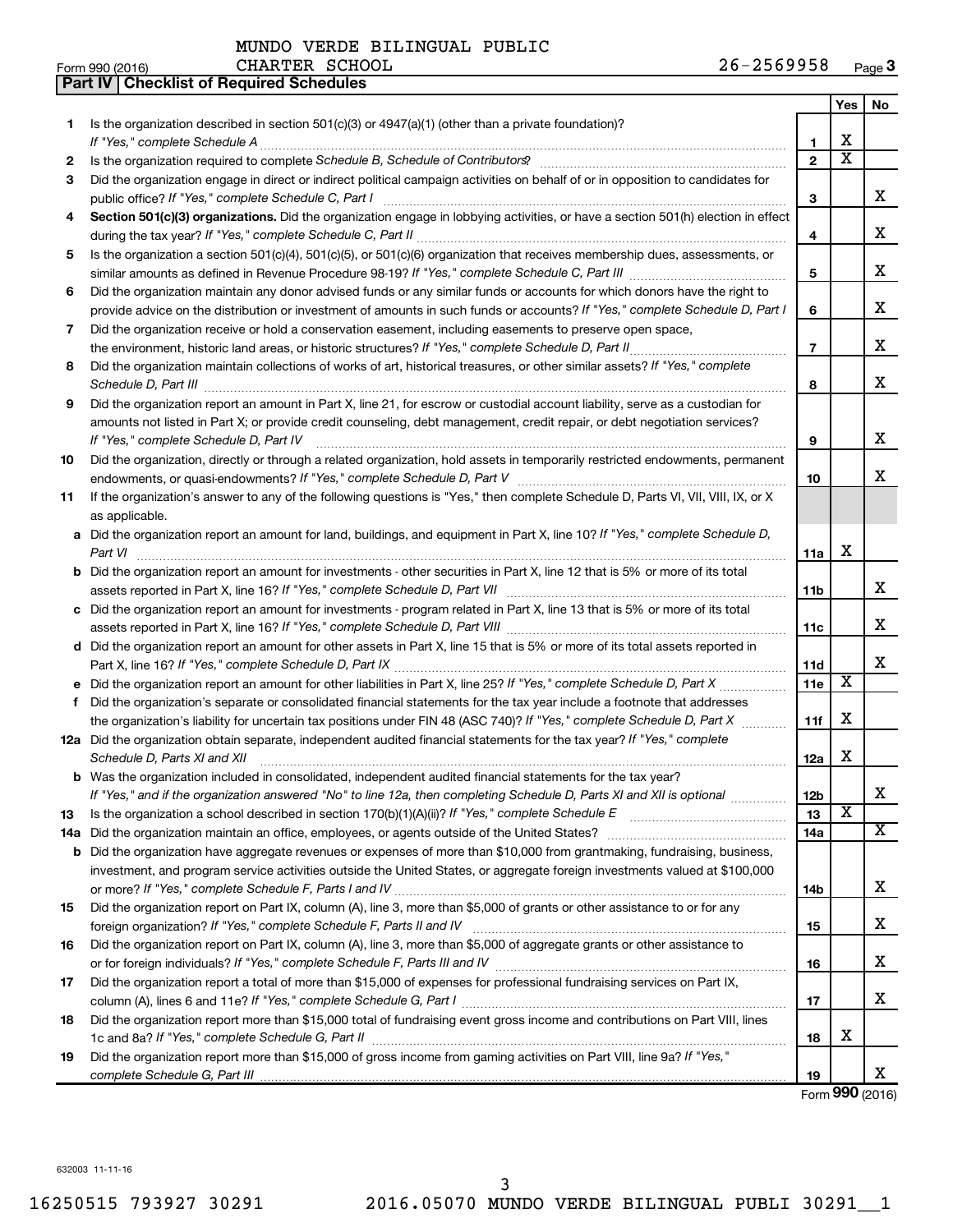MUNDO VERDE BILINGUAL PUBLIC CHARTER SCHOOL

|    | 26-2569958<br>CHARTER SCHOOL<br>Form 990 (2016)                                                                                                                                                                                                                                                                                                                                                                                        |                 |     | Page 4                  |
|----|----------------------------------------------------------------------------------------------------------------------------------------------------------------------------------------------------------------------------------------------------------------------------------------------------------------------------------------------------------------------------------------------------------------------------------------|-----------------|-----|-------------------------|
|    | <b>Part IV   Checklist of Required Schedules (continued)</b>                                                                                                                                                                                                                                                                                                                                                                           |                 |     |                         |
|    |                                                                                                                                                                                                                                                                                                                                                                                                                                        |                 | Yes | No                      |
|    | 20a Did the organization operate one or more hospital facilities? If "Yes," complete Schedule H                                                                                                                                                                                                                                                                                                                                        | 20a             |     | X                       |
|    |                                                                                                                                                                                                                                                                                                                                                                                                                                        | 20 <sub>b</sub> |     |                         |
| 21 | Did the organization report more than \$5,000 of grants or other assistance to any domestic organization or                                                                                                                                                                                                                                                                                                                            |                 |     |                         |
|    |                                                                                                                                                                                                                                                                                                                                                                                                                                        | 21              |     | x                       |
| 22 | Did the organization report more than \$5,000 of grants or other assistance to or for domestic individuals on                                                                                                                                                                                                                                                                                                                          |                 |     |                         |
|    | Part IX, column (A), line 2? If "Yes," complete Schedule I, Parts I and III                                                                                                                                                                                                                                                                                                                                                            | 22              |     | x                       |
| 23 | Did the organization answer "Yes" to Part VII, Section A, line 3, 4, or 5 about compensation of the organization's current                                                                                                                                                                                                                                                                                                             |                 |     |                         |
|    | and former officers, directors, trustees, key employees, and highest compensated employees? If "Yes," complete                                                                                                                                                                                                                                                                                                                         |                 |     |                         |
|    | $\textit{Schedule J} \textit{ \textbf{} } \textit{ \textbf{} } \textit{ \textbf{} } \textit{ \textbf{} } \textit{ \textbf{} } \textit{ \textbf{} } \textit{ \textbf{} } \textit{ \textbf{} } \textit{ \textbf{} } \textit{ \textbf{} } \textit{ \textbf{} } \textit{ \textbf{} } \textit{ \textbf{} } \textit{ \textbf{} } \textit{ \textbf{} } \textit{ \textbf{} } \textit{ \textbf{} } \textit{ \textbf{} } \textit{ \textbf{} } \$ | 23              |     | х                       |
|    | 24a Did the organization have a tax-exempt bond issue with an outstanding principal amount of more than \$100,000 as of the                                                                                                                                                                                                                                                                                                            |                 |     |                         |
|    | last day of the year, that was issued after December 31, 2002? If "Yes," answer lines 24b through 24d and complete                                                                                                                                                                                                                                                                                                                     |                 |     |                         |
|    | Schedule K. If "No", go to line 25a                                                                                                                                                                                                                                                                                                                                                                                                    | 24a             | х   |                         |
|    | b Did the organization invest any proceeds of tax-exempt bonds beyond a temporary period exception?                                                                                                                                                                                                                                                                                                                                    | 24 <sub>b</sub> |     | $\overline{X}$          |
|    | c Did the organization maintain an escrow account other than a refunding escrow at any time during the year to defease                                                                                                                                                                                                                                                                                                                 |                 |     |                         |
|    |                                                                                                                                                                                                                                                                                                                                                                                                                                        | 24c             |     | х                       |
|    |                                                                                                                                                                                                                                                                                                                                                                                                                                        | 24d             |     | $\overline{\mathbf{x}}$ |
|    | 25a Section 501(c)(3), 501(c)(4), and 501(c)(29) organizations. Did the organization engage in an excess benefit                                                                                                                                                                                                                                                                                                                       |                 |     |                         |
|    |                                                                                                                                                                                                                                                                                                                                                                                                                                        | 25a             |     | x                       |
|    | <b>b</b> Is the organization aware that it engaged in an excess benefit transaction with a disqualified person in a prior year, and                                                                                                                                                                                                                                                                                                    |                 |     |                         |
|    | that the transaction has not been reported on any of the organization's prior Forms 990 or 990-EZ? If "Yes," complete                                                                                                                                                                                                                                                                                                                  |                 |     |                         |
|    | Schedule L, Part I                                                                                                                                                                                                                                                                                                                                                                                                                     | 25b             |     | х                       |
| 26 | Did the organization report any amount on Part X, line 5, 6, or 22 for receivables from or payables to any current or                                                                                                                                                                                                                                                                                                                  |                 |     |                         |
|    | former officers, directors, trustees, key employees, highest compensated employees, or disqualified persons? If "Yes,"                                                                                                                                                                                                                                                                                                                 |                 |     |                         |
|    | complete Schedule L, Part II                                                                                                                                                                                                                                                                                                                                                                                                           | 26              |     | х                       |
| 27 | Did the organization provide a grant or other assistance to an officer, director, trustee, key employee, substantial                                                                                                                                                                                                                                                                                                                   |                 |     |                         |
|    | contributor or employee thereof, a grant selection committee member, or to a 35% controlled entity or family member                                                                                                                                                                                                                                                                                                                    |                 |     |                         |
|    |                                                                                                                                                                                                                                                                                                                                                                                                                                        | 27              |     | х                       |
| 28 | Was the organization a party to a business transaction with one of the following parties (see Schedule L, Part IV                                                                                                                                                                                                                                                                                                                      |                 |     |                         |
|    | instructions for applicable filing thresholds, conditions, and exceptions):                                                                                                                                                                                                                                                                                                                                                            |                 |     |                         |
|    | a A current or former officer, director, trustee, or key employee? If "Yes," complete Schedule L, Part IV                                                                                                                                                                                                                                                                                                                              | 28a             |     | x                       |
|    | <b>b</b> A family member of a current or former officer, director, trustee, or key employee? If "Yes," complete Schedule L, Part IV                                                                                                                                                                                                                                                                                                    | 28 <sub>b</sub> |     | $\overline{\mathbf{x}}$ |
|    | c An entity of which a current or former officer, director, trustee, or key employee (or a family member thereof) was an officer,                                                                                                                                                                                                                                                                                                      |                 |     |                         |
|    | director, trustee, or direct or indirect owner? If "Yes," complete Schedule L, Part IV                                                                                                                                                                                                                                                                                                                                                 | <b>28c</b>      |     | x                       |
| 29 |                                                                                                                                                                                                                                                                                                                                                                                                                                        | 29              | X   |                         |
|    | Did the organization receive contributions of art, historical treasures, or other similar assets, or qualified conservation                                                                                                                                                                                                                                                                                                            |                 |     |                         |
|    |                                                                                                                                                                                                                                                                                                                                                                                                                                        | 30              |     | х                       |
| 31 | Did the organization liquidate, terminate, or dissolve and cease operations?                                                                                                                                                                                                                                                                                                                                                           |                 |     |                         |
|    |                                                                                                                                                                                                                                                                                                                                                                                                                                        | 31              |     | x                       |
| 32 | Did the organization sell, exchange, dispose of, or transfer more than 25% of its net assets? If "Yes," complete                                                                                                                                                                                                                                                                                                                       |                 |     |                         |
|    |                                                                                                                                                                                                                                                                                                                                                                                                                                        | 32              |     | x                       |
| 33 | Did the organization own 100% of an entity disregarded as separate from the organization under Regulations                                                                                                                                                                                                                                                                                                                             |                 |     |                         |
|    |                                                                                                                                                                                                                                                                                                                                                                                                                                        | 33              |     | x                       |
| 34 | Was the organization related to any tax-exempt or taxable entity? If "Yes," complete Schedule R, Part II, III, or IV, and                                                                                                                                                                                                                                                                                                              |                 |     |                         |
|    | Part V, line 1                                                                                                                                                                                                                                                                                                                                                                                                                         | 34              |     | х                       |
|    |                                                                                                                                                                                                                                                                                                                                                                                                                                        | 35a             |     | $\overline{X}$          |
|    | b If "Yes" to line 35a, did the organization receive any payment from or engage in any transaction with a controlled entity                                                                                                                                                                                                                                                                                                            |                 |     |                         |
|    |                                                                                                                                                                                                                                                                                                                                                                                                                                        | 35b             |     |                         |
| 36 | Section 501(c)(3) organizations. Did the organization make any transfers to an exempt non-charitable related organization?                                                                                                                                                                                                                                                                                                             |                 |     |                         |
|    |                                                                                                                                                                                                                                                                                                                                                                                                                                        | 36              |     | x                       |
| 37 | Did the organization conduct more than 5% of its activities through an entity that is not a related organization                                                                                                                                                                                                                                                                                                                       |                 |     |                         |
|    |                                                                                                                                                                                                                                                                                                                                                                                                                                        | 37              |     | x                       |
| 38 | Did the organization complete Schedule O and provide explanations in Schedule O for Part VI, lines 11b and 19?                                                                                                                                                                                                                                                                                                                         |                 |     |                         |
|    |                                                                                                                                                                                                                                                                                                                                                                                                                                        | 38              | х   |                         |
|    |                                                                                                                                                                                                                                                                                                                                                                                                                                        |                 |     | Form 990 (2016)         |

632004 11-11-16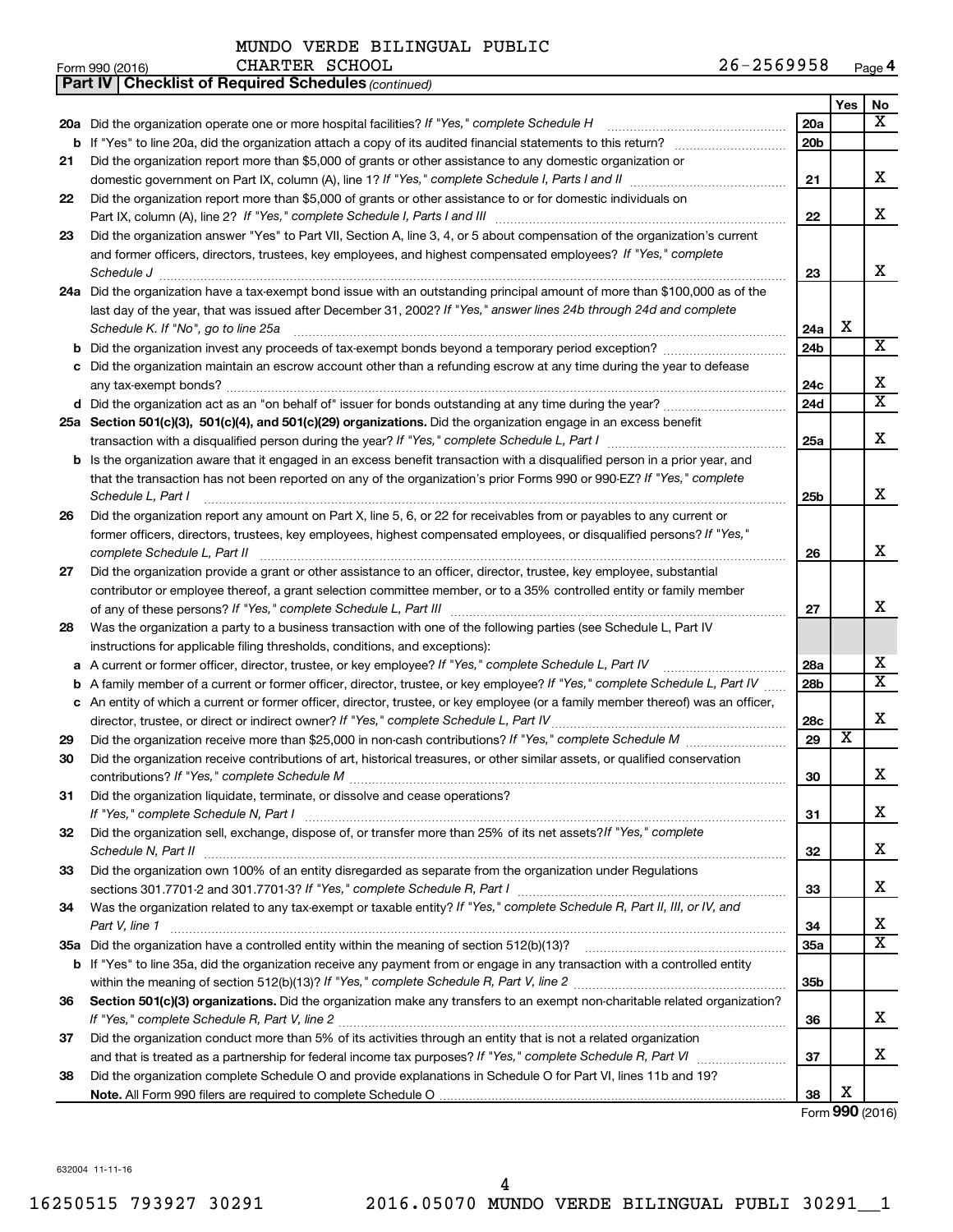|  |                | MUNDO VERDE BILINGUAL PUBLIC |  |
|--|----------------|------------------------------|--|
|  | CHARTER SCHOOL |                              |  |

|    | <b>Statements Regarding Other IRS Filings and Tax Compliance</b><br>Part V                                                                                                                                                                                               |                                    |     |                      |     |                              |  |
|----|--------------------------------------------------------------------------------------------------------------------------------------------------------------------------------------------------------------------------------------------------------------------------|------------------------------------|-----|----------------------|-----|------------------------------|--|
|    | Check if Schedule O contains a response or note to any line in this Part V                                                                                                                                                                                               |                                    |     |                      |     |                              |  |
|    |                                                                                                                                                                                                                                                                          |                                    |     |                      | Yes | No                           |  |
|    |                                                                                                                                                                                                                                                                          | 1a                                 | 30  |                      |     |                              |  |
| b  | Enter the number of Forms W-2G included in line 1a. Enter -0- if not applicable                                                                                                                                                                                          | 1 <sub>b</sub>                     |     |                      |     |                              |  |
| c  | Did the organization comply with backup withholding rules for reportable payments to vendors and reportable gaming                                                                                                                                                       |                                    |     |                      |     |                              |  |
|    |                                                                                                                                                                                                                                                                          |                                    |     | 1c                   | х   |                              |  |
|    | 2a Enter the number of employees reported on Form W-3, Transmittal of Wage and Tax Statements,                                                                                                                                                                           |                                    |     |                      |     |                              |  |
|    | filed for the calendar year ending with or within the year covered by this return                                                                                                                                                                                        | 2a                                 | 170 |                      |     |                              |  |
|    |                                                                                                                                                                                                                                                                          |                                    |     | 2 <sub>b</sub>       | х   |                              |  |
|    |                                                                                                                                                                                                                                                                          |                                    |     |                      |     | x                            |  |
|    | 3a Did the organization have unrelated business gross income of \$1,000 or more during the year?                                                                                                                                                                         |                                    |     | За<br>3 <sub>b</sub> |     |                              |  |
|    | <b>b</b> If "Yes," has it filed a Form 990-T for this year? If "No," to line 3b, provide an explanation in Schedule O manumum<br>4a At any time during the calendar year, did the organization have an interest in, or a signature or other authority over, a            |                                    |     |                      |     |                              |  |
|    | financial account in a foreign country (such as a bank account, securities account, or other financial account)?                                                                                                                                                         |                                    |     | 4a                   |     | X                            |  |
|    | <b>b</b> If "Yes," enter the name of the foreign country: $\blacktriangleright$                                                                                                                                                                                          |                                    |     |                      |     |                              |  |
|    | See instructions for filing requirements for FinCEN Form 114, Report of Foreign Bank and Financial Accounts (FBAR).                                                                                                                                                      |                                    |     |                      |     |                              |  |
|    |                                                                                                                                                                                                                                                                          |                                    |     | 5a                   |     | х                            |  |
|    |                                                                                                                                                                                                                                                                          |                                    |     | 5b                   |     | $\overline{\mathbf{x}}$      |  |
|    |                                                                                                                                                                                                                                                                          |                                    |     | 5 <sub>c</sub>       |     |                              |  |
|    | 6a Does the organization have annual gross receipts that are normally greater than \$100,000, and did the organization solicit                                                                                                                                           |                                    |     |                      |     |                              |  |
|    | any contributions that were not tax deductible as charitable contributions?                                                                                                                                                                                              |                                    |     | 6a                   |     | x                            |  |
|    | b If "Yes," did the organization include with every solicitation an express statement that such contributions or gifts                                                                                                                                                   |                                    |     |                      |     |                              |  |
|    |                                                                                                                                                                                                                                                                          |                                    |     | 6b                   |     |                              |  |
| 7  | Organizations that may receive deductible contributions under section 170(c).                                                                                                                                                                                            |                                    |     |                      |     |                              |  |
| а  | Did the organization receive a payment in excess of \$75 made partly as a contribution and partly for goods and services provided to the payor?                                                                                                                          |                                    |     |                      |     |                              |  |
|    |                                                                                                                                                                                                                                                                          |                                    |     |                      |     |                              |  |
|    | c Did the organization sell, exchange, or otherwise dispose of tangible personal property for which it was required                                                                                                                                                      |                                    |     |                      |     |                              |  |
|    |                                                                                                                                                                                                                                                                          |                                    |     | 7c                   |     | x                            |  |
|    | d If "Yes," indicate the number of Forms 8282 filed during the year manufacture intervent in the set of the number                                                                                                                                                       | 7d                                 |     |                      |     |                              |  |
|    | e Did the organization receive any funds, directly or indirectly, to pay premiums on a personal benefit contract?                                                                                                                                                        |                                    |     | 7e                   |     | x<br>$\overline{\mathbf{x}}$ |  |
|    | Did the organization, during the year, pay premiums, directly or indirectly, on a personal benefit contract?                                                                                                                                                             |                                    |     | 7f                   |     |                              |  |
|    | If the organization received a contribution of qualified intellectual property, did the organization file Form 8899 as required?<br>h If the organization received a contribution of cars, boats, airplanes, or other vehicles, did the organization file a Form 1098-C? |                                    |     | 7g<br>7h             |     |                              |  |
| 8  | Sponsoring organizations maintaining donor advised funds. Did a donor advised fund maintained by the                                                                                                                                                                     |                                    |     |                      |     |                              |  |
|    | sponsoring organization have excess business holdings at any time during the year?                                                                                                                                                                                       |                                    |     | 8                    |     |                              |  |
| 9  | Sponsoring organizations maintaining donor advised funds.                                                                                                                                                                                                                |                                    |     |                      |     |                              |  |
|    |                                                                                                                                                                                                                                                                          |                                    |     | 9а                   |     |                              |  |
|    | <b>b</b> Did the sponsoring organization make a distribution to a donor, donor advisor, or related person?                                                                                                                                                               |                                    |     | 9b                   |     |                              |  |
| 10 | Section 501(c)(7) organizations. Enter:                                                                                                                                                                                                                                  |                                    |     |                      |     |                              |  |
| а  |                                                                                                                                                                                                                                                                          | 10a                                |     |                      |     |                              |  |
| b  | Gross receipts, included on Form 990, Part VIII, line 12, for public use of club facilities                                                                                                                                                                              | 10 <sub>b</sub>                    |     |                      |     |                              |  |
| 11 | Section 501(c)(12) organizations. Enter:                                                                                                                                                                                                                                 |                                    |     |                      |     |                              |  |
| а  |                                                                                                                                                                                                                                                                          | 11a                                |     |                      |     |                              |  |
|    | b Gross income from other sources (Do not net amounts due or paid to other sources against                                                                                                                                                                               |                                    |     |                      |     |                              |  |
|    |                                                                                                                                                                                                                                                                          | 11b                                |     |                      |     |                              |  |
|    | 12a Section 4947(a)(1) non-exempt charitable trusts. Is the organization filing Form 990 in lieu of Form 1041?                                                                                                                                                           |                                    |     | <b>12a</b>           |     |                              |  |
|    | <b>b</b> If "Yes," enter the amount of tax-exempt interest received or accrued during the year                                                                                                                                                                           | 12 <sub>b</sub>                    |     |                      |     |                              |  |
| 13 | Section 501(c)(29) qualified nonprofit health insurance issuers.                                                                                                                                                                                                         |                                    |     |                      |     |                              |  |
|    |                                                                                                                                                                                                                                                                          |                                    |     | 13a                  |     |                              |  |
|    | Note. See the instructions for additional information the organization must report on Schedule O.                                                                                                                                                                        |                                    |     |                      |     |                              |  |
|    | <b>b</b> Enter the amount of reserves the organization is required to maintain by the states in which the                                                                                                                                                                |                                    |     |                      |     |                              |  |
|    |                                                                                                                                                                                                                                                                          | 13 <sub>b</sub><br>13 <sub>c</sub> |     |                      |     |                              |  |
|    | 14a Did the organization receive any payments for indoor tanning services during the tax year?                                                                                                                                                                           |                                    |     | 14a                  |     | X                            |  |
|    |                                                                                                                                                                                                                                                                          |                                    |     | 14b                  |     |                              |  |
|    |                                                                                                                                                                                                                                                                          |                                    |     |                      |     |                              |  |

| Form 990 (2016) |  |
|-----------------|--|
|-----------------|--|

632005 11-11-16

5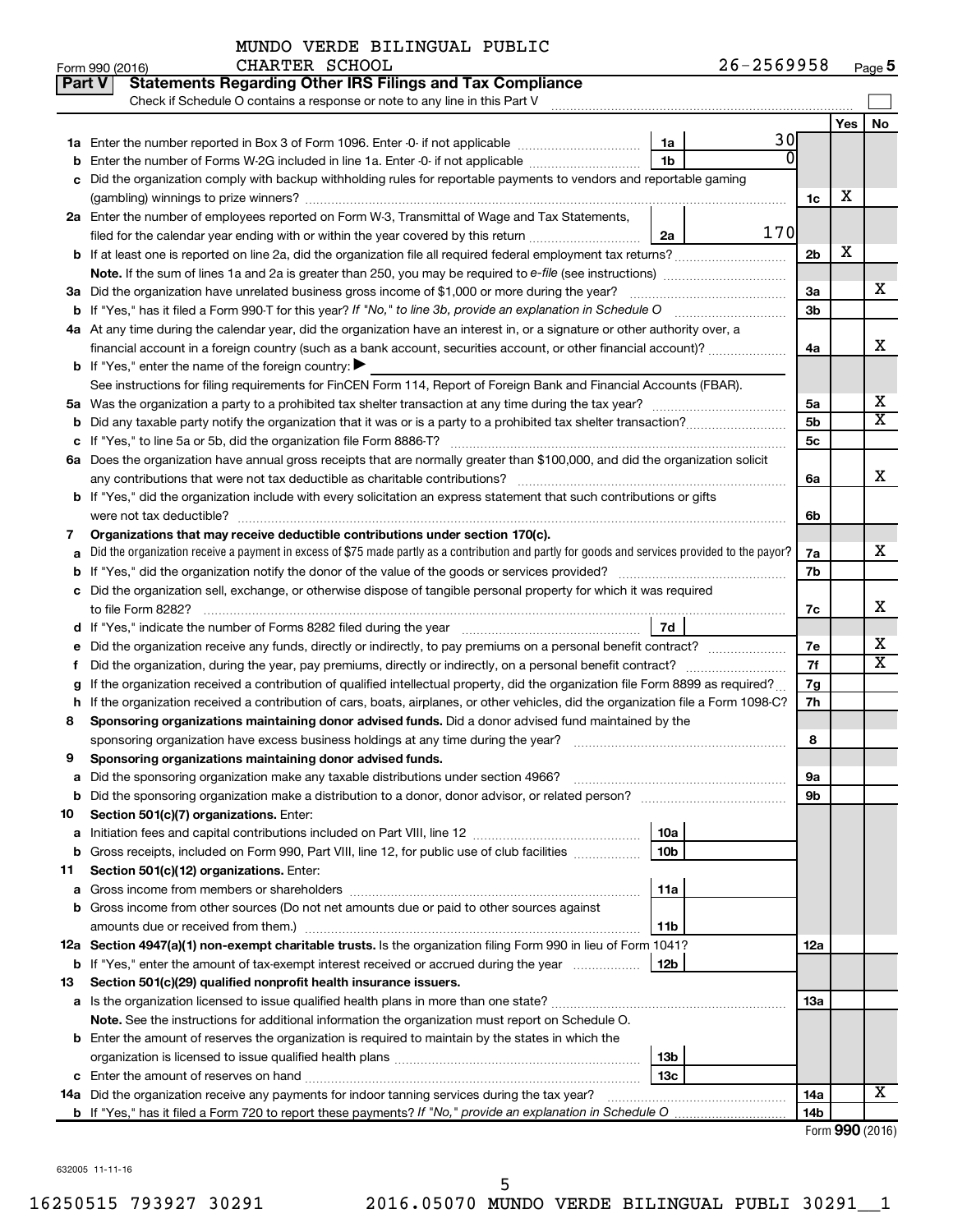**Part VI** Governance, Management, and Disclosure For each "Yes" response to lines 2 through 7b below, and for a "No" response *to line 8a, 8b, or 10b below, describe the circumstances, processes, or changes in Schedule O. See instructions.*

|     |                                                                                                                                                                                                                                |    |  |                 |                         | X                       |  |  |  |  |
|-----|--------------------------------------------------------------------------------------------------------------------------------------------------------------------------------------------------------------------------------|----|--|-----------------|-------------------------|-------------------------|--|--|--|--|
|     | Section A. Governing Body and Management                                                                                                                                                                                       |    |  |                 |                         |                         |  |  |  |  |
|     |                                                                                                                                                                                                                                |    |  |                 | Yes                     | No                      |  |  |  |  |
|     | 1a Enter the number of voting members of the governing body at the end of the tax year                                                                                                                                         | 1a |  |                 |                         |                         |  |  |  |  |
|     | If there are material differences in voting rights among members of the governing body, or if the governing                                                                                                                    |    |  |                 |                         |                         |  |  |  |  |
|     | body delegated broad authority to an executive committee or similar committee, explain in Schedule O.                                                                                                                          |    |  |                 |                         |                         |  |  |  |  |
| b   | Enter the number of voting members included in line 1a, above, who are independent                                                                                                                                             | 1b |  |                 |                         |                         |  |  |  |  |
| 2   | Did any officer, director, trustee, or key employee have a family relationship or a business relationship with any other                                                                                                       |    |  |                 |                         |                         |  |  |  |  |
|     | officer, director, trustee, or key employee?                                                                                                                                                                                   |    |  | 2               |                         | x                       |  |  |  |  |
| 3   | Did the organization delegate control over management duties customarily performed by or under the direct supervision                                                                                                          |    |  |                 |                         |                         |  |  |  |  |
|     |                                                                                                                                                                                                                                |    |  |                 |                         |                         |  |  |  |  |
| 4   | Did the organization make any significant changes to its governing documents since the prior Form 990 was filed?                                                                                                               |    |  |                 |                         |                         |  |  |  |  |
| 5   |                                                                                                                                                                                                                                |    |  | 5               |                         | $\overline{\textbf{x}}$ |  |  |  |  |
| 6   | Did the organization have members or stockholders?                                                                                                                                                                             |    |  | 6               |                         | $\overline{\mathtt{x}}$ |  |  |  |  |
| 7a  | Did the organization have members, stockholders, or other persons who had the power to elect or appoint one or                                                                                                                 |    |  |                 |                         |                         |  |  |  |  |
|     | more members of the governing body?                                                                                                                                                                                            |    |  | 7a              |                         | х                       |  |  |  |  |
|     | <b>b</b> Are any governance decisions of the organization reserved to (or subject to approval by) members, stockholders, or                                                                                                    |    |  |                 |                         |                         |  |  |  |  |
|     | persons other than the governing body?                                                                                                                                                                                         |    |  | 7b              |                         | x                       |  |  |  |  |
| 8   | Did the organization contemporaneously document the meetings held or written actions undertaken during the year by the following:                                                                                              |    |  |                 |                         |                         |  |  |  |  |
| a   |                                                                                                                                                                                                                                |    |  | 8а              | х                       |                         |  |  |  |  |
| b   |                                                                                                                                                                                                                                |    |  | 8b              | $\overline{\textbf{x}}$ |                         |  |  |  |  |
| 9   | Is there any officer, director, trustee, or key employee listed in Part VII, Section A, who cannot be reached at the                                                                                                           |    |  |                 |                         |                         |  |  |  |  |
|     |                                                                                                                                                                                                                                |    |  | 9               |                         | x                       |  |  |  |  |
|     | <b>Section B. Policies</b> (This Section B requests information about policies not required by the Internal Revenue Code.)                                                                                                     |    |  |                 |                         |                         |  |  |  |  |
|     |                                                                                                                                                                                                                                |    |  |                 | Yes                     | No                      |  |  |  |  |
|     |                                                                                                                                                                                                                                |    |  | <b>10a</b>      |                         | $\overline{\mathbf{X}}$ |  |  |  |  |
|     | <b>b</b> If "Yes," did the organization have written policies and procedures governing the activities of such chapters, affiliates,                                                                                            |    |  |                 |                         |                         |  |  |  |  |
|     |                                                                                                                                                                                                                                |    |  | 10 <sub>b</sub> |                         |                         |  |  |  |  |
|     |                                                                                                                                                                                                                                |    |  | 11a             | X                       |                         |  |  |  |  |
|     | 11a Has the organization provided a complete copy of this Form 990 to all members of its governing body before filing the form?                                                                                                |    |  |                 |                         |                         |  |  |  |  |
|     | <b>b</b> Describe in Schedule O the process, if any, used by the organization to review this Form 990.                                                                                                                         |    |  |                 | х                       |                         |  |  |  |  |
| 12a | Did the organization have a written conflict of interest policy? If "No," go to line 13                                                                                                                                        |    |  | 12a             | $\overline{\textbf{x}}$ |                         |  |  |  |  |
| b   | Were officers, directors, or trustees, and key employees required to disclose annually interests that could give rise to conflicts?                                                                                            |    |  | 12 <sub>b</sub> |                         |                         |  |  |  |  |
| с   | Did the organization regularly and consistently monitor and enforce compliance with the policy? If "Yes," describe                                                                                                             |    |  |                 |                         |                         |  |  |  |  |
|     | in Schedule O how this was done                                                                                                                                                                                                |    |  | 12c             | х                       |                         |  |  |  |  |
| 13  | Did the organization have a written whistleblower policy?                                                                                                                                                                      |    |  | 13              | $\overline{\textbf{x}}$ |                         |  |  |  |  |
| 14  | Did the organization have a written document retention and destruction policy? [11] manuscription materials and destruction policy? [11] manuscription materials and the organization have a written document retention and de |    |  | 14              | $\overline{\textbf{x}}$ |                         |  |  |  |  |
| 15  | Did the process for determining compensation of the following persons include a review and approval by independent                                                                                                             |    |  |                 |                         |                         |  |  |  |  |
|     | persons, comparability data, and contemporaneous substantiation of the deliberation and decision?                                                                                                                              |    |  |                 |                         |                         |  |  |  |  |
|     |                                                                                                                                                                                                                                |    |  | 15a             | X                       |                         |  |  |  |  |
|     | <b>b</b> Other officers or key employees of the organization                                                                                                                                                                   |    |  | <b>15b</b>      |                         | X                       |  |  |  |  |
|     | If "Yes" to line 15a or 15b, describe the process in Schedule O (see instructions).                                                                                                                                            |    |  |                 |                         |                         |  |  |  |  |
|     | 16a Did the organization invest in, contribute assets to, or participate in a joint venture or similar arrangement with a                                                                                                      |    |  |                 |                         |                         |  |  |  |  |
|     | taxable entity during the year?                                                                                                                                                                                                |    |  | 16a             |                         | х                       |  |  |  |  |
|     | b If "Yes," did the organization follow a written policy or procedure requiring the organization to evaluate its participation                                                                                                 |    |  |                 |                         |                         |  |  |  |  |
|     | in joint venture arrangements under applicable federal tax law, and take steps to safeguard the organization's                                                                                                                 |    |  |                 |                         |                         |  |  |  |  |
|     | exempt status with respect to such arrangements?                                                                                                                                                                               |    |  | 16b             |                         |                         |  |  |  |  |
|     | <b>Section C. Disclosure</b>                                                                                                                                                                                                   |    |  |                 |                         |                         |  |  |  |  |
| 17  | <b>NONE</b><br>List the states with which a copy of this Form 990 is required to be filed >                                                                                                                                    |    |  |                 |                         |                         |  |  |  |  |
| 18  | Section 6104 requires an organization to make its Forms 1023 (or 1024 if applicable), 990, and 990-T (Section 501(c)(3)s only) available                                                                                       |    |  |                 |                         |                         |  |  |  |  |
|     | for public inspection. Indicate how you made these available. Check all that apply.                                                                                                                                            |    |  |                 |                         |                         |  |  |  |  |
|     | $ \underline{X} $ Upon request<br>Own website<br>Another's website<br>Other (explain in Schedule O)                                                                                                                            |    |  |                 |                         |                         |  |  |  |  |
| 19  | Describe in Schedule O whether (and if so, how) the organization made its governing documents, conflict of interest policy, and financial                                                                                      |    |  |                 |                         |                         |  |  |  |  |
|     | statements available to the public during the tax year.                                                                                                                                                                        |    |  |                 |                         |                         |  |  |  |  |
| 20  | State the name, address, and telephone number of the person who possesses the organization's books and records:                                                                                                                |    |  |                 |                         |                         |  |  |  |  |
|     | THE ORGANIZATION - 202-630-8373                                                                                                                                                                                                |    |  |                 |                         |                         |  |  |  |  |
|     | 20001<br>30 P STREET NW, WASHINGTON, DC                                                                                                                                                                                        |    |  |                 |                         |                         |  |  |  |  |
|     | 632006 11-11-16                                                                                                                                                                                                                |    |  |                 |                         | Form 990 (2016)         |  |  |  |  |
|     | 6                                                                                                                                                                                                                              |    |  |                 |                         |                         |  |  |  |  |
|     |                                                                                                                                                                                                                                |    |  |                 |                         |                         |  |  |  |  |

16250515 793927 30291 2016.05070 MUNDO VERDE BILINGUAL PUBLI 30291\_\_1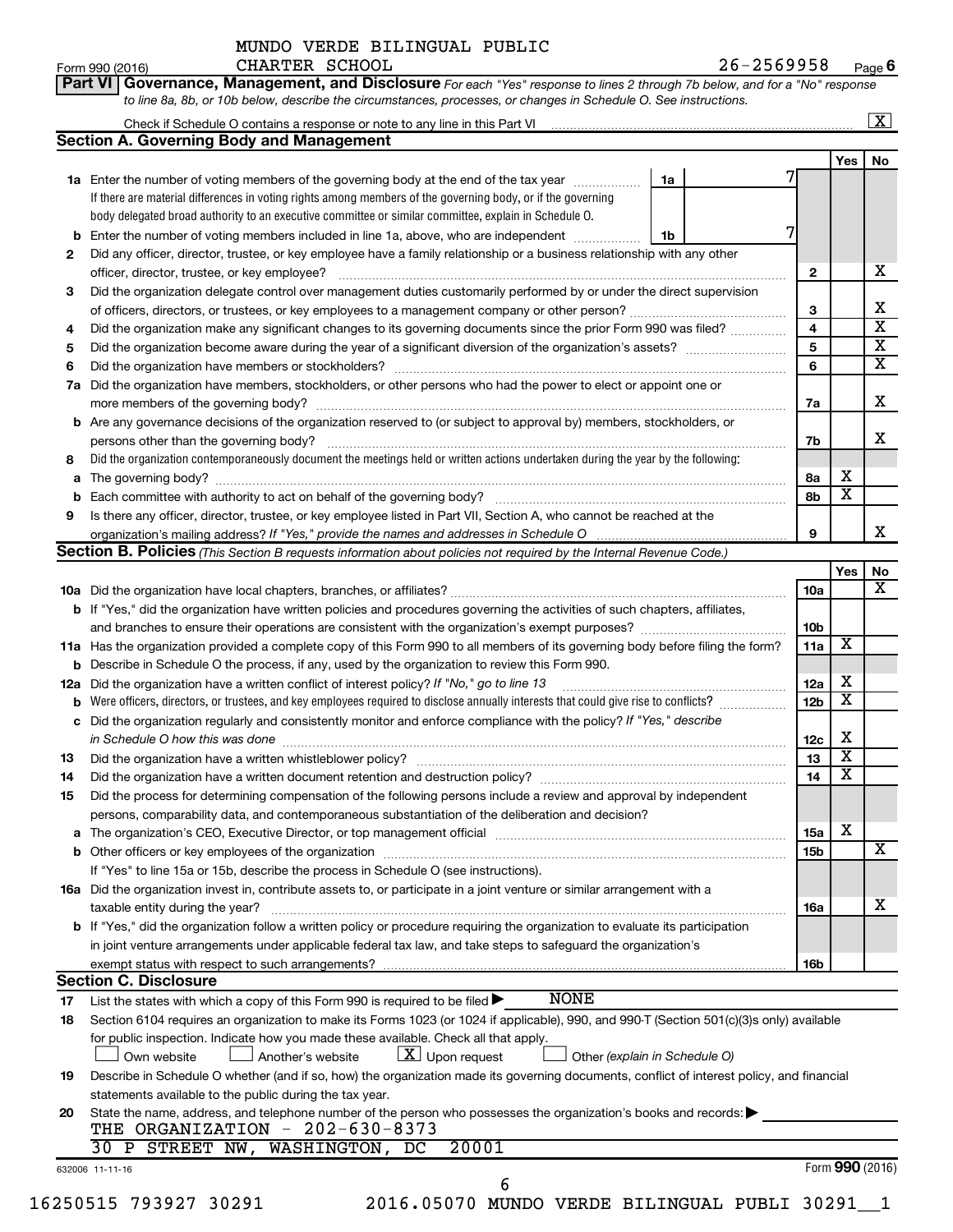|  | MUNDO VERDE BILINGUAL PUBLIC |  |
|--|------------------------------|--|
|  |                              |  |

 $\Box$ 

|                                               |  | Part VII Compensation of Officers, Directors, Trustees, Key Employees, Highest Compensated |
|-----------------------------------------------|--|--------------------------------------------------------------------------------------------|
| <b>Employees, and Independent Contractors</b> |  |                                                                                            |

Check if Schedule O contains a response or note to any line in this Part VII

**Section A. Officers, Directors, Trustees, Key Employees, and Highest Compensated Employees**

**1a**  Complete this table for all persons required to be listed. Report compensation for the calendar year ending with or within the organization's tax year.

**•** List all of the organization's current officers, directors, trustees (whether individuals or organizations), regardless of amount of compensation.

**•** List all of the organization's **current** key employees, if any. See instructions for definition of "key employee." Enter -0- in columns  $(D)$ ,  $(E)$ , and  $(F)$  if no compensation was paid.

**•** List the organization's five current highest compensated employees (other than an officer, director, trustee, or key employee) who received report-

**•** List all of the organization's former officers, key employees, and highest compensated employees who received more than \$100,000 of able compensation (Box 5 of Form W-2 and/or Box 7 of Form 1099-MISC) of more than \$100,000 from the organization and any related organizations. reportable compensation from the organization and any related organizations.

**•** List all of the organization's former directors or trustees that received, in the capacity as a former director or trustee of the organization, more than \$10,000 of reportable compensation from the organization and any related organizations.

List persons in the following order: individual trustees or directors; institutional trustees; officers; key employees; highest compensated employees; and former such persons.

Check this box if neither the organization nor any related organization compensated any current officer, director, or trustee.  $\Box$ 

| (A)                         | (B)                      | (C)                                     |                                                                  |             |              |                                   |        | (D)                                          | (E)             | (F)                         |  |  |
|-----------------------------|--------------------------|-----------------------------------------|------------------------------------------------------------------|-------------|--------------|-----------------------------------|--------|----------------------------------------------|-----------------|-----------------------------|--|--|
| Name and Title              | Average                  | Position<br>(do not check more than one |                                                                  |             |              |                                   |        | Reportable                                   | Reportable      | Estimated                   |  |  |
|                             | hours per                |                                         | box, unless person is both an<br>officer and a director/trustee) |             |              |                                   |        | compensation                                 | compensation    | amount of                   |  |  |
|                             | week                     |                                         |                                                                  |             |              |                                   |        | from<br>from related<br>the<br>organizations |                 | other                       |  |  |
|                             | (list any                |                                         |                                                                  |             |              |                                   |        |                                              |                 | compensation                |  |  |
|                             | hours for                |                                         |                                                                  |             |              |                                   |        | organization<br>(W-2/1099-MISC)              | (W-2/1099-MISC) | from the                    |  |  |
|                             | related<br>organizations |                                         |                                                                  |             |              |                                   |        |                                              |                 | organization<br>and related |  |  |
|                             | below                    |                                         |                                                                  |             |              |                                   |        |                                              |                 | organizations               |  |  |
|                             | line)                    | Individual trustee or director          | Institutional trustee                                            | Officer     | Key employee | Highest compensated<br>  employee | Former |                                              |                 |                             |  |  |
| (1)<br>LYNSEY WOOD JEFFRIES | 2.00                     |                                         |                                                                  |             |              |                                   |        |                                              |                 |                             |  |  |
| CHAIR                       |                          | X                                       |                                                                  | $\mathbf X$ |              |                                   |        | $\mathbf 0$ .                                | 0.              | $0$ .                       |  |  |
| (2)<br>PACO FABIAN          | 2.00                     |                                         |                                                                  |             |              |                                   |        |                                              |                 |                             |  |  |
| SECRETARY                   |                          | X                                       |                                                                  | $\mathbf X$ |              |                                   |        | $\mathbf 0$ .                                | 0.              | $\mathbf 0$ .               |  |  |
| EDWARD PAULS<br>(3)         | 2.00                     |                                         |                                                                  |             |              |                                   |        |                                              |                 |                             |  |  |
| <b>TREASURER</b>            |                          | X                                       |                                                                  | $\mathbf X$ |              |                                   |        | $\mathbf 0$ .                                | 0.              | $\mathbf 0$ .               |  |  |
| (4)<br>KATHERINE ROBOFF     | 2.00                     |                                         |                                                                  |             |              |                                   |        |                                              |                 |                             |  |  |
| <b>DIRECTOR</b>             |                          | X                                       |                                                                  |             |              |                                   |        | $\mathbf 0$ .                                | 0.              | $\mathbf 0$ .               |  |  |
| MICHELLE MOLITOR<br>(5)     | 2.00                     |                                         |                                                                  |             |              |                                   |        |                                              |                 |                             |  |  |
| <b>DIRECTOR</b>             |                          | $\mathbf X$                             |                                                                  |             |              |                                   |        | $\mathbf 0$ .                                | 0.              | $\mathbf 0$ .               |  |  |
| (6)<br>STEPHANIE ABERGER    | 2.00                     |                                         |                                                                  |             |              |                                   |        |                                              |                 |                             |  |  |
| <b>DIRECTOR</b>             |                          | $\mathbf X$                             |                                                                  |             |              |                                   |        | $\mathbf 0$ .                                | 0.              | $\mathbf 0$ .               |  |  |
| COREY EALONS<br>(7)         | 2.00                     |                                         |                                                                  |             |              |                                   |        |                                              |                 |                             |  |  |
| <b>DIRECTOR</b>             |                          | $\mathbf X$                             |                                                                  |             |              |                                   |        | 0.                                           | $\mathbf 0$ .   | $\mathbf 0$ .               |  |  |
| KRISTIN SCOTCHMER<br>(8)    | 40.00                    |                                         |                                                                  |             |              |                                   |        |                                              |                 |                             |  |  |
| EXECUTIVE DIRECTOR          |                          |                                         |                                                                  | $\rm X$     |              |                                   |        | 124,293.                                     | 0.              | 11,825.                     |  |  |
| (9) DAHLIA AGUILAR          | 40.00                    |                                         |                                                                  |             |              |                                   |        |                                              |                 |                             |  |  |
| PRINCIPAL                   |                          |                                         |                                                                  | $\mathbf X$ |              |                                   |        | 110,279.                                     | 0.              | 13,236.                     |  |  |
| (10) JOHN BREYER            | 40.00                    |                                         |                                                                  |             |              |                                   |        |                                              |                 |                             |  |  |
| CHIEF OPERATING OFFICER     |                          |                                         |                                                                  | $\rm X$     |              |                                   |        | 102,030.                                     | 0.              | 8,217.                      |  |  |
|                             |                          |                                         |                                                                  |             |              |                                   |        |                                              |                 |                             |  |  |
|                             |                          |                                         |                                                                  |             |              |                                   |        |                                              |                 |                             |  |  |
|                             |                          |                                         |                                                                  |             |              |                                   |        |                                              |                 |                             |  |  |
|                             |                          |                                         |                                                                  |             |              |                                   |        |                                              |                 |                             |  |  |
|                             |                          |                                         |                                                                  |             |              |                                   |        |                                              |                 |                             |  |  |
|                             |                          |                                         |                                                                  |             |              |                                   |        |                                              |                 |                             |  |  |
|                             |                          |                                         |                                                                  |             |              |                                   |        |                                              |                 |                             |  |  |
|                             |                          |                                         |                                                                  |             |              |                                   |        |                                              |                 |                             |  |  |
|                             |                          |                                         |                                                                  |             |              |                                   |        |                                              |                 |                             |  |  |
|                             |                          |                                         |                                                                  |             |              |                                   |        |                                              |                 |                             |  |  |
|                             |                          |                                         |                                                                  |             |              |                                   |        |                                              |                 |                             |  |  |
|                             |                          |                                         |                                                                  |             |              |                                   |        |                                              |                 |                             |  |  |

7

632007 11-11-16

16250515 793927 30291 2016.05070 MUNDO VERDE BILINGUAL PUBLI 30291\_\_1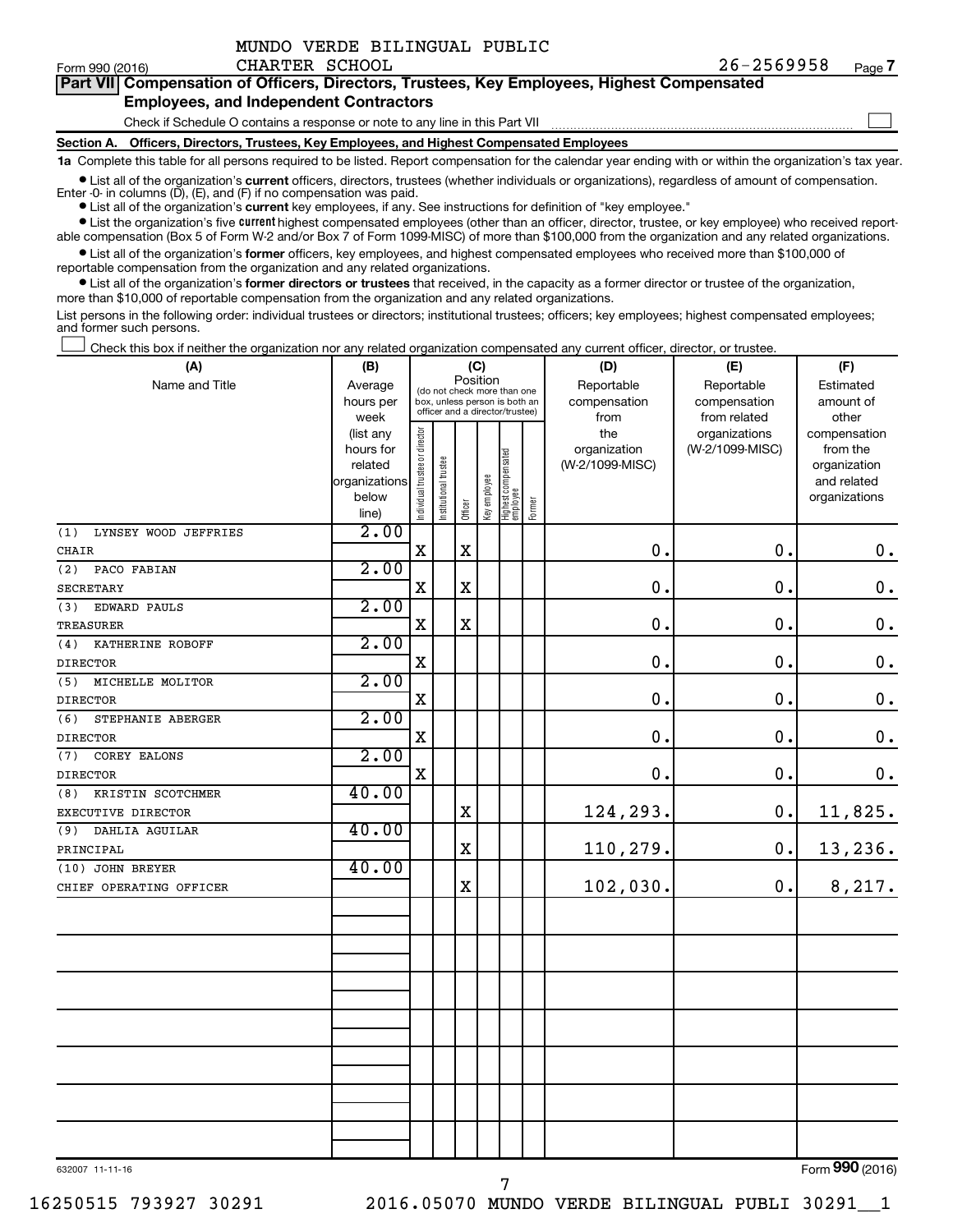|                                    | MUNDO VERDE BILINGUAL PUBLIC<br>CHARTER SCHOOL                                                                                                                                                                                                         |                                                                      |                                |                       |                 |              |                                                                                                 |        |                                                | 26-2569958                                        |                                            |                             |                                                                          |                             |
|------------------------------------|--------------------------------------------------------------------------------------------------------------------------------------------------------------------------------------------------------------------------------------------------------|----------------------------------------------------------------------|--------------------------------|-----------------------|-----------------|--------------|-------------------------------------------------------------------------------------------------|--------|------------------------------------------------|---------------------------------------------------|--------------------------------------------|-----------------------------|--------------------------------------------------------------------------|-----------------------------|
| Form 990 (2016)<br><b>Part VII</b> | Section A. Officers, Directors, Trustees, Key Employees, and Highest Compensated Employees (continued)                                                                                                                                                 |                                                                      |                                |                       |                 |              |                                                                                                 |        |                                                |                                                   |                                            |                             |                                                                          | Page 8                      |
|                                    | (A)<br>Name and title                                                                                                                                                                                                                                  | (B)<br>Average<br>hours per<br>week                                  |                                |                       | (C)<br>Position |              | (do not check more than one<br>box, unless person is both an<br>officer and a director/trustee) |        | (D)<br>Reportable<br>compensation<br>from      | (E)<br>Reportable<br>compensation<br>from related |                                            |                             | (F)<br>Estimated<br>amount of<br>other                                   |                             |
|                                    |                                                                                                                                                                                                                                                        | (list any<br>hours for<br>related<br>organizations<br>below<br>line) | Individual trustee or director | Institutional trustee | Officer         | Key employee | Highest compensated<br>employee                                                                 | Former | the<br>organization<br>(W-2/1099-MISC)         | organizations<br>(W-2/1099-MISC)                  |                                            |                             | compensation<br>from the<br>organization<br>and related<br>organizations |                             |
|                                    |                                                                                                                                                                                                                                                        |                                                                      |                                |                       |                 |              |                                                                                                 |        |                                                |                                                   |                                            |                             |                                                                          |                             |
|                                    |                                                                                                                                                                                                                                                        |                                                                      |                                |                       |                 |              |                                                                                                 |        |                                                |                                                   |                                            |                             |                                                                          |                             |
|                                    |                                                                                                                                                                                                                                                        |                                                                      |                                |                       |                 |              |                                                                                                 |        |                                                |                                                   |                                            |                             |                                                                          |                             |
|                                    |                                                                                                                                                                                                                                                        |                                                                      |                                |                       |                 |              |                                                                                                 |        |                                                |                                                   |                                            |                             |                                                                          |                             |
|                                    |                                                                                                                                                                                                                                                        |                                                                      |                                |                       |                 |              |                                                                                                 |        |                                                |                                                   |                                            |                             |                                                                          |                             |
| 1b Sub-total                       |                                                                                                                                                                                                                                                        |                                                                      |                                |                       |                 |              |                                                                                                 |        | 336,602.<br>$\overline{0}$ .<br>336,602.       |                                                   | $\overline{0}$ .<br>$\overline{0}$ .<br>σ. | 33,278.<br>$0$ .<br>33,278. |                                                                          |                             |
| $\mathbf{2}$                       | Total number of individuals (including but not limited to those listed above) who received more than \$100,000 of reportable<br>compensation from the organization $\blacktriangleright$                                                               |                                                                      |                                |                       |                 |              |                                                                                                 |        |                                                |                                                   |                                            |                             |                                                                          |                             |
| З                                  | Did the organization list any former officer, director, or trustee, key employee, or highest compensated employee on                                                                                                                                   |                                                                      |                                |                       |                 |              |                                                                                                 |        |                                                |                                                   |                                            |                             | Yes                                                                      | No                          |
| 4                                  | line 1a? If "Yes," complete Schedule J for such individual manufactured content to the content of the content o<br>For any individual listed on line 1a, is the sum of reportable compensation and other compensation from the organization            |                                                                      |                                |                       |                 |              |                                                                                                 |        |                                                |                                                   |                                            | 3                           |                                                                          | $\overline{\text{X}}$<br>X. |
| 5                                  | Did any person listed on line 1a receive or accrue compensation from any unrelated organization or individual for services                                                                                                                             |                                                                      |                                |                       |                 |              |                                                                                                 |        |                                                |                                                   |                                            | 4<br>5                      |                                                                          | x                           |
|                                    | <b>Section B. Independent Contractors</b>                                                                                                                                                                                                              |                                                                      |                                |                       |                 |              |                                                                                                 |        |                                                |                                                   |                                            |                             |                                                                          |                             |
| 1                                  | Complete this table for your five highest compensated independent contractors that received more than \$100,000 of compensation from<br>the organization. Report compensation for the calendar year ending with or within the organization's tax year. |                                                                      |                                |                       |                 |              |                                                                                                 |        |                                                |                                                   |                                            |                             |                                                                          |                             |
|                                    | (A)<br>Name and business address                                                                                                                                                                                                                       |                                                                      |                                |                       |                 |              |                                                                                                 |        | (B)<br>Description of services                 |                                                   |                                            | (C)                         | Compensation                                                             |                             |
| PMM COMPANIES                      | WT CAFE - WASHINGTON DC, 703 EDGEWOOD<br>STREET NE, WASHINGTON, DC 20017                                                                                                                                                                               |                                                                      |                                |                       |                 |              |                                                                                                 |        | <b>FOOD SERVICE</b>                            |                                                   |                                            |                             |                                                                          | 381,116.                    |
|                                    | 15938 DERWOOD ROAD, ROCKVILLE, MD 20855<br>STUDENT TRANSPORTATION UNLIMITED, 11036                                                                                                                                                                     |                                                                      |                                |                       |                 |              |                                                                                                 |        | UANITORIAL SERVICES                            |                                                   |                                            |                             | 185,330.                                                                 |                             |
|                                    | LIVINGSTON ROAD, FORT WASHINGTON, MD 20744<br>EDOPS, 1611 CONNECTICUT AVE. NW,                                                                                                                                                                         |                                                                      |                                |                       |                 |              |                                                                                                 |        | <b>BUS TRANSPORTATION</b><br>FINANCE AND HUMAN |                                                   |                                            |                             |                                                                          | 161,539.                    |
|                                    | WASHINGTON, DC 20009<br>END-TO-END SOLUTIONS, 714 G STREET SE,                                                                                                                                                                                         |                                                                      |                                |                       |                 |              |                                                                                                 |        | <b>RESOURCES</b><br>SPECIAL EDUCATION          |                                                   |                                            |                             | 124,500.                                                                 |                             |
| $\mathbf{2}$                       | STE. 201, WASHINGTON, DC 20003<br>Total number of independent contractors (including but not limited to those listed above) who received more than<br>\$100,000 of compensation from the organization                                                  |                                                                      |                                |                       |                 |              | 6                                                                                               |        | SERVICES                                       |                                                   |                                            |                             | 121,385.                                                                 |                             |
|                                    |                                                                                                                                                                                                                                                        |                                                                      |                                |                       |                 |              |                                                                                                 |        |                                                |                                                   |                                            |                             |                                                                          |                             |

632008 11-11-16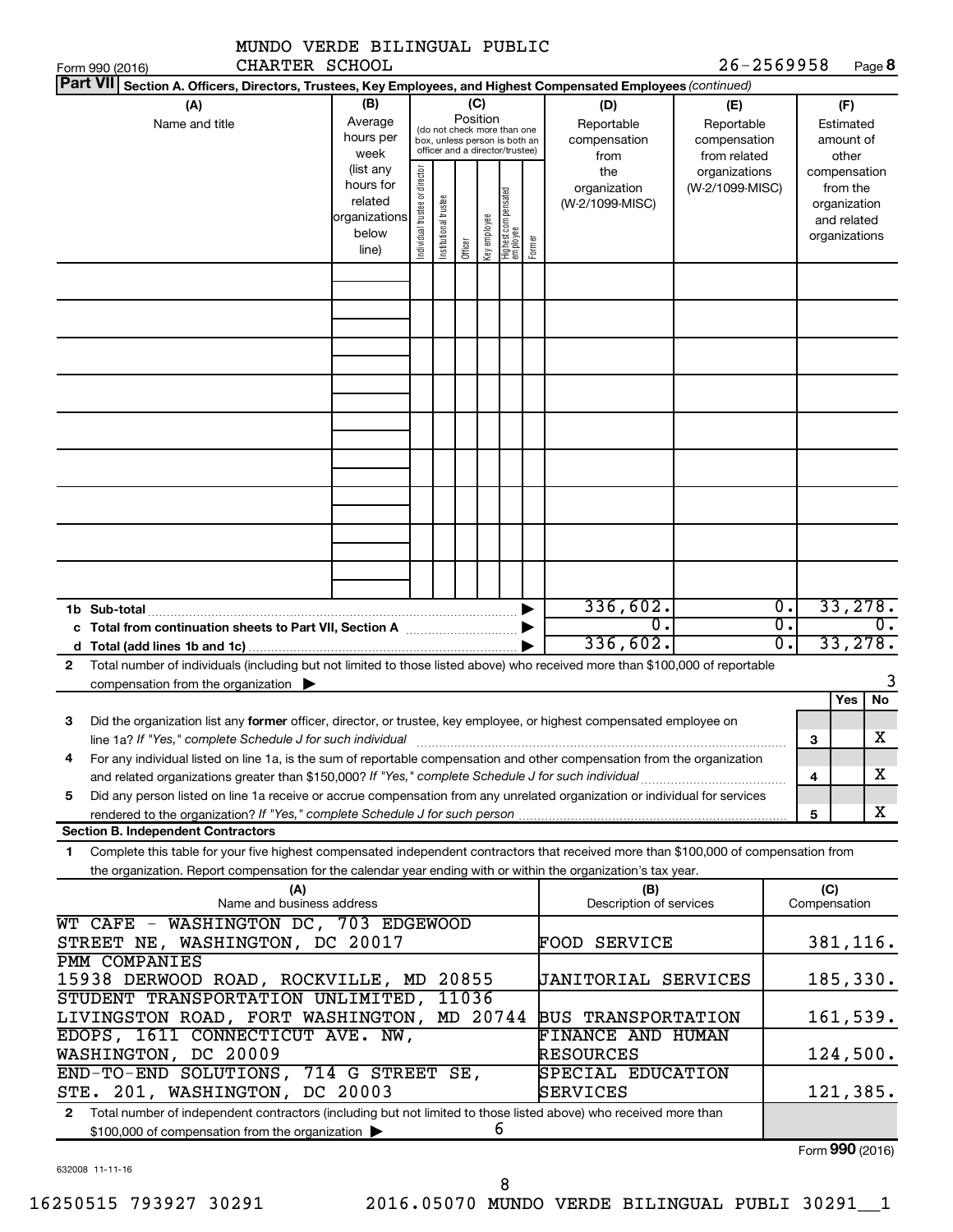MUNDO VERDE BILINGUAL PUBLIC CHARTER SCHOOL

|                                                           | <b>Part VIII</b> | <b>Statement of Revenue</b>                                                                                                                                                                        |                |                                |                          |                                                 |                                         |                                                                    |
|-----------------------------------------------------------|------------------|----------------------------------------------------------------------------------------------------------------------------------------------------------------------------------------------------|----------------|--------------------------------|--------------------------|-------------------------------------------------|-----------------------------------------|--------------------------------------------------------------------|
|                                                           |                  |                                                                                                                                                                                                    |                |                                |                          |                                                 |                                         |                                                                    |
|                                                           |                  |                                                                                                                                                                                                    |                |                                | (A)<br>Total revenue     | (B)<br>Related or<br>exempt function<br>revenue | (C)<br>Unrelated<br>business<br>revenue | (D)<br>Revenue excluded<br>from tax under<br>sections<br>512 - 514 |
|                                                           |                  | <b>1 a</b> Federated campaigns                                                                                                                                                                     | 1a             |                                |                          |                                                 |                                         |                                                                    |
|                                                           |                  | <b>b</b> Membership dues                                                                                                                                                                           | 1b             |                                |                          |                                                 |                                         |                                                                    |
|                                                           |                  | c Fundraising events                                                                                                                                                                               | 1c             | 32,875.                        |                          |                                                 |                                         |                                                                    |
|                                                           |                  | d Related organizations                                                                                                                                                                            | 1d<br>.        |                                |                          |                                                 |                                         |                                                                    |
|                                                           |                  | e Government grants (contributions)                                                                                                                                                                | 1е             | 267,598.                       |                          |                                                 |                                         |                                                                    |
|                                                           |                  | f All other contributions, gifts, grants, and                                                                                                                                                      |                |                                |                          |                                                 |                                         |                                                                    |
|                                                           |                  | similar amounts not included above                                                                                                                                                                 | 1f             | 410,032.                       |                          |                                                 |                                         |                                                                    |
| Contributions, Gifts, Grants<br>and Other Similar Amounts |                  | g Noncash contributions included in lines 1a-1f: \$                                                                                                                                                |                | 27,026.                        |                          |                                                 |                                         |                                                                    |
|                                                           |                  |                                                                                                                                                                                                    |                |                                | 710,505.                 |                                                 |                                         |                                                                    |
|                                                           |                  | PER PUPIL APPROPRIATIONS                                                                                                                                                                           |                | <b>Business Code</b><br>611710 |                          |                                                 |                                         |                                                                    |
|                                                           | 2 a              | PER PUPIL FACILITY ALLOWANCE                                                                                                                                                                       |                | 611710                         | 7,155,988.<br>1,758,812. | 7,155,988.<br>1,758,812.                        |                                         |                                                                    |
| Program Service<br>Revenue                                | b                | BEFORE/AFTER CARE                                                                                                                                                                                  |                | 900099                         | 590,967.                 | 590,967.                                        |                                         |                                                                    |
|                                                           | d                | OTHER SCHOOL ACTIITIES                                                                                                                                                                             |                | 900099                         | 246,981.                 | 246,981.                                        |                                         |                                                                    |
|                                                           |                  | SCHOOL MEALS AND SNACK SALES                                                                                                                                                                       |                | 900099                         | 171,924.                 | 171,924.                                        |                                         |                                                                    |
|                                                           |                  | All other program service revenue                                                                                                                                                                  |                | 900099                         | 96,437.                  | 96,437.                                         |                                         |                                                                    |
|                                                           |                  |                                                                                                                                                                                                    |                |                                | 10,021,109.              |                                                 |                                         |                                                                    |
|                                                           | 3                | Investment income (including dividends, interest, and                                                                                                                                              |                |                                |                          |                                                 |                                         |                                                                    |
|                                                           |                  |                                                                                                                                                                                                    |                |                                | 282.                     |                                                 |                                         | 282.                                                               |
|                                                           | 4                | Income from investment of tax-exempt bond proceeds                                                                                                                                                 |                |                                |                          |                                                 |                                         |                                                                    |
|                                                           | 5                |                                                                                                                                                                                                    |                |                                |                          |                                                 |                                         |                                                                    |
|                                                           |                  |                                                                                                                                                                                                    | (i) Real       | (ii) Personal                  |                          |                                                 |                                         |                                                                    |
|                                                           |                  | 6 a Gross rents                                                                                                                                                                                    |                |                                |                          |                                                 |                                         |                                                                    |
|                                                           |                  | <b>b</b> Less: rental expenses                                                                                                                                                                     |                |                                |                          |                                                 |                                         |                                                                    |
|                                                           |                  | c Rental income or (loss)                                                                                                                                                                          |                |                                |                          |                                                 |                                         |                                                                    |
|                                                           |                  |                                                                                                                                                                                                    |                |                                |                          |                                                 |                                         |                                                                    |
|                                                           |                  | 7 a Gross amount from sales of                                                                                                                                                                     | (i) Securities | (ii) Other                     |                          |                                                 |                                         |                                                                    |
|                                                           |                  | assets other than inventory                                                                                                                                                                        |                |                                |                          |                                                 |                                         |                                                                    |
|                                                           |                  | <b>b</b> Less: cost or other basis                                                                                                                                                                 |                | 137.                           |                          |                                                 |                                         |                                                                    |
|                                                           |                  | and sales expenses                                                                                                                                                                                 |                | $-137.$                        |                          |                                                 |                                         |                                                                    |
|                                                           |                  |                                                                                                                                                                                                    |                | ▶                              | $-137$                   |                                                 |                                         | $-137.$                                                            |
|                                                           |                  | 8 a Gross income from fundraising events (not                                                                                                                                                      |                |                                |                          |                                                 |                                         |                                                                    |
| <b>Other Revenue</b>                                      |                  | including \$                                                                                                                                                                                       | 32,875. of     |                                |                          |                                                 |                                         |                                                                    |
|                                                           |                  | contributions reported on line 1c). See                                                                                                                                                            |                |                                |                          |                                                 |                                         |                                                                    |
|                                                           |                  |                                                                                                                                                                                                    |                | 32,960.                        |                          |                                                 |                                         |                                                                    |
|                                                           |                  |                                                                                                                                                                                                    |                | 32,960.<br>b                   |                          |                                                 |                                         |                                                                    |
|                                                           |                  | c Net income or (loss) from fundraising events                                                                                                                                                     |                | ▶<br>.                         | 0.                       |                                                 |                                         |                                                                    |
|                                                           |                  | 9 a Gross income from gaming activities. See                                                                                                                                                       |                |                                |                          |                                                 |                                         |                                                                    |
|                                                           |                  |                                                                                                                                                                                                    |                |                                |                          |                                                 |                                         |                                                                    |
|                                                           |                  |                                                                                                                                                                                                    |                | b                              |                          |                                                 |                                         |                                                                    |
|                                                           |                  | c Net income or (loss) from gaming activities                                                                                                                                                      |                |                                |                          |                                                 |                                         |                                                                    |
|                                                           |                  | 10 a Gross sales of inventory, less returns                                                                                                                                                        |                |                                |                          |                                                 |                                         |                                                                    |
|                                                           |                  |                                                                                                                                                                                                    |                |                                |                          |                                                 |                                         |                                                                    |
|                                                           |                  |                                                                                                                                                                                                    |                |                                |                          |                                                 |                                         |                                                                    |
|                                                           |                  | c Net income or (loss) from sales of inventory                                                                                                                                                     |                |                                |                          |                                                 |                                         |                                                                    |
|                                                           | 11 a             | Miscellaneous Revenue                                                                                                                                                                              |                | <b>Business Code</b>           |                          |                                                 |                                         |                                                                    |
|                                                           | b                |                                                                                                                                                                                                    |                |                                |                          |                                                 |                                         |                                                                    |
|                                                           | с                | <u> 1989 - Johann John Stone, markin fan it ferstjer fan it ferstjer fan it ferstjer fan it ferstjer fan it fers</u><br>the control of the control of the control of the control of the control of |                |                                |                          |                                                 |                                         |                                                                    |
|                                                           |                  |                                                                                                                                                                                                    |                |                                |                          |                                                 |                                         |                                                                    |
|                                                           |                  |                                                                                                                                                                                                    |                | $\blacktriangleright$          |                          |                                                 |                                         |                                                                    |
|                                                           | 12               |                                                                                                                                                                                                    |                |                                | 10,731,759.              | 10,021,109.                                     | 0.                                      | 145.                                                               |
|                                                           | 632009 11-11-16  |                                                                                                                                                                                                    |                |                                |                          |                                                 |                                         | Form 990 (2016)                                                    |

16250515 793927 30291 2016.05070 MUNDO VERDE BILINGUAL PUBLI 30291\_\_1 9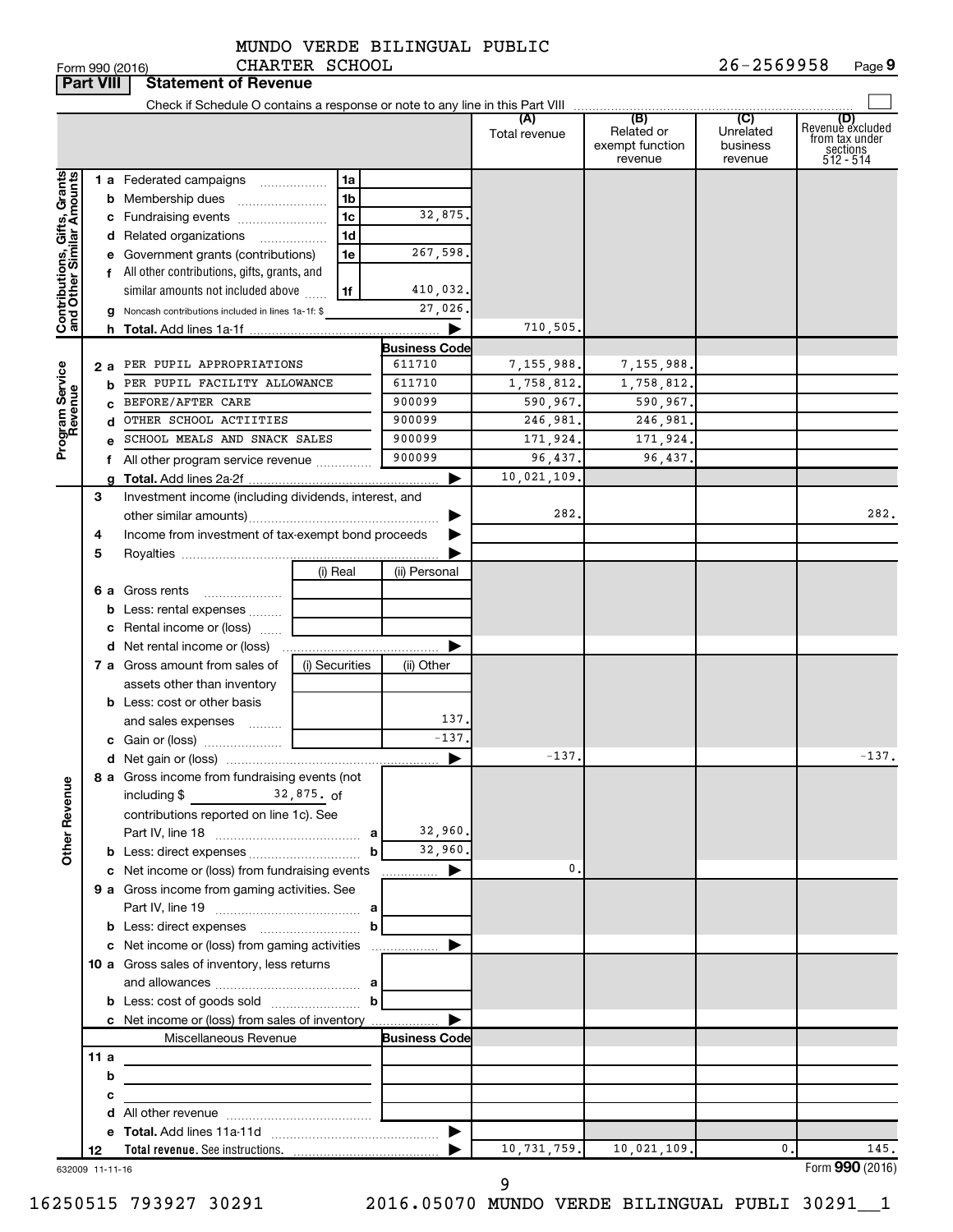## MUNDO VERDE BILINGUAL PUBLIC CHARTER SCHOOL

|    | <b>Part IX Statement of Functional Expenses</b>                                                                                                                                                             |                       |                                    |                                                      |                                |  |  |  |  |  |
|----|-------------------------------------------------------------------------------------------------------------------------------------------------------------------------------------------------------------|-----------------------|------------------------------------|------------------------------------------------------|--------------------------------|--|--|--|--|--|
|    | Section 501(c)(3) and 501(c)(4) organizations must complete all columns. All other organizations must complete column (A).                                                                                  |                       |                                    |                                                      |                                |  |  |  |  |  |
|    | Check if Schedule O contains a response or note to any line in this Part IX                                                                                                                                 |                       |                                    |                                                      |                                |  |  |  |  |  |
|    | Do not include amounts reported on lines 6b,<br>7b, 8b, 9b, and 10b of Part VIII.                                                                                                                           | (A)<br>Total expenses | (B)<br>Program service<br>expenses | $\overline{C}$<br>Management and<br>general expenses | (D)<br>Fundraising<br>expenses |  |  |  |  |  |
| 1  | Grants and other assistance to domestic organizations                                                                                                                                                       |                       |                                    |                                                      |                                |  |  |  |  |  |
|    | and domestic governments. See Part IV, line 21                                                                                                                                                              |                       |                                    |                                                      |                                |  |  |  |  |  |
| 2  | Grants and other assistance to domestic                                                                                                                                                                     |                       |                                    |                                                      |                                |  |  |  |  |  |
|    | individuals. See Part IV, line 22                                                                                                                                                                           |                       |                                    |                                                      |                                |  |  |  |  |  |
| 3  | Grants and other assistance to foreign                                                                                                                                                                      |                       |                                    |                                                      |                                |  |  |  |  |  |
|    | organizations, foreign governments, and foreign                                                                                                                                                             |                       |                                    |                                                      |                                |  |  |  |  |  |
|    | individuals. See Part IV, lines 15 and 16                                                                                                                                                                   |                       |                                    |                                                      |                                |  |  |  |  |  |
| 4  | Benefits paid to or for members                                                                                                                                                                             |                       |                                    |                                                      |                                |  |  |  |  |  |
| 5  | Compensation of current officers, directors,                                                                                                                                                                |                       |                                    |                                                      |                                |  |  |  |  |  |
|    | trustees, and key employees                                                                                                                                                                                 | 335,080.              | 277,004.                           | 52,640.                                              | 5,436.                         |  |  |  |  |  |
| 6  | Compensation not included above, to disqualified                                                                                                                                                            |                       |                                    |                                                      |                                |  |  |  |  |  |
|    | persons (as defined under section 4958(f)(1)) and                                                                                                                                                           |                       |                                    |                                                      |                                |  |  |  |  |  |
|    | persons described in section 4958(c)(3)(B)                                                                                                                                                                  |                       |                                    |                                                      |                                |  |  |  |  |  |
| 7  |                                                                                                                                                                                                             | 5, 250, 385.          | 4,340,391.                         | 824, 820.                                            | 85, 174.                       |  |  |  |  |  |
| 8  | Pension plan accruals and contributions (include                                                                                                                                                            |                       |                                    |                                                      |                                |  |  |  |  |  |
|    | section 401(k) and 403(b) employer contributions)                                                                                                                                                           | 146,810.              | 121,365.                           | $\frac{23,064}{87,156}$                              | 2,381.                         |  |  |  |  |  |
| 9  | Other employee benefits                                                                                                                                                                                     | 554,803.              | 458,646.<br>365, 399.              |                                                      | $\frac{9,001}{7,170}$ .        |  |  |  |  |  |
| 10 |                                                                                                                                                                                                             | 442,008.              |                                    | 69,439.                                              |                                |  |  |  |  |  |
| 11 | Fees for services (non-employees):                                                                                                                                                                          |                       |                                    |                                                      |                                |  |  |  |  |  |
| а  |                                                                                                                                                                                                             | 82,437.               | 69,641.                            | 12,796.                                              |                                |  |  |  |  |  |
| b  |                                                                                                                                                                                                             | 108,647.              | 91,782.                            | 16,865.                                              |                                |  |  |  |  |  |
|    |                                                                                                                                                                                                             |                       |                                    |                                                      |                                |  |  |  |  |  |
|    | Professional fundraising services. See Part IV, line 17                                                                                                                                                     |                       |                                    |                                                      |                                |  |  |  |  |  |
| е  |                                                                                                                                                                                                             |                       |                                    |                                                      |                                |  |  |  |  |  |
|    | Investment management fees<br>Other. (If line 11g amount exceeds 10% of line 25,                                                                                                                            |                       |                                    |                                                      |                                |  |  |  |  |  |
| g  | column (A) amount, list line 11g expenses on Sch O.)                                                                                                                                                        | 116,058.              | 98,043.                            | 18,015.                                              |                                |  |  |  |  |  |
| 12 |                                                                                                                                                                                                             |                       |                                    |                                                      |                                |  |  |  |  |  |
| 13 |                                                                                                                                                                                                             | 109,062.              | 91,647.                            | 17,415.                                              |                                |  |  |  |  |  |
| 14 |                                                                                                                                                                                                             | 69, 272.              | 58, 210.                           | 11,062.                                              |                                |  |  |  |  |  |
| 15 |                                                                                                                                                                                                             |                       |                                    |                                                      |                                |  |  |  |  |  |
| 16 |                                                                                                                                                                                                             | 726, 147.             | 610, 192.                          | 115,955.                                             |                                |  |  |  |  |  |
| 17 | Travel                                                                                                                                                                                                      |                       |                                    |                                                      |                                |  |  |  |  |  |
| 18 | Payments of travel or entertainment expenses                                                                                                                                                                |                       |                                    |                                                      |                                |  |  |  |  |  |
|    | for any federal, state, or local public officials                                                                                                                                                           |                       |                                    |                                                      |                                |  |  |  |  |  |
| 19 | Conferences, conventions, and meetings                                                                                                                                                                      |                       |                                    |                                                      |                                |  |  |  |  |  |
| 20 | Interest                                                                                                                                                                                                    | 535,826.              |                                    | 535,826.                                             |                                |  |  |  |  |  |
| 21 |                                                                                                                                                                                                             |                       |                                    |                                                      |                                |  |  |  |  |  |
| 22 | Depreciation, depletion, and amortization                                                                                                                                                                   | 652,122.              | 547,986.                           | 104, 136.                                            |                                |  |  |  |  |  |
| 23 | Insurance                                                                                                                                                                                                   | 63,013.               | 52,951.                            | 10,062.                                              |                                |  |  |  |  |  |
| 24 | Other expenses. Itemize expenses not covered<br>above. (List miscellaneous expenses in line 24e. If line<br>24e amount exceeds 10% of line 25, column (A)<br>amount, list line 24e expenses on Schedule O.) |                       |                                    |                                                      |                                |  |  |  |  |  |
| a  | DIRECT STUDENT COSTS                                                                                                                                                                                        | 1,329,184.            | 1,329,184.                         |                                                      |                                |  |  |  |  |  |
|    | PROFESSIONAL DEVELOPMEN                                                                                                                                                                                     | 321,865.              | 270, 467.                          | 51,398.                                              |                                |  |  |  |  |  |
|    | <b>AUTHORIZER FEES</b>                                                                                                                                                                                      | 106,924.              |                                    | 106,924.                                             |                                |  |  |  |  |  |
|    | LICENSES AND FEES                                                                                                                                                                                           | 59,663.               | 50, 135.                           | 9,528.                                               |                                |  |  |  |  |  |
| е  | All other expenses                                                                                                                                                                                          | 25,088.               | 14,038.                            | 11,050.                                              |                                |  |  |  |  |  |
| 25 | Total functional expenses. Add lines 1 through 24e                                                                                                                                                          | 11,034,394.           | 8,847,081.                         | 2,078,151.                                           | 109, 162.                      |  |  |  |  |  |
| 26 | Joint costs. Complete this line only if the organization                                                                                                                                                    |                       |                                    |                                                      |                                |  |  |  |  |  |
|    | reported in column (B) joint costs from a combined                                                                                                                                                          |                       |                                    |                                                      |                                |  |  |  |  |  |
|    | educational campaign and fundraising solicitation.<br>Check here $\blacktriangleright$                                                                                                                      |                       |                                    |                                                      |                                |  |  |  |  |  |
|    | if following SOP 98-2 (ASC 958-720)                                                                                                                                                                         |                       |                                    |                                                      |                                |  |  |  |  |  |

632010 11-11-16

16250515 793927 30291 2016.05070 MUNDO VERDE BILINGUAL PUBLI 30291\_\_1 10

Form (2016) **990**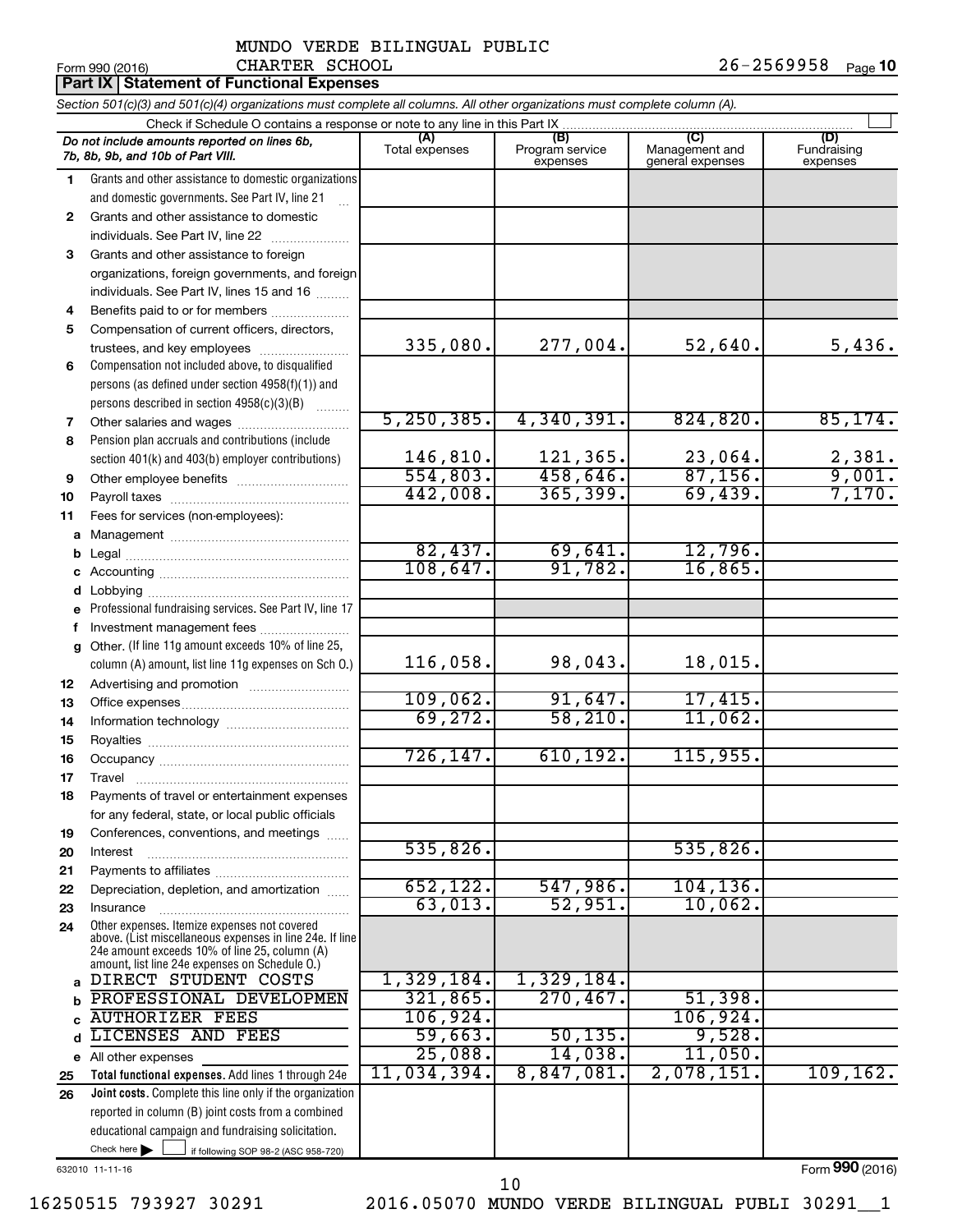|                | MUNDO VERDE BILINGUAL PUBLIC |  |
|----------------|------------------------------|--|
| CHARTER SCHOOL |                              |  |

**Part X Balance Sheet**

Form 990 (2016) CHARTER SCHOOL 2 6-2 5 6 9 9 5 8 <sub>Page</sub> **11** 

|                             |    |                                                                                                                                                                                                                               |         |               | (A)<br>Beginning of year |                         | (B)<br>End of year |
|-----------------------------|----|-------------------------------------------------------------------------------------------------------------------------------------------------------------------------------------------------------------------------------|---------|---------------|--------------------------|-------------------------|--------------------|
|                             | 1  |                                                                                                                                                                                                                               |         |               | 1,570,639.               | $\mathbf{1}$            | 1,017,634.         |
|                             | 2  |                                                                                                                                                                                                                               |         |               | 262, 101.                | $\mathbf{2}$            | $\overline{9}$ .   |
|                             | 3  |                                                                                                                                                                                                                               |         |               |                          | 3                       |                    |
|                             | 4  |                                                                                                                                                                                                                               |         |               | 248,537.                 | $\overline{\mathbf{4}}$ | 219,508.           |
|                             | 5  | Loans and other receivables from current and former officers, directors,                                                                                                                                                      |         |               |                          |                         |                    |
|                             |    | trustees, key employees, and highest compensated employees. Complete                                                                                                                                                          |         |               |                          |                         |                    |
|                             |    | Part II of Schedule L                                                                                                                                                                                                         |         |               |                          | 5                       |                    |
|                             | 6  | Loans and other receivables from other disqualified persons (as defined under                                                                                                                                                 |         |               |                          |                         |                    |
|                             |    | section 4958(f)(1)), persons described in section 4958(c)(3)(B), and contributing                                                                                                                                             |         |               |                          |                         |                    |
|                             |    | employers and sponsoring organizations of section 501(c)(9) voluntary                                                                                                                                                         |         |               |                          |                         |                    |
|                             |    | employees' beneficiary organizations (see instr). Complete Part II of Sch L                                                                                                                                                   |         |               |                          | 6                       |                    |
| Assets                      | 7  |                                                                                                                                                                                                                               |         |               |                          | $\overline{7}$          |                    |
|                             | 8  |                                                                                                                                                                                                                               |         |               |                          | 8                       |                    |
|                             | 9  | Prepaid expenses and deferred charges [11] [11] Prepaid expenses and deferred charges [11] [11] Martin Marian Marian Marian Marian Marian Marian Marian Marian Marian Marian Marian Marian Marian Marian Marian Marian Marian |         |               | 130, 326.                | $\boldsymbol{9}$        | 34,879.            |
|                             |    | 10a Land, buildings, and equipment: cost or other                                                                                                                                                                             |         |               |                          |                         |                    |
|                             |    | basis. Complete Part VI of Schedule D  [10a]                                                                                                                                                                                  |         | 16, 361, 316. |                          |                         |                    |
|                             |    | <b>b</b> Less: accumulated depreciation <i>minimum</i>                                                                                                                                                                        | l 10ь l | 1,607,367.    | 15,160,725.              | 10 <sub>c</sub>         | 14,753,949.        |
|                             | 11 |                                                                                                                                                                                                                               |         |               |                          | 11                      |                    |
|                             | 12 |                                                                                                                                                                                                                               |         |               |                          | 12                      |                    |
|                             | 13 |                                                                                                                                                                                                                               |         | 13            |                          |                         |                    |
|                             | 14 |                                                                                                                                                                                                                               |         |               |                          | 14                      |                    |
|                             | 15 |                                                                                                                                                                                                                               |         |               | 259,630.                 | 15                      | 649,624.           |
|                             | 16 |                                                                                                                                                                                                                               |         |               | 17,631,958.              | 16                      | 16,675,603.        |
|                             | 17 |                                                                                                                                                                                                                               |         |               | 790, 532.                | 17                      | 874, 296.          |
|                             | 18 |                                                                                                                                                                                                                               |         |               | 18                       |                         |                    |
|                             | 19 |                                                                                                                                                                                                                               |         | 73,100.       | 19                       | 69, 263.                |                    |
|                             | 20 |                                                                                                                                                                                                                               |         |               | 10,962,365.              | 20                      | 10, 109, 274.      |
|                             | 21 | Escrow or custodial account liability. Complete Part IV of Schedule D                                                                                                                                                         |         |               |                          | 21                      |                    |
|                             | 22 | Loans and other payables to current and former officers, directors, trustees,                                                                                                                                                 |         |               |                          |                         |                    |
| Liabilities                 |    | key employees, highest compensated employees, and disqualified persons.                                                                                                                                                       |         |               |                          |                         |                    |
|                             |    |                                                                                                                                                                                                                               |         |               | 1,989,158.               | 22                      | 1,781,205.         |
|                             | 23 | Secured mortgages and notes payable to unrelated third parties                                                                                                                                                                |         |               |                          | 23                      |                    |
|                             | 24 | Unsecured notes and loans payable to unrelated third parties                                                                                                                                                                  |         |               |                          | 24                      |                    |
|                             | 25 | Other liabilities (including federal income tax, payables to related third                                                                                                                                                    |         |               |                          |                         |                    |
|                             |    | parties, and other liabilities not included on lines 17-24). Complete Part X of                                                                                                                                               |         |               | 600,228.                 | 25                      | 927,625.           |
|                             | 26 | Schedule D                                                                                                                                                                                                                    |         |               | 14,415,383.              | 26                      | 13,761,663.        |
|                             |    | Organizations that follow SFAS 117 (ASC 958), check here $\blacktriangleright \begin{array}{c} \boxed{X} \end{array}$ and                                                                                                     |         |               |                          |                         |                    |
|                             |    | complete lines 27 through 29, and lines 33 and 34.                                                                                                                                                                            |         |               |                          |                         |                    |
|                             | 27 |                                                                                                                                                                                                                               |         |               | 3,004,332.               | 27                      | 2,695,487.         |
|                             | 28 |                                                                                                                                                                                                                               |         |               | 212, 243.                | 28                      | 218, 453.          |
|                             | 29 | Permanently restricted net assets                                                                                                                                                                                             |         |               |                          | 29                      |                    |
|                             |    | Organizations that do not follow SFAS 117 (ASC 958), check here ▶ □                                                                                                                                                           |         |               |                          |                         |                    |
|                             |    | and complete lines 30 through 34.                                                                                                                                                                                             |         |               |                          |                         |                    |
| Net Assets or Fund Balances | 30 |                                                                                                                                                                                                                               |         |               |                          | 30                      |                    |
|                             | 31 | Paid-in or capital surplus, or land, building, or equipment fund                                                                                                                                                              |         |               |                          | 31                      |                    |
|                             | 32 | Retained earnings, endowment, accumulated income, or other funds                                                                                                                                                              |         |               |                          | 32                      |                    |
|                             | 33 |                                                                                                                                                                                                                               |         |               | 3, 216, 575.             | 33                      | 2,913,940.         |
|                             | 34 |                                                                                                                                                                                                                               |         |               | 17,631,958.              | 34                      | 16,675,603.        |
|                             |    |                                                                                                                                                                                                                               |         |               |                          |                         | Form 990 (2016)    |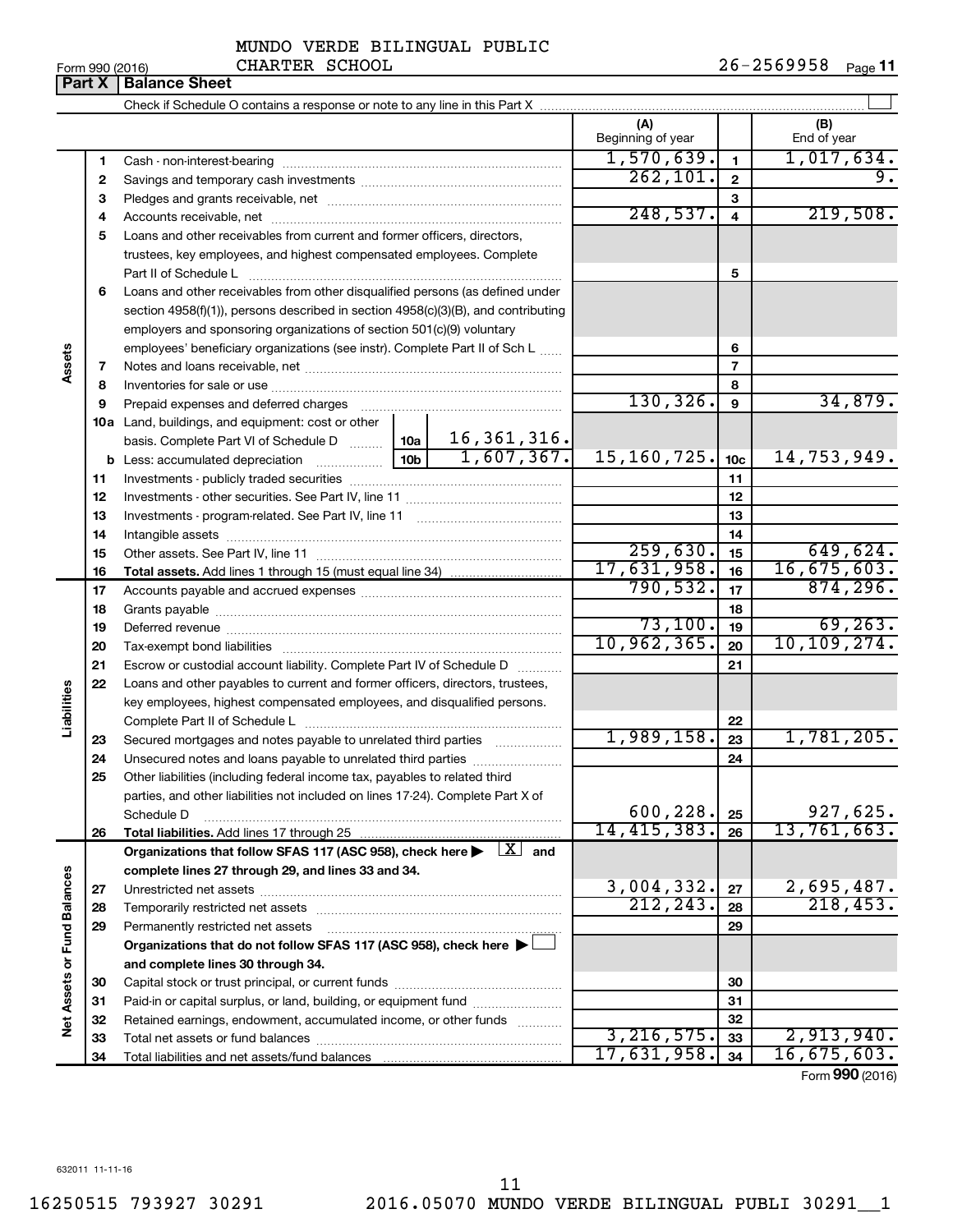| $26 - 2569958$ Page 12<br>CHARTER SCHOOL<br>Form 990 (2016)<br>Part XII<br><b>Reconciliation of Net Assets</b><br>Check if Schedule O contains a response or note to any line in this Part XI [11] [12] Check if Schedule O contains a response or note to any line in this Part XI<br>10,731,759.<br>1<br>1<br>11,034,394.<br>$\mathbf{2}$<br>2<br>$-302,635.$<br>3<br>Revenue less expenses. Subtract line 2 from line 1<br>З<br>3, 216, 575.<br>4<br>4<br>5<br>Net unrealized gains (losses) on investments [11] Martin Martin Martin Martin Martin Martin Martin Martin Marti<br>5 | MUNDO VERDE BILINGUAL PUBLIC |  |                         |
|----------------------------------------------------------------------------------------------------------------------------------------------------------------------------------------------------------------------------------------------------------------------------------------------------------------------------------------------------------------------------------------------------------------------------------------------------------------------------------------------------------------------------------------------------------------------------------------|------------------------------|--|-------------------------|
|                                                                                                                                                                                                                                                                                                                                                                                                                                                                                                                                                                                        |                              |  |                         |
|                                                                                                                                                                                                                                                                                                                                                                                                                                                                                                                                                                                        |                              |  |                         |
|                                                                                                                                                                                                                                                                                                                                                                                                                                                                                                                                                                                        |                              |  |                         |
|                                                                                                                                                                                                                                                                                                                                                                                                                                                                                                                                                                                        |                              |  |                         |
|                                                                                                                                                                                                                                                                                                                                                                                                                                                                                                                                                                                        |                              |  |                         |
|                                                                                                                                                                                                                                                                                                                                                                                                                                                                                                                                                                                        |                              |  |                         |
|                                                                                                                                                                                                                                                                                                                                                                                                                                                                                                                                                                                        |                              |  |                         |
|                                                                                                                                                                                                                                                                                                                                                                                                                                                                                                                                                                                        |                              |  |                         |
|                                                                                                                                                                                                                                                                                                                                                                                                                                                                                                                                                                                        |                              |  |                         |
| 6<br>6<br>Donated services and use of facilities                                                                                                                                                                                                                                                                                                                                                                                                                                                                                                                                       |                              |  |                         |
| $\overline{7}$<br>7<br>Investment expenses                                                                                                                                                                                                                                                                                                                                                                                                                                                                                                                                             |                              |  |                         |
| 8<br>8<br>Prior period adjustments                                                                                                                                                                                                                                                                                                                                                                                                                                                                                                                                                     |                              |  |                         |
| Other changes in net assets or fund balances (explain in Schedule O) manufactured controller than the controller<br>9<br>9                                                                                                                                                                                                                                                                                                                                                                                                                                                             |                              |  | $\overline{0}$ .        |
| Net assets or fund balances at end of year. Combine lines 3 through 9 (must equal Part X, line 33,<br>10                                                                                                                                                                                                                                                                                                                                                                                                                                                                               |                              |  |                         |
| 2,913,940.<br>10<br>column (B))                                                                                                                                                                                                                                                                                                                                                                                                                                                                                                                                                        |                              |  |                         |
| <b>Part XII Financial Statements and Reporting</b>                                                                                                                                                                                                                                                                                                                                                                                                                                                                                                                                     |                              |  |                         |
|                                                                                                                                                                                                                                                                                                                                                                                                                                                                                                                                                                                        |                              |  | $\overline{\mathbf{X}}$ |
| Yes                                                                                                                                                                                                                                                                                                                                                                                                                                                                                                                                                                                    |                              |  | <b>No</b>               |
| $\boxed{\text{X}}$ Accrual<br>Accounting method used to prepare the Form 990: $\Box$ Cash<br>Other<br>1                                                                                                                                                                                                                                                                                                                                                                                                                                                                                |                              |  |                         |
| If the organization changed its method of accounting from a prior year or checked "Other," explain in Schedule O.                                                                                                                                                                                                                                                                                                                                                                                                                                                                      |                              |  |                         |
| 2a                                                                                                                                                                                                                                                                                                                                                                                                                                                                                                                                                                                     |                              |  | x                       |
| If "Yes," check a box below to indicate whether the financial statements for the year were compiled or reviewed on a                                                                                                                                                                                                                                                                                                                                                                                                                                                                   |                              |  |                         |
| separate basis, consolidated basis, or both:                                                                                                                                                                                                                                                                                                                                                                                                                                                                                                                                           |                              |  |                         |
| Separate basis<br><b>Consolidated basis</b><br>Both consolidated and separate basis                                                                                                                                                                                                                                                                                                                                                                                                                                                                                                    |                              |  |                         |
| х<br>2 <sub>b</sub>                                                                                                                                                                                                                                                                                                                                                                                                                                                                                                                                                                    |                              |  |                         |
| If "Yes," check a box below to indicate whether the financial statements for the year were audited on a separate basis,                                                                                                                                                                                                                                                                                                                                                                                                                                                                |                              |  |                         |
| consolidated basis, or both:                                                                                                                                                                                                                                                                                                                                                                                                                                                                                                                                                           |                              |  |                         |
| $ \mathbf{X} $ Separate basis<br><b>Consolidated basis</b><br>Both consolidated and separate basis                                                                                                                                                                                                                                                                                                                                                                                                                                                                                     |                              |  |                         |
| c If "Yes" to line 2a or 2b, does the organization have a committee that assumes responsibility for oversight of the audit,                                                                                                                                                                                                                                                                                                                                                                                                                                                            |                              |  |                         |
| x<br>2c                                                                                                                                                                                                                                                                                                                                                                                                                                                                                                                                                                                |                              |  |                         |
| If the organization changed either its oversight process or selection process during the tax year, explain in Schedule O.                                                                                                                                                                                                                                                                                                                                                                                                                                                              |                              |  |                         |
| 3a As a result of a federal award, was the organization required to undergo an audit or audits as set forth in the Single Audit                                                                                                                                                                                                                                                                                                                                                                                                                                                        |                              |  |                         |
| Act and OMB Circular A-133?<br>За                                                                                                                                                                                                                                                                                                                                                                                                                                                                                                                                                      |                              |  | х                       |
| b If "Yes," did the organization undergo the required audit or audits? If the organization did not undergo the required audit                                                                                                                                                                                                                                                                                                                                                                                                                                                          |                              |  |                         |
| 3b<br>$000 \, \text{m}$                                                                                                                                                                                                                                                                                                                                                                                                                                                                                                                                                                |                              |  |                         |

Form (2016) **990**

632012 11-11-16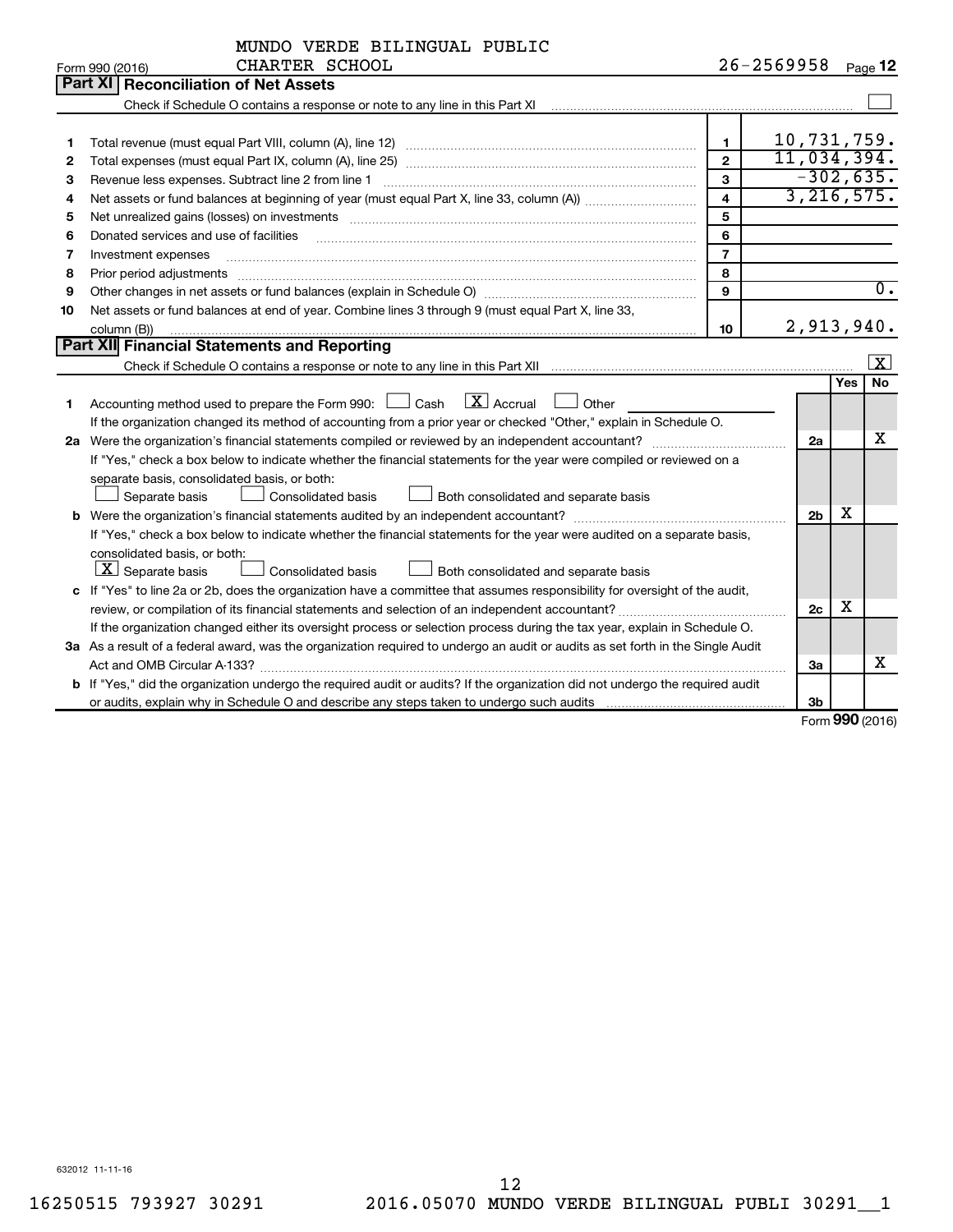|                 | <b>SCHEDULE A</b>                                                                                                                                                                                                                                                                          |  |                                                                        |                                                                                                                                                    |     |                                                                |                            |  | OMB No. 1545-0047                     |
|-----------------|--------------------------------------------------------------------------------------------------------------------------------------------------------------------------------------------------------------------------------------------------------------------------------------------|--|------------------------------------------------------------------------|----------------------------------------------------------------------------------------------------------------------------------------------------|-----|----------------------------------------------------------------|----------------------------|--|---------------------------------------|
|                 | (Form 990 or 990-EZ)                                                                                                                                                                                                                                                                       |  |                                                                        | <b>Public Charity Status and Public Support</b>                                                                                                    |     |                                                                |                            |  | 16                                    |
|                 |                                                                                                                                                                                                                                                                                            |  |                                                                        | Complete if the organization is a section 501(c)(3) organization or a section<br>4947(a)(1) nonexempt charitable trust.                            |     |                                                                |                            |  |                                       |
|                 | Department of the Treasury                                                                                                                                                                                                                                                                 |  |                                                                        | Attach to Form 990 or Form 990-EZ.                                                                                                                 |     |                                                                |                            |  | <b>Open to Public</b>                 |
|                 | Internal Revenue Service                                                                                                                                                                                                                                                                   |  |                                                                        | Information about Schedule A (Form 990 or 990-EZ) and its instructions is at WWW.irs.gov/form990.                                                  |     |                                                                |                            |  | <b>Inspection</b>                     |
|                 | Name of the organization                                                                                                                                                                                                                                                                   |  |                                                                        | MUNDO VERDE BILINGUAL PUBLIC                                                                                                                       |     |                                                                |                            |  | <b>Employer identification number</b> |
|                 |                                                                                                                                                                                                                                                                                            |  | CHARTER SCHOOL                                                         |                                                                                                                                                    |     |                                                                |                            |  | $26 - 2569958$                        |
| Part I          |                                                                                                                                                                                                                                                                                            |  |                                                                        | Reason for Public Charity Status (All organizations must complete this part.) See instructions.                                                    |     |                                                                |                            |  |                                       |
|                 |                                                                                                                                                                                                                                                                                            |  |                                                                        | The organization is not a private foundation because it is: (For lines 1 through 12, check only one box.)                                          |     |                                                                |                            |  |                                       |
| 1               |                                                                                                                                                                                                                                                                                            |  |                                                                        | A church, convention of churches, or association of churches described in section 170(b)(1)(A)(i).                                                 |     |                                                                |                            |  |                                       |
| 2               | $\mathbf{X}$                                                                                                                                                                                                                                                                               |  |                                                                        | A school described in section 170(b)(1)(A)(ii). (Attach Schedule E (Form 990 or 990-EZ).)                                                          |     |                                                                |                            |  |                                       |
| 3               |                                                                                                                                                                                                                                                                                            |  |                                                                        | A hospital or a cooperative hospital service organization described in section 170(b)(1)(A)(iii).                                                  |     |                                                                |                            |  |                                       |
| 4               |                                                                                                                                                                                                                                                                                            |  |                                                                        | A medical research organization operated in conjunction with a hospital described in section 170(b)(1)(A)(iii). Enter the hospital's name,         |     |                                                                |                            |  |                                       |
|                 | city, and state:                                                                                                                                                                                                                                                                           |  |                                                                        |                                                                                                                                                    |     |                                                                |                            |  |                                       |
| 5               |                                                                                                                                                                                                                                                                                            |  |                                                                        | An organization operated for the benefit of a college or university owned or operated by a governmental unit described in                          |     |                                                                |                            |  |                                       |
|                 |                                                                                                                                                                                                                                                                                            |  | section 170(b)(1)(A)(iv). (Complete Part II.)                          |                                                                                                                                                    |     |                                                                |                            |  |                                       |
| 6<br>7          |                                                                                                                                                                                                                                                                                            |  |                                                                        | A federal, state, or local government or governmental unit described in section 170(b)(1)(A)(v).                                                   |     |                                                                |                            |  |                                       |
|                 |                                                                                                                                                                                                                                                                                            |  | section 170(b)(1)(A)(vi). (Complete Part II.)                          | An organization that normally receives a substantial part of its support from a governmental unit or from the general public described in          |     |                                                                |                            |  |                                       |
| 8               |                                                                                                                                                                                                                                                                                            |  |                                                                        | A community trust described in section 170(b)(1)(A)(vi). (Complete Part II.)                                                                       |     |                                                                |                            |  |                                       |
| 9               |                                                                                                                                                                                                                                                                                            |  |                                                                        | An agricultural research organization described in section 170(b)(1)(A)(ix) operated in conjunction with a land-grant college                      |     |                                                                |                            |  |                                       |
|                 |                                                                                                                                                                                                                                                                                            |  |                                                                        | or university or a non-land-grant college of agriculture (see instructions). Enter the name, city, and state of the college or                     |     |                                                                |                            |  |                                       |
|                 | university:                                                                                                                                                                                                                                                                                |  |                                                                        |                                                                                                                                                    |     |                                                                |                            |  |                                       |
| 10              |                                                                                                                                                                                                                                                                                            |  |                                                                        |                                                                                                                                                    |     |                                                                |                            |  |                                       |
|                 | An organization that normally receives: (1) more than 33 1/3% of its support from contributions, membership fees, and gross receipts from<br>activities related to its exempt functions - subject to certain exceptions, and (2) no more than 33 1/3% of its support from gross investment |  |                                                                        |                                                                                                                                                    |     |                                                                |                            |  |                                       |
|                 | income and unrelated business taxable income (less section 511 tax) from businesses acquired by the organization after June 30, 1975.                                                                                                                                                      |  |                                                                        |                                                                                                                                                    |     |                                                                |                            |  |                                       |
|                 |                                                                                                                                                                                                                                                                                            |  | See section 509(a)(2). (Complete Part III.)                            |                                                                                                                                                    |     |                                                                |                            |  |                                       |
| 11              |                                                                                                                                                                                                                                                                                            |  |                                                                        | An organization organized and operated exclusively to test for public safety. See section 509(a)(4).                                               |     |                                                                |                            |  |                                       |
| 12 <sub>2</sub> |                                                                                                                                                                                                                                                                                            |  |                                                                        | An organization organized and operated exclusively for the benefit of, to perform the functions of, or to carry out the purposes of one or         |     |                                                                |                            |  |                                       |
|                 |                                                                                                                                                                                                                                                                                            |  |                                                                        | more publicly supported organizations described in section 509(a)(1) or section 509(a)(2). See section 509(a)(3). Check the box in                 |     |                                                                |                            |  |                                       |
|                 |                                                                                                                                                                                                                                                                                            |  |                                                                        | lines 12a through 12d that describes the type of supporting organization and complete lines 12e, 12f, and 12g.                                     |     |                                                                |                            |  |                                       |
| a               |                                                                                                                                                                                                                                                                                            |  |                                                                        | Type I. A supporting organization operated, supervised, or controlled by its supported organization(s), typically by giving                        |     |                                                                |                            |  |                                       |
|                 |                                                                                                                                                                                                                                                                                            |  |                                                                        | the supported organization(s) the power to regularly appoint or elect a majority of the directors or trustees of the supporting                    |     |                                                                |                            |  |                                       |
|                 |                                                                                                                                                                                                                                                                                            |  | organization. You must complete Part IV, Sections A and B.             |                                                                                                                                                    |     |                                                                |                            |  |                                       |
| b               |                                                                                                                                                                                                                                                                                            |  |                                                                        | Type II. A supporting organization supervised or controlled in connection with its supported organization(s), by having                            |     |                                                                |                            |  |                                       |
|                 |                                                                                                                                                                                                                                                                                            |  |                                                                        | control or management of the supporting organization vested in the same persons that control or manage the supported                               |     |                                                                |                            |  |                                       |
|                 |                                                                                                                                                                                                                                                                                            |  | organization(s). You must complete Part IV, Sections A and C.          | Type III functionally integrated. A supporting organization operated in connection with, and functionally integrated with,                         |     |                                                                |                            |  |                                       |
|                 |                                                                                                                                                                                                                                                                                            |  |                                                                        | its supported organization(s) (see instructions). You must complete Part IV, Sections A, D, and E.                                                 |     |                                                                |                            |  |                                       |
| d               |                                                                                                                                                                                                                                                                                            |  |                                                                        | Type III non-functionally integrated. A supporting organization operated in connection with its supported organization(s)                          |     |                                                                |                            |  |                                       |
|                 |                                                                                                                                                                                                                                                                                            |  |                                                                        | that is not functionally integrated. The organization generally must satisfy a distribution requirement and an attentiveness                       |     |                                                                |                            |  |                                       |
|                 |                                                                                                                                                                                                                                                                                            |  |                                                                        | requirement (see instructions). You must complete Part IV, Sections A and D, and Part V.                                                           |     |                                                                |                            |  |                                       |
| е               |                                                                                                                                                                                                                                                                                            |  |                                                                        | Check this box if the organization received a written determination from the IRS that it is a Type I, Type II, Type III                            |     |                                                                |                            |  |                                       |
|                 |                                                                                                                                                                                                                                                                                            |  |                                                                        | functionally integrated, or Type III non-functionally integrated supporting organization.                                                          |     |                                                                |                            |  |                                       |
|                 | <b>f</b> Enter the number of supported organizations                                                                                                                                                                                                                                       |  |                                                                        |                                                                                                                                                    |     |                                                                |                            |  |                                       |
|                 |                                                                                                                                                                                                                                                                                            |  | Provide the following information about the supported organization(s). |                                                                                                                                                    |     |                                                                |                            |  |                                       |
|                 | (i) Name of supported                                                                                                                                                                                                                                                                      |  | (ii) EIN                                                               | (iii) Type of organization                                                                                                                         |     | (iv) Is the organization listed<br>in your governing document? | (v) Amount of monetary     |  | (vi) Amount of other                  |
|                 | organization                                                                                                                                                                                                                                                                               |  |                                                                        | (described on lines 1-10<br>above (see instructions))                                                                                              | Yes | No                                                             | support (see instructions) |  | support (see instructions)            |
|                 |                                                                                                                                                                                                                                                                                            |  |                                                                        |                                                                                                                                                    |     |                                                                |                            |  |                                       |
|                 |                                                                                                                                                                                                                                                                                            |  |                                                                        |                                                                                                                                                    |     |                                                                |                            |  |                                       |
|                 |                                                                                                                                                                                                                                                                                            |  |                                                                        |                                                                                                                                                    |     |                                                                |                            |  |                                       |
|                 |                                                                                                                                                                                                                                                                                            |  |                                                                        |                                                                                                                                                    |     |                                                                |                            |  |                                       |
|                 |                                                                                                                                                                                                                                                                                            |  |                                                                        |                                                                                                                                                    |     |                                                                |                            |  |                                       |
|                 |                                                                                                                                                                                                                                                                                            |  |                                                                        |                                                                                                                                                    |     |                                                                |                            |  |                                       |
|                 |                                                                                                                                                                                                                                                                                            |  |                                                                        |                                                                                                                                                    |     |                                                                |                            |  |                                       |
|                 |                                                                                                                                                                                                                                                                                            |  |                                                                        |                                                                                                                                                    |     |                                                                |                            |  |                                       |
|                 |                                                                                                                                                                                                                                                                                            |  |                                                                        |                                                                                                                                                    |     |                                                                |                            |  |                                       |
| Total           |                                                                                                                                                                                                                                                                                            |  |                                                                        |                                                                                                                                                    |     |                                                                |                            |  |                                       |
|                 |                                                                                                                                                                                                                                                                                            |  |                                                                        | $1\mu\Lambda$ For Danerwork Reduction Act Notice, see the Instructions for Form 990 or 990-F7, seems as a see Schedule A (Form 990 or 990-F7) 2016 |     |                                                                |                            |  |                                       |

632021 09-21-16 **For Paperwork Reduction Act Notice, see the Instructions for Form 990 or 990-EZ. Schedule A (Form 990 or 990-EZ) 2016** LHA 13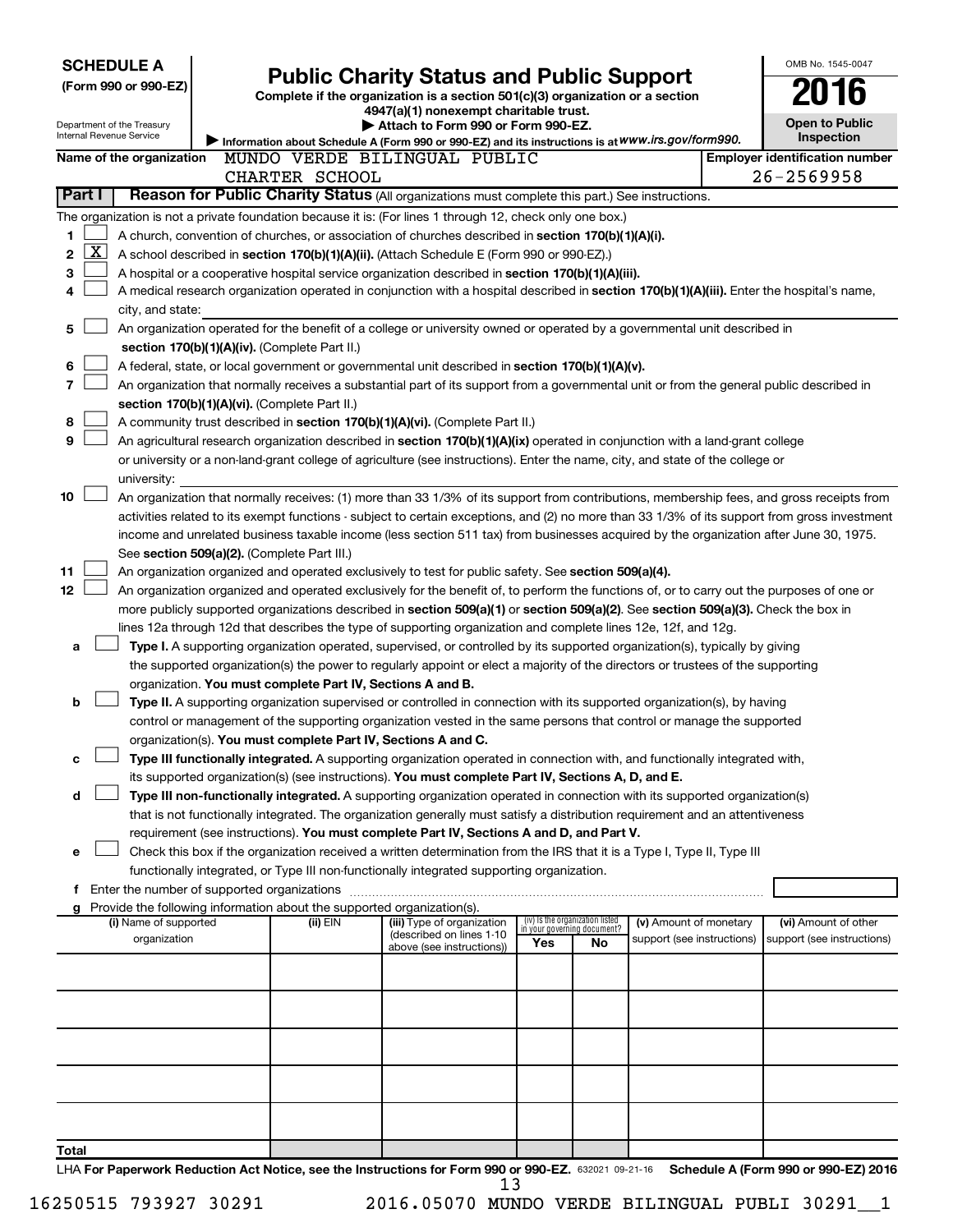Schedule A (Form 990 or 990-EZ) 2016 CHARTER SCHOOL  $26-2569958$  Page

26-2569958 Page 2

(Complete only if you checked the box on line 5, 7, or 8 of Part I or if the organization failed to qualify under Part III. If the organization fails to qualify under the tests listed below, please complete Part III.) **Part II Support Schedule for Organizations Described in Sections 170(b)(1)(A)(iv) and 170(b)(1)(A)(vi)**

|   | <b>Section A. Public Support</b>                                                                                                           |          |          |            |            |                                      |           |
|---|--------------------------------------------------------------------------------------------------------------------------------------------|----------|----------|------------|------------|--------------------------------------|-----------|
|   | Calendar year (or fiscal year beginning in)                                                                                                | (a) 2012 | (b) 2013 | $(c)$ 2014 | $(d)$ 2015 | (e) 2016                             | (f) Total |
|   | 1 Gifts, grants, contributions, and                                                                                                        |          |          |            |            |                                      |           |
|   | membership fees received. (Do not                                                                                                          |          |          |            |            |                                      |           |
|   | include any "unusual grants.")                                                                                                             |          |          |            |            |                                      |           |
|   | 2 Tax revenues levied for the organ-                                                                                                       |          |          |            |            |                                      |           |
|   | ization's benefit and either paid to                                                                                                       |          |          |            |            |                                      |           |
|   | or expended on its behalf                                                                                                                  |          |          |            |            |                                      |           |
|   | 3 The value of services or facilities                                                                                                      |          |          |            |            |                                      |           |
|   | furnished by a governmental unit to                                                                                                        |          |          |            |            |                                      |           |
|   | the organization without charge                                                                                                            |          |          |            |            |                                      |           |
|   | 4 Total. Add lines 1 through 3                                                                                                             |          |          |            |            |                                      |           |
|   | 5 The portion of total contributions                                                                                                       |          |          |            |            |                                      |           |
|   | by each person (other than a                                                                                                               |          |          |            |            |                                      |           |
|   | governmental unit or publicly                                                                                                              |          |          |            |            |                                      |           |
|   | supported organization) included                                                                                                           |          |          |            |            |                                      |           |
|   | on line 1 that exceeds 2% of the                                                                                                           |          |          |            |            |                                      |           |
|   | amount shown on line 11,                                                                                                                   |          |          |            |            |                                      |           |
|   | column (f)                                                                                                                                 |          |          |            |            |                                      |           |
|   | 6 Public support. Subtract line 5 from line 4.                                                                                             |          |          |            |            |                                      |           |
|   | <b>Section B. Total Support</b>                                                                                                            |          |          |            |            |                                      |           |
|   | Calendar year (or fiscal year beginning in)                                                                                                | (a) 2012 | (b) 2013 | $(c)$ 2014 | $(d)$ 2015 | (e) 2016                             | (f) Total |
|   | 7 Amounts from line 4                                                                                                                      |          |          |            |            |                                      |           |
| 8 | Gross income from interest,                                                                                                                |          |          |            |            |                                      |           |
|   | dividends, payments received on                                                                                                            |          |          |            |            |                                      |           |
|   | securities loans, rents, royalties                                                                                                         |          |          |            |            |                                      |           |
|   | and income from similar sources                                                                                                            |          |          |            |            |                                      |           |
| 9 | Net income from unrelated business                                                                                                         |          |          |            |            |                                      |           |
|   | activities, whether or not the                                                                                                             |          |          |            |            |                                      |           |
|   | business is regularly carried on                                                                                                           |          |          |            |            |                                      |           |
|   | 10 Other income. Do not include gain                                                                                                       |          |          |            |            |                                      |           |
|   | or loss from the sale of capital                                                                                                           |          |          |            |            |                                      |           |
|   | assets (Explain in Part VI.)                                                                                                               |          |          |            |            |                                      |           |
|   | 11 Total support. Add lines 7 through 10                                                                                                   |          |          |            |            |                                      |           |
|   | <b>12</b> Gross receipts from related activities, etc. (see instructions)                                                                  |          |          |            |            | 12                                   |           |
|   | 13 First five years. If the Form 990 is for the organization's first, second, third, fourth, or fifth tax year as a section 501(c)(3)      |          |          |            |            |                                      |           |
|   | organization, check this box and stop here                                                                                                 |          |          |            |            |                                      |           |
|   | <b>Section C. Computation of Public Support Percentage</b>                                                                                 |          |          |            |            |                                      |           |
|   |                                                                                                                                            |          |          |            |            | 14                                   | %         |
|   |                                                                                                                                            |          |          |            |            | 15                                   | %         |
|   | 16a 33 1/3% support test - 2016. If the organization did not check the box on line 13, and line 14 is 33 1/3% or more, check this box and  |          |          |            |            |                                      |           |
|   |                                                                                                                                            |          |          |            |            |                                      |           |
|   | b 33 1/3% support test - 2015. If the organization did not check a box on line 13 or 16a, and line 15 is 33 1/3% or more, check this box   |          |          |            |            |                                      |           |
|   |                                                                                                                                            |          |          |            |            |                                      |           |
|   | 17a 10% -facts-and-circumstances test - 2016. If the organization did not check a box on line 13, 16a, or 16b, and line 14 is 10% or more, |          |          |            |            |                                      |           |
|   | and if the organization meets the "facts-and-circumstances" test, check this box and stop here. Explain in Part VI how the organization    |          |          |            |            |                                      |           |
|   |                                                                                                                                            |          |          |            |            |                                      |           |
|   | b 10% -facts-and-circumstances test - 2015. If the organization did not check a box on line 13, 16a, 16b, or 17a, and line 15 is 10% or    |          |          |            |            |                                      |           |
|   | more, and if the organization meets the "facts-and-circumstances" test, check this box and stop here. Explain in Part VI how the           |          |          |            |            |                                      |           |
|   | organization meets the "facts-and-circumstances" test. The organization qualifies as a publicly supported organization                     |          |          |            |            |                                      |           |
|   | 18 Private foundation. If the organization did not check a box on line 13, 16a, 16b, 17a, or 17b, check this box and see instructions      |          |          |            |            |                                      |           |
|   |                                                                                                                                            |          |          |            |            | Schodule A (Form 000 or 000 EZ) 2016 |           |

**Schedule A (Form 990 or 990-EZ) 2016**

632022 09-21-16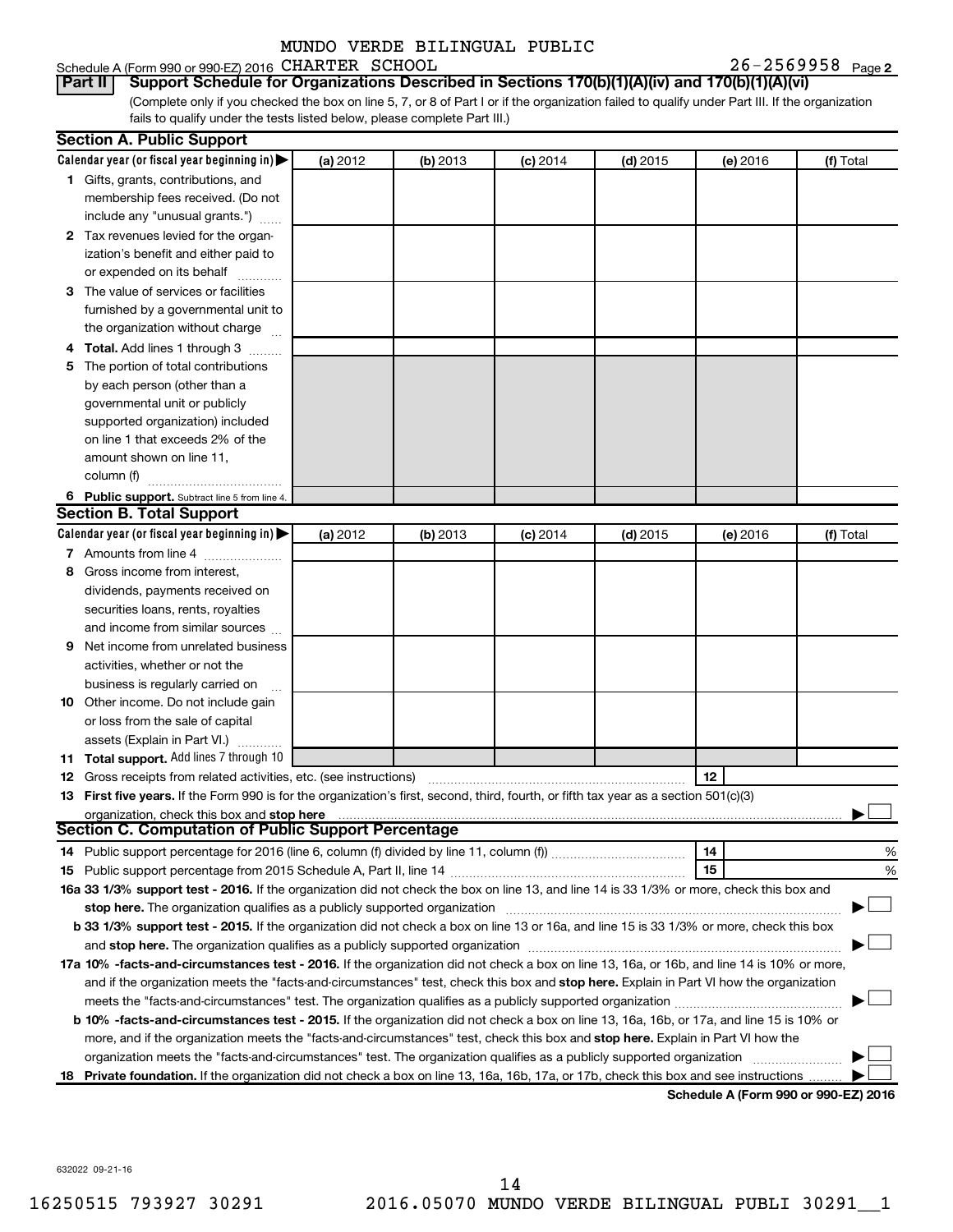## Schedule A (Form 990 or 990-EZ) 2016 CHARTER SCHOOL  $26-2569958$  Page

**Part III Support Schedule for Organizations Described in Section 509(a)(2)** 

(Complete only if you checked the box on line 10 of Part I or if the organization failed to qualify under Part II. If the organization fails to qualify under the tests listed below, please complete Part II.)

| <b>Section A. Public Support</b>                                                                                                                                                                |          |          |                 |            |          |                                      |
|-------------------------------------------------------------------------------------------------------------------------------------------------------------------------------------------------|----------|----------|-----------------|------------|----------|--------------------------------------|
| Calendar year (or fiscal year beginning in)                                                                                                                                                     | (a) 2012 | (b) 2013 | <b>(c)</b> 2014 | $(d)$ 2015 | (e) 2016 | (f) Total                            |
| 1 Gifts, grants, contributions, and                                                                                                                                                             |          |          |                 |            |          |                                      |
| membership fees received. (Do not                                                                                                                                                               |          |          |                 |            |          |                                      |
| include any "unusual grants.")                                                                                                                                                                  |          |          |                 |            |          |                                      |
| <b>2</b> Gross receipts from admissions,<br>merchandise sold or services per-<br>formed, or facilities furnished in<br>any activity that is related to the<br>organization's tax-exempt purpose |          |          |                 |            |          |                                      |
| 3 Gross receipts from activities that                                                                                                                                                           |          |          |                 |            |          |                                      |
| are not an unrelated trade or bus-                                                                                                                                                              |          |          |                 |            |          |                                      |
| iness under section 513                                                                                                                                                                         |          |          |                 |            |          |                                      |
| 4 Tax revenues levied for the organ-                                                                                                                                                            |          |          |                 |            |          |                                      |
| ization's benefit and either paid to<br>or expended on its behalf<br>.                                                                                                                          |          |          |                 |            |          |                                      |
| 5 The value of services or facilities                                                                                                                                                           |          |          |                 |            |          |                                      |
| furnished by a governmental unit to                                                                                                                                                             |          |          |                 |            |          |                                      |
| the organization without charge                                                                                                                                                                 |          |          |                 |            |          |                                      |
| <b>6 Total.</b> Add lines 1 through 5                                                                                                                                                           |          |          |                 |            |          |                                      |
| 7a Amounts included on lines 1, 2, and                                                                                                                                                          |          |          |                 |            |          |                                      |
| 3 received from disqualified persons                                                                                                                                                            |          |          |                 |            |          |                                      |
| <b>b</b> Amounts included on lines 2 and 3 received<br>from other than disqualified persons that<br>exceed the greater of \$5,000 or 1% of the<br>amount on line 13 for the year                |          |          |                 |            |          |                                      |
| c Add lines 7a and 7b                                                                                                                                                                           |          |          |                 |            |          |                                      |
| 8 Public support. (Subtract line 7c from line 6.)                                                                                                                                               |          |          |                 |            |          |                                      |
| <b>Section B. Total Support</b>                                                                                                                                                                 |          |          |                 |            |          |                                      |
| Calendar year (or fiscal year beginning in)                                                                                                                                                     | (a) 2012 | (b) 2013 | <b>(c)</b> 2014 | $(d)$ 2015 | (e) 2016 | (f) Total                            |
| <b>9</b> Amounts from line 6                                                                                                                                                                    |          |          |                 |            |          |                                      |
| <b>10a</b> Gross income from interest,<br>dividends, payments received on<br>securities loans, rents, royalties<br>and income from similar sources                                              |          |          |                 |            |          |                                      |
| <b>b</b> Unrelated business taxable income<br>(less section 511 taxes) from businesses<br>acquired after June 30, 1975                                                                          |          |          |                 |            |          |                                      |
| c Add lines 10a and 10b<br><b>11</b> Net income from unrelated business<br>activities not included in line 10b.<br>whether or not the business is<br>regularly carried on                       |          |          |                 |            |          |                                      |
| 12 Other income. Do not include gain<br>or loss from the sale of capital<br>assets (Explain in Part VI.) $\cdots$                                                                               |          |          |                 |            |          |                                      |
| <b>13</b> Total support. (Add lines 9, 10c, 11, and 12.)                                                                                                                                        |          |          |                 |            |          |                                      |
| 14 First five years. If the Form 990 is for the organization's first, second, third, fourth, or fifth tax year as a section 501(c)(3) organization,                                             |          |          |                 |            |          |                                      |
| check this box and stop here <b>contained and the contained and starting and stop here</b> check this box and stop here                                                                         |          |          |                 |            |          |                                      |
| <b>Section C. Computation of Public Support Percentage</b>                                                                                                                                      |          |          |                 |            |          |                                      |
|                                                                                                                                                                                                 |          |          |                 |            | 15       | %                                    |
| 16 Public support percentage from 2015 Schedule A, Part III, line 15                                                                                                                            |          |          |                 |            | 16       | %                                    |
| Section D. Computation of Investment Income Percentage                                                                                                                                          |          |          |                 |            |          |                                      |
| 17 Investment income percentage for 2016 (line 10c, column (f) divided by line 13, column (f))                                                                                                  |          |          |                 |            | 17       | %                                    |
| 18 Investment income percentage from 2015 Schedule A, Part III, line 17                                                                                                                         |          |          |                 |            | 18       | %                                    |
| 19a 33 1/3% support tests - 2016. If the organization did not check the box on line 14, and line 15 is more than 33 1/3%, and line 17 is not                                                    |          |          |                 |            |          |                                      |
| more than 33 1/3%, check this box and stop here. The organization qualifies as a publicly supported organization                                                                                |          |          |                 |            |          |                                      |
| b 33 1/3% support tests - 2015. If the organization did not check a box on line 14 or line 19a, and line 16 is more than 33 1/3%, and                                                           |          |          |                 |            |          |                                      |
| line 18 is not more than 33 1/3%, check this box and stop here. The organization qualifies as a publicly supported organization                                                                 |          |          |                 |            |          |                                      |
|                                                                                                                                                                                                 |          |          |                 |            |          |                                      |
| 632023 09-21-16                                                                                                                                                                                 |          |          | 15              |            |          | Schedule A (Form 990 or 990-EZ) 2016 |

16250515 793927 30291 2016.05070 MUNDO VERDE BILINGUAL PUBLI 30291\_\_1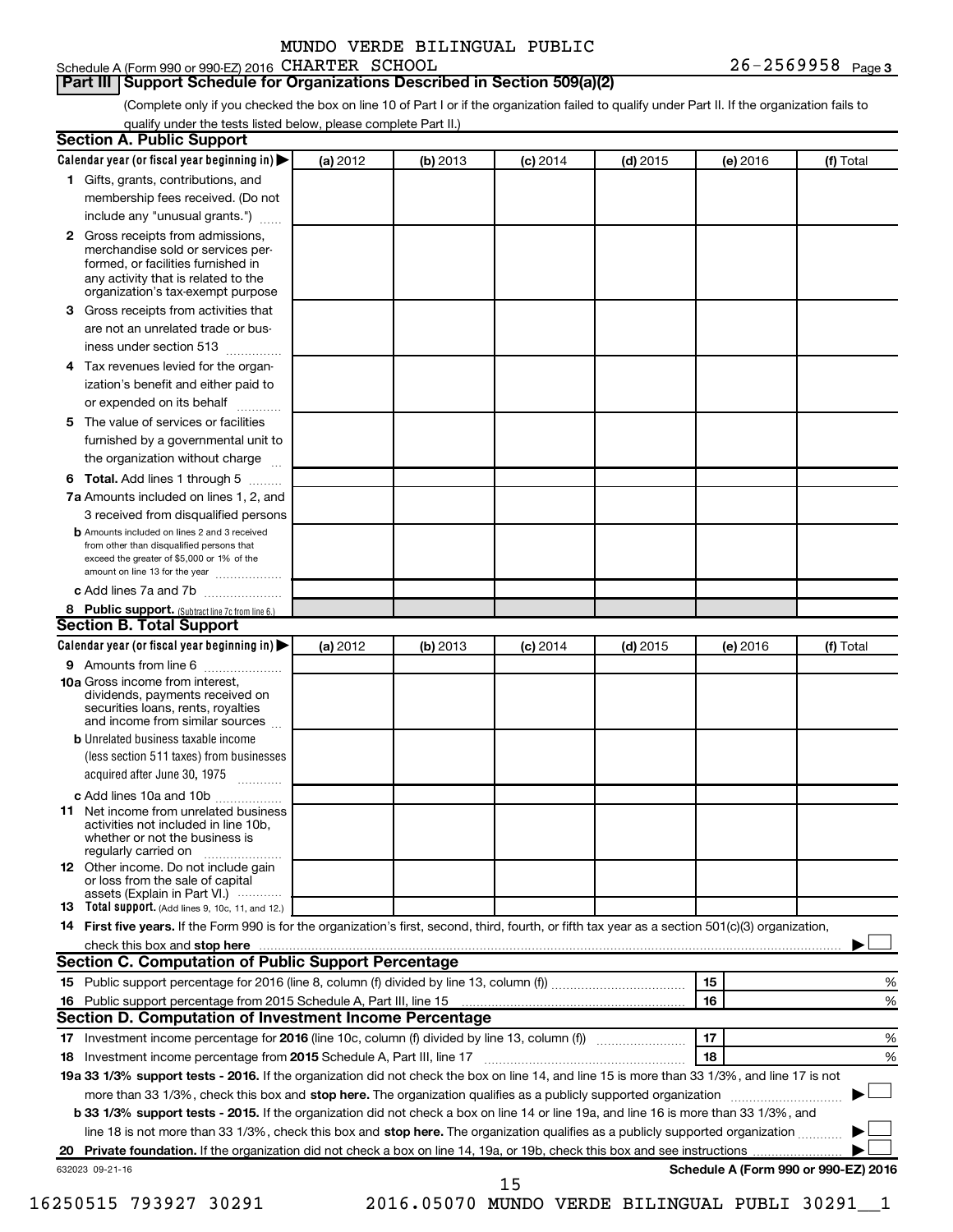**1**

**2**

**3a**

**3b**

**3c**

**4a**

**4b**

**4c**

**5a**

**5b 5c**

**6**

**7**

**8**

**9a**

**9b**

**9c**

**10a**

**10b**

**Yes No**

## **Part IV Supporting Organizations**

(Complete only if you checked a box in line 12 on Part I. If you checked 12a of Part I, complete Sections A and B. If you checked 12b of Part I, complete Sections A and C. If you checked 12c of Part I, complete Sections A, D, and E. If you checked 12d of Part I, complete Sections A and D, and complete Part V.)

#### **Section A. All Supporting Organizations**

- **1** Are all of the organization's supported organizations listed by name in the organization's governing documents? If "No," describe in Part VI how the supported organizations are designated. If designated by *class or purpose, describe the designation. If historic and continuing relationship, explain.*
- **2** Did the organization have any supported organization that does not have an IRS determination of status under section 509(a)(1) or (2)? If "Yes," explain in Part VI how the organization determined that the supported *organization was described in section 509(a)(1) or (2).*
- **3a** Did the organization have a supported organization described in section 501(c)(4), (5), or (6)? If "Yes," answer *(b) and (c) below.*
- **b** Did the organization confirm that each supported organization qualified under section 501(c)(4), (5), or (6) and satisfied the public support tests under section 509(a)(2)? If "Yes," describe in Part VI when and how the *organization made the determination.*
- **c** Did the organization ensure that all support to such organizations was used exclusively for section 170(c)(2)(B) purposes? If "Yes," explain in Part VI what controls the organization put in place to ensure such use.
- **4 a** *If* Was any supported organization not organized in the United States ("foreign supported organization")? *"Yes," and if you checked 12a or 12b in Part I, answer (b) and (c) below.*
- **b** Did the organization have ultimate control and discretion in deciding whether to make grants to the foreign supported organization? If "Yes," describe in Part VI how the organization had such control and discretion *despite being controlled or supervised by or in connection with its supported organizations.*
- **c** Did the organization support any foreign supported organization that does not have an IRS determination under sections 501(c)(3) and 509(a)(1) or (2)? If "Yes," explain in Part VI what controls the organization used *to ensure that all support to the foreign supported organization was used exclusively for section 170(c)(2)(B) purposes.*
- **5a** Did the organization add, substitute, or remove any supported organizations during the tax year? If "Yes," answer (b) and (c) below (if applicable). Also, provide detail in Part VI, including (i) the names and EIN *numbers of the supported organizations added, substituted, or removed; (ii) the reasons for each such action; (iii) the authority under the organization's organizing document authorizing such action; and (iv) how the action was accomplished (such as by amendment to the organizing document).*
- **b Type I or Type II only.** Was any added or substituted supported organization part of a class already designated in the organization's organizing document?
- **c Substitutions only.**  Was the substitution the result of an event beyond the organization's control?
- **6** Did the organization provide support (whether in the form of grants or the provision of services or facilities) to support or benefit one or more of the filing organization's supported organizations? If "Yes," provide detail in anyone other than (i) its supported organizations, (ii) individuals that are part of the charitable class benefited by one or more of its supported organizations, or (iii) other supporting organizations that also *Part VI.*
- **7** Did the organization provide a grant, loan, compensation, or other similar payment to a substantial contributor regard to a substantial contributor? If "Yes," complete Part I of Schedule L (Form 990 or 990-EZ). (defined in section 4958(c)(3)(C)), a family member of a substantial contributor, or a 35% controlled entity with
- **8** Did the organization make a loan to a disqualified person (as defined in section 4958) not described in line 7? *If "Yes," complete Part I of Schedule L (Form 990 or 990-EZ).*
- **9 a** Was the organization controlled directly or indirectly at any time during the tax year by one or more in section 509(a)(1) or (2))? If "Yes," provide detail in Part VI. disqualified persons as defined in section 4946 (other than foundation managers and organizations described
- **b** Did one or more disqualified persons (as defined in line 9a) hold a controlling interest in any entity in which the supporting organization had an interest? If "Yes," provide detail in Part VI.
- **c** Did a disqualified person (as defined in line 9a) have an ownership interest in, or derive any personal benefit from, assets in which the supporting organization also had an interest? If "Yes," provide detail in Part VI.
- **10 a** Was the organization subject to the excess business holdings rules of section 4943 because of section supporting organizations)? If "Yes," answer 10b below. 4943(f) (regarding certain Type II supporting organizations, and all Type III non-functionally integrated
	- **b** Did the organization have any excess business holdings in the tax year? (Use Schedule C, Form 4720, to *determine whether the organization had excess business holdings.)*

632024 09-21-16

**Schedule A (Form 990 or 990-EZ) 2016**

16250515 793927 30291 2016.05070 MUNDO VERDE BILINGUAL PUBLI 30291\_\_1

16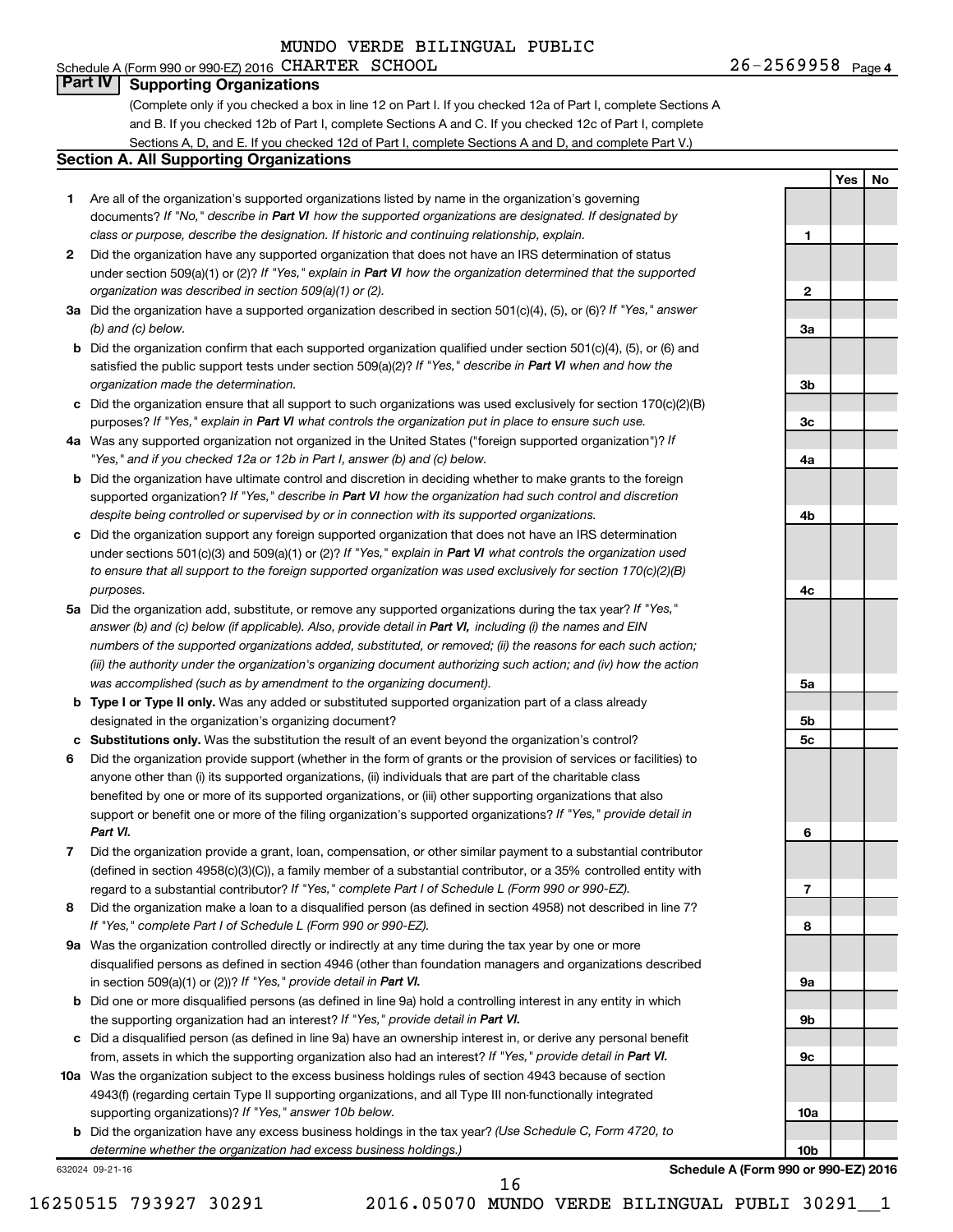| Schedule A (Form 990 or 990-EZ) 2016 CHARTER SCHOOL | $26 - 2569958$ Page 5 |
|-----------------------------------------------------|-----------------------|
|-----------------------------------------------------|-----------------------|

|    | Part IV<br><b>Supporting Organizations (continued)</b>                                                                          |                 |            |    |
|----|---------------------------------------------------------------------------------------------------------------------------------|-----------------|------------|----|
|    |                                                                                                                                 |                 | Yes        | No |
| 11 | Has the organization accepted a gift or contribution from any of the following persons?                                         |                 |            |    |
|    | a A person who directly or indirectly controls, either alone or together with persons described in (b) and (c)                  |                 |            |    |
|    | below, the governing body of a supported organization?                                                                          | 11a             |            |    |
|    | <b>b</b> A family member of a person described in (a) above?                                                                    | 11 <sub>b</sub> |            |    |
|    | c A 35% controlled entity of a person described in (a) or (b) above? If "Yes" to a, b, or c, provide detail in Part VI.         | 11c             |            |    |
|    | <b>Section B. Type I Supporting Organizations</b>                                                                               |                 |            |    |
|    |                                                                                                                                 |                 | Yes        | No |
|    |                                                                                                                                 |                 |            |    |
| 1  | Did the directors, trustees, or membership of one or more supported organizations have the power to                             |                 |            |    |
|    | regularly appoint or elect at least a majority of the organization's directors or trustees at all times during the              |                 |            |    |
|    | tax year? If "No," describe in Part VI how the supported organization(s) effectively operated, supervised, or                   |                 |            |    |
|    | controlled the organization's activities. If the organization had more than one supported organization,                         |                 |            |    |
|    | describe how the powers to appoint and/or remove directors or trustees were allocated among the supported                       |                 |            |    |
|    | organizations and what conditions or restrictions, if any, applied to such powers during the tax year.                          | 1               |            |    |
| 2  | Did the organization operate for the benefit of any supported organization other than the supported                             |                 |            |    |
|    | organization(s) that operated, supervised, or controlled the supporting organization? If "Yes," explain in                      |                 |            |    |
|    | Part VI how providing such benefit carried out the purposes of the supported organization(s) that operated,                     |                 |            |    |
|    | supervised, or controlled the supporting organization.                                                                          | $\mathbf{2}$    |            |    |
|    | <b>Section C. Type II Supporting Organizations</b>                                                                              |                 |            |    |
|    |                                                                                                                                 |                 | Yes        | No |
| 1. | Were a majority of the organization's directors or trustees during the tax year also a majority of the directors                |                 |            |    |
|    | or trustees of each of the organization's supported organization(s)? If "No," describe in Part VI how control                   |                 |            |    |
|    | or management of the supporting organization was vested in the same persons that controlled or managed                          |                 |            |    |
|    | the supported organization(s).                                                                                                  | 1               |            |    |
|    | <b>Section D. All Type III Supporting Organizations</b>                                                                         |                 |            |    |
|    |                                                                                                                                 |                 | Yes        | No |
| 1  | Did the organization provide to each of its supported organizations, by the last day of the fifth month of the                  |                 |            |    |
|    | organization's tax year, (i) a written notice describing the type and amount of support provided during the prior tax           |                 |            |    |
|    | year, (ii) a copy of the Form 990 that was most recently filed as of the date of notification, and (iii) copies of the          |                 |            |    |
|    | organization's governing documents in effect on the date of notification, to the extent not previously provided?                | 1               |            |    |
| 2  | Were any of the organization's officers, directors, or trustees either (i) appointed or elected by the supported                |                 |            |    |
|    | organization(s) or (ii) serving on the governing body of a supported organization? If "No," explain in Part VI how              |                 |            |    |
|    | the organization maintained a close and continuous working relationship with the supported organization(s).                     | 2               |            |    |
| 3  | By reason of the relationship described in (2), did the organization's supported organizations have a                           |                 |            |    |
|    |                                                                                                                                 |                 |            |    |
|    | significant voice in the organization's investment policies and in directing the use of the organization's                      |                 |            |    |
|    | income or assets at all times during the tax year? If "Yes," describe in Part VI the role the organization's                    |                 |            |    |
|    | supported organizations played in this regard.                                                                                  | з               |            |    |
|    | Section E. Type III Functionally Integrated Supporting Organizations                                                            |                 |            |    |
| 1  | Check the box next to the method that the organization used to satisfy the Integral Part Test during the yea(see instructions). |                 |            |    |
| a  | The organization satisfied the Activities Test. Complete line 2 below.                                                          |                 |            |    |
| b  | The organization is the parent of each of its supported organizations. Complete line 3 below.                                   |                 |            |    |
| с  | The organization supported a governmental entity. Describe in Part VI how you supported a government entity (see instructions). |                 |            |    |
| 2  | Activities Test. Answer (a) and (b) below.                                                                                      |                 | <b>Yes</b> | No |
| а  | Did substantially all of the organization's activities during the tax year directly further the exempt purposes of              |                 |            |    |
|    | the supported organization(s) to which the organization was responsive? If "Yes," then in Part VI identify                      |                 |            |    |
|    | those supported organizations and explain<br>how these activities directly furthered their exempt purposes,                     |                 |            |    |
|    | how the organization was responsive to those supported organizations, and how the organization determined                       |                 |            |    |
|    | that these activities constituted substantially all of its activities.                                                          | 2a              |            |    |
| b  | Did the activities described in (a) constitute activities that, but for the organization's involvement, one or more             |                 |            |    |
|    | of the organization's supported organization(s) would have been engaged in? If "Yes," explain in Part VI the                    |                 |            |    |
|    | reasons for the organization's position that its supported organization(s) would have engaged in these                          |                 |            |    |
|    | activities but for the organization's involvement.                                                                              | 2b              |            |    |
| 3  | Parent of Supported Organizations. Answer (a) and (b) below.                                                                    |                 |            |    |
| а  | Did the organization have the power to regularly appoint or elect a majority of the officers, directors, or                     |                 |            |    |
|    | trustees of each of the supported organizations? Provide details in Part VI.                                                    | За              |            |    |
|    | <b>b</b> Did the organization exercise a substantial degree of direction over the policies, programs, and activities of each    |                 |            |    |
|    | of its supported organizations? If "Yes," describe in Part VI the role played by the organization in this regard.               | Зb              |            |    |
|    | Schedule A (Form 990 or 990-EZ) 2016<br>632025 09-21-16                                                                         |                 |            |    |
|    |                                                                                                                                 |                 |            |    |

16250515 793927 30291 2016.05070 MUNDO VERDE BILINGUAL PUBLI 30291\_\_1 17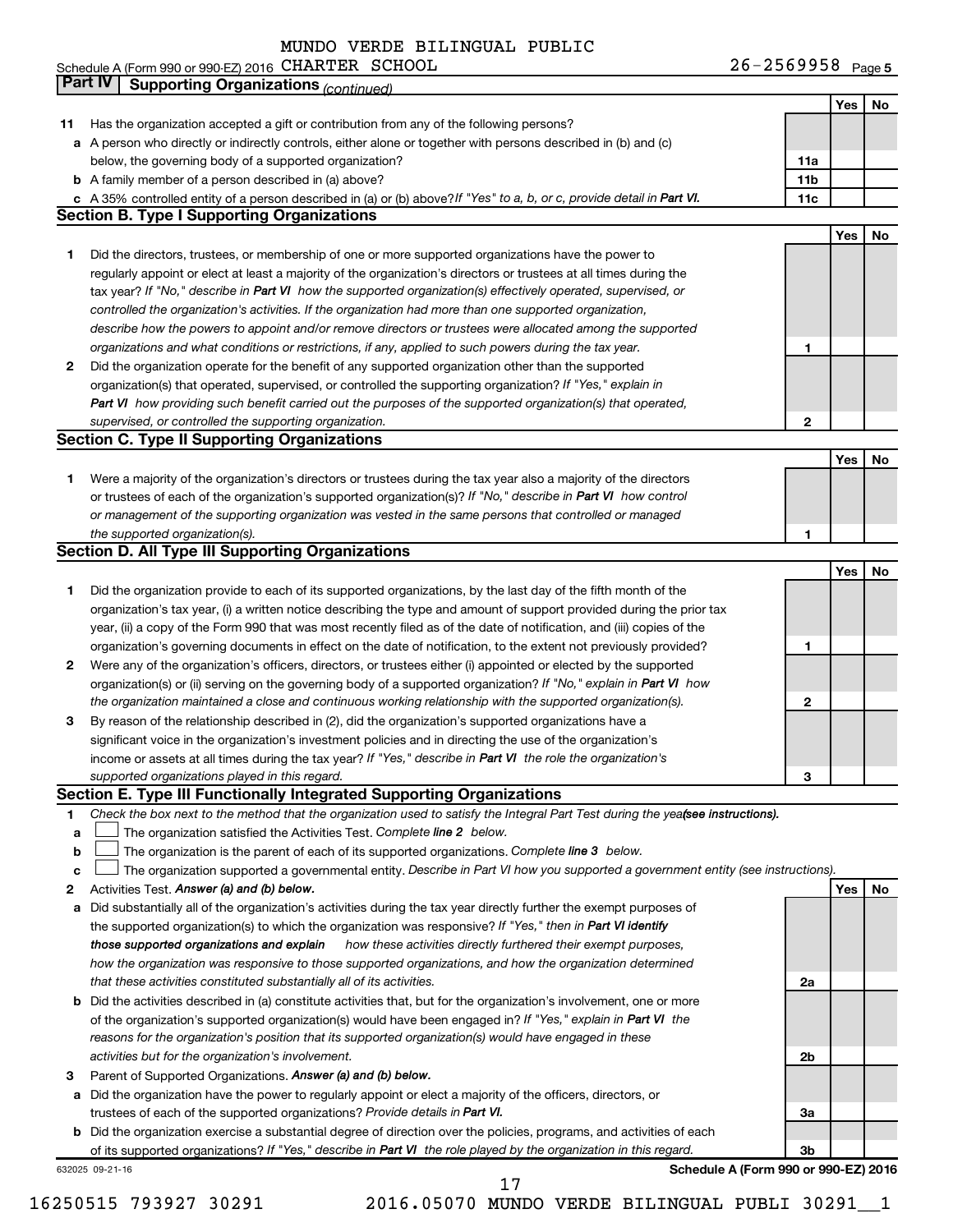## **Part V Type III Non-Functionally Integrated 509(a)(3) Supporting Organizations**

1 **Letter See instructions.** All Check here if the organization satisfied the Integral Part Test as a qualifying trust on Nov. 20, 1970 (explain in Part VI.) See instructions. All other Type III non-functionally integrated supporting organizations must complete Sections A through E.

|    | Section A - Adjusted Net Income                                              |                | (A) Prior Year | (B) Current Year<br>(optional) |
|----|------------------------------------------------------------------------------|----------------|----------------|--------------------------------|
| 1  | Net short-term capital gain                                                  | 1              |                |                                |
| 2  | Recoveries of prior-year distributions                                       | $\mathbf{2}$   |                |                                |
| 3  | Other gross income (see instructions)                                        | 3              |                |                                |
| 4  | Add lines 1 through 3                                                        | 4              |                |                                |
| 5  | Depreciation and depletion                                                   | 5              |                |                                |
| 6  | Portion of operating expenses paid or incurred for production or             |                |                |                                |
|    | collection of gross income or for management, conservation, or               |                |                |                                |
|    | maintenance of property held for production of income (see instructions)     | 6              |                |                                |
| 7  | Other expenses (see instructions)                                            | $\overline{7}$ |                |                                |
| 8  | Adjusted Net Income (subtract lines 5, 6, and 7 from line 4)                 | 8              |                |                                |
|    | <b>Section B - Minimum Asset Amount</b>                                      |                | (A) Prior Year | (B) Current Year<br>(optional) |
| 1. | Aggregate fair market value of all non-exempt-use assets (see                |                |                |                                |
|    | instructions for short tax year or assets held for part of year):            |                |                |                                |
|    | a Average monthly value of securities                                        | 1a             |                |                                |
|    | <b>b</b> Average monthly cash balances                                       | 1 <sub>b</sub> |                |                                |
|    | c Fair market value of other non-exempt-use assets                           | 1c             |                |                                |
|    | d Total (add lines 1a, 1b, and 1c)                                           | 1d             |                |                                |
|    | e Discount claimed for blockage or other                                     |                |                |                                |
|    | factors (explain in detail in <b>Part VI</b> ):                              |                |                |                                |
| 2  | Acquisition indebtedness applicable to non-exempt-use assets                 | $\mathbf{2}$   |                |                                |
| З  | Subtract line 2 from line 1d                                                 | 3              |                |                                |
| 4  | Cash deemed held for exempt use. Enter 1-1/2% of line 3 (for greater amount, |                |                |                                |
|    | see instructions)                                                            | 4              |                |                                |
| 5  | Net value of non-exempt-use assets (subtract line 4 from line 3)             | 5              |                |                                |
| 6  | Multiply line 5 by .035                                                      | 6              |                |                                |
| 7  | Recoveries of prior-year distributions                                       | $\overline{7}$ |                |                                |
| 8  | Minimum Asset Amount (add line 7 to line 6)                                  | 8              |                |                                |
|    | <b>Section C - Distributable Amount</b>                                      |                |                | <b>Current Year</b>            |
| 1  | Adjusted net income for prior year (from Section A, line 8, Column A)        | 1              |                |                                |
| 2  | Enter 85% of line 1                                                          | $\overline{2}$ |                |                                |
| 3  | Minimum asset amount for prior year (from Section B, line 8, Column A)       | 3              |                |                                |
| 4  | Enter greater of line 2 or line 3                                            | 4              |                |                                |
| 5  | Income tax imposed in prior year                                             | 5              |                |                                |
| 6  | Distributable Amount. Subtract line 5 from line 4, unless subject to         |                |                |                                |
|    | emergency temporary reduction (see instructions)                             | 6              |                |                                |
|    |                                                                              |                |                |                                |

**7** Let Check here if the current year is the organization's first as a non-functionally integrated Type III supporting organization (see instructions).

**Schedule A (Form 990 or 990-EZ) 2016**

632026 09-21-16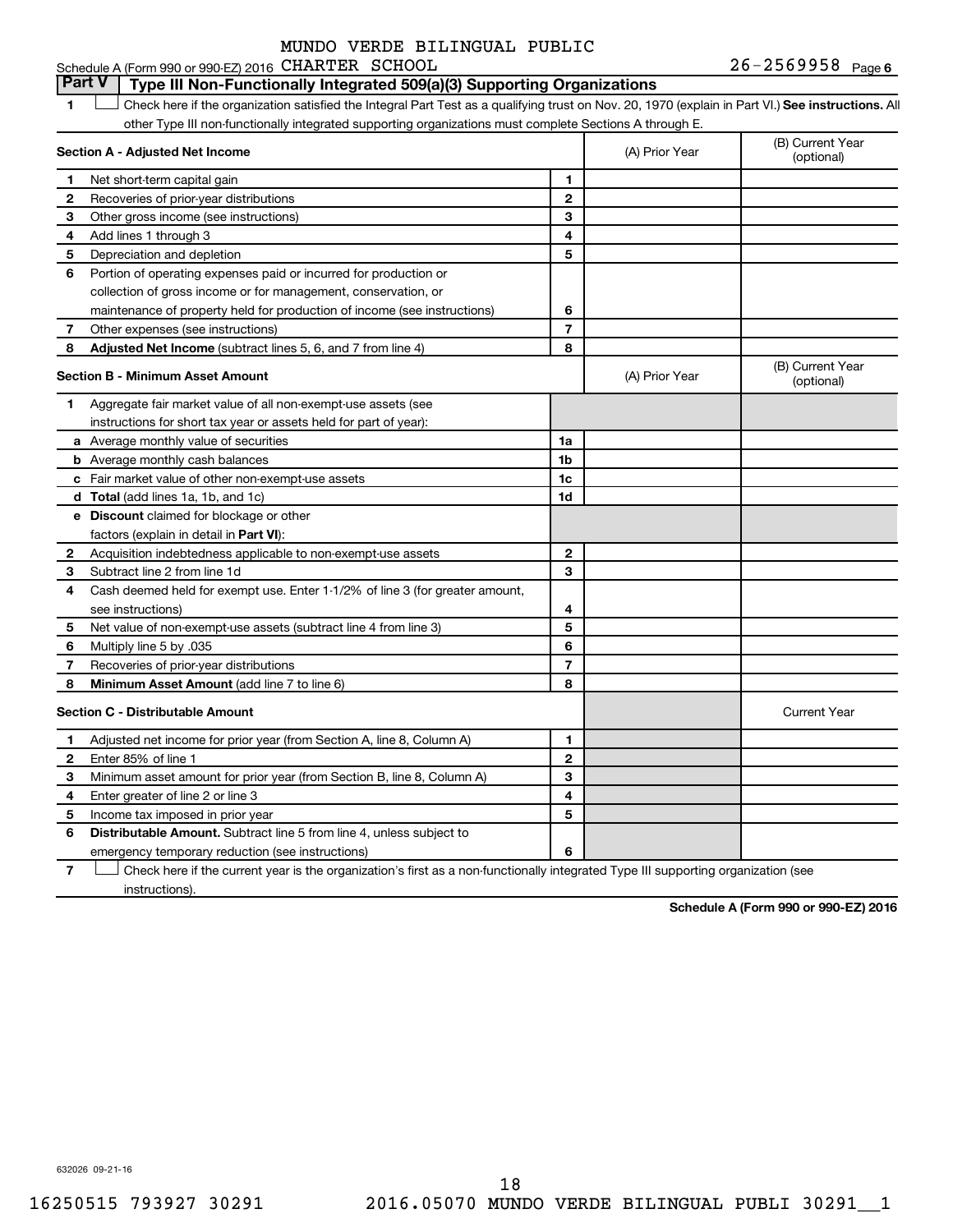|               | Schedule A (Form 990 or 990-EZ) 2016 CHARTER SCHOOL                                        |                             |                           | $26 - 2569958$ Page 7 |
|---------------|--------------------------------------------------------------------------------------------|-----------------------------|---------------------------|-----------------------|
| <b>Part V</b> | Type III Non-Functionally Integrated 509(a)(3) Supporting Organizations (continued)        |                             |                           |                       |
|               | <b>Section D - Distributions</b>                                                           |                             |                           | <b>Current Year</b>   |
| 1             | Amounts paid to supported organizations to accomplish exempt purposes                      |                             |                           |                       |
| 2             | Amounts paid to perform activity that directly furthers exempt purposes of supported       |                             |                           |                       |
|               | organizations, in excess of income from activity                                           |                             |                           |                       |
| 3             | Administrative expenses paid to accomplish exempt purposes of supported organizations      |                             |                           |                       |
| 4             | Amounts paid to acquire exempt-use assets                                                  |                             |                           |                       |
| 5             | Qualified set-aside amounts (prior IRS approval required)                                  |                             |                           |                       |
| 6             | Other distributions (describe in Part VI). See instructions                                |                             |                           |                       |
| 7             | Total annual distributions. Add lines 1 through 6                                          |                             |                           |                       |
| 8             | Distributions to attentive supported organizations to which the organization is responsive |                             |                           |                       |
|               | (provide details in Part VI). See instructions                                             |                             |                           |                       |
| 9             | Distributable amount for 2016 from Section C, line 6                                       |                             |                           |                       |
| 10            | Line 8 amount divided by Line 9 amount                                                     |                             |                           |                       |
|               |                                                                                            | (i)                         | (ii)                      | (iii)                 |
|               |                                                                                            | <b>Excess Distributions</b> | <b>Underdistributions</b> | <b>Distributable</b>  |
|               | Section E - Distribution Allocations (see instructions)                                    |                             | Pre-2016                  | Amount for 2016       |
| 1             | Distributable amount for 2016 from Section C, line 6                                       |                             |                           |                       |
| 2             | Underdistributions, if any, for years prior to 2016 (reason-                               |                             |                           |                       |
|               | able cause required-explain in Part VI). See instructions                                  |                             |                           |                       |
| 3             | Excess distributions carryover, if any, to 2016:                                           |                             |                           |                       |
| а             |                                                                                            |                             |                           |                       |
| b             |                                                                                            |                             |                           |                       |
|               | c From 2013                                                                                |                             |                           |                       |
|               | <b>d</b> From 2014                                                                         |                             |                           |                       |
|               | e From 2015                                                                                |                             |                           |                       |
|               | f Total of lines 3a through e                                                              |                             |                           |                       |
|               | g Applied to underdistributions of prior years                                             |                             |                           |                       |
|               | h Applied to 2016 distributable amount                                                     |                             |                           |                       |
| Ť.            | Carryover from 2011 not applied (see instructions)                                         |                             |                           |                       |
|               | Remainder. Subtract lines 3g, 3h, and 3i from 3f.                                          |                             |                           |                       |
| 4             | Distributions for 2016 from Section D,                                                     |                             |                           |                       |
|               | line $7:$                                                                                  |                             |                           |                       |
|               | a Applied to underdistributions of prior years                                             |                             |                           |                       |
|               | <b>b</b> Applied to 2016 distributable amount                                              |                             |                           |                       |
|               | c Remainder. Subtract lines 4a and 4b from 4                                               |                             |                           |                       |
|               | 5 Remaining underdistributions for years prior to 2016, if                                 |                             |                           |                       |
|               | any. Subtract lines 3g and 4a from line 2. For result greater                              |                             |                           |                       |
|               | than zero, explain in Part VI. See instructions                                            |                             |                           |                       |
| 6             | Remaining underdistributions for 2016. Subtract lines 3h                                   |                             |                           |                       |
|               | and 4b from line 1. For result greater than zero, explain in                               |                             |                           |                       |
|               | Part VI. See instructions                                                                  |                             |                           |                       |
| 7             | Excess distributions carryover to 2017. Add lines 3j                                       |                             |                           |                       |
|               | and 4c                                                                                     |                             |                           |                       |
| 8             | Breakdown of line 7:                                                                       |                             |                           |                       |
| а             |                                                                                            |                             |                           |                       |
|               | <b>b</b> Excess from 2013                                                                  |                             |                           |                       |
|               | c Excess from 2014                                                                         |                             |                           |                       |
|               | d Excess from 2015                                                                         |                             |                           |                       |
|               | e Excess from 2016                                                                         |                             |                           |                       |

**Schedule A (Form 990 or 990-EZ) 2016**

632027 09-21-16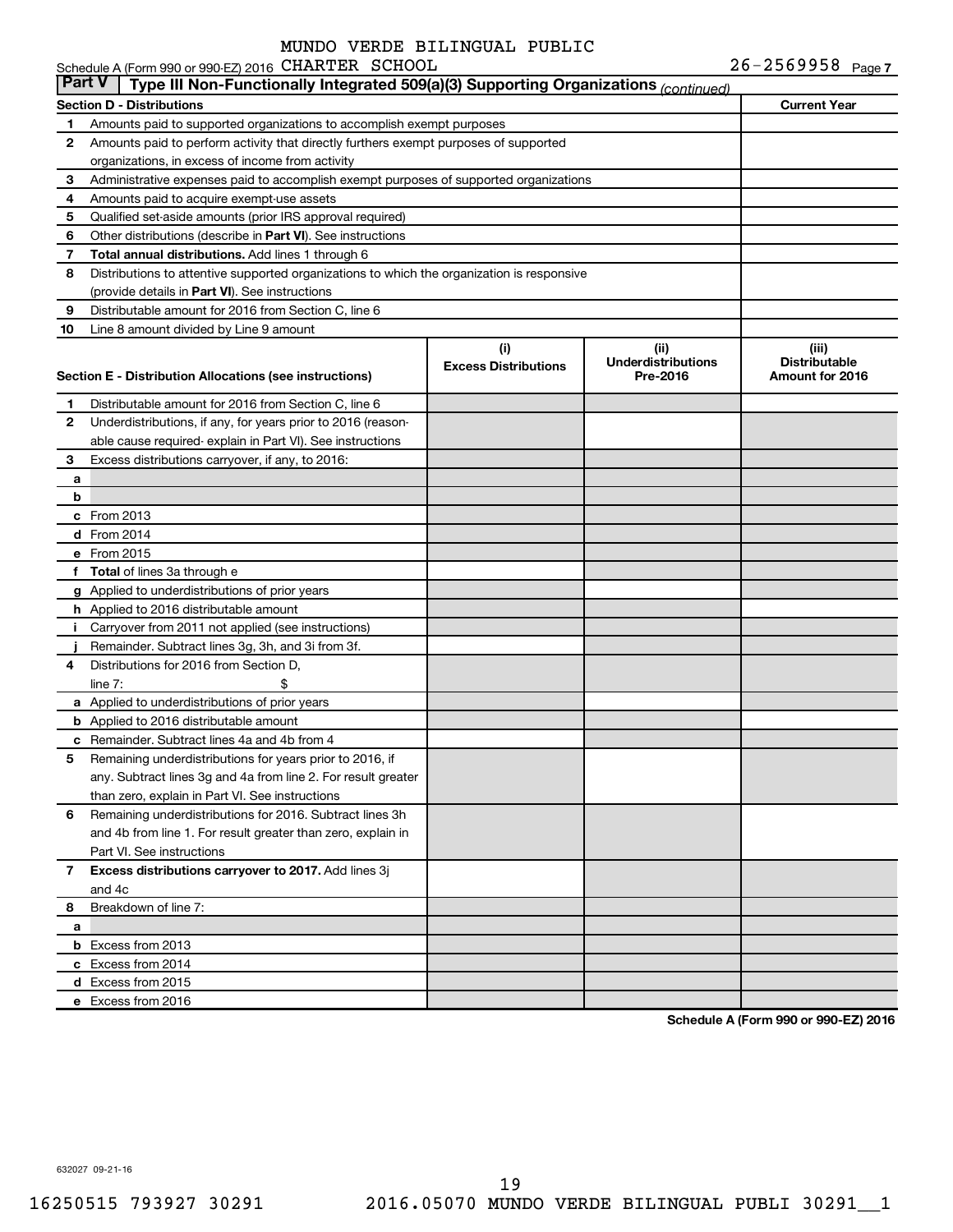| Schedule A (Form 990 or 990-EZ) 2016 CHARTER SCHOOL |                                                                                                                                                                                                                                                                                                                                                                                                                                                                                                                                                                      | $26 - 2569958$ Page 8                |
|-----------------------------------------------------|----------------------------------------------------------------------------------------------------------------------------------------------------------------------------------------------------------------------------------------------------------------------------------------------------------------------------------------------------------------------------------------------------------------------------------------------------------------------------------------------------------------------------------------------------------------------|--------------------------------------|
| Part VI<br>(See instructions.)                      | Supplemental Information. Provide the explanations required by Part II, line 10; Part II, line 17a or 17b; Part III, line 12;<br>Part IV, Section A, lines 1, 2, 3b, 3c, 4b, 4c, 5a, 6, 9a, 9b, 9c, 11a, 11b, and 11c; Part IV, Section B, lines 1 and 2; Part IV, Section C,<br>line 1; Part IV, Section D, lines 2 and 3; Part IV, Section E, lines 1c, 2a, 2b, 3a, and 3b; Part V, line 1; Part V, Section B, line 1e; Part V,<br>Section D, lines 5, 6, and 8; and Part V, Section E, lines 2, 5, and 6. Also complete this part for any additional information. |                                      |
|                                                     |                                                                                                                                                                                                                                                                                                                                                                                                                                                                                                                                                                      |                                      |
|                                                     |                                                                                                                                                                                                                                                                                                                                                                                                                                                                                                                                                                      |                                      |
|                                                     |                                                                                                                                                                                                                                                                                                                                                                                                                                                                                                                                                                      |                                      |
|                                                     |                                                                                                                                                                                                                                                                                                                                                                                                                                                                                                                                                                      |                                      |
|                                                     |                                                                                                                                                                                                                                                                                                                                                                                                                                                                                                                                                                      |                                      |
|                                                     |                                                                                                                                                                                                                                                                                                                                                                                                                                                                                                                                                                      |                                      |
|                                                     |                                                                                                                                                                                                                                                                                                                                                                                                                                                                                                                                                                      |                                      |
|                                                     |                                                                                                                                                                                                                                                                                                                                                                                                                                                                                                                                                                      |                                      |
|                                                     |                                                                                                                                                                                                                                                                                                                                                                                                                                                                                                                                                                      |                                      |
|                                                     |                                                                                                                                                                                                                                                                                                                                                                                                                                                                                                                                                                      |                                      |
|                                                     |                                                                                                                                                                                                                                                                                                                                                                                                                                                                                                                                                                      |                                      |
|                                                     |                                                                                                                                                                                                                                                                                                                                                                                                                                                                                                                                                                      |                                      |
|                                                     |                                                                                                                                                                                                                                                                                                                                                                                                                                                                                                                                                                      |                                      |
|                                                     |                                                                                                                                                                                                                                                                                                                                                                                                                                                                                                                                                                      |                                      |
|                                                     |                                                                                                                                                                                                                                                                                                                                                                                                                                                                                                                                                                      |                                      |
|                                                     |                                                                                                                                                                                                                                                                                                                                                                                                                                                                                                                                                                      |                                      |
|                                                     |                                                                                                                                                                                                                                                                                                                                                                                                                                                                                                                                                                      |                                      |
|                                                     |                                                                                                                                                                                                                                                                                                                                                                                                                                                                                                                                                                      |                                      |
|                                                     |                                                                                                                                                                                                                                                                                                                                                                                                                                                                                                                                                                      |                                      |
|                                                     |                                                                                                                                                                                                                                                                                                                                                                                                                                                                                                                                                                      |                                      |
|                                                     |                                                                                                                                                                                                                                                                                                                                                                                                                                                                                                                                                                      |                                      |
|                                                     |                                                                                                                                                                                                                                                                                                                                                                                                                                                                                                                                                                      |                                      |
|                                                     |                                                                                                                                                                                                                                                                                                                                                                                                                                                                                                                                                                      |                                      |
|                                                     |                                                                                                                                                                                                                                                                                                                                                                                                                                                                                                                                                                      |                                      |
|                                                     |                                                                                                                                                                                                                                                                                                                                                                                                                                                                                                                                                                      |                                      |
|                                                     |                                                                                                                                                                                                                                                                                                                                                                                                                                                                                                                                                                      |                                      |
|                                                     |                                                                                                                                                                                                                                                                                                                                                                                                                                                                                                                                                                      |                                      |
|                                                     |                                                                                                                                                                                                                                                                                                                                                                                                                                                                                                                                                                      |                                      |
|                                                     |                                                                                                                                                                                                                                                                                                                                                                                                                                                                                                                                                                      |                                      |
| 632028 09-21-16                                     | 20                                                                                                                                                                                                                                                                                                                                                                                                                                                                                                                                                                   | Schedule A (Form 990 or 990-EZ) 2016 |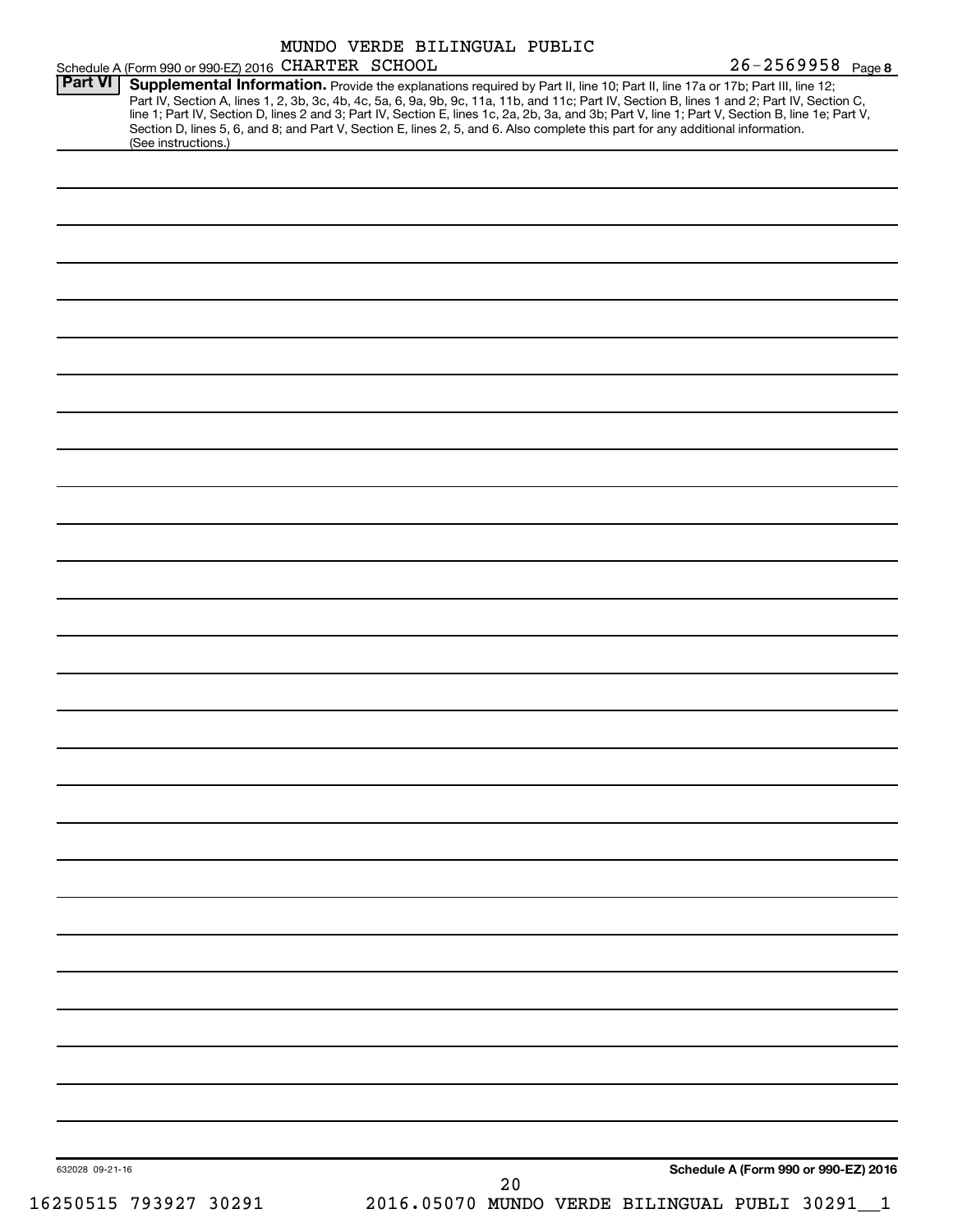Department of the Treasury Internal Revenue Service **(Form 990, 990-EZ,**

\*\* PUBLIC DISCLOSURE COPY \*\*

# **Schedule B Schedule of Contributors**

**or 990-PF) | Attach to Form 990, Form 990-EZ, or Form 990-PF. | Information about Schedule B (Form 990, 990-EZ, or 990-PF) and** its instructions is at www.irs.gov/form990.

OMB No. 1545-0047

# **2016**

**Name of the organization Employer identification number**

## MUNDO VERDE BILINGUAL PUBLIC

CHARTER SCHOOL 26-2569958

| Filers of:         | Section:                                                                           |
|--------------------|------------------------------------------------------------------------------------|
| Form 990 or 990-EZ | $\lfloor \underline{X} \rfloor$ 501(c)( 3) (enter number) organization             |
|                    | $4947(a)(1)$ nonexempt charitable trust <b>not</b> treated as a private foundation |
|                    | 527 political organization                                                         |
| Form 990-PF        | 501(c)(3) exempt private foundation                                                |
|                    | 4947(a)(1) nonexempt charitable trust treated as a private foundation              |
|                    | 501(c)(3) taxable private foundation                                               |

Check if your organization is covered by the General Rule or a Special Rule. **Note:**  Only a section 501(c)(7), (8), or (10) organization can check boxes for both the General Rule and a Special Rule. See instructions.

## **General Rule**

**K** For an organization filing Form 990, 990-EZ, or 990-PF that received, during the year, contributions totaling \$5,000 or more (in money or property) from any one contributor. Complete Parts I and II. See instructions for determining a contributor's total contributions.

#### **Special Rules**

 $\Box$ 

any one contributor, during the year, total contributions of the greater of **(1)** \$5,000 or **(2)** 2% of the amount on (i) Form 990, Part VIII, line 1h, For an organization described in section 501(c)(3) filing Form 990 or 990-EZ that met the 33 1/3% support test of the regulations under sections 509(a)(1) and 170(b)(1)(A)(vi), that checked Schedule A (Form 990 or 990-EZ), Part II, line 13, 16a, or 16b, and that received from or (ii) Form 990-EZ, line 1. Complete Parts I and II.  $\Box$ 

year, total contributions of more than \$1,000 *exclusively* for religious, charitable, scientific, literary, or educational purposes, or for For an organization described in section 501(c)(7), (8), or (10) filing Form 990 or 990-EZ that received from any one contributor, during the the prevention of cruelty to children or animals. Complete Parts I, II, and III.  $\Box$ 

purpose. Don't complete any of the parts unless the General Rule applies to this organization because it received nonexclusively year, contributions exclusively for religious, charitable, etc., purposes, but no such contributions totaled more than \$1,000. If this box is checked, enter here the total contributions that were received during the year for an exclusively religious, charitable, etc., For an organization described in section 501(c)(7), (8), or (10) filing Form 990 or 990-EZ that received from any one contributor, during the religious, charitable, etc., contributions totaling \$5,000 or more during the year  $\ldots$  $\ldots$  $\ldots$  $\ldots$  $\ldots$  $\ldots$ 

**Caution:**  An organization that isn't covered by the General Rule and/or the Special Rules doesn't file Schedule B (Form 990, 990-EZ, or 990-PF),  **must** but it answer "No" on Part IV, line 2, of its Form 990; or check the box on line H of its Form 990-EZ or on its Form 990-PF, Part I, line 2, to certify that it doesn't meet the filing requirements of Schedule B (Form 990, 990-EZ, or 990-PF).

LHA For Paperwork Reduction Act Notice, see the Instructions for Form 990, 990-EZ, or 990-PF. Schedule B (Form 990, 990-EZ, or 990-PF) (2016)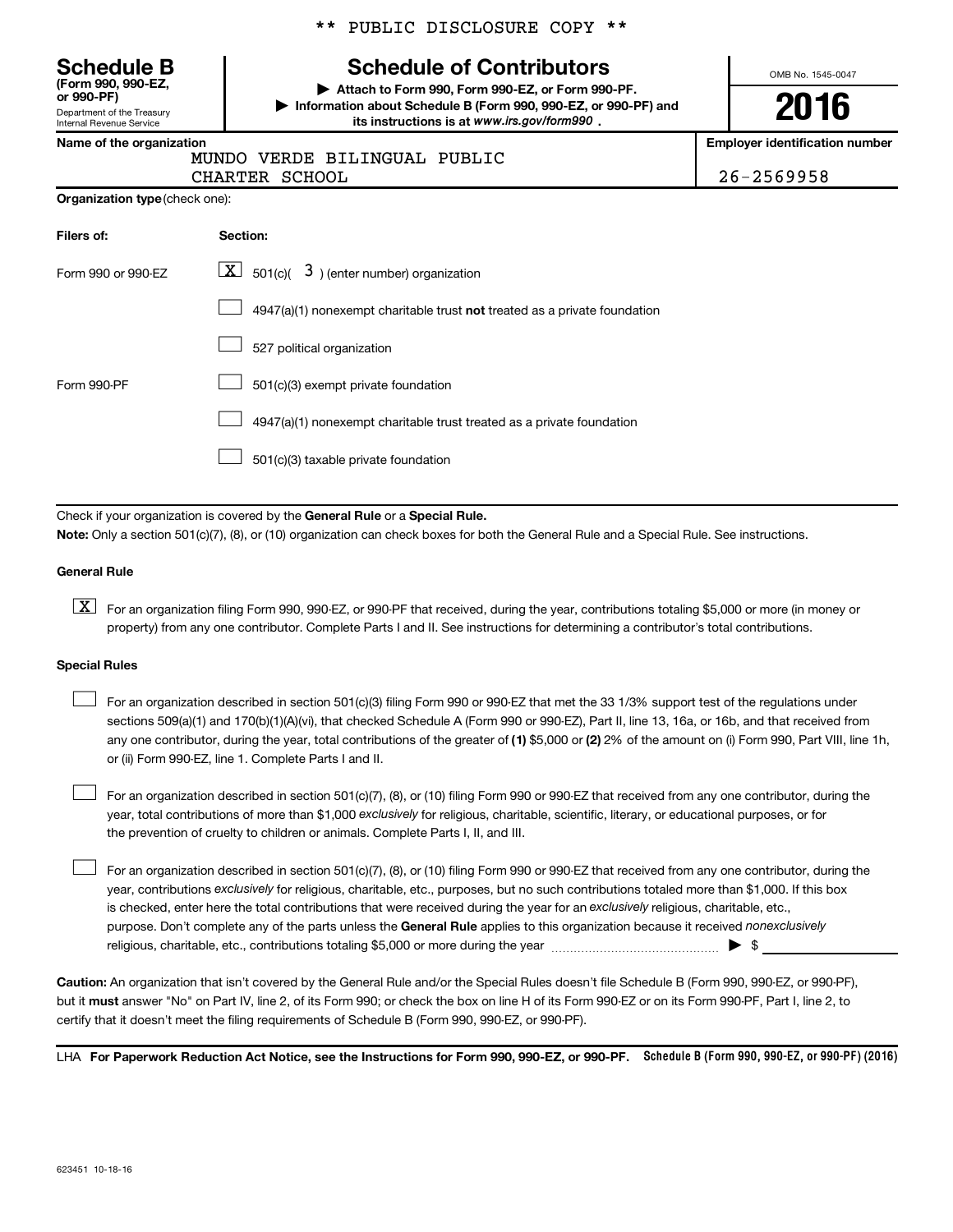#### Schedule B (Form 990, 990-EZ, or 990-PF) (2016)

**Name of organization Employer identification number** MUNDO VERDE BILINGUAL PUBLIC CHARTER SCHOOL 26-2569958

| Part I               | Contributors (See instructions). Use duplicate copies of Part I if additional space is needed. |                                   |                                                                                                                                          |
|----------------------|------------------------------------------------------------------------------------------------|-----------------------------------|------------------------------------------------------------------------------------------------------------------------------------------|
| (a)<br>No.           | (b)<br>Name, address, and ZIP + 4                                                              | (c)<br><b>Total contributions</b> | (d)<br>Type of contribution                                                                                                              |
| 1                    |                                                                                                | 41,636.<br>\$                     | $\overline{\text{X}}$<br>Person<br>Payroll<br>Noncash<br>(Complete Part II for<br>noncash contributions.)                                |
| (a)<br>No.           | (b)<br>Name, address, and ZIP + 4                                                              | (c)<br><b>Total contributions</b> | (d)<br>Type of contribution                                                                                                              |
| 2                    |                                                                                                | 10,000.<br>\$                     | x<br>Person<br>Payroll<br>Noncash<br>(Complete Part II for<br>noncash contributions.)                                                    |
| (a)<br>No.           | (b)<br>Name, address, and ZIP + 4                                                              | (c)<br><b>Total contributions</b> | (d)<br>Type of contribution                                                                                                              |
| 3                    |                                                                                                | 6,000.<br>\$                      | x<br>Person<br>Payroll<br>Noncash<br>(Complete Part II for<br>noncash contributions.)                                                    |
| (a)<br>No.           | (b)<br>Name, address, and ZIP + 4                                                              | (c)<br><b>Total contributions</b> | (d)<br>Type of contribution                                                                                                              |
| 4                    |                                                                                                | 5,000.<br>\$                      | X<br>Person<br>Payroll<br>Noncash<br>(Complete Part II for<br>noncash contributions.)                                                    |
| (a)<br>No.           | (b)<br>Name, address, and ZIP + 4                                                              | (c)<br><b>Total contributions</b> | (d)<br>Type of contribution                                                                                                              |
| 5                    |                                                                                                | 5,000.<br>\$                      | x<br>Person<br>Payroll<br>Noncash<br>(Complete Part II for<br>noncash contributions.)                                                    |
| (a)<br>No.           | (b)<br>Name, address, and ZIP + 4                                                              | (c)<br><b>Total contributions</b> | (d)<br>Type of contribution                                                                                                              |
| 6<br>623452 10-18-16 |                                                                                                | 215,000.<br>\$                    | х<br>Person<br>Payroll<br>Noncash<br>(Complete Part II for<br>noncash contributions.)<br>Schedule B (Form 990, 990-EZ, or 990-PF) (2016) |
|                      | 22                                                                                             |                                   |                                                                                                                                          |

16250515 793927 30291 2016.05070 MUNDO VERDE BILINGUAL PUBLI 30291\_\_1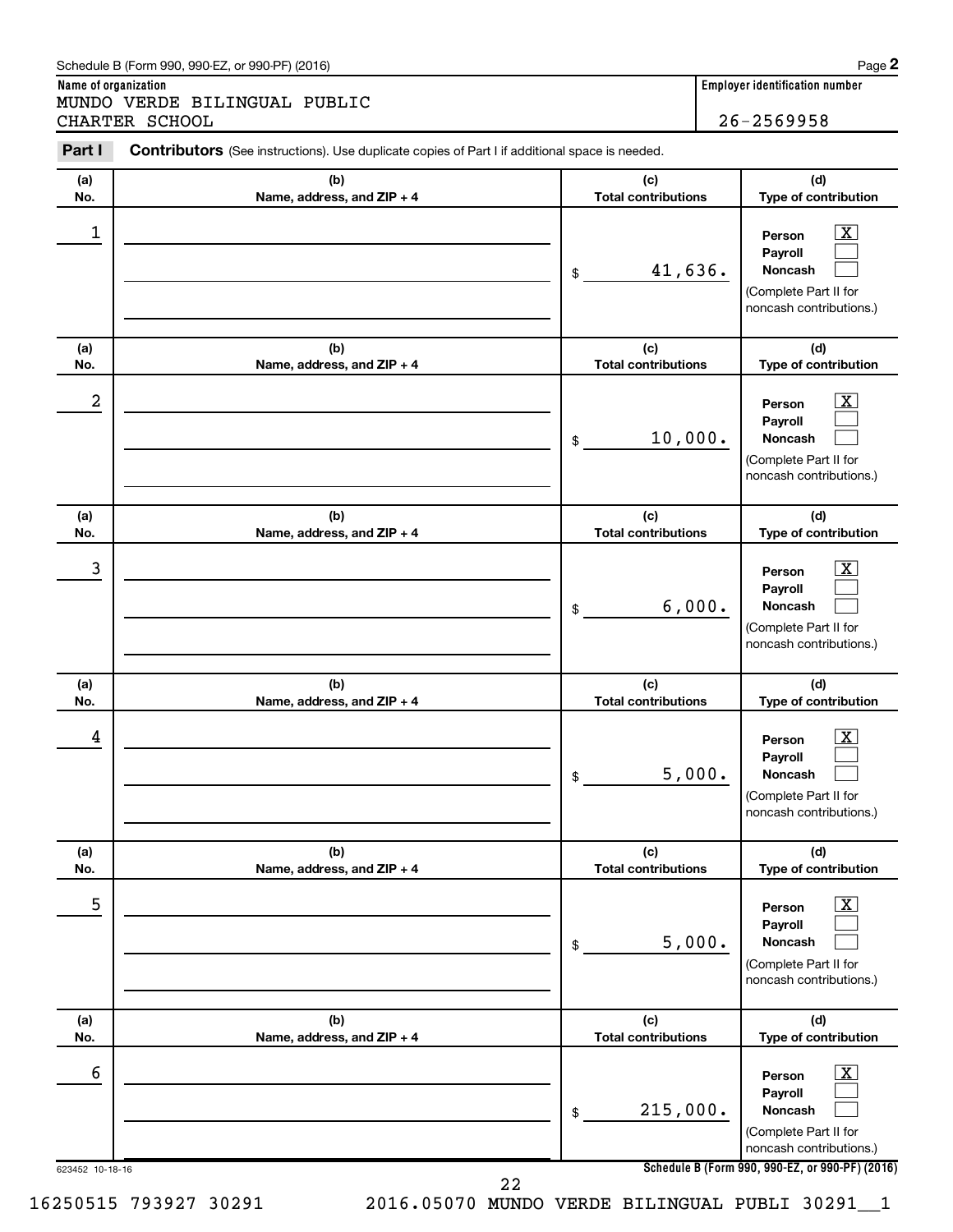#### Schedule B (Form 990, 990-EZ, or 990-PF) (2016)

**Name of organization Employer identification number** MUNDO VERDE BILINGUAL PUBLIC CHARTER SCHOOL 26-2569958

| (a)        | (b)                               | (c)                               | (d)                                                                                   |
|------------|-----------------------------------|-----------------------------------|---------------------------------------------------------------------------------------|
| No.        | Name, address, and ZIP + 4        | <b>Total contributions</b>        | Type of contribution                                                                  |
| 7          |                                   | 5,000.<br>\$                      | x<br>Person<br>Payroll<br>Noncash<br>(Complete Part II for<br>noncash contributions.) |
| (a)<br>No. | (b)<br>Name, address, and ZIP + 4 | (c)<br><b>Total contributions</b> | (d)<br>Type of contribution                                                           |
|            |                                   | \$                                | Person<br>Payroll<br>Noncash<br>(Complete Part II for<br>noncash contributions.)      |
| (a)<br>No. | (b)<br>Name, address, and ZIP + 4 | (c)<br><b>Total contributions</b> | (d)<br>Type of contribution                                                           |
|            |                                   | \$                                | Person<br>Pavroll<br>Noncash<br>(Complete Part II for<br>noncash contributions.)      |
| (a)<br>No. | (b)<br>Name, address, and ZIP + 4 | (c)<br><b>Total contributions</b> | (d)<br>Type of contribution                                                           |
|            |                                   | \$                                | Person<br>Pavroll<br>Noncash<br>(Complete Part II for<br>noncash contributions.)      |
| (a)<br>No. | (b)<br>Name, address, and ZIP + 4 | (c)<br><b>Total contributions</b> | (d)<br>Type of contribution                                                           |
|            |                                   | \$                                | Person<br>Payroll<br>Noncash<br>(Complete Part II for<br>noncash contributions.)      |
| (a)<br>No. | (b)<br>Name, address, and ZIP + 4 | (c)<br><b>Total contributions</b> | (d)<br>Type of contribution                                                           |
|            |                                   | \$                                | Person<br>Payroll<br>Noncash<br>(Complete Part II for<br>noncash contributions.)      |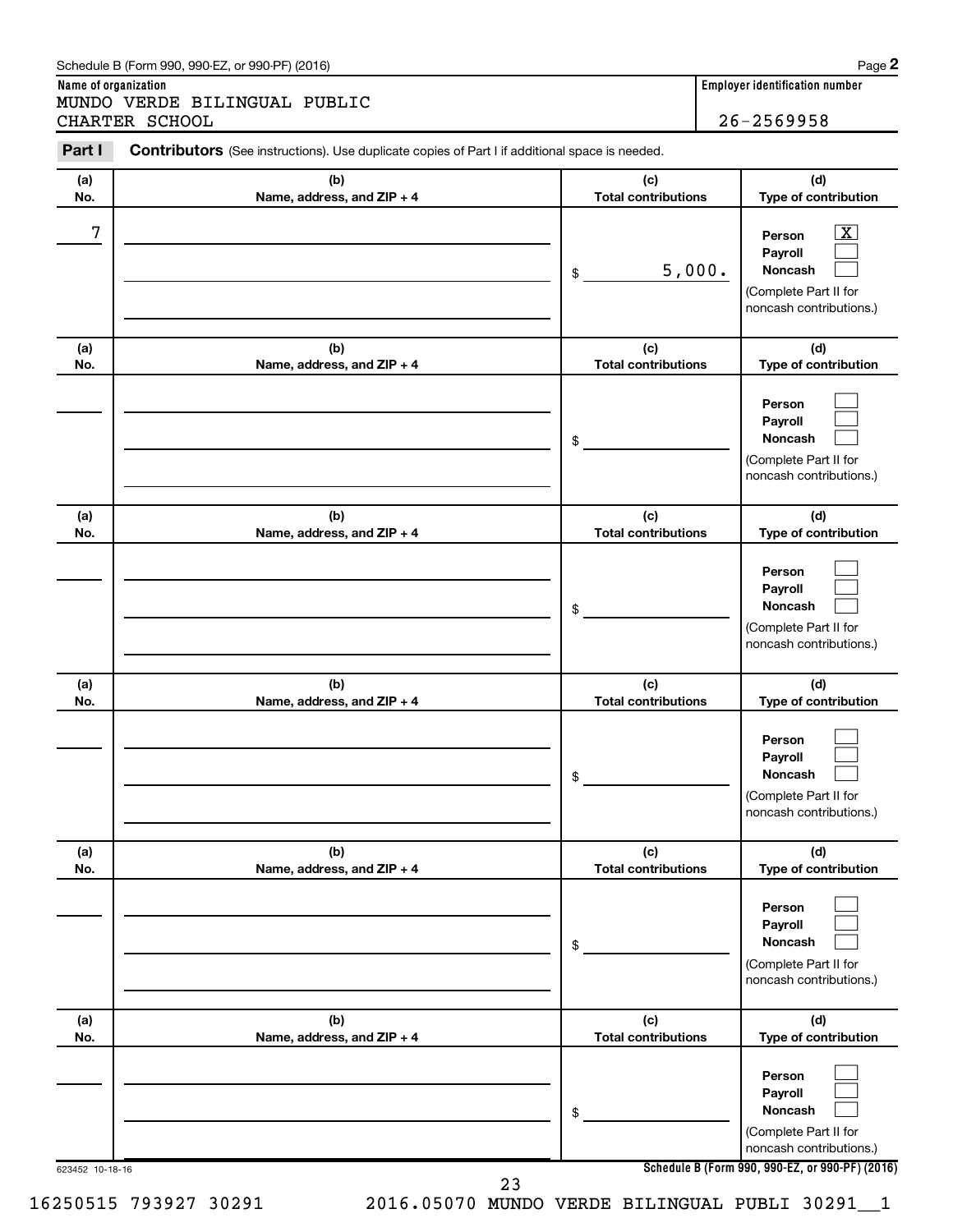| Part II                      | Noncash Property (See instructions). Use duplicate copies of Part II if additional space is needed. |                                                |                      |
|------------------------------|-----------------------------------------------------------------------------------------------------|------------------------------------------------|----------------------|
|                              |                                                                                                     |                                                |                      |
| (a)<br>No.<br>from<br>Part I | (b)<br>Description of noncash property given                                                        | (c)<br>FMV (or estimate)<br>(See instructions) | (d)<br>Date received |
|                              |                                                                                                     | \$                                             |                      |
|                              |                                                                                                     |                                                |                      |
| (a)<br>No.<br>from<br>Part I | (b)<br>Description of noncash property given                                                        | (c)<br>FMV (or estimate)<br>(See instructions) | (d)<br>Date received |
|                              |                                                                                                     |                                                |                      |
|                              |                                                                                                     | \$                                             |                      |
| (a)                          |                                                                                                     |                                                |                      |
| No.<br>from<br>Part I        | (b)<br>Description of noncash property given                                                        | (c)<br>FMV (or estimate)<br>(See instructions) | (d)<br>Date received |
|                              |                                                                                                     |                                                |                      |
|                              |                                                                                                     | \$                                             |                      |
| (a)<br>No.<br>from<br>Part I | (b)<br>Description of noncash property given                                                        | (c)<br>FMV (or estimate)<br>(See instructions) | (d)<br>Date received |
|                              |                                                                                                     |                                                |                      |
|                              |                                                                                                     |                                                |                      |
|                              |                                                                                                     | \$                                             |                      |
| (a)<br>No.<br>from<br>Part I | (b)<br>Description of noncash property given                                                        | (c)<br>FMV (or estimate)<br>(See instructions) | (d)<br>Date received |
|                              |                                                                                                     |                                                |                      |
|                              |                                                                                                     | \$                                             |                      |
| (a)<br>No.<br>from<br>Part I | (b)<br>Description of noncash property given                                                        | (c)<br>FMV (or estimate)<br>(See instructions) | (d)<br>Date received |
|                              |                                                                                                     |                                                |                      |
|                              |                                                                                                     |                                                |                      |

16250515 793927 30291 2016.05070 MUNDO VERDE BILINGUAL PUBLI 30291\_\_1

Schedule B (Form 990, 990-EZ, or 990-PF) (2016)

**<sup>3</sup>**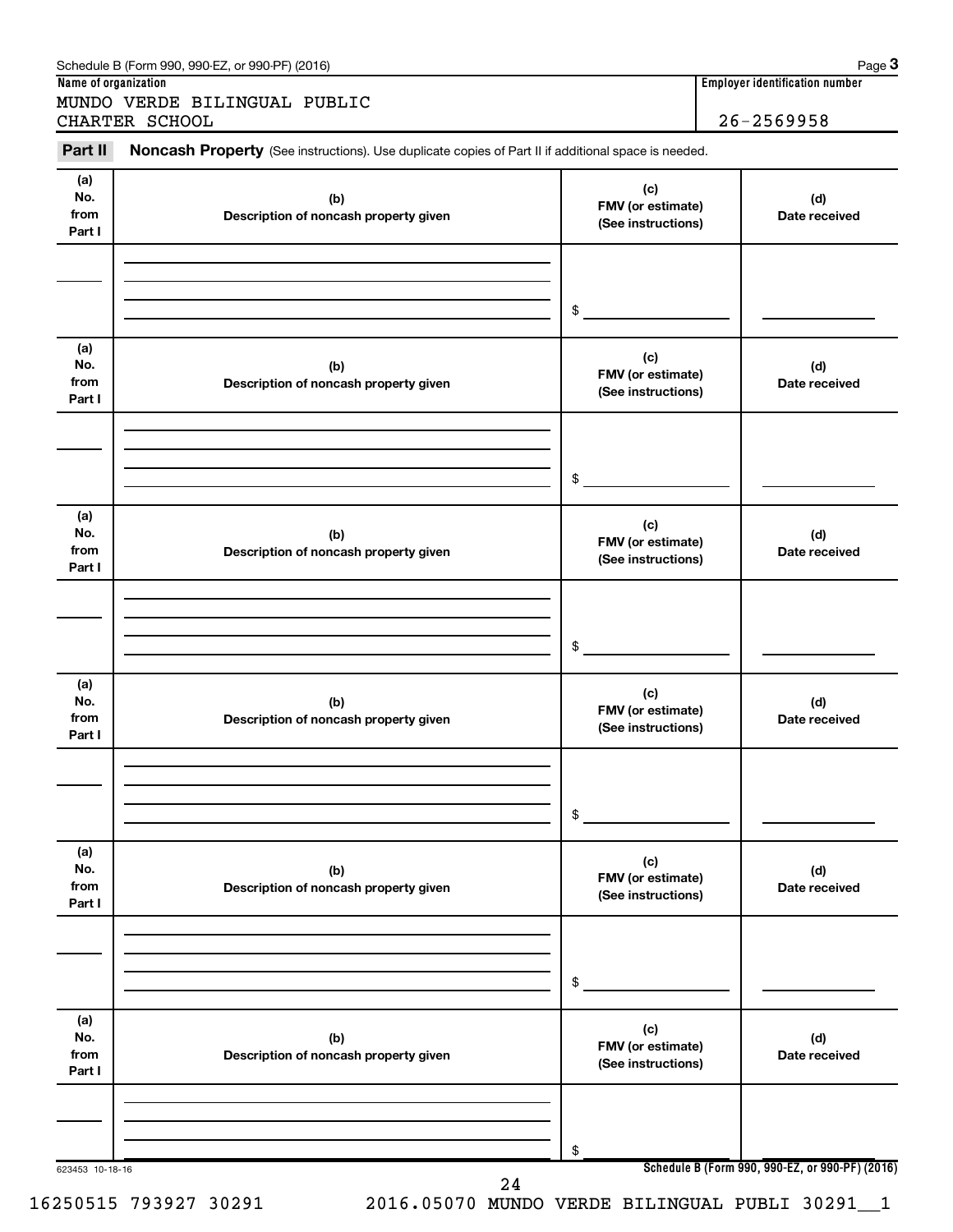| Name of organization | MUNDO VERDE BILINGUAL PUBLIC                                                                                                                                                                                                |                      | <b>Employer identification number</b>                                                                                                                    |
|----------------------|-----------------------------------------------------------------------------------------------------------------------------------------------------------------------------------------------------------------------------|----------------------|----------------------------------------------------------------------------------------------------------------------------------------------------------|
|                      | CHARTER SCHOOL                                                                                                                                                                                                              |                      | $26 - 2569958$                                                                                                                                           |
| Part III             | the year from any one contributor. Complete columns (a) through (e) and the following line entry. For organizations                                                                                                         |                      | Exclusively religious, charitable, etc., contributions to organizations described in section $501(c)(7)$ , (8), or (10) that total more than \$1,000 for |
|                      | completing Part III, enter the total of exclusively religious, charitable, etc., contributions of \$1,000 or less for the year. (Enter this info. once.)<br>Use duplicate copies of Part III if additional space is needed. |                      | $\blacktriangleright$ \$                                                                                                                                 |
| (a) No.              |                                                                                                                                                                                                                             |                      |                                                                                                                                                          |
| from<br>Part I       | (b) Purpose of gift                                                                                                                                                                                                         | (c) Use of gift      | (d) Description of how gift is held                                                                                                                      |
|                      |                                                                                                                                                                                                                             |                      |                                                                                                                                                          |
|                      |                                                                                                                                                                                                                             |                      |                                                                                                                                                          |
|                      |                                                                                                                                                                                                                             |                      |                                                                                                                                                          |
|                      |                                                                                                                                                                                                                             | (e) Transfer of gift |                                                                                                                                                          |
|                      |                                                                                                                                                                                                                             |                      |                                                                                                                                                          |
|                      | Transferee's name, address, and ZIP + 4                                                                                                                                                                                     |                      | Relationship of transferor to transferee                                                                                                                 |
|                      |                                                                                                                                                                                                                             |                      |                                                                                                                                                          |
|                      |                                                                                                                                                                                                                             |                      |                                                                                                                                                          |
| (a) No.<br>from      |                                                                                                                                                                                                                             |                      |                                                                                                                                                          |
| Part I               | (b) Purpose of gift                                                                                                                                                                                                         | (c) Use of gift      | (d) Description of how gift is held                                                                                                                      |
|                      |                                                                                                                                                                                                                             |                      |                                                                                                                                                          |
|                      |                                                                                                                                                                                                                             |                      |                                                                                                                                                          |
|                      |                                                                                                                                                                                                                             |                      |                                                                                                                                                          |
|                      |                                                                                                                                                                                                                             | (e) Transfer of gift |                                                                                                                                                          |
|                      |                                                                                                                                                                                                                             |                      |                                                                                                                                                          |
|                      | Transferee's name, address, and ZIP + 4                                                                                                                                                                                     |                      | Relationship of transferor to transferee                                                                                                                 |
|                      |                                                                                                                                                                                                                             |                      |                                                                                                                                                          |
|                      |                                                                                                                                                                                                                             |                      |                                                                                                                                                          |
| (a) No.              |                                                                                                                                                                                                                             |                      |                                                                                                                                                          |
| `from<br>Part I      | (b) Purpose of gift                                                                                                                                                                                                         | (c) Use of gift      | (d) Description of how gift is held                                                                                                                      |
|                      |                                                                                                                                                                                                                             |                      |                                                                                                                                                          |
|                      |                                                                                                                                                                                                                             |                      |                                                                                                                                                          |
|                      |                                                                                                                                                                                                                             |                      |                                                                                                                                                          |
|                      |                                                                                                                                                                                                                             | (e) Transfer of gift |                                                                                                                                                          |
|                      | Transferee's name, address, and ZIP + 4                                                                                                                                                                                     |                      | Relationship of transferor to transferee                                                                                                                 |
|                      |                                                                                                                                                                                                                             |                      |                                                                                                                                                          |
|                      |                                                                                                                                                                                                                             |                      |                                                                                                                                                          |
|                      |                                                                                                                                                                                                                             |                      |                                                                                                                                                          |
| (a) No.<br>from      | (b) Purpose of gift                                                                                                                                                                                                         | (c) Use of gift      | (d) Description of how gift is held                                                                                                                      |
| Part I               |                                                                                                                                                                                                                             |                      |                                                                                                                                                          |
|                      |                                                                                                                                                                                                                             |                      |                                                                                                                                                          |
|                      |                                                                                                                                                                                                                             |                      |                                                                                                                                                          |
|                      |                                                                                                                                                                                                                             |                      |                                                                                                                                                          |
|                      |                                                                                                                                                                                                                             | (e) Transfer of gift |                                                                                                                                                          |
|                      | Transferee's name, address, and ZIP + 4                                                                                                                                                                                     |                      | Relationship of transferor to transferee                                                                                                                 |
|                      |                                                                                                                                                                                                                             |                      |                                                                                                                                                          |
|                      |                                                                                                                                                                                                                             |                      |                                                                                                                                                          |
|                      |                                                                                                                                                                                                                             |                      |                                                                                                                                                          |
|                      |                                                                                                                                                                                                                             |                      |                                                                                                                                                          |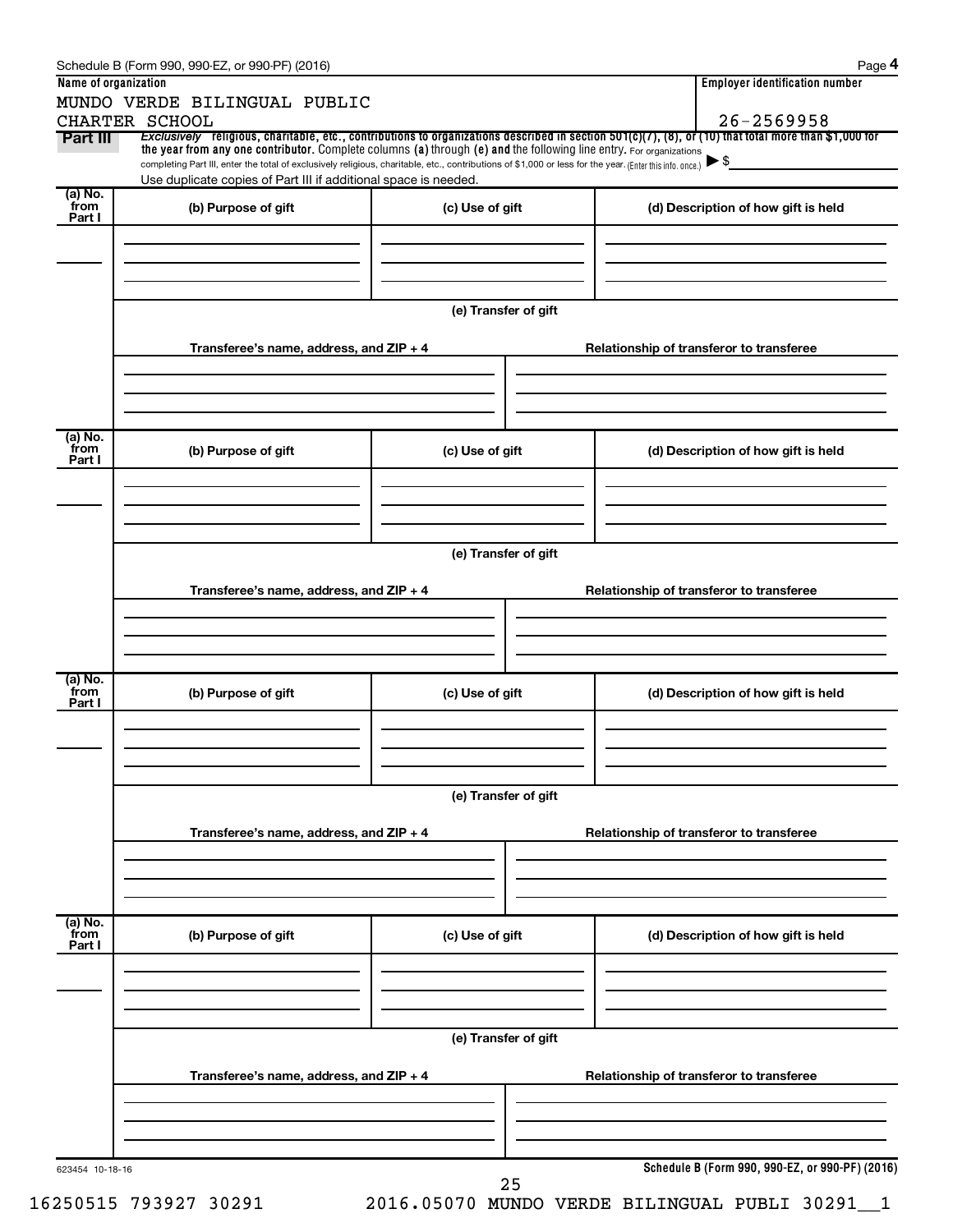|         | <b>SCHEDULE D</b>                                    |                                                                                                        | <b>Supplemental Financial Statements</b>                                                                                                                                                                                       |                          | OMB No. 1545-0047                          |
|---------|------------------------------------------------------|--------------------------------------------------------------------------------------------------------|--------------------------------------------------------------------------------------------------------------------------------------------------------------------------------------------------------------------------------|--------------------------|--------------------------------------------|
|         | (Form 990)                                           |                                                                                                        | Complete if the organization answered "Yes" on Form 990,<br>Part IV, line 6, 7, 8, 9, 10, 11a, 11b, 11c, 11d, 11e, 11f, 12a, or 12b.                                                                                           |                          |                                            |
|         | Department of the Treasury                           |                                                                                                        | Attach to Form 990.                                                                                                                                                                                                            |                          | <b>Open to Public</b><br><b>Inspection</b> |
|         | Internal Revenue Service<br>Name of the organization | MUNDO VERDE BILINGUAL PUBLIC                                                                           | Information about Schedule D (Form 990) and its instructions is at www.irs.gov/form990.                                                                                                                                        |                          | <b>Employer identification number</b>      |
|         |                                                      | CHARTER SCHOOL                                                                                         |                                                                                                                                                                                                                                |                          | $26 - 2569958$                             |
|         | Part I                                               |                                                                                                        | Organizations Maintaining Donor Advised Funds or Other Similar Funds or Accounts. Complete if the                                                                                                                              |                          |                                            |
|         |                                                      | organization answered "Yes" on Form 990, Part IV, line 6.                                              |                                                                                                                                                                                                                                |                          |                                            |
|         |                                                      |                                                                                                        | (a) Donor advised funds                                                                                                                                                                                                        |                          | (b) Funds and other accounts               |
| 1       |                                                      |                                                                                                        |                                                                                                                                                                                                                                |                          |                                            |
| 2       |                                                      | Aggregate value of contributions to (during year)                                                      |                                                                                                                                                                                                                                |                          |                                            |
| з       |                                                      | Aggregate value of grants from (during year)                                                           |                                                                                                                                                                                                                                |                          |                                            |
| 4       |                                                      |                                                                                                        |                                                                                                                                                                                                                                |                          |                                            |
| 5       |                                                      |                                                                                                        | Did the organization inform all donors and donor advisors in writing that the assets held in donor advised funds                                                                                                               |                          |                                            |
|         |                                                      |                                                                                                        |                                                                                                                                                                                                                                |                          | Yes<br><b>No</b>                           |
| 6       |                                                      |                                                                                                        | Did the organization inform all grantees, donors, and donor advisors in writing that grant funds can be used only                                                                                                              |                          |                                            |
|         |                                                      |                                                                                                        | for charitable purposes and not for the benefit of the donor or donor advisor, or for any other purpose conferring                                                                                                             |                          | Yes<br>No                                  |
| Part II | impermissible private benefit?                       |                                                                                                        | Conservation Easements. Complete if the organization answered "Yes" on Form 990, Part IV, line 7.                                                                                                                              |                          |                                            |
| 1       |                                                      | Purpose(s) of conservation easements held by the organization (check all that apply).                  |                                                                                                                                                                                                                                |                          |                                            |
|         |                                                      | Preservation of land for public use (e.g., recreation or education)                                    | Preservation of a historically important land area                                                                                                                                                                             |                          |                                            |
|         |                                                      | Protection of natural habitat                                                                          | Preservation of a certified historic structure                                                                                                                                                                                 |                          |                                            |
|         |                                                      | Preservation of open space                                                                             |                                                                                                                                                                                                                                |                          |                                            |
| 2       |                                                      |                                                                                                        | Complete lines 2a through 2d if the organization held a qualified conservation contribution in the form of a conservation easement on the last                                                                                 |                          |                                            |
|         | day of the tax year.                                 |                                                                                                        |                                                                                                                                                                                                                                |                          | Held at the End of the Tax Year            |
| а       |                                                      |                                                                                                        |                                                                                                                                                                                                                                | 2a                       |                                            |
| b       |                                                      |                                                                                                        | Total acreage restricted by conservation easements [11] matter conservation conservation of the set of the set of the set of the set of the set of the set of the set of the set of the set of the set of the set of the set o | 2 <sub>b</sub>           |                                            |
| с       |                                                      |                                                                                                        |                                                                                                                                                                                                                                | 2c                       |                                            |
| d       |                                                      |                                                                                                        | Number of conservation easements included in (c) acquired after 8/17/06, and not on a historic structure                                                                                                                       |                          |                                            |
|         |                                                      |                                                                                                        |                                                                                                                                                                                                                                | 2d                       |                                            |
| 3       |                                                      |                                                                                                        | Number of conservation easements modified, transferred, released, extinguished, or terminated by the organization during the tax                                                                                               |                          |                                            |
|         | year                                                 |                                                                                                        |                                                                                                                                                                                                                                |                          |                                            |
| 4       |                                                      | Number of states where property subject to conservation easement is located $\blacktriangleright$      |                                                                                                                                                                                                                                |                          |                                            |
| 5       |                                                      | Does the organization have a written policy regarding the periodic monitoring, inspection, handling of |                                                                                                                                                                                                                                |                          |                                            |
|         |                                                      |                                                                                                        |                                                                                                                                                                                                                                |                          | Yes<br><b>No</b>                           |
| 6       |                                                      |                                                                                                        | Staff and volunteer hours devoted to monitoring, inspecting, handling of violations, and enforcing conservation easements during the year                                                                                      |                          |                                            |
| 7       |                                                      |                                                                                                        | Amount of expenses incurred in monitoring, inspecting, handling of violations, and enforcing conservation easements during the year                                                                                            |                          |                                            |
|         | $\blacktriangleright$ \$                             |                                                                                                        |                                                                                                                                                                                                                                |                          |                                            |
| 8       |                                                      |                                                                                                        | Does each conservation easement reported on line 2(d) above satisfy the requirements of section 170(h)(4)(B)(i)                                                                                                                |                          |                                            |
|         |                                                      |                                                                                                        |                                                                                                                                                                                                                                |                          | No<br>Yes                                  |
| 9       |                                                      |                                                                                                        | In Part XIII, describe how the organization reports conservation easements in its revenue and expense statement, and balance sheet, and                                                                                        |                          |                                            |
|         |                                                      |                                                                                                        | include, if applicable, the text of the footnote to the organization's financial statements that describes the organization's accounting for                                                                                   |                          |                                            |
|         | conservation easements.                              |                                                                                                        |                                                                                                                                                                                                                                |                          |                                            |
|         |                                                      |                                                                                                        | Part III   Organizations Maintaining Collections of Art, Historical Treasures, or Other Similar Assets.                                                                                                                        |                          |                                            |
|         |                                                      | Complete if the organization answered "Yes" on Form 990, Part IV, line 8.                              |                                                                                                                                                                                                                                |                          |                                            |
|         |                                                      |                                                                                                        | 1a If the organization elected, as permitted under SFAS 116 (ASC 958), not to report in its revenue statement and balance sheet works of art,                                                                                  |                          |                                            |
|         |                                                      |                                                                                                        | historical treasures, or other similar assets held for public exhibition, education, or research in furtherance of public service, provide, in Part XIII,                                                                      |                          |                                            |
|         |                                                      | the text of the footnote to its financial statements that describes these items.                       |                                                                                                                                                                                                                                |                          |                                            |
| b       |                                                      |                                                                                                        | If the organization elected, as permitted under SFAS 116 (ASC 958), to report in its revenue statement and balance sheet works of art, historical                                                                              |                          |                                            |
|         |                                                      |                                                                                                        | treasures, or other similar assets held for public exhibition, education, or research in furtherance of public service, provide the following amounts                                                                          |                          |                                            |
|         | relating to these items:                             |                                                                                                        |                                                                                                                                                                                                                                |                          |                                            |
|         |                                                      |                                                                                                        |                                                                                                                                                                                                                                |                          | $\triangleright$ \$                        |
|         |                                                      | (ii) Assets included in Form 990, Part X                                                               |                                                                                                                                                                                                                                |                          | $\blacktriangleright$ \$                   |
| 2       |                                                      | the following amounts required to be reported under SFAS 116 (ASC 958) relating to these items:        | If the organization received or held works of art, historical treasures, or other similar assets for financial gain, provide                                                                                                   |                          |                                            |
| a       |                                                      |                                                                                                        |                                                                                                                                                                                                                                | $\blacktriangleright$ \$ |                                            |
|         |                                                      |                                                                                                        |                                                                                                                                                                                                                                | $\blacktriangleright$ s  |                                            |
|         |                                                      | LHA For Paperwork Reduction Act Notice, see the Instructions for Form 990.                             |                                                                                                                                                                                                                                |                          | Schedule D (Form 990) 2016                 |
|         | 632051 08-29-16                                      |                                                                                                        |                                                                                                                                                                                                                                |                          |                                            |
|         |                                                      |                                                                                                        | 26                                                                                                                                                                                                                             |                          |                                            |

16250515 793927 30291 2016.05070 MUNDO VERDE BILINGUAL PUBLI 30291\_\_1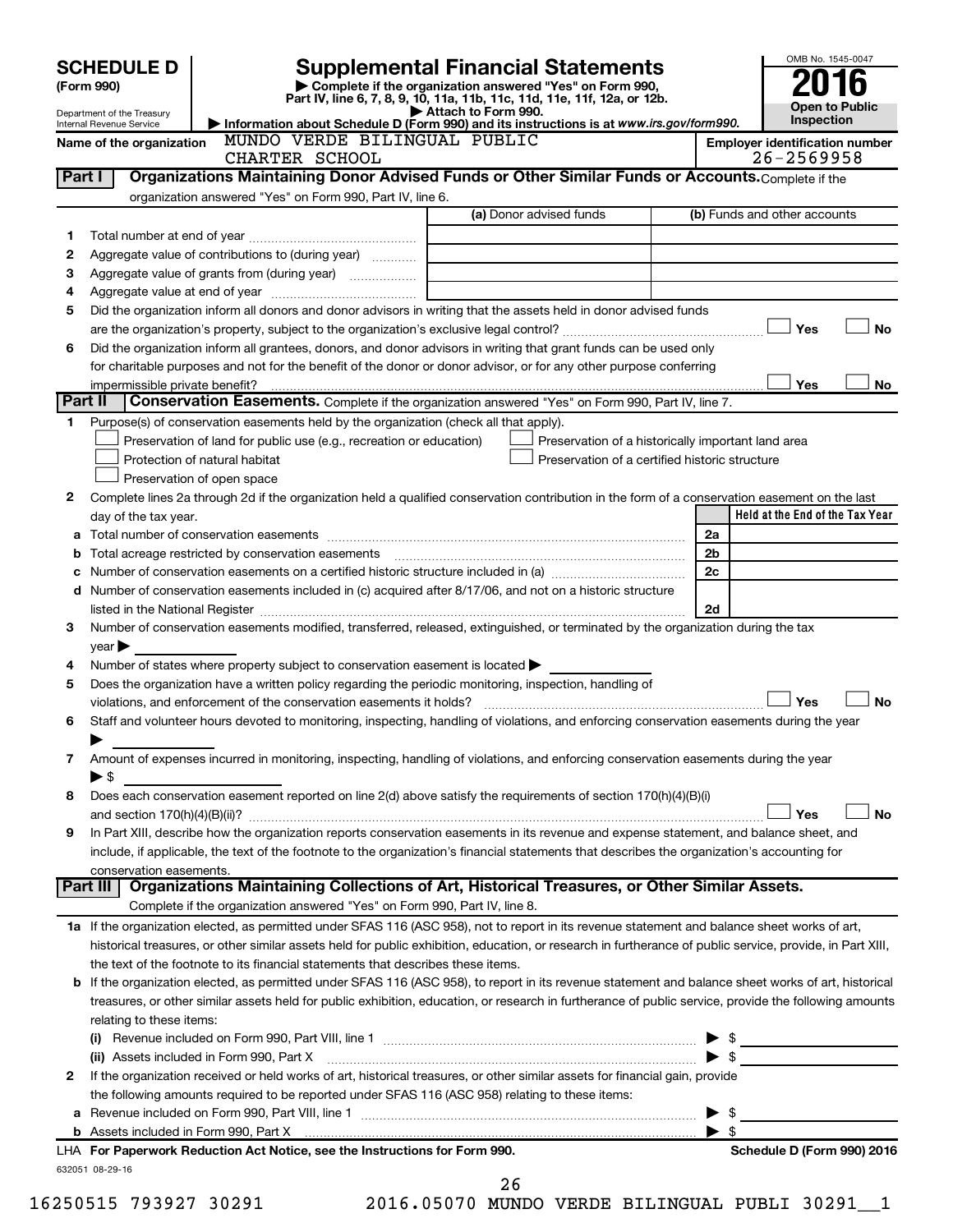| 26-2569958 Page 2<br>CHARTER SCHOOL<br>Schedule D (Form 990) 2016<br>Part III<br>Organizations Maintaining Collections of Art, Historical Treasures, or Other Similar Assets (continued)<br>Using the organization's acquisition, accession, and other records, check any of the following that are a significant use of its collection items<br>З<br>(check all that apply):<br>Public exhibition<br>Loan or exchange programs<br>d<br>a<br>Other and the control of the control of the control of the control of the control of the control of the control of the control of the control of the control of the control of the control of the control of the control of th<br>Scholarly research<br>b<br>е<br>Preservation for future generations<br>C<br>Provide a description of the organization's collections and explain how they further the organization's exempt purpose in Part XIII.<br>4<br>During the year, did the organization solicit or receive donations of art, historical treasures, or other similar assets<br>5<br>Yes<br>No<br><b>Part IV</b><br><b>Escrow and Custodial Arrangements.</b> Complete if the organization answered "Yes" on Form 990, Part IV, line 9, or<br>reported an amount on Form 990, Part X, line 21.<br>1a Is the organization an agent, trustee, custodian or other intermediary for contributions or other assets not included<br>Yes<br><b>No</b><br>b If "Yes," explain the arrangement in Part XIII and complete the following table:<br>Amount<br>1c<br>c Beginning balance measurements and the contract of the contract of the contract of the contract of the contract of the contract of the contract of the contract of the contract of the contract of the contract of the contr<br>1d<br>1e<br>e Distributions during the year manufactured and continuum and the year manufactured and the year manufactured and the year manufactured and the year manufactured and the year manufactured and the year manufactured and the<br>1f<br>f<br>Yes<br>2a Did the organization include an amount on Form 990, Part X, line 21, for escrow or custodial account liability?<br>No<br>b If "Yes," explain the arrangement in Part XIII. Check here if the explanation has been provided on Part XIII<br>Part V<br><b>Endowment Funds.</b> Complete if the organization answered "Yes" on Form 990, Part IV, line 10.<br>(c) Two years back $\vert$ (d) Three years back $\vert$ (e) Four years back<br>(a) Current year<br>(b) Prior year<br>b<br>Net investment earnings, gains, and losses<br>e Other expenditures for facilities<br>and programs<br>Ť.<br>End of year balance<br>g<br>Provide the estimated percentage of the current year end balance (line 1g, column (a)) held as:<br>2<br>Board designated or quasi-endowment<br>℅<br>а<br>%<br>Permanent endowment<br>b<br><b>c</b> Temporarily restricted endowment $\blacktriangleright$<br>%<br>The percentages on lines 2a, 2b, and 2c should equal 100%.<br>3a Are there endowment funds not in the possession of the organization that are held and administered for the organization<br>Yes<br>No<br>by:<br>3a(i)<br>(i)<br>3a(ii)<br>3 <sub>b</sub><br>Describe in Part XIII the intended uses of the organization's endowment funds.<br>Part VI<br>Land, Buildings, and Equipment.<br>Complete if the organization answered "Yes" on Form 990, Part IV, line 11a. See Form 990, Part X, line 10.<br>Description of property<br>(a) Cost or other<br>(b) Cost or other<br>(c) Accumulated<br>(d) Book value<br>basis (investment)<br>basis (other)<br>depreciation<br>14, 356, 959.<br>15,632,912.<br>1, 275, 953.<br>719, 164.<br>329, 197.<br>389,967.<br>7,023.<br>9,240.<br>2,217.<br>14,753,949.<br>Total. Add lines 1a through 1e. (Column (d) must equal Form 990, Part X, column (B), line 10c.) |  | MUNDO VERDE BILINGUAL PUBLIC |  |  |  |  |
|------------------------------------------------------------------------------------------------------------------------------------------------------------------------------------------------------------------------------------------------------------------------------------------------------------------------------------------------------------------------------------------------------------------------------------------------------------------------------------------------------------------------------------------------------------------------------------------------------------------------------------------------------------------------------------------------------------------------------------------------------------------------------------------------------------------------------------------------------------------------------------------------------------------------------------------------------------------------------------------------------------------------------------------------------------------------------------------------------------------------------------------------------------------------------------------------------------------------------------------------------------------------------------------------------------------------------------------------------------------------------------------------------------------------------------------------------------------------------------------------------------------------------------------------------------------------------------------------------------------------------------------------------------------------------------------------------------------------------------------------------------------------------------------------------------------------------------------------------------------------------------------------------------------------------------------------------------------------------------------------------------------------------------------------------------------------------------------------------------------------------------------------------------------------------------------------------------------------------------------------------------------------------------------------------------------------------------------------------------------------------------------------------------------------------------------------------------------------------------------------------------------------------------------------------------------------------------------------------------------------------------------------------------------------------------------------------------------------------------------------------------------------------------------------------------------------------------------------------------------------------------------------------------------------------------------------------------------------------------------------------------------------------------------------------------------------------------------------------------------------------------------------------------------------------------------------------------------------------------------------------------------------------------------------------------------------------------------------------------------------------------------------------------------------------------------------------------------------------------------------------------------------------------------------------------------------------------------------------------------------------------------------------------------------------------------------------------------------------------------------------------------------------------------------------------------------------|--|------------------------------|--|--|--|--|
|                                                                                                                                                                                                                                                                                                                                                                                                                                                                                                                                                                                                                                                                                                                                                                                                                                                                                                                                                                                                                                                                                                                                                                                                                                                                                                                                                                                                                                                                                                                                                                                                                                                                                                                                                                                                                                                                                                                                                                                                                                                                                                                                                                                                                                                                                                                                                                                                                                                                                                                                                                                                                                                                                                                                                                                                                                                                                                                                                                                                                                                                                                                                                                                                                                                                                                                                                                                                                                                                                                                                                                                                                                                                                                                                                                                                                              |  |                              |  |  |  |  |
|                                                                                                                                                                                                                                                                                                                                                                                                                                                                                                                                                                                                                                                                                                                                                                                                                                                                                                                                                                                                                                                                                                                                                                                                                                                                                                                                                                                                                                                                                                                                                                                                                                                                                                                                                                                                                                                                                                                                                                                                                                                                                                                                                                                                                                                                                                                                                                                                                                                                                                                                                                                                                                                                                                                                                                                                                                                                                                                                                                                                                                                                                                                                                                                                                                                                                                                                                                                                                                                                                                                                                                                                                                                                                                                                                                                                                              |  |                              |  |  |  |  |
|                                                                                                                                                                                                                                                                                                                                                                                                                                                                                                                                                                                                                                                                                                                                                                                                                                                                                                                                                                                                                                                                                                                                                                                                                                                                                                                                                                                                                                                                                                                                                                                                                                                                                                                                                                                                                                                                                                                                                                                                                                                                                                                                                                                                                                                                                                                                                                                                                                                                                                                                                                                                                                                                                                                                                                                                                                                                                                                                                                                                                                                                                                                                                                                                                                                                                                                                                                                                                                                                                                                                                                                                                                                                                                                                                                                                                              |  |                              |  |  |  |  |
|                                                                                                                                                                                                                                                                                                                                                                                                                                                                                                                                                                                                                                                                                                                                                                                                                                                                                                                                                                                                                                                                                                                                                                                                                                                                                                                                                                                                                                                                                                                                                                                                                                                                                                                                                                                                                                                                                                                                                                                                                                                                                                                                                                                                                                                                                                                                                                                                                                                                                                                                                                                                                                                                                                                                                                                                                                                                                                                                                                                                                                                                                                                                                                                                                                                                                                                                                                                                                                                                                                                                                                                                                                                                                                                                                                                                                              |  |                              |  |  |  |  |
|                                                                                                                                                                                                                                                                                                                                                                                                                                                                                                                                                                                                                                                                                                                                                                                                                                                                                                                                                                                                                                                                                                                                                                                                                                                                                                                                                                                                                                                                                                                                                                                                                                                                                                                                                                                                                                                                                                                                                                                                                                                                                                                                                                                                                                                                                                                                                                                                                                                                                                                                                                                                                                                                                                                                                                                                                                                                                                                                                                                                                                                                                                                                                                                                                                                                                                                                                                                                                                                                                                                                                                                                                                                                                                                                                                                                                              |  |                              |  |  |  |  |
|                                                                                                                                                                                                                                                                                                                                                                                                                                                                                                                                                                                                                                                                                                                                                                                                                                                                                                                                                                                                                                                                                                                                                                                                                                                                                                                                                                                                                                                                                                                                                                                                                                                                                                                                                                                                                                                                                                                                                                                                                                                                                                                                                                                                                                                                                                                                                                                                                                                                                                                                                                                                                                                                                                                                                                                                                                                                                                                                                                                                                                                                                                                                                                                                                                                                                                                                                                                                                                                                                                                                                                                                                                                                                                                                                                                                                              |  |                              |  |  |  |  |
|                                                                                                                                                                                                                                                                                                                                                                                                                                                                                                                                                                                                                                                                                                                                                                                                                                                                                                                                                                                                                                                                                                                                                                                                                                                                                                                                                                                                                                                                                                                                                                                                                                                                                                                                                                                                                                                                                                                                                                                                                                                                                                                                                                                                                                                                                                                                                                                                                                                                                                                                                                                                                                                                                                                                                                                                                                                                                                                                                                                                                                                                                                                                                                                                                                                                                                                                                                                                                                                                                                                                                                                                                                                                                                                                                                                                                              |  |                              |  |  |  |  |
|                                                                                                                                                                                                                                                                                                                                                                                                                                                                                                                                                                                                                                                                                                                                                                                                                                                                                                                                                                                                                                                                                                                                                                                                                                                                                                                                                                                                                                                                                                                                                                                                                                                                                                                                                                                                                                                                                                                                                                                                                                                                                                                                                                                                                                                                                                                                                                                                                                                                                                                                                                                                                                                                                                                                                                                                                                                                                                                                                                                                                                                                                                                                                                                                                                                                                                                                                                                                                                                                                                                                                                                                                                                                                                                                                                                                                              |  |                              |  |  |  |  |
|                                                                                                                                                                                                                                                                                                                                                                                                                                                                                                                                                                                                                                                                                                                                                                                                                                                                                                                                                                                                                                                                                                                                                                                                                                                                                                                                                                                                                                                                                                                                                                                                                                                                                                                                                                                                                                                                                                                                                                                                                                                                                                                                                                                                                                                                                                                                                                                                                                                                                                                                                                                                                                                                                                                                                                                                                                                                                                                                                                                                                                                                                                                                                                                                                                                                                                                                                                                                                                                                                                                                                                                                                                                                                                                                                                                                                              |  |                              |  |  |  |  |
|                                                                                                                                                                                                                                                                                                                                                                                                                                                                                                                                                                                                                                                                                                                                                                                                                                                                                                                                                                                                                                                                                                                                                                                                                                                                                                                                                                                                                                                                                                                                                                                                                                                                                                                                                                                                                                                                                                                                                                                                                                                                                                                                                                                                                                                                                                                                                                                                                                                                                                                                                                                                                                                                                                                                                                                                                                                                                                                                                                                                                                                                                                                                                                                                                                                                                                                                                                                                                                                                                                                                                                                                                                                                                                                                                                                                                              |  |                              |  |  |  |  |
|                                                                                                                                                                                                                                                                                                                                                                                                                                                                                                                                                                                                                                                                                                                                                                                                                                                                                                                                                                                                                                                                                                                                                                                                                                                                                                                                                                                                                                                                                                                                                                                                                                                                                                                                                                                                                                                                                                                                                                                                                                                                                                                                                                                                                                                                                                                                                                                                                                                                                                                                                                                                                                                                                                                                                                                                                                                                                                                                                                                                                                                                                                                                                                                                                                                                                                                                                                                                                                                                                                                                                                                                                                                                                                                                                                                                                              |  |                              |  |  |  |  |
|                                                                                                                                                                                                                                                                                                                                                                                                                                                                                                                                                                                                                                                                                                                                                                                                                                                                                                                                                                                                                                                                                                                                                                                                                                                                                                                                                                                                                                                                                                                                                                                                                                                                                                                                                                                                                                                                                                                                                                                                                                                                                                                                                                                                                                                                                                                                                                                                                                                                                                                                                                                                                                                                                                                                                                                                                                                                                                                                                                                                                                                                                                                                                                                                                                                                                                                                                                                                                                                                                                                                                                                                                                                                                                                                                                                                                              |  |                              |  |  |  |  |
|                                                                                                                                                                                                                                                                                                                                                                                                                                                                                                                                                                                                                                                                                                                                                                                                                                                                                                                                                                                                                                                                                                                                                                                                                                                                                                                                                                                                                                                                                                                                                                                                                                                                                                                                                                                                                                                                                                                                                                                                                                                                                                                                                                                                                                                                                                                                                                                                                                                                                                                                                                                                                                                                                                                                                                                                                                                                                                                                                                                                                                                                                                                                                                                                                                                                                                                                                                                                                                                                                                                                                                                                                                                                                                                                                                                                                              |  |                              |  |  |  |  |
|                                                                                                                                                                                                                                                                                                                                                                                                                                                                                                                                                                                                                                                                                                                                                                                                                                                                                                                                                                                                                                                                                                                                                                                                                                                                                                                                                                                                                                                                                                                                                                                                                                                                                                                                                                                                                                                                                                                                                                                                                                                                                                                                                                                                                                                                                                                                                                                                                                                                                                                                                                                                                                                                                                                                                                                                                                                                                                                                                                                                                                                                                                                                                                                                                                                                                                                                                                                                                                                                                                                                                                                                                                                                                                                                                                                                                              |  |                              |  |  |  |  |
|                                                                                                                                                                                                                                                                                                                                                                                                                                                                                                                                                                                                                                                                                                                                                                                                                                                                                                                                                                                                                                                                                                                                                                                                                                                                                                                                                                                                                                                                                                                                                                                                                                                                                                                                                                                                                                                                                                                                                                                                                                                                                                                                                                                                                                                                                                                                                                                                                                                                                                                                                                                                                                                                                                                                                                                                                                                                                                                                                                                                                                                                                                                                                                                                                                                                                                                                                                                                                                                                                                                                                                                                                                                                                                                                                                                                                              |  |                              |  |  |  |  |
|                                                                                                                                                                                                                                                                                                                                                                                                                                                                                                                                                                                                                                                                                                                                                                                                                                                                                                                                                                                                                                                                                                                                                                                                                                                                                                                                                                                                                                                                                                                                                                                                                                                                                                                                                                                                                                                                                                                                                                                                                                                                                                                                                                                                                                                                                                                                                                                                                                                                                                                                                                                                                                                                                                                                                                                                                                                                                                                                                                                                                                                                                                                                                                                                                                                                                                                                                                                                                                                                                                                                                                                                                                                                                                                                                                                                                              |  |                              |  |  |  |  |
|                                                                                                                                                                                                                                                                                                                                                                                                                                                                                                                                                                                                                                                                                                                                                                                                                                                                                                                                                                                                                                                                                                                                                                                                                                                                                                                                                                                                                                                                                                                                                                                                                                                                                                                                                                                                                                                                                                                                                                                                                                                                                                                                                                                                                                                                                                                                                                                                                                                                                                                                                                                                                                                                                                                                                                                                                                                                                                                                                                                                                                                                                                                                                                                                                                                                                                                                                                                                                                                                                                                                                                                                                                                                                                                                                                                                                              |  |                              |  |  |  |  |
|                                                                                                                                                                                                                                                                                                                                                                                                                                                                                                                                                                                                                                                                                                                                                                                                                                                                                                                                                                                                                                                                                                                                                                                                                                                                                                                                                                                                                                                                                                                                                                                                                                                                                                                                                                                                                                                                                                                                                                                                                                                                                                                                                                                                                                                                                                                                                                                                                                                                                                                                                                                                                                                                                                                                                                                                                                                                                                                                                                                                                                                                                                                                                                                                                                                                                                                                                                                                                                                                                                                                                                                                                                                                                                                                                                                                                              |  |                              |  |  |  |  |
|                                                                                                                                                                                                                                                                                                                                                                                                                                                                                                                                                                                                                                                                                                                                                                                                                                                                                                                                                                                                                                                                                                                                                                                                                                                                                                                                                                                                                                                                                                                                                                                                                                                                                                                                                                                                                                                                                                                                                                                                                                                                                                                                                                                                                                                                                                                                                                                                                                                                                                                                                                                                                                                                                                                                                                                                                                                                                                                                                                                                                                                                                                                                                                                                                                                                                                                                                                                                                                                                                                                                                                                                                                                                                                                                                                                                                              |  |                              |  |  |  |  |
|                                                                                                                                                                                                                                                                                                                                                                                                                                                                                                                                                                                                                                                                                                                                                                                                                                                                                                                                                                                                                                                                                                                                                                                                                                                                                                                                                                                                                                                                                                                                                                                                                                                                                                                                                                                                                                                                                                                                                                                                                                                                                                                                                                                                                                                                                                                                                                                                                                                                                                                                                                                                                                                                                                                                                                                                                                                                                                                                                                                                                                                                                                                                                                                                                                                                                                                                                                                                                                                                                                                                                                                                                                                                                                                                                                                                                              |  |                              |  |  |  |  |
|                                                                                                                                                                                                                                                                                                                                                                                                                                                                                                                                                                                                                                                                                                                                                                                                                                                                                                                                                                                                                                                                                                                                                                                                                                                                                                                                                                                                                                                                                                                                                                                                                                                                                                                                                                                                                                                                                                                                                                                                                                                                                                                                                                                                                                                                                                                                                                                                                                                                                                                                                                                                                                                                                                                                                                                                                                                                                                                                                                                                                                                                                                                                                                                                                                                                                                                                                                                                                                                                                                                                                                                                                                                                                                                                                                                                                              |  |                              |  |  |  |  |
|                                                                                                                                                                                                                                                                                                                                                                                                                                                                                                                                                                                                                                                                                                                                                                                                                                                                                                                                                                                                                                                                                                                                                                                                                                                                                                                                                                                                                                                                                                                                                                                                                                                                                                                                                                                                                                                                                                                                                                                                                                                                                                                                                                                                                                                                                                                                                                                                                                                                                                                                                                                                                                                                                                                                                                                                                                                                                                                                                                                                                                                                                                                                                                                                                                                                                                                                                                                                                                                                                                                                                                                                                                                                                                                                                                                                                              |  |                              |  |  |  |  |
|                                                                                                                                                                                                                                                                                                                                                                                                                                                                                                                                                                                                                                                                                                                                                                                                                                                                                                                                                                                                                                                                                                                                                                                                                                                                                                                                                                                                                                                                                                                                                                                                                                                                                                                                                                                                                                                                                                                                                                                                                                                                                                                                                                                                                                                                                                                                                                                                                                                                                                                                                                                                                                                                                                                                                                                                                                                                                                                                                                                                                                                                                                                                                                                                                                                                                                                                                                                                                                                                                                                                                                                                                                                                                                                                                                                                                              |  |                              |  |  |  |  |
|                                                                                                                                                                                                                                                                                                                                                                                                                                                                                                                                                                                                                                                                                                                                                                                                                                                                                                                                                                                                                                                                                                                                                                                                                                                                                                                                                                                                                                                                                                                                                                                                                                                                                                                                                                                                                                                                                                                                                                                                                                                                                                                                                                                                                                                                                                                                                                                                                                                                                                                                                                                                                                                                                                                                                                                                                                                                                                                                                                                                                                                                                                                                                                                                                                                                                                                                                                                                                                                                                                                                                                                                                                                                                                                                                                                                                              |  |                              |  |  |  |  |
|                                                                                                                                                                                                                                                                                                                                                                                                                                                                                                                                                                                                                                                                                                                                                                                                                                                                                                                                                                                                                                                                                                                                                                                                                                                                                                                                                                                                                                                                                                                                                                                                                                                                                                                                                                                                                                                                                                                                                                                                                                                                                                                                                                                                                                                                                                                                                                                                                                                                                                                                                                                                                                                                                                                                                                                                                                                                                                                                                                                                                                                                                                                                                                                                                                                                                                                                                                                                                                                                                                                                                                                                                                                                                                                                                                                                                              |  |                              |  |  |  |  |
|                                                                                                                                                                                                                                                                                                                                                                                                                                                                                                                                                                                                                                                                                                                                                                                                                                                                                                                                                                                                                                                                                                                                                                                                                                                                                                                                                                                                                                                                                                                                                                                                                                                                                                                                                                                                                                                                                                                                                                                                                                                                                                                                                                                                                                                                                                                                                                                                                                                                                                                                                                                                                                                                                                                                                                                                                                                                                                                                                                                                                                                                                                                                                                                                                                                                                                                                                                                                                                                                                                                                                                                                                                                                                                                                                                                                                              |  |                              |  |  |  |  |
|                                                                                                                                                                                                                                                                                                                                                                                                                                                                                                                                                                                                                                                                                                                                                                                                                                                                                                                                                                                                                                                                                                                                                                                                                                                                                                                                                                                                                                                                                                                                                                                                                                                                                                                                                                                                                                                                                                                                                                                                                                                                                                                                                                                                                                                                                                                                                                                                                                                                                                                                                                                                                                                                                                                                                                                                                                                                                                                                                                                                                                                                                                                                                                                                                                                                                                                                                                                                                                                                                                                                                                                                                                                                                                                                                                                                                              |  |                              |  |  |  |  |
|                                                                                                                                                                                                                                                                                                                                                                                                                                                                                                                                                                                                                                                                                                                                                                                                                                                                                                                                                                                                                                                                                                                                                                                                                                                                                                                                                                                                                                                                                                                                                                                                                                                                                                                                                                                                                                                                                                                                                                                                                                                                                                                                                                                                                                                                                                                                                                                                                                                                                                                                                                                                                                                                                                                                                                                                                                                                                                                                                                                                                                                                                                                                                                                                                                                                                                                                                                                                                                                                                                                                                                                                                                                                                                                                                                                                                              |  |                              |  |  |  |  |
|                                                                                                                                                                                                                                                                                                                                                                                                                                                                                                                                                                                                                                                                                                                                                                                                                                                                                                                                                                                                                                                                                                                                                                                                                                                                                                                                                                                                                                                                                                                                                                                                                                                                                                                                                                                                                                                                                                                                                                                                                                                                                                                                                                                                                                                                                                                                                                                                                                                                                                                                                                                                                                                                                                                                                                                                                                                                                                                                                                                                                                                                                                                                                                                                                                                                                                                                                                                                                                                                                                                                                                                                                                                                                                                                                                                                                              |  |                              |  |  |  |  |
|                                                                                                                                                                                                                                                                                                                                                                                                                                                                                                                                                                                                                                                                                                                                                                                                                                                                                                                                                                                                                                                                                                                                                                                                                                                                                                                                                                                                                                                                                                                                                                                                                                                                                                                                                                                                                                                                                                                                                                                                                                                                                                                                                                                                                                                                                                                                                                                                                                                                                                                                                                                                                                                                                                                                                                                                                                                                                                                                                                                                                                                                                                                                                                                                                                                                                                                                                                                                                                                                                                                                                                                                                                                                                                                                                                                                                              |  |                              |  |  |  |  |
|                                                                                                                                                                                                                                                                                                                                                                                                                                                                                                                                                                                                                                                                                                                                                                                                                                                                                                                                                                                                                                                                                                                                                                                                                                                                                                                                                                                                                                                                                                                                                                                                                                                                                                                                                                                                                                                                                                                                                                                                                                                                                                                                                                                                                                                                                                                                                                                                                                                                                                                                                                                                                                                                                                                                                                                                                                                                                                                                                                                                                                                                                                                                                                                                                                                                                                                                                                                                                                                                                                                                                                                                                                                                                                                                                                                                                              |  |                              |  |  |  |  |
|                                                                                                                                                                                                                                                                                                                                                                                                                                                                                                                                                                                                                                                                                                                                                                                                                                                                                                                                                                                                                                                                                                                                                                                                                                                                                                                                                                                                                                                                                                                                                                                                                                                                                                                                                                                                                                                                                                                                                                                                                                                                                                                                                                                                                                                                                                                                                                                                                                                                                                                                                                                                                                                                                                                                                                                                                                                                                                                                                                                                                                                                                                                                                                                                                                                                                                                                                                                                                                                                                                                                                                                                                                                                                                                                                                                                                              |  |                              |  |  |  |  |
|                                                                                                                                                                                                                                                                                                                                                                                                                                                                                                                                                                                                                                                                                                                                                                                                                                                                                                                                                                                                                                                                                                                                                                                                                                                                                                                                                                                                                                                                                                                                                                                                                                                                                                                                                                                                                                                                                                                                                                                                                                                                                                                                                                                                                                                                                                                                                                                                                                                                                                                                                                                                                                                                                                                                                                                                                                                                                                                                                                                                                                                                                                                                                                                                                                                                                                                                                                                                                                                                                                                                                                                                                                                                                                                                                                                                                              |  |                              |  |  |  |  |
|                                                                                                                                                                                                                                                                                                                                                                                                                                                                                                                                                                                                                                                                                                                                                                                                                                                                                                                                                                                                                                                                                                                                                                                                                                                                                                                                                                                                                                                                                                                                                                                                                                                                                                                                                                                                                                                                                                                                                                                                                                                                                                                                                                                                                                                                                                                                                                                                                                                                                                                                                                                                                                                                                                                                                                                                                                                                                                                                                                                                                                                                                                                                                                                                                                                                                                                                                                                                                                                                                                                                                                                                                                                                                                                                                                                                                              |  |                              |  |  |  |  |
|                                                                                                                                                                                                                                                                                                                                                                                                                                                                                                                                                                                                                                                                                                                                                                                                                                                                                                                                                                                                                                                                                                                                                                                                                                                                                                                                                                                                                                                                                                                                                                                                                                                                                                                                                                                                                                                                                                                                                                                                                                                                                                                                                                                                                                                                                                                                                                                                                                                                                                                                                                                                                                                                                                                                                                                                                                                                                                                                                                                                                                                                                                                                                                                                                                                                                                                                                                                                                                                                                                                                                                                                                                                                                                                                                                                                                              |  |                              |  |  |  |  |
|                                                                                                                                                                                                                                                                                                                                                                                                                                                                                                                                                                                                                                                                                                                                                                                                                                                                                                                                                                                                                                                                                                                                                                                                                                                                                                                                                                                                                                                                                                                                                                                                                                                                                                                                                                                                                                                                                                                                                                                                                                                                                                                                                                                                                                                                                                                                                                                                                                                                                                                                                                                                                                                                                                                                                                                                                                                                                                                                                                                                                                                                                                                                                                                                                                                                                                                                                                                                                                                                                                                                                                                                                                                                                                                                                                                                                              |  |                              |  |  |  |  |
|                                                                                                                                                                                                                                                                                                                                                                                                                                                                                                                                                                                                                                                                                                                                                                                                                                                                                                                                                                                                                                                                                                                                                                                                                                                                                                                                                                                                                                                                                                                                                                                                                                                                                                                                                                                                                                                                                                                                                                                                                                                                                                                                                                                                                                                                                                                                                                                                                                                                                                                                                                                                                                                                                                                                                                                                                                                                                                                                                                                                                                                                                                                                                                                                                                                                                                                                                                                                                                                                                                                                                                                                                                                                                                                                                                                                                              |  |                              |  |  |  |  |
|                                                                                                                                                                                                                                                                                                                                                                                                                                                                                                                                                                                                                                                                                                                                                                                                                                                                                                                                                                                                                                                                                                                                                                                                                                                                                                                                                                                                                                                                                                                                                                                                                                                                                                                                                                                                                                                                                                                                                                                                                                                                                                                                                                                                                                                                                                                                                                                                                                                                                                                                                                                                                                                                                                                                                                                                                                                                                                                                                                                                                                                                                                                                                                                                                                                                                                                                                                                                                                                                                                                                                                                                                                                                                                                                                                                                                              |  |                              |  |  |  |  |
|                                                                                                                                                                                                                                                                                                                                                                                                                                                                                                                                                                                                                                                                                                                                                                                                                                                                                                                                                                                                                                                                                                                                                                                                                                                                                                                                                                                                                                                                                                                                                                                                                                                                                                                                                                                                                                                                                                                                                                                                                                                                                                                                                                                                                                                                                                                                                                                                                                                                                                                                                                                                                                                                                                                                                                                                                                                                                                                                                                                                                                                                                                                                                                                                                                                                                                                                                                                                                                                                                                                                                                                                                                                                                                                                                                                                                              |  |                              |  |  |  |  |
|                                                                                                                                                                                                                                                                                                                                                                                                                                                                                                                                                                                                                                                                                                                                                                                                                                                                                                                                                                                                                                                                                                                                                                                                                                                                                                                                                                                                                                                                                                                                                                                                                                                                                                                                                                                                                                                                                                                                                                                                                                                                                                                                                                                                                                                                                                                                                                                                                                                                                                                                                                                                                                                                                                                                                                                                                                                                                                                                                                                                                                                                                                                                                                                                                                                                                                                                                                                                                                                                                                                                                                                                                                                                                                                                                                                                                              |  |                              |  |  |  |  |
|                                                                                                                                                                                                                                                                                                                                                                                                                                                                                                                                                                                                                                                                                                                                                                                                                                                                                                                                                                                                                                                                                                                                                                                                                                                                                                                                                                                                                                                                                                                                                                                                                                                                                                                                                                                                                                                                                                                                                                                                                                                                                                                                                                                                                                                                                                                                                                                                                                                                                                                                                                                                                                                                                                                                                                                                                                                                                                                                                                                                                                                                                                                                                                                                                                                                                                                                                                                                                                                                                                                                                                                                                                                                                                                                                                                                                              |  |                              |  |  |  |  |
|                                                                                                                                                                                                                                                                                                                                                                                                                                                                                                                                                                                                                                                                                                                                                                                                                                                                                                                                                                                                                                                                                                                                                                                                                                                                                                                                                                                                                                                                                                                                                                                                                                                                                                                                                                                                                                                                                                                                                                                                                                                                                                                                                                                                                                                                                                                                                                                                                                                                                                                                                                                                                                                                                                                                                                                                                                                                                                                                                                                                                                                                                                                                                                                                                                                                                                                                                                                                                                                                                                                                                                                                                                                                                                                                                                                                                              |  |                              |  |  |  |  |
|                                                                                                                                                                                                                                                                                                                                                                                                                                                                                                                                                                                                                                                                                                                                                                                                                                                                                                                                                                                                                                                                                                                                                                                                                                                                                                                                                                                                                                                                                                                                                                                                                                                                                                                                                                                                                                                                                                                                                                                                                                                                                                                                                                                                                                                                                                                                                                                                                                                                                                                                                                                                                                                                                                                                                                                                                                                                                                                                                                                                                                                                                                                                                                                                                                                                                                                                                                                                                                                                                                                                                                                                                                                                                                                                                                                                                              |  |                              |  |  |  |  |
|                                                                                                                                                                                                                                                                                                                                                                                                                                                                                                                                                                                                                                                                                                                                                                                                                                                                                                                                                                                                                                                                                                                                                                                                                                                                                                                                                                                                                                                                                                                                                                                                                                                                                                                                                                                                                                                                                                                                                                                                                                                                                                                                                                                                                                                                                                                                                                                                                                                                                                                                                                                                                                                                                                                                                                                                                                                                                                                                                                                                                                                                                                                                                                                                                                                                                                                                                                                                                                                                                                                                                                                                                                                                                                                                                                                                                              |  |                              |  |  |  |  |
|                                                                                                                                                                                                                                                                                                                                                                                                                                                                                                                                                                                                                                                                                                                                                                                                                                                                                                                                                                                                                                                                                                                                                                                                                                                                                                                                                                                                                                                                                                                                                                                                                                                                                                                                                                                                                                                                                                                                                                                                                                                                                                                                                                                                                                                                                                                                                                                                                                                                                                                                                                                                                                                                                                                                                                                                                                                                                                                                                                                                                                                                                                                                                                                                                                                                                                                                                                                                                                                                                                                                                                                                                                                                                                                                                                                                                              |  |                              |  |  |  |  |
|                                                                                                                                                                                                                                                                                                                                                                                                                                                                                                                                                                                                                                                                                                                                                                                                                                                                                                                                                                                                                                                                                                                                                                                                                                                                                                                                                                                                                                                                                                                                                                                                                                                                                                                                                                                                                                                                                                                                                                                                                                                                                                                                                                                                                                                                                                                                                                                                                                                                                                                                                                                                                                                                                                                                                                                                                                                                                                                                                                                                                                                                                                                                                                                                                                                                                                                                                                                                                                                                                                                                                                                                                                                                                                                                                                                                                              |  |                              |  |  |  |  |
|                                                                                                                                                                                                                                                                                                                                                                                                                                                                                                                                                                                                                                                                                                                                                                                                                                                                                                                                                                                                                                                                                                                                                                                                                                                                                                                                                                                                                                                                                                                                                                                                                                                                                                                                                                                                                                                                                                                                                                                                                                                                                                                                                                                                                                                                                                                                                                                                                                                                                                                                                                                                                                                                                                                                                                                                                                                                                                                                                                                                                                                                                                                                                                                                                                                                                                                                                                                                                                                                                                                                                                                                                                                                                                                                                                                                                              |  |                              |  |  |  |  |
|                                                                                                                                                                                                                                                                                                                                                                                                                                                                                                                                                                                                                                                                                                                                                                                                                                                                                                                                                                                                                                                                                                                                                                                                                                                                                                                                                                                                                                                                                                                                                                                                                                                                                                                                                                                                                                                                                                                                                                                                                                                                                                                                                                                                                                                                                                                                                                                                                                                                                                                                                                                                                                                                                                                                                                                                                                                                                                                                                                                                                                                                                                                                                                                                                                                                                                                                                                                                                                                                                                                                                                                                                                                                                                                                                                                                                              |  |                              |  |  |  |  |
|                                                                                                                                                                                                                                                                                                                                                                                                                                                                                                                                                                                                                                                                                                                                                                                                                                                                                                                                                                                                                                                                                                                                                                                                                                                                                                                                                                                                                                                                                                                                                                                                                                                                                                                                                                                                                                                                                                                                                                                                                                                                                                                                                                                                                                                                                                                                                                                                                                                                                                                                                                                                                                                                                                                                                                                                                                                                                                                                                                                                                                                                                                                                                                                                                                                                                                                                                                                                                                                                                                                                                                                                                                                                                                                                                                                                                              |  |                              |  |  |  |  |
|                                                                                                                                                                                                                                                                                                                                                                                                                                                                                                                                                                                                                                                                                                                                                                                                                                                                                                                                                                                                                                                                                                                                                                                                                                                                                                                                                                                                                                                                                                                                                                                                                                                                                                                                                                                                                                                                                                                                                                                                                                                                                                                                                                                                                                                                                                                                                                                                                                                                                                                                                                                                                                                                                                                                                                                                                                                                                                                                                                                                                                                                                                                                                                                                                                                                                                                                                                                                                                                                                                                                                                                                                                                                                                                                                                                                                              |  |                              |  |  |  |  |
|                                                                                                                                                                                                                                                                                                                                                                                                                                                                                                                                                                                                                                                                                                                                                                                                                                                                                                                                                                                                                                                                                                                                                                                                                                                                                                                                                                                                                                                                                                                                                                                                                                                                                                                                                                                                                                                                                                                                                                                                                                                                                                                                                                                                                                                                                                                                                                                                                                                                                                                                                                                                                                                                                                                                                                                                                                                                                                                                                                                                                                                                                                                                                                                                                                                                                                                                                                                                                                                                                                                                                                                                                                                                                                                                                                                                                              |  |                              |  |  |  |  |
|                                                                                                                                                                                                                                                                                                                                                                                                                                                                                                                                                                                                                                                                                                                                                                                                                                                                                                                                                                                                                                                                                                                                                                                                                                                                                                                                                                                                                                                                                                                                                                                                                                                                                                                                                                                                                                                                                                                                                                                                                                                                                                                                                                                                                                                                                                                                                                                                                                                                                                                                                                                                                                                                                                                                                                                                                                                                                                                                                                                                                                                                                                                                                                                                                                                                                                                                                                                                                                                                                                                                                                                                                                                                                                                                                                                                                              |  |                              |  |  |  |  |
|                                                                                                                                                                                                                                                                                                                                                                                                                                                                                                                                                                                                                                                                                                                                                                                                                                                                                                                                                                                                                                                                                                                                                                                                                                                                                                                                                                                                                                                                                                                                                                                                                                                                                                                                                                                                                                                                                                                                                                                                                                                                                                                                                                                                                                                                                                                                                                                                                                                                                                                                                                                                                                                                                                                                                                                                                                                                                                                                                                                                                                                                                                                                                                                                                                                                                                                                                                                                                                                                                                                                                                                                                                                                                                                                                                                                                              |  |                              |  |  |  |  |

**Schedule D (Form 990) 2016**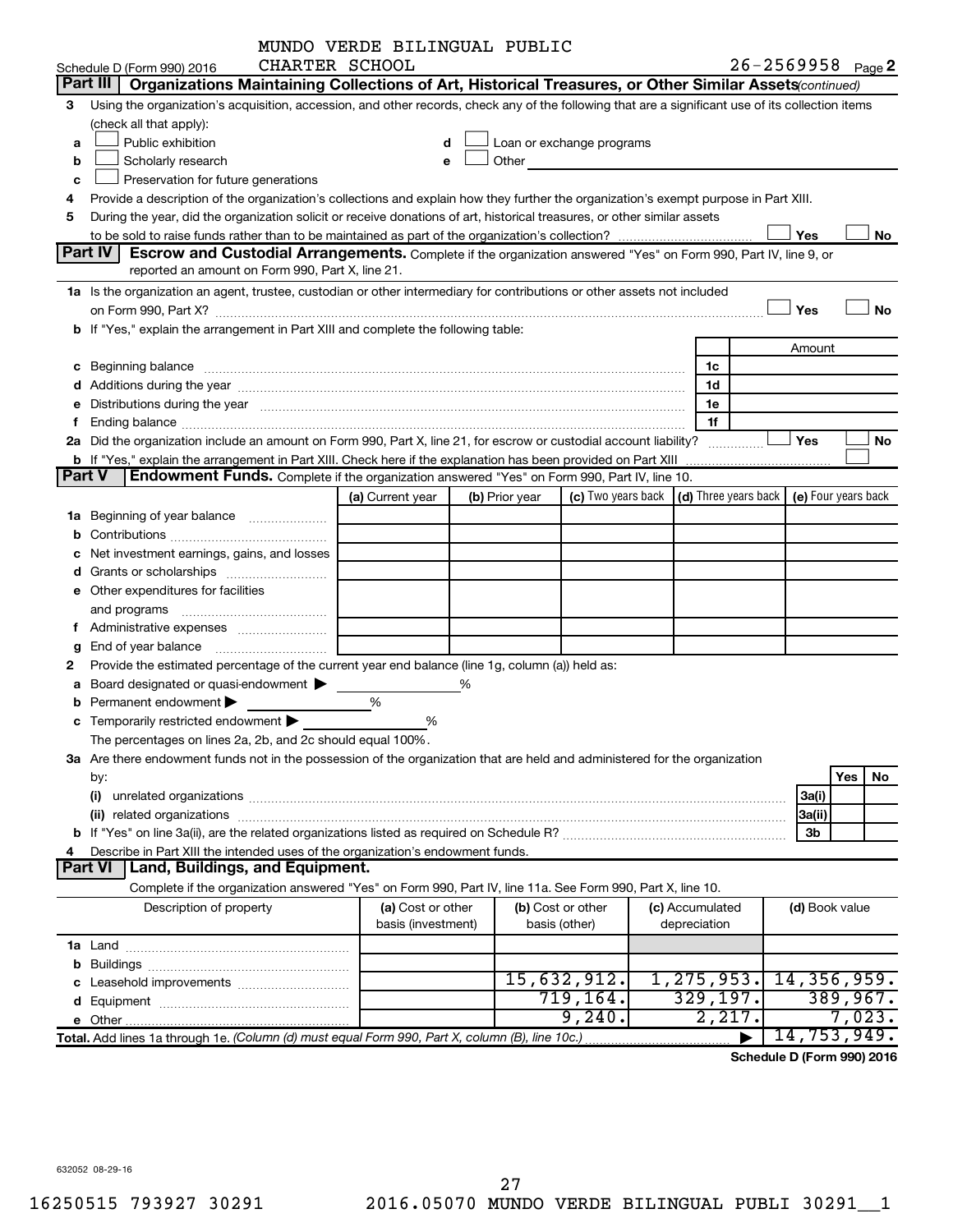|                | MUNDO VERDE BILINGUAL PUBLIC |  |
|----------------|------------------------------|--|
| CHARTER SCHOOL |                              |  |

| Schedule D (Form 990) 2016<br>CHARTER SCHOOL                                                                                                                                    |                 |                | 20-2569958<br>Page 3                                      |
|---------------------------------------------------------------------------------------------------------------------------------------------------------------------------------|-----------------|----------------|-----------------------------------------------------------|
| Part VII Investments - Other Securities.                                                                                                                                        |                 |                |                                                           |
| Complete if the organization answered "Yes" on Form 990, Part IV, line 11b. See Form 990, Part X, line 12.                                                                      |                 |                |                                                           |
| (a) Description of security or category (including name of security)                                                                                                            | (b) Book value  |                | (c) Method of valuation: Cost or end-of-year market value |
| (1) Financial derivatives                                                                                                                                                       |                 |                |                                                           |
|                                                                                                                                                                                 |                 |                |                                                           |
| (3) Other                                                                                                                                                                       |                 |                |                                                           |
| (A)                                                                                                                                                                             |                 |                |                                                           |
| (B)                                                                                                                                                                             |                 |                |                                                           |
| (C)                                                                                                                                                                             |                 |                |                                                           |
| (D)                                                                                                                                                                             |                 |                |                                                           |
| (E)                                                                                                                                                                             |                 |                |                                                           |
| (F)                                                                                                                                                                             |                 |                |                                                           |
| (G)                                                                                                                                                                             |                 |                |                                                           |
| (H)                                                                                                                                                                             |                 |                |                                                           |
| Total. (Col. (b) must equal Form 990, Part X, col. (B) line 12.) $\blacktriangleright$                                                                                          |                 |                |                                                           |
| Part VIII Investments - Program Related.                                                                                                                                        |                 |                |                                                           |
| Complete if the organization answered "Yes" on Form 990, Part IV, line 11c. See Form 990, Part X, line 13.                                                                      |                 |                |                                                           |
| (a) Description of investment                                                                                                                                                   | (b) Book value  |                | (c) Method of valuation: Cost or end-of-year market value |
| (1)                                                                                                                                                                             |                 |                |                                                           |
| (2)                                                                                                                                                                             |                 |                |                                                           |
| (3)                                                                                                                                                                             |                 |                |                                                           |
| (4)                                                                                                                                                                             |                 |                |                                                           |
| (5)                                                                                                                                                                             |                 |                |                                                           |
| (6)                                                                                                                                                                             |                 |                |                                                           |
| (7)                                                                                                                                                                             |                 |                |                                                           |
| (8)                                                                                                                                                                             |                 |                |                                                           |
| (9)                                                                                                                                                                             |                 |                |                                                           |
| Total. (Col. (b) must equal Form 990, Part X, col. (B) line 13.)                                                                                                                |                 |                |                                                           |
| <b>Other Assets.</b><br>Part IX                                                                                                                                                 |                 |                |                                                           |
| Complete if the organization answered "Yes" on Form 990, Part IV, line 11d. See Form 990, Part X, line 15.                                                                      |                 |                |                                                           |
|                                                                                                                                                                                 | (a) Description |                | (b) Book value                                            |
| (1)                                                                                                                                                                             |                 |                |                                                           |
| (2)                                                                                                                                                                             |                 |                |                                                           |
| (3)                                                                                                                                                                             |                 |                |                                                           |
| (4)                                                                                                                                                                             |                 |                |                                                           |
| (5)                                                                                                                                                                             |                 |                |                                                           |
| (6)                                                                                                                                                                             |                 |                |                                                           |
| (7)                                                                                                                                                                             |                 |                |                                                           |
| (8)                                                                                                                                                                             |                 |                |                                                           |
| (9)                                                                                                                                                                             |                 |                |                                                           |
| Total. (Column (b) must equal Form 990, Part X, col. (B) line 15.)                                                                                                              |                 |                |                                                           |
| Part X<br><b>Other Liabilities.</b>                                                                                                                                             |                 |                |                                                           |
| Complete if the organization answered "Yes" on Form 990, Part IV, line 11e or 11f. See Form 990, Part X, line 25.                                                               |                 |                |                                                           |
| (a) Description of liability                                                                                                                                                    |                 | (b) Book value |                                                           |
| 1.<br>Federal income taxes<br>(1)                                                                                                                                               |                 |                |                                                           |
| DEFERRED RENT                                                                                                                                                                   |                 | 927,625.       |                                                           |
| (2)                                                                                                                                                                             |                 |                |                                                           |
| (3)                                                                                                                                                                             |                 |                |                                                           |
| (4)                                                                                                                                                                             |                 |                |                                                           |
| (5)                                                                                                                                                                             |                 |                |                                                           |
| (6)                                                                                                                                                                             |                 |                |                                                           |
| (7)                                                                                                                                                                             |                 |                |                                                           |
| (8)                                                                                                                                                                             |                 |                |                                                           |
| (9)                                                                                                                                                                             |                 |                |                                                           |
| Total. (Column (b) must equal Form 990, Part X, col. (B) line 25.)                                                                                                              |                 | 927,625.       |                                                           |
| Liability for uncertain tax positions. In Part XIII, provide the text of the footnote to the organization's financial statements that reports the<br>2.                         |                 |                |                                                           |
| organization's liability for uncertain tax positions under FIN 48 (ASC 740). Check here if the text of the footnote has been provided in Part XIII $\lfloor \texttt{X} \rfloor$ |                 |                |                                                           |
|                                                                                                                                                                                 |                 |                | Schedule D (Form 990) 2016                                |

632053 08-29-16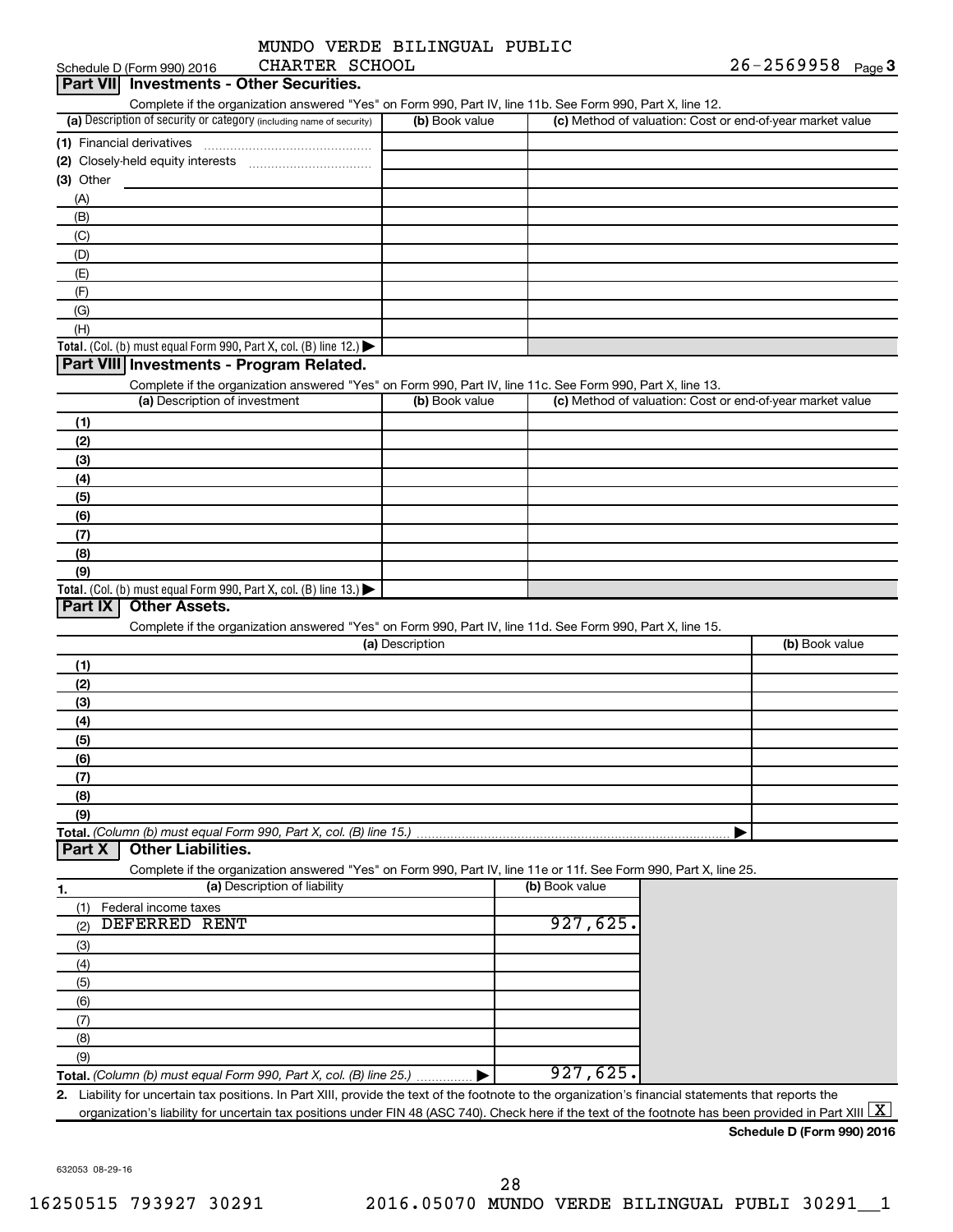|   | MUNDO VERDE BILINGUAL PUBLIC                                                                                                                                                                                                       |                |                       |                |               |  |  |  |
|---|------------------------------------------------------------------------------------------------------------------------------------------------------------------------------------------------------------------------------------|----------------|-----------------------|----------------|---------------|--|--|--|
|   | CHARTER SCHOOL<br>Schedule D (Form 990) 2016                                                                                                                                                                                       |                | $26 - 2569958$ Page 4 |                |               |  |  |  |
|   | Reconciliation of Revenue per Audited Financial Statements With Revenue per Return.<br><b>Part XI</b>                                                                                                                              |                |                       |                |               |  |  |  |
|   | Complete if the organization answered "Yes" on Form 990, Part IV, line 12a.                                                                                                                                                        |                |                       |                |               |  |  |  |
| 1 | Total revenue, gains, and other support per audited financial statements                                                                                                                                                           |                |                       | $\overline{1}$ | 10, 766, 161. |  |  |  |
| 2 | Amounts included on line 1 but not on Form 990, Part VIII, line 12:                                                                                                                                                                |                |                       |                |               |  |  |  |
| a |                                                                                                                                                                                                                                    | 2a             |                       |                |               |  |  |  |
| b |                                                                                                                                                                                                                                    | 2 <sub>b</sub> | 1,442.                |                |               |  |  |  |
|   |                                                                                                                                                                                                                                    | 2c             |                       |                |               |  |  |  |
| d |                                                                                                                                                                                                                                    | 2d             | 32,960.               |                |               |  |  |  |
|   | e Add lines 2a through 2d                                                                                                                                                                                                          |                |                       | 2e             | 34,402.       |  |  |  |
| 3 |                                                                                                                                                                                                                                    |                |                       | 3              | 10, 731, 759. |  |  |  |
| 4 | Amounts included on Form 990, Part VIII, line 12, but not on line 1:                                                                                                                                                               |                |                       |                |               |  |  |  |
| a | Investment expenses not included on Form 990, Part VIII, line 7b [11, 111, 111, 111]                                                                                                                                               | 4a             |                       |                |               |  |  |  |
|   |                                                                                                                                                                                                                                    | 4 <sub>h</sub> |                       |                |               |  |  |  |
|   | Add lines 4a and 4b                                                                                                                                                                                                                |                |                       | 4c             | $0 \cdot$     |  |  |  |
|   |                                                                                                                                                                                                                                    |                |                       |                | 10, 731, 759. |  |  |  |
|   | Part XII   Reconciliation of Expenses per Audited Financial Statements With Expenses per Return.                                                                                                                                   |                |                       |                |               |  |  |  |
|   | Complete if the organization answered "Yes" on Form 990, Part IV, line 12a.                                                                                                                                                        |                |                       |                |               |  |  |  |
| 1 |                                                                                                                                                                                                                                    |                |                       | $\blacksquare$ | 11,068,796.   |  |  |  |
| 2 | Amounts included on line 1 but not on Form 990, Part IX, line 25:                                                                                                                                                                  |                |                       |                |               |  |  |  |
| a |                                                                                                                                                                                                                                    | 2a             | 1,442.                |                |               |  |  |  |
| b |                                                                                                                                                                                                                                    | 2 <sub>b</sub> |                       |                |               |  |  |  |
|   |                                                                                                                                                                                                                                    | 2 <sub>c</sub> |                       |                |               |  |  |  |
|   |                                                                                                                                                                                                                                    | 2d             | 32,960.               |                |               |  |  |  |
| e | Add lines 2a through 2d <b>contained a contained a contained a contained a</b> contained a contained a contained a contained a contained a contact a contact a contact a contact a contact a contact a contact a contact a contact |                |                       | 2е             | 34,402.       |  |  |  |
| 3 |                                                                                                                                                                                                                                    |                |                       | $\mathbf{a}$   | 11,034,394.   |  |  |  |
| 4 | Amounts included on Form 990, Part IX, line 25, but not on line 1:                                                                                                                                                                 |                |                       |                |               |  |  |  |
|   |                                                                                                                                                                                                                                    | 4a             |                       |                |               |  |  |  |
|   |                                                                                                                                                                                                                                    | 4h             |                       |                |               |  |  |  |
|   | c Add lines 4a and 4b                                                                                                                                                                                                              |                |                       | 4c             |               |  |  |  |
|   |                                                                                                                                                                                                                                    |                |                       | 5              | 11,034,394.   |  |  |  |
|   | Part XIII Supplemental Information.                                                                                                                                                                                                |                |                       |                |               |  |  |  |

Provide the descriptions required for Part II, lines 3, 5, and 9; Part III, lines 1a and 4; Part IV, lines 1b and 2b; Part V, line 4; Part X, line 2; Part XI, lines 2d and 4b; and Part XII, lines 2d and 4b. Also complete this part to provide any additional information.

PART X, LINE 2:

| MUNDO VERDE BILINGUAL PUBLIC CHARTER SCHOOL HAS ANALYZED ITS TAX          |
|---------------------------------------------------------------------------|
| POSITIONS, AND HAS CONCLUDED THAT NO LIABILITY FOR UNRECOGNIZED TAX       |
| BENEFITS SHOULD BE RECORDED RELATED TO ANY UNCERTAIN TAX POSITIONS TAKEN  |
| ON RETURNS FILED FOR OPEN TAX YEARS 2013-2015, OR EXPECTED TO BE TAKEN IN |
| ITS 2016 TAX RETURN. THE SCHOOL IS NOT AWARE OF ANY TAX POSITIONS FOR     |
| WHICH IT BELIEVES THAT THERE IS A REASONABLE POSSIBILITY THAT THE TOTAL   |
| AMOUNTS OF UNRECOGNIZED TAX BENEFITS WILL CHANGE MATERIALLY IN THE NEXT   |
| TWELVE MONTHS.                                                            |
|                                                                           |

## PART XI, LINE 2D - OTHER ADJUSTMENTS:

| SPECIAL EVENT<br>EXPENSES | 960.                       |
|---------------------------|----------------------------|
| 632054 08-29-16           | Schedule D (Form 990) 2016 |
|                           | 47                         |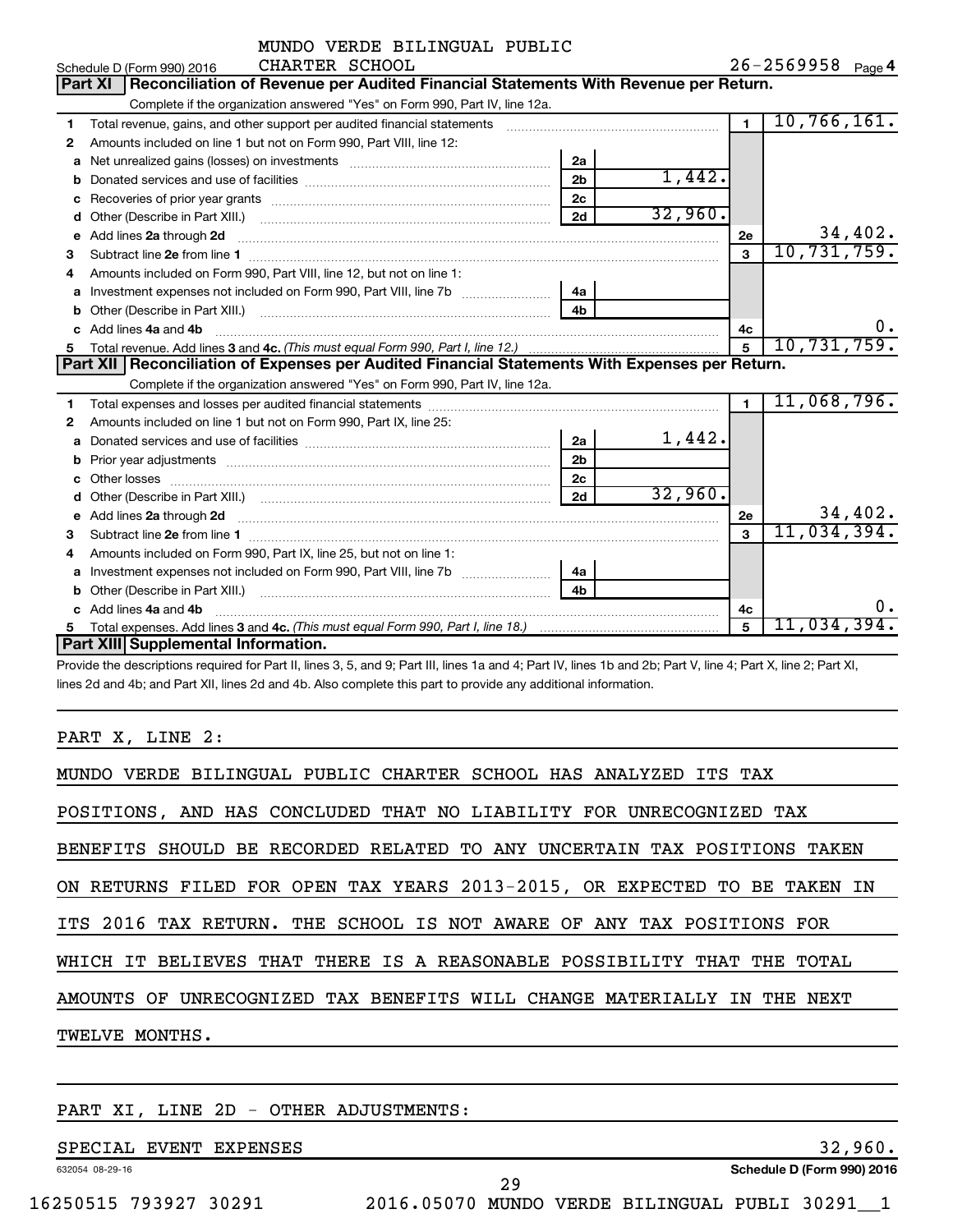|                                                                                                  | MUNDO VERDE BILINGUAL PUBLIC<br>CHARTER SCHOOL | $26 - 2569958$ Page 5      |
|--------------------------------------------------------------------------------------------------|------------------------------------------------|----------------------------|
| Schedule D (Form 990) 2016 CHARTER SC<br><b>Part XIII   Supplemental Information</b> (continued) |                                                |                            |
|                                                                                                  |                                                |                            |
|                                                                                                  | PART XII, LINE 2D - OTHER ADJUSTMENTS:         |                            |
| SPECIAL EVENT EXPENSES                                                                           |                                                | 32,960.                    |
|                                                                                                  |                                                |                            |
|                                                                                                  |                                                |                            |
|                                                                                                  |                                                |                            |
|                                                                                                  |                                                |                            |
|                                                                                                  |                                                |                            |
|                                                                                                  |                                                |                            |
|                                                                                                  |                                                |                            |
|                                                                                                  |                                                |                            |
|                                                                                                  |                                                |                            |
|                                                                                                  |                                                |                            |
|                                                                                                  |                                                |                            |
|                                                                                                  |                                                |                            |
|                                                                                                  |                                                |                            |
|                                                                                                  |                                                |                            |
|                                                                                                  |                                                |                            |
|                                                                                                  |                                                |                            |
|                                                                                                  |                                                |                            |
|                                                                                                  |                                                |                            |
|                                                                                                  |                                                |                            |
|                                                                                                  |                                                |                            |
|                                                                                                  |                                                |                            |
|                                                                                                  |                                                |                            |
|                                                                                                  |                                                |                            |
|                                                                                                  |                                                |                            |
|                                                                                                  |                                                |                            |
|                                                                                                  |                                                |                            |
|                                                                                                  |                                                |                            |
|                                                                                                  |                                                |                            |
|                                                                                                  |                                                |                            |
|                                                                                                  |                                                | Schedule D (Form 990) 2016 |
| 632055 08-29-16                                                                                  | ٩n                                             |                            |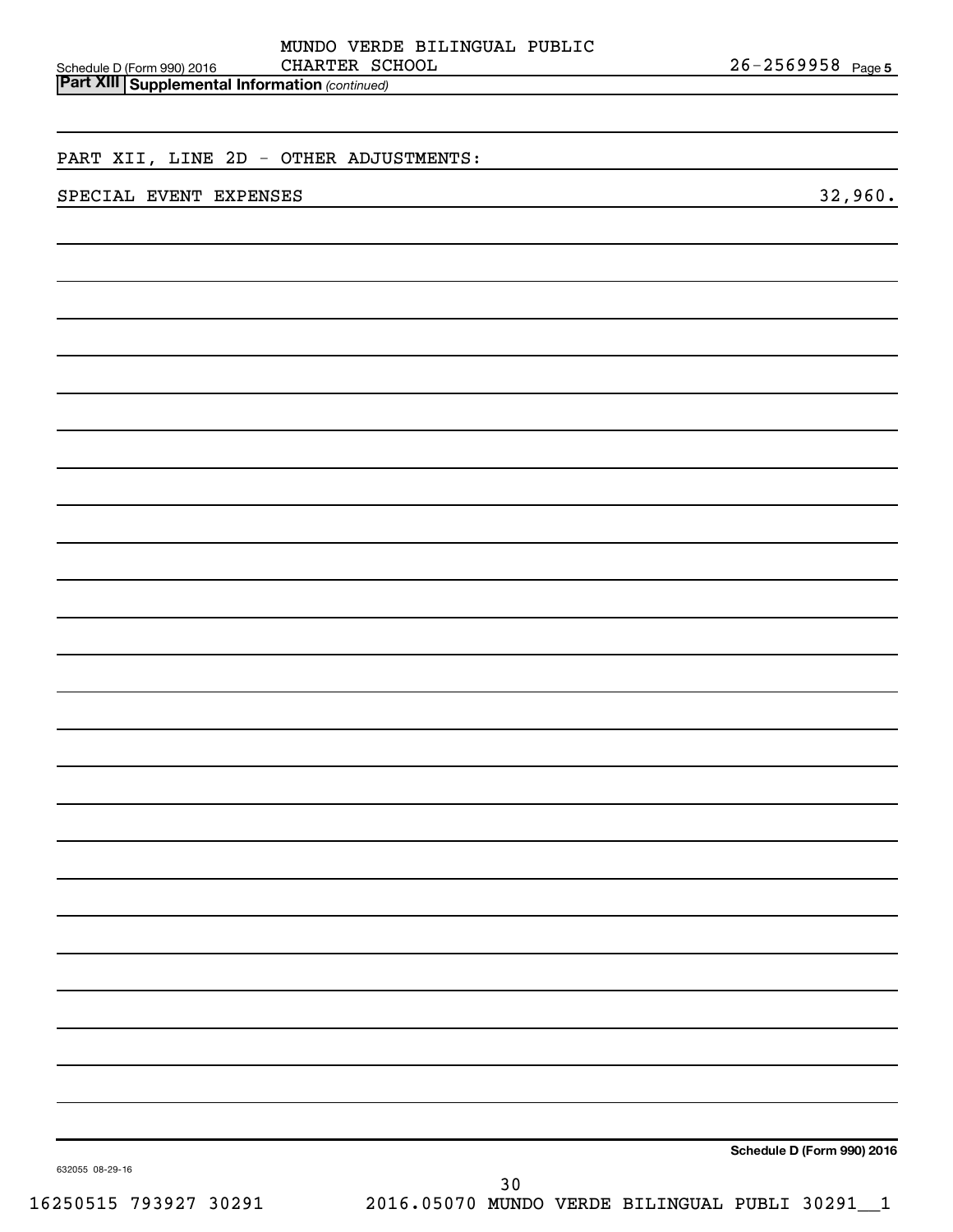| <b>SCHEDULE E</b> |  |  |
|-------------------|--|--|
|                   |  |  |

## **Schools**

**(Form 990 or 990-EZ) | Complete if the organization answered "Yes" on Form 990, Part IV, line 13, or Form 990-EZ, Part VI, line 48.**

|   | Department of the Treasury      | Attach to Form 990 or Form 990-EZ.                                                                                                                                                                                                 |                                       | <b>Open to Public</b> |                         |                              |
|---|---------------------------------|------------------------------------------------------------------------------------------------------------------------------------------------------------------------------------------------------------------------------------|---------------------------------------|-----------------------|-------------------------|------------------------------|
|   | <b>Internal Revenue Service</b> | Information about Schedule E (Form 990 or 990-EZ) and its instructions is at WWW.irs.gov/form990.                                                                                                                                  |                                       | Inspection            |                         |                              |
|   | Name of the organization        | MUNDO VERDE BILINGUAL PUBLIC                                                                                                                                                                                                       | <b>Employer identification number</b> |                       |                         |                              |
|   |                                 | CHARTER SCHOOL                                                                                                                                                                                                                     |                                       | 26-2569958            |                         |                              |
|   | Part I                          |                                                                                                                                                                                                                                    |                                       |                       |                         |                              |
|   |                                 |                                                                                                                                                                                                                                    |                                       |                       | <b>YES</b>              | NO.                          |
| 1 |                                 | Does the organization have a racially nondiscriminatory policy toward students by statement in its charter, bylaws,                                                                                                                |                                       |                       |                         |                              |
|   |                                 |                                                                                                                                                                                                                                    |                                       | $\mathbf{1}$          | х                       |                              |
| 2 |                                 | Does the organization include a statement of its racially nondiscriminatory policy toward students in all its brochures,                                                                                                           |                                       |                       |                         |                              |
|   |                                 | catalogues, and other written communications with the public dealing with student admissions, programs, and scholarships?                                                                                                          |                                       | $\mathbf{2}$          | X                       |                              |
| З |                                 | Has the organization publicized its racially nondiscriminatory policy through newspaper or broadcast media during the                                                                                                              |                                       |                       |                         |                              |
|   |                                 | period of solicitation for students, or during the registration period if it has no solicitation program, in a way that makes                                                                                                      |                                       |                       |                         |                              |
|   |                                 | the policy known to all parts of the general community it serves? If "Yes," please describe. If "No," please explain.                                                                                                              |                                       |                       |                         |                              |
|   |                                 |                                                                                                                                                                                                                                    |                                       | 3                     |                         | х                            |
|   |                                 | AS A PUBLIC CHARTER SCHOOL, MUNDO VERDE IS EXEMPT FROM THE                                                                                                                                                                         |                                       |                       |                         |                              |
|   |                                 | REQUIREMENTS OF REV. PROC. 75-50.                                                                                                                                                                                                  |                                       |                       |                         |                              |
|   |                                 |                                                                                                                                                                                                                                    |                                       |                       |                         |                              |
|   |                                 |                                                                                                                                                                                                                                    |                                       |                       |                         |                              |
|   |                                 |                                                                                                                                                                                                                                    |                                       |                       |                         |                              |
| 4 |                                 | Does the organization maintain the following?                                                                                                                                                                                      |                                       |                       |                         |                              |
|   |                                 |                                                                                                                                                                                                                                    |                                       | 4a                    | х                       |                              |
|   |                                 | b Records documenting that scholarships and other financial assistance are awarded on a racially nondiscriminatory basis?                                                                                                          |                                       | 4 <sub>b</sub>        | X                       |                              |
|   |                                 | c Copies of all catalogues, brochures, announcements, and other written communications to the public dealing with student                                                                                                          |                                       |                       |                         |                              |
|   |                                 |                                                                                                                                                                                                                                    |                                       | 4c                    | х                       |                              |
|   |                                 |                                                                                                                                                                                                                                    |                                       | 4d                    | $\overline{\textbf{x}}$ |                              |
|   |                                 | If you answered "No" to any of the above, please explain. If you need more space, use Part II.                                                                                                                                     |                                       |                       |                         |                              |
|   |                                 |                                                                                                                                                                                                                                    |                                       |                       |                         |                              |
|   |                                 |                                                                                                                                                                                                                                    |                                       |                       |                         |                              |
|   |                                 |                                                                                                                                                                                                                                    |                                       |                       |                         |                              |
|   |                                 |                                                                                                                                                                                                                                    |                                       |                       |                         |                              |
| 5 |                                 | Does the organization discriminate by race in any way with respect to:                                                                                                                                                             |                                       |                       |                         |                              |
|   |                                 |                                                                                                                                                                                                                                    |                                       | 5a                    |                         | х                            |
|   |                                 |                                                                                                                                                                                                                                    |                                       | 5b                    |                         | $\overline{\mathbf{X}}$      |
|   |                                 |                                                                                                                                                                                                                                    |                                       | 5с                    |                         | $\overline{\textbf{x}}$      |
|   |                                 |                                                                                                                                                                                                                                    |                                       | <b>5d</b>             |                         | $\overline{\textbf{x}}$      |
|   |                                 |                                                                                                                                                                                                                                    |                                       | 5e                    |                         | $\overline{\text{x}}$        |
|   |                                 | f Use of facilities? <b>www.communities.</b> We can be a series of the contract of the contract of the contract of the contract of the contract of the contract of the contract of the contract of the contract of the contract of |                                       | 5f                    |                         | $\overline{\text{x}}$        |
|   |                                 |                                                                                                                                                                                                                                    |                                       | 5g                    |                         | $\overline{\mathbf{v}}$<br>A |
|   |                                 |                                                                                                                                                                                                                                    |                                       | 5h                    |                         | $\overline{\textbf{x}}$      |
|   |                                 | If you answered "Yes" to any of the above, please explain. If you need more space, use Part II.                                                                                                                                    |                                       |                       |                         |                              |
|   |                                 |                                                                                                                                                                                                                                    |                                       |                       |                         |                              |
|   |                                 |                                                                                                                                                                                                                                    |                                       |                       |                         |                              |
|   |                                 |                                                                                                                                                                                                                                    |                                       |                       |                         |                              |
|   |                                 |                                                                                                                                                                                                                                    |                                       |                       |                         |                              |
|   |                                 |                                                                                                                                                                                                                                    |                                       | 6а                    | х                       |                              |
|   |                                 |                                                                                                                                                                                                                                    |                                       | 6b                    |                         | x                            |
|   |                                 | If you answered "Yes" on either line 6a or line 6b, explain on Part II.                                                                                                                                                            |                                       |                       |                         |                              |
| 7 |                                 | Does the organization certify that it has complied with the applicable requirements of sections 4.01 through 4.05 of                                                                                                               |                                       |                       |                         |                              |
|   |                                 |                                                                                                                                                                                                                                    |                                       | $\overline{7}$        |                         | х                            |
|   |                                 |                                                                                                                                                                                                                                    |                                       |                       |                         |                              |

**For Paperwork Reduction Act Notice, see the Instructions for Form 990 or Form 990-EZ.** LHA

**Schedule E (Form 990 or 990-EZ) 2016**

OMB No. 1545-0047

**2016**

632061 10-10-16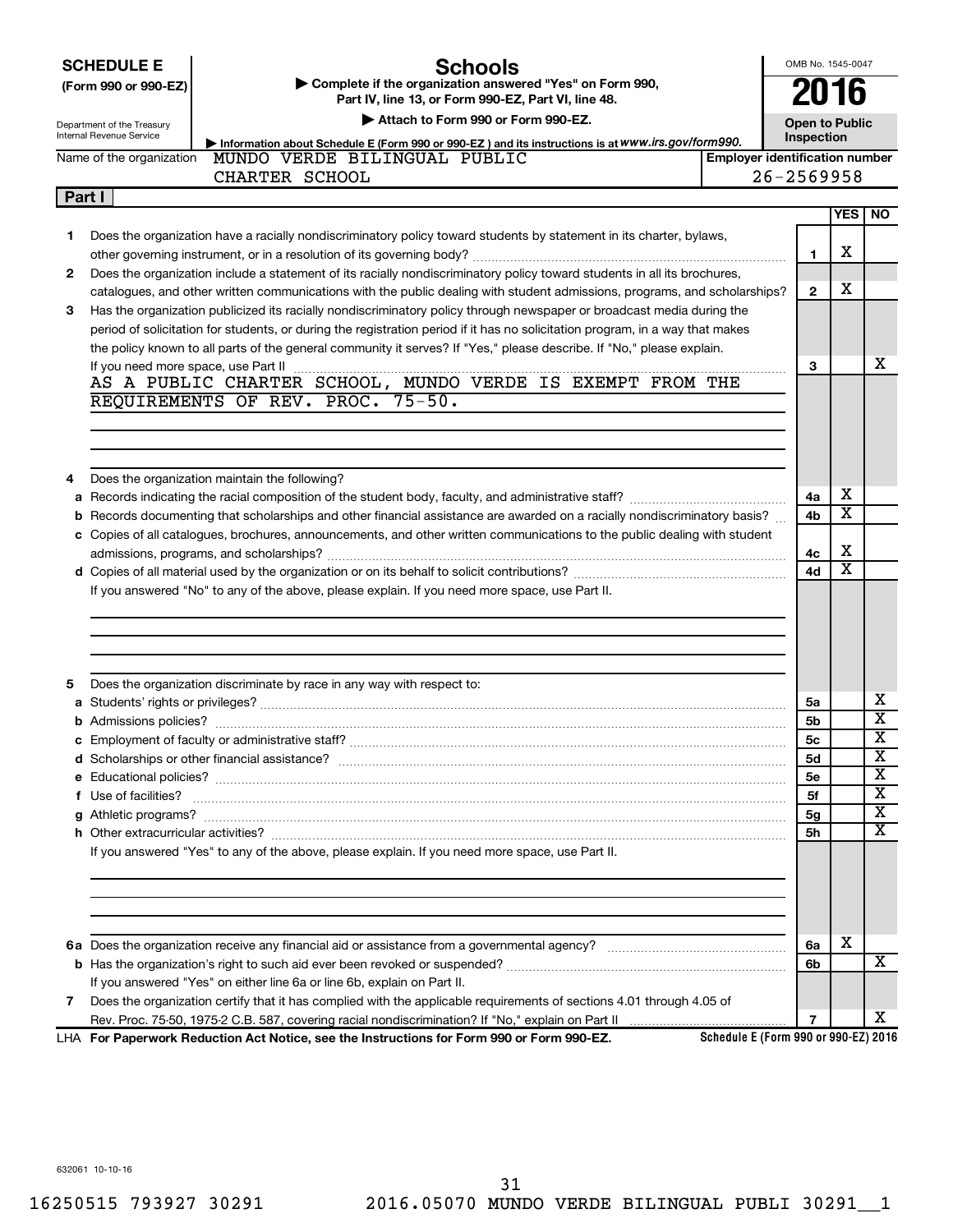26-2569958 Page 2 Schedule E (Form 990 or 990-EZ) 2016 CHARTER SCHOOL  $26-2569958$  Page

Part II | Supplemental Information. Provide the explanations required by Part I, lines 3, 4d, 5h, 6b, and 7, as applicable. Also provide any other additional information.

#### LINE 6 - EXPLANATION OF GOVERNMENT FINANCIAL AID:

#### THE SCHOOL RECEIVES FUNDS FROM GOVERNMENTAL AGENCIES INCLUDING THE

## DISTRICT OF COLUMBIA.

LINE 7 - EXPLANATION OF RACIAL NONDISCRIMINATION COMPLIANCE:

#### AS A PUBLIC CHARTER SCHOOL, MUNDO VERDE IS EXEMPT FROM THE REQUIREMENTS OF

## REV. PROC. 75-50.

**Schedule E (Form 990 or 990-EZ) 2016**

632062 10-10-16

32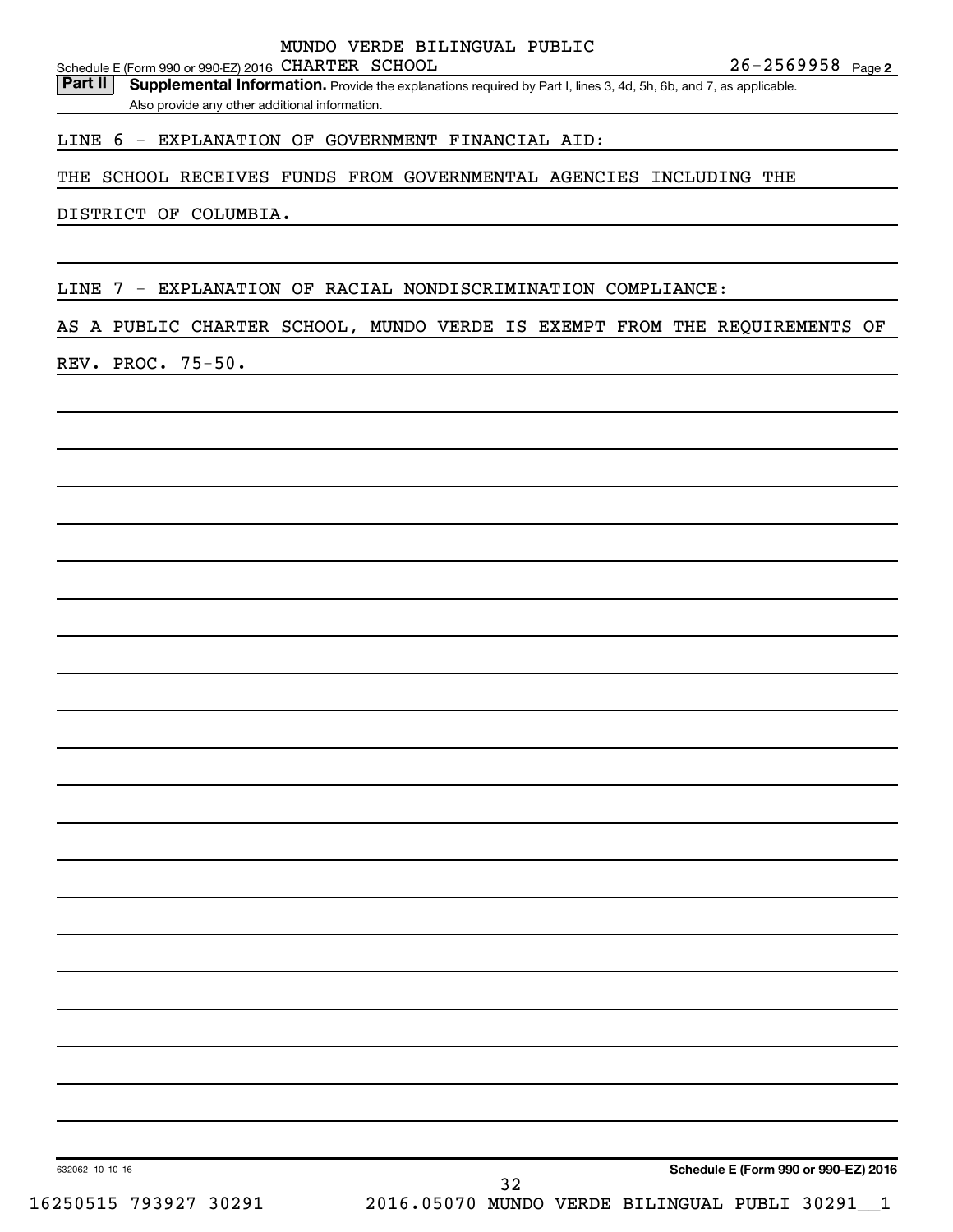| <b>SCHEDULE G</b><br><b>Supplemental Information Regarding Fundraising or Gaming Activities</b><br>(Form 990 or 990-EZ)<br>Complete if the organization answered "Yes" on Form 990, Part IV, line 17, 18, or 19, or if the<br>organization entered more than \$15,000 on Form 990-EZ, line 6a.<br>Department of the Treasury<br>Attach to Form 990 or Form 990-EZ.<br>Internal Revenue Service<br>Information about Schedule G (Form 990 or 990-EZ) and its instructions is at WWW.irs.gov/form990.                                                                                                                                                                                                                                                                                                                                       |                                                                                                                               |                                         |                                 |                                      |  |                                                                            | OMB No. 1545-0047<br><b>Open to Public</b><br>Inspection |
|-------------------------------------------------------------------------------------------------------------------------------------------------------------------------------------------------------------------------------------------------------------------------------------------------------------------------------------------------------------------------------------------------------------------------------------------------------------------------------------------------------------------------------------------------------------------------------------------------------------------------------------------------------------------------------------------------------------------------------------------------------------------------------------------------------------------------------------------|-------------------------------------------------------------------------------------------------------------------------------|-----------------------------------------|---------------------------------|--------------------------------------|--|----------------------------------------------------------------------------|----------------------------------------------------------|
| Name of the organization<br>MUNDO VERDE BILINGUAL PUBLIC<br>26-2569958<br>CHARTER SCHOOL                                                                                                                                                                                                                                                                                                                                                                                                                                                                                                                                                                                                                                                                                                                                                  |                                                                                                                               |                                         |                                 |                                      |  |                                                                            | <b>Employer identification number</b>                    |
| Part I<br>required to complete this part.                                                                                                                                                                                                                                                                                                                                                                                                                                                                                                                                                                                                                                                                                                                                                                                                 | Fundraising Activities. Complete if the organization answered "Yes" on Form 990, Part IV, line 17. Form 990-EZ filers are not |                                         |                                 |                                      |  |                                                                            |                                                          |
| 1 Indicate whether the organization raised funds through any of the following activities. Check all that apply.<br>Mail solicitations<br>Solicitation of non-government grants<br>a<br>е<br>Internet and email solicitations<br>Solicitation of government grants<br>b<br>f<br>Phone solicitations<br>Special fundraising events<br>с<br>g<br>In-person solicitations<br>d<br>2 a Did the organization have a written or oral agreement with any individual (including officers, directors, trustees, or<br><b>No</b><br>key employees listed in Form 990, Part VII) or entity in connection with professional fundraising services?<br>Yes<br>b If "Yes," list the 10 highest paid individuals or entities (fundraisers) pursuant to agreements under which the fundraiser is to be<br>compensated at least \$5,000 by the organization. |                                                                                                                               |                                         |                                 |                                      |  |                                                                            |                                                          |
| (i) Name and address of individual<br>or entity (fundraiser)                                                                                                                                                                                                                                                                                                                                                                                                                                                                                                                                                                                                                                                                                                                                                                              | (ii) Activity                                                                                                                 | (iii) Did<br>fundraiser<br>have custody | or control of<br>contributions? | (iv) Gross receipts<br>from activity |  | (v) Amount paid<br>to (or retained by)<br>fundraiser<br>listed in col. (i) | (vi) Amount paid<br>to (or retained by)<br>organization  |
|                                                                                                                                                                                                                                                                                                                                                                                                                                                                                                                                                                                                                                                                                                                                                                                                                                           |                                                                                                                               | Yes                                     | No                              |                                      |  |                                                                            |                                                          |
|                                                                                                                                                                                                                                                                                                                                                                                                                                                                                                                                                                                                                                                                                                                                                                                                                                           |                                                                                                                               |                                         |                                 |                                      |  |                                                                            |                                                          |
|                                                                                                                                                                                                                                                                                                                                                                                                                                                                                                                                                                                                                                                                                                                                                                                                                                           |                                                                                                                               |                                         |                                 |                                      |  |                                                                            |                                                          |
|                                                                                                                                                                                                                                                                                                                                                                                                                                                                                                                                                                                                                                                                                                                                                                                                                                           |                                                                                                                               |                                         |                                 |                                      |  |                                                                            |                                                          |
|                                                                                                                                                                                                                                                                                                                                                                                                                                                                                                                                                                                                                                                                                                                                                                                                                                           |                                                                                                                               |                                         |                                 |                                      |  |                                                                            |                                                          |
|                                                                                                                                                                                                                                                                                                                                                                                                                                                                                                                                                                                                                                                                                                                                                                                                                                           |                                                                                                                               |                                         |                                 |                                      |  |                                                                            |                                                          |
|                                                                                                                                                                                                                                                                                                                                                                                                                                                                                                                                                                                                                                                                                                                                                                                                                                           |                                                                                                                               |                                         |                                 |                                      |  |                                                                            |                                                          |
|                                                                                                                                                                                                                                                                                                                                                                                                                                                                                                                                                                                                                                                                                                                                                                                                                                           |                                                                                                                               |                                         |                                 |                                      |  |                                                                            |                                                          |
|                                                                                                                                                                                                                                                                                                                                                                                                                                                                                                                                                                                                                                                                                                                                                                                                                                           |                                                                                                                               |                                         |                                 |                                      |  |                                                                            |                                                          |
|                                                                                                                                                                                                                                                                                                                                                                                                                                                                                                                                                                                                                                                                                                                                                                                                                                           |                                                                                                                               |                                         |                                 |                                      |  |                                                                            |                                                          |
| Total                                                                                                                                                                                                                                                                                                                                                                                                                                                                                                                                                                                                                                                                                                                                                                                                                                     |                                                                                                                               |                                         |                                 |                                      |  |                                                                            |                                                          |
| 3 List all states in which the organization is registered or licensed to solicit contributions or has been notified it is exempt from registration<br>or licensing.                                                                                                                                                                                                                                                                                                                                                                                                                                                                                                                                                                                                                                                                       |                                                                                                                               |                                         |                                 |                                      |  |                                                                            |                                                          |
|                                                                                                                                                                                                                                                                                                                                                                                                                                                                                                                                                                                                                                                                                                                                                                                                                                           |                                                                                                                               |                                         |                                 |                                      |  |                                                                            |                                                          |
|                                                                                                                                                                                                                                                                                                                                                                                                                                                                                                                                                                                                                                                                                                                                                                                                                                           |                                                                                                                               |                                         |                                 |                                      |  |                                                                            |                                                          |
|                                                                                                                                                                                                                                                                                                                                                                                                                                                                                                                                                                                                                                                                                                                                                                                                                                           |                                                                                                                               |                                         |                                 |                                      |  |                                                                            |                                                          |
|                                                                                                                                                                                                                                                                                                                                                                                                                                                                                                                                                                                                                                                                                                                                                                                                                                           |                                                                                                                               |                                         |                                 |                                      |  |                                                                            |                                                          |
|                                                                                                                                                                                                                                                                                                                                                                                                                                                                                                                                                                                                                                                                                                                                                                                                                                           |                                                                                                                               |                                         |                                 |                                      |  |                                                                            |                                                          |
|                                                                                                                                                                                                                                                                                                                                                                                                                                                                                                                                                                                                                                                                                                                                                                                                                                           |                                                                                                                               |                                         |                                 |                                      |  |                                                                            |                                                          |

**For Paperwork Reduction Act Notice, see the Instructions for Form 990 or 990-EZ. Schedule G (Form 990 or 990-EZ) 2016** LHA

632081 09-12-16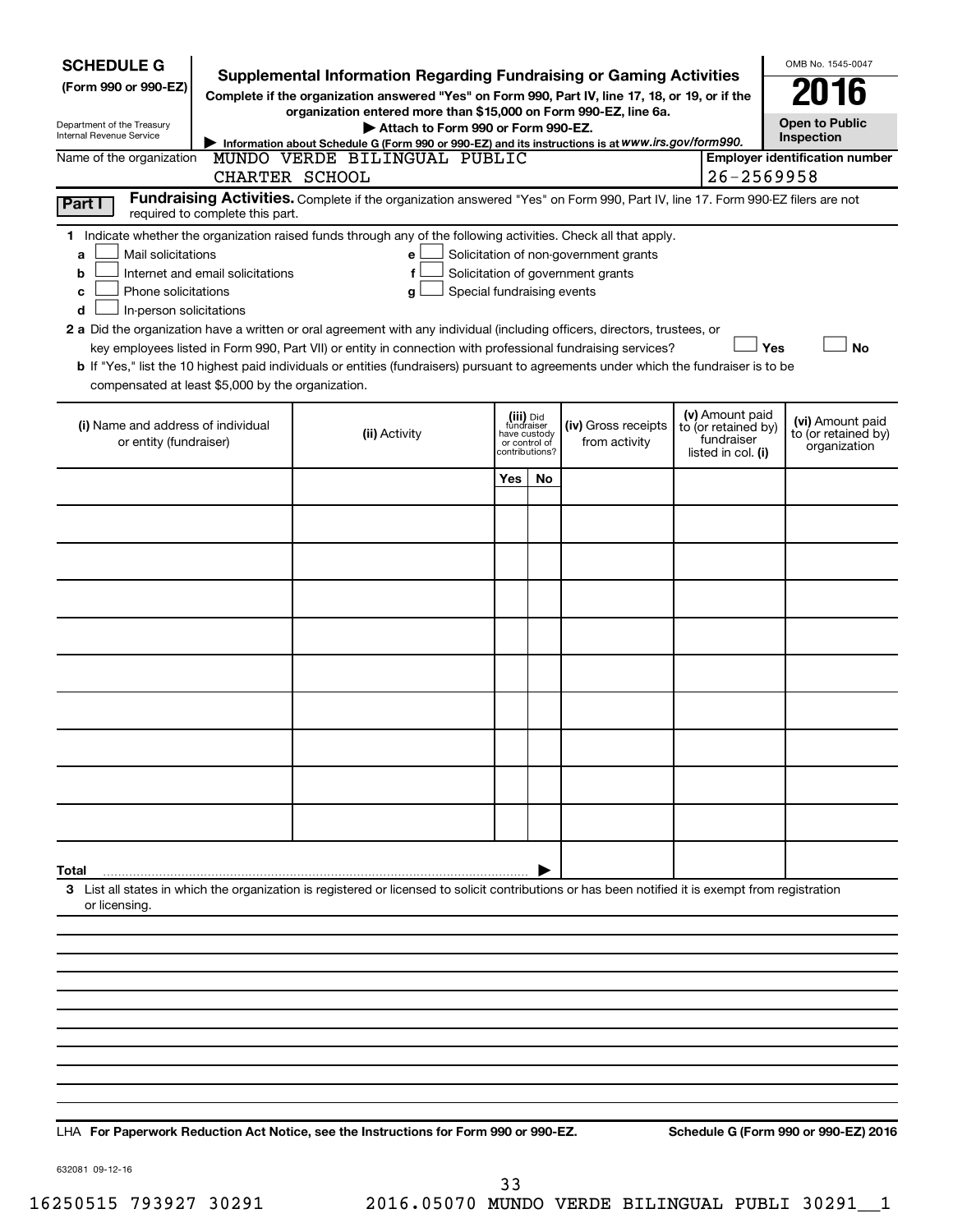26-2569958 Page 2 Schedule G (Form 990 or 990-EZ) 2016 CHARTER SCHOOL  $26-2569958$  Page

| <b>Part II</b>  |         | Fundraising Events. Complete if the organization answered "Yes" on Form 990, Part IV, line 18, or reported more than \$15,000                                                                                                                                                                                                                                                                                                                                     |                      |                         |                                 |                                           |
|-----------------|---------|-------------------------------------------------------------------------------------------------------------------------------------------------------------------------------------------------------------------------------------------------------------------------------------------------------------------------------------------------------------------------------------------------------------------------------------------------------------------|----------------------|-------------------------|---------------------------------|-------------------------------------------|
|                 |         | of fundraising event contributions and gross income on Form 990-EZ, lines 1 and 6b. List events with gross receipts greater than \$5,000.                                                                                                                                                                                                                                                                                                                         | (a) Event #1<br>GALA | $(b)$ Event #2          | (c) Other events<br><b>NONE</b> | (d) Total events<br>(add col. (a) through |
|                 |         |                                                                                                                                                                                                                                                                                                                                                                                                                                                                   | (event type)         | (event type)            | (total number)                  | col. (c)                                  |
| Revenue         | 1.      |                                                                                                                                                                                                                                                                                                                                                                                                                                                                   | 65,835.              |                         |                                 | 65,835.                                   |
|                 | 2       |                                                                                                                                                                                                                                                                                                                                                                                                                                                                   | 32,875.              |                         |                                 | 32,875.                                   |
|                 | 3       | Gross income (line 1 minus line 2)                                                                                                                                                                                                                                                                                                                                                                                                                                | 32,960.              |                         |                                 | 32,960.                                   |
|                 |         |                                                                                                                                                                                                                                                                                                                                                                                                                                                                   |                      |                         |                                 |                                           |
|                 | 5       |                                                                                                                                                                                                                                                                                                                                                                                                                                                                   |                      |                         |                                 |                                           |
| Direct Expenses | 6       |                                                                                                                                                                                                                                                                                                                                                                                                                                                                   |                      |                         |                                 |                                           |
|                 | 7       |                                                                                                                                                                                                                                                                                                                                                                                                                                                                   |                      |                         |                                 |                                           |
|                 | 8       |                                                                                                                                                                                                                                                                                                                                                                                                                                                                   | 32,960.              |                         |                                 | 32,960.                                   |
|                 | 9<br>10 | Other direct expenses <i>manually contained</i>                                                                                                                                                                                                                                                                                                                                                                                                                   |                      |                         |                                 | 32,960.                                   |
|                 |         | 11 Net income summary. Subtract line 10 from line 3, column (d)                                                                                                                                                                                                                                                                                                                                                                                                   |                      |                         |                                 | $\overline{0}$ .                          |
| <b>Part III</b> |         | Gaming. Complete if the organization answered "Yes" on Form 990, Part IV, line 19, or reported more than<br>\$15,000 on Form 990-EZ, line 6a.                                                                                                                                                                                                                                                                                                                     |                      |                         |                                 |                                           |
|                 |         |                                                                                                                                                                                                                                                                                                                                                                                                                                                                   |                      | (b) Pull tabs/instant   |                                 | (d) Total gaming (add                     |
| Revenue         |         |                                                                                                                                                                                                                                                                                                                                                                                                                                                                   | (a) Bingo            | bingo/progressive bingo | (c) Other gaming                | col. (a) through col. (c))                |
|                 | 1       |                                                                                                                                                                                                                                                                                                                                                                                                                                                                   |                      |                         |                                 |                                           |
|                 |         |                                                                                                                                                                                                                                                                                                                                                                                                                                                                   |                      |                         |                                 |                                           |
|                 | 3       |                                                                                                                                                                                                                                                                                                                                                                                                                                                                   |                      |                         |                                 |                                           |
| Direct Expenses | 4       |                                                                                                                                                                                                                                                                                                                                                                                                                                                                   |                      |                         |                                 |                                           |
|                 |         |                                                                                                                                                                                                                                                                                                                                                                                                                                                                   |                      |                         |                                 |                                           |
|                 |         |                                                                                                                                                                                                                                                                                                                                                                                                                                                                   | Yes<br>%<br>No       | Yes<br>%<br>No          | Yes<br>%<br>No                  |                                           |
|                 | 7       | Direct expense summary. Add lines 2 through 5 in column (d)                                                                                                                                                                                                                                                                                                                                                                                                       |                      |                         |                                 |                                           |
|                 | 8       |                                                                                                                                                                                                                                                                                                                                                                                                                                                                   |                      |                         |                                 |                                           |
| 9               |         | Enter the state(s) in which the organization conducts gaming activities:<br><b>b</b> If "No," explain: <u>contract and a set of the set of the set of the set of the set of the set of the set of the set of the set of the set of the set of the set of the set of the set of the set of the set of the set of t</u><br>10a Were any of the organization's gaming licenses revoked, suspended, or terminated during the tax year?<br><b>b</b> If "Yes," explain: |                      |                         |                                 | Yes<br><b>No</b><br><b>No</b><br>Yes      |
|                 |         |                                                                                                                                                                                                                                                                                                                                                                                                                                                                   |                      |                         |                                 |                                           |
|                 |         | 632082 09-12-16                                                                                                                                                                                                                                                                                                                                                                                                                                                   |                      |                         |                                 | Schedule G (Form 990 or 990-EZ) 2016      |

34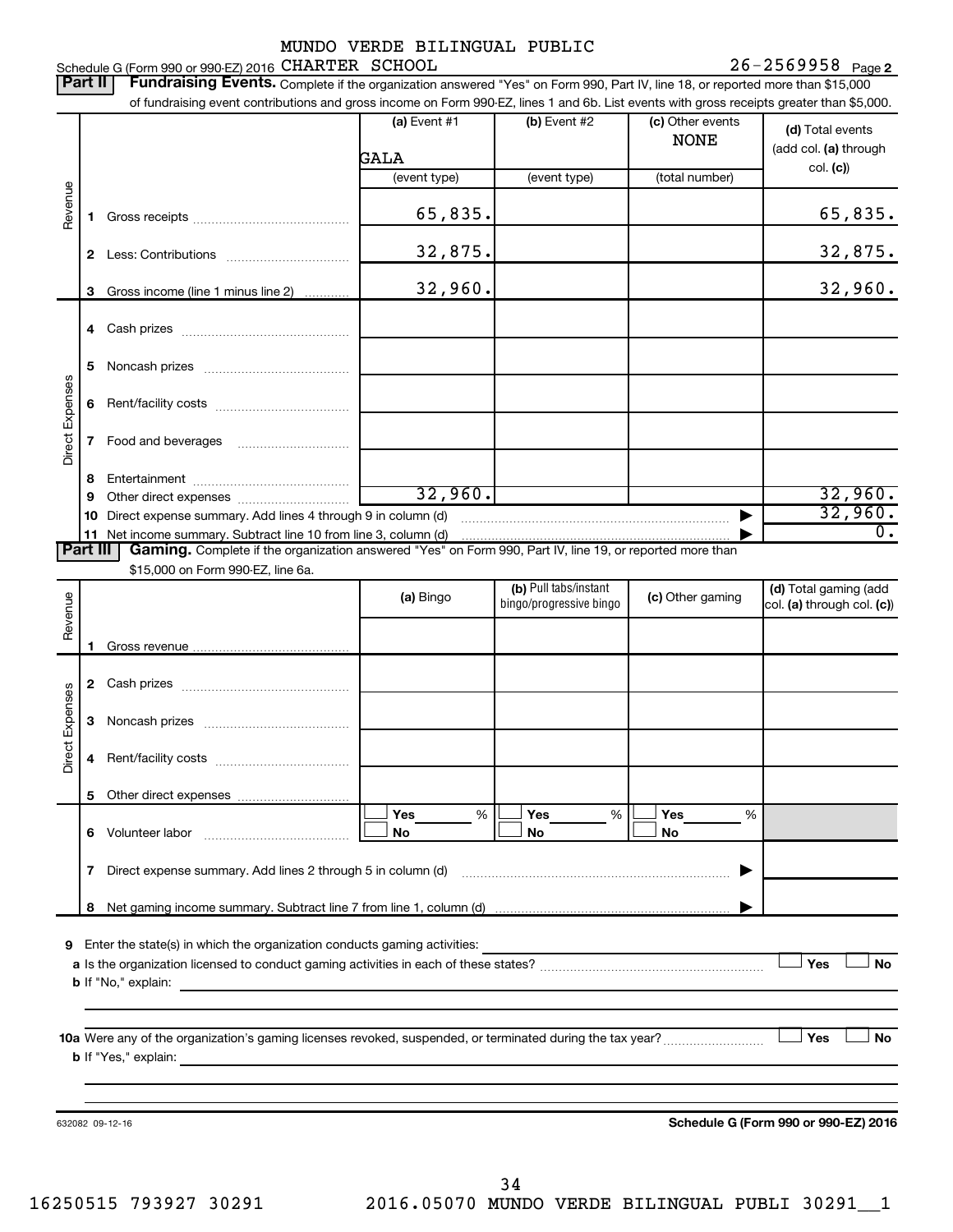| MUNDO VERDE BILINGUAL PUBLIC |  |  |  |  |
|------------------------------|--|--|--|--|
|------------------------------|--|--|--|--|

|     | Schedule G (Form 990 or 990-EZ) 2016 CHARTER SCHOOL                                                                                                                                                                                                                | $26 - 2569958$ Page 3                |           |
|-----|--------------------------------------------------------------------------------------------------------------------------------------------------------------------------------------------------------------------------------------------------------------------|--------------------------------------|-----------|
| 11. |                                                                                                                                                                                                                                                                    | <b>」Yes</b>                          | No        |
|     | 12 Is the organization a grantor, beneficiary or trustee of a trust, or a member of a partnership or other entity formed                                                                                                                                           | <b>」Yes</b>                          | No        |
|     | <b>13</b> Indicate the percentage of gaming activity conducted in:                                                                                                                                                                                                 |                                      |           |
|     |                                                                                                                                                                                                                                                                    | 13a                                  | %         |
|     |                                                                                                                                                                                                                                                                    | 13 <sub>b</sub>                      | $\%$      |
|     | 14 Enter the name and address of the person who prepares the organization's gaming/special events books and records:                                                                                                                                               |                                      |           |
|     | Name $\blacktriangleright$<br><u>and the state of the state of the state of the state of the state of the state of the state of the state of the state of the state of the state of the state of the state of the state of the state of the state of the state</u> |                                      |           |
|     |                                                                                                                                                                                                                                                                    |                                      |           |
|     |                                                                                                                                                                                                                                                                    |                                      | <b>No</b> |
|     | of gaming revenue retained by the third party $\triangleright$ \$                                                                                                                                                                                                  |                                      |           |
|     | c If "Yes," enter name and address of the third party:                                                                                                                                                                                                             |                                      |           |
|     | Name $\blacktriangleright$ $\blacksquare$                                                                                                                                                                                                                          |                                      |           |
|     |                                                                                                                                                                                                                                                                    |                                      |           |
| 16  | Gaming manager information:                                                                                                                                                                                                                                        |                                      |           |
|     | Name $\blacktriangleright$                                                                                                                                                                                                                                         |                                      |           |
|     | Gaming manager compensation > \$                                                                                                                                                                                                                                   |                                      |           |
|     | Description of services provided > example and the contract of the contract of the contract of the contract of                                                                                                                                                     |                                      |           |
|     |                                                                                                                                                                                                                                                                    |                                      |           |
|     | Director/officer<br>Employee<br>Independent contractor                                                                                                                                                                                                             |                                      |           |
|     | <b>17</b> Mandatory distributions:                                                                                                                                                                                                                                 |                                      |           |
|     | <b>a</b> Is the organization required under state law to make charitable distributions from the gaming proceeds to<br>retain the state gaming license?                                                                                                             | $\Box$ Yes $\quad \Box$              | $\Box$ No |
|     | <b>b</b> Enter the amount of distributions required under state law to be distributed to other exempt organizations or spent in the<br>organization's own exempt activities during the tax year $\triangleright$ \$                                                |                                      |           |
|     | Part IV<br>Supplemental Information. Provide the explanations required by Part I, line 2b, columns (iii) and (v); and Part III, lines 9, 9b, 10b, 15b,<br>15c, 16, and 17b, as applicable. Also provide any additional information. See instructions               |                                      |           |
|     |                                                                                                                                                                                                                                                                    |                                      |           |
|     |                                                                                                                                                                                                                                                                    |                                      |           |
|     |                                                                                                                                                                                                                                                                    |                                      |           |
|     |                                                                                                                                                                                                                                                                    |                                      |           |
|     |                                                                                                                                                                                                                                                                    |                                      |           |
|     |                                                                                                                                                                                                                                                                    |                                      |           |
|     |                                                                                                                                                                                                                                                                    |                                      |           |
|     |                                                                                                                                                                                                                                                                    |                                      |           |
|     |                                                                                                                                                                                                                                                                    |                                      |           |
|     | 632083 09-12-16                                                                                                                                                                                                                                                    | Schedule G (Form 990 or 990-EZ) 2016 |           |

16250515 793927 30291 2016.05070 MUNDO VERDE BILINGUAL PUBLI 30291\_\_1 35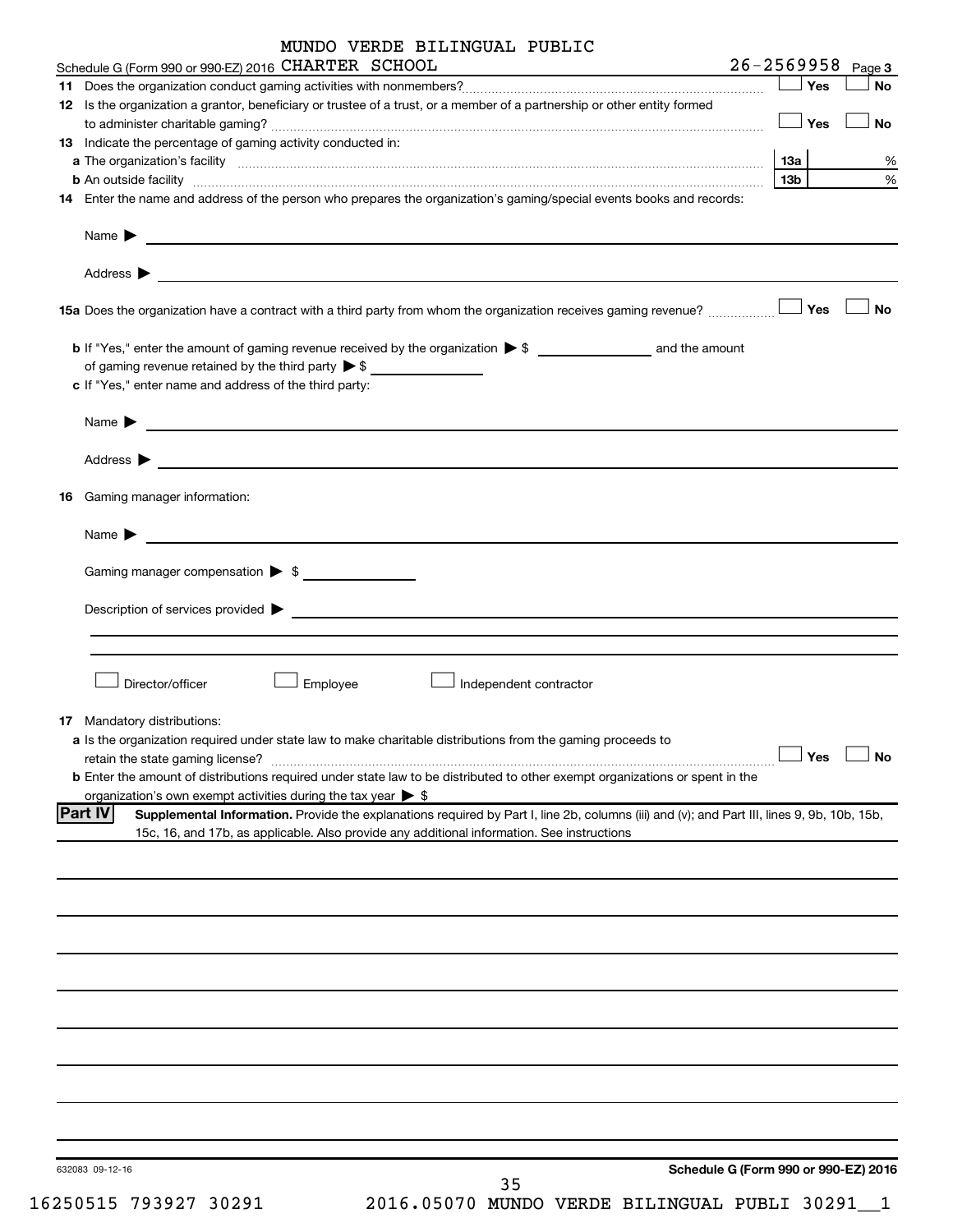|                                 | MUNDO VERDE BILINGUAL PUBLIC |                       |
|---------------------------------|------------------------------|-----------------------|
| Schedule G (Form 990 or 990-EZ) | CHARTER SCHOOL               | $26 - 2569958$ Page 4 |
|                                 |                              |                       |

|                    | <b>Part IV   Supplemental Information (continued)</b> |    |                                 |
|--------------------|-------------------------------------------------------|----|---------------------------------|
|                    |                                                       |    |                                 |
|                    |                                                       |    |                                 |
|                    |                                                       |    |                                 |
|                    |                                                       |    |                                 |
|                    |                                                       |    |                                 |
|                    |                                                       |    |                                 |
|                    |                                                       |    |                                 |
|                    |                                                       |    |                                 |
|                    |                                                       |    |                                 |
|                    |                                                       |    |                                 |
|                    |                                                       |    |                                 |
|                    |                                                       |    |                                 |
|                    |                                                       |    |                                 |
|                    |                                                       |    |                                 |
|                    |                                                       |    |                                 |
|                    |                                                       |    |                                 |
|                    |                                                       |    |                                 |
|                    |                                                       |    |                                 |
|                    |                                                       |    |                                 |
|                    |                                                       |    |                                 |
|                    |                                                       |    |                                 |
|                    |                                                       |    |                                 |
|                    |                                                       |    |                                 |
|                    |                                                       |    |                                 |
|                    |                                                       |    |                                 |
|                    |                                                       |    |                                 |
|                    |                                                       |    |                                 |
|                    |                                                       |    |                                 |
|                    |                                                       |    | Schedule G (Form 990 or 990-EZ) |
| 632084<br>04-01-16 |                                                       | 2C |                                 |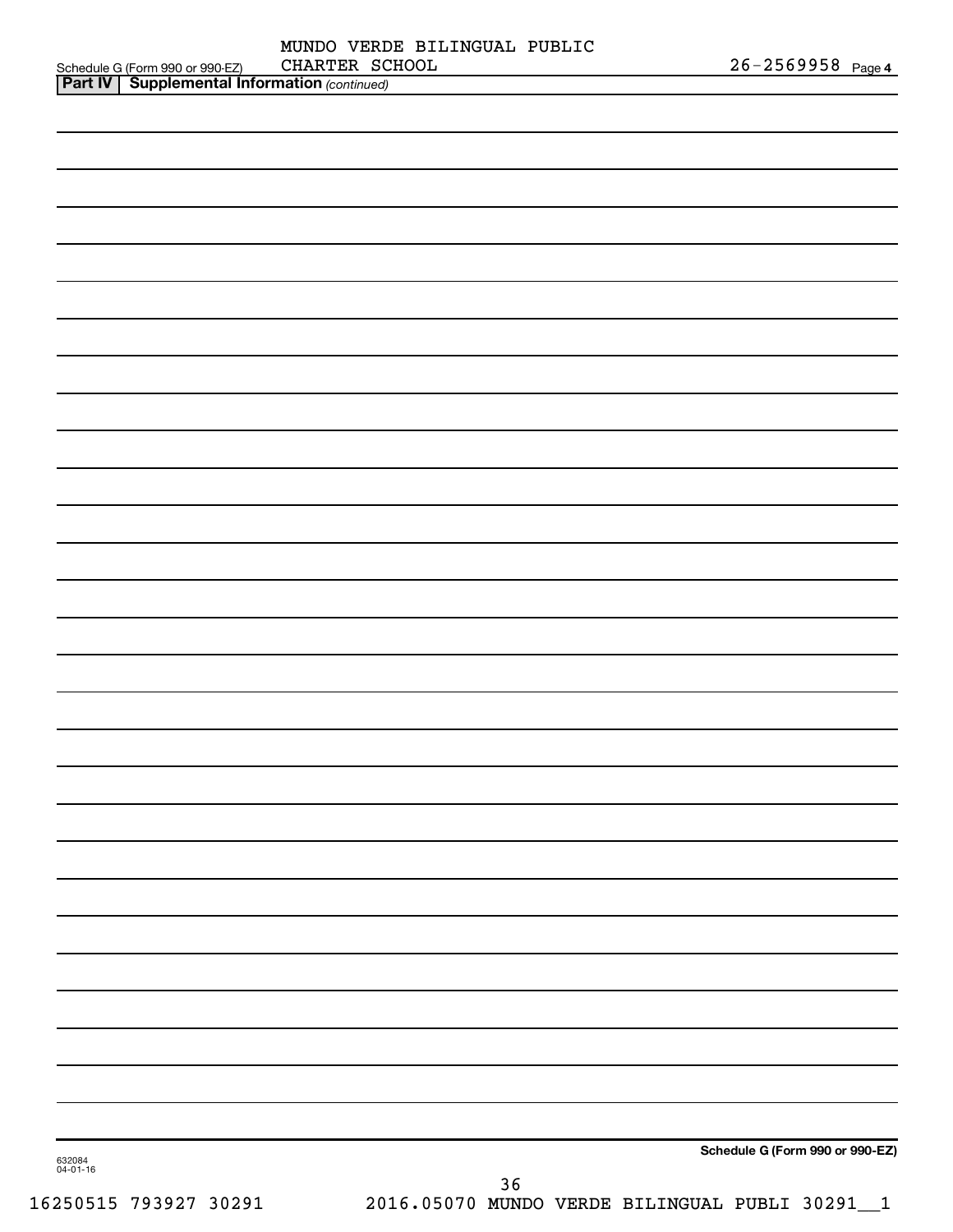| (Form 990)                  | <b>Supplemental Information on Tax-Exempt Bonds</b><br><b>SCHEDULE K</b><br>Complete if the organization answered "Yes" on Form 990, Part IV, line 24a. Provide descriptions,<br>explanations, and any additional information in Part VI.<br>Department of the Treasury<br>▶ Attach to Form 990. ▶ Information about Schedule K (Form 990) and its instructions is at www.irs.gov/form990.<br>Internal Revenue Service |                        |             |                       |               |                 |         |                             |           |          |                                                         | Inspection | OMB No. 1545-0047<br>2016<br><b>Open to Public</b> |    |
|-----------------------------|------------------------------------------------------------------------------------------------------------------------------------------------------------------------------------------------------------------------------------------------------------------------------------------------------------------------------------------------------------------------------------------------------------------------|------------------------|-------------|-----------------------|---------------|-----------------|---------|-----------------------------|-----------|----------|---------------------------------------------------------|------------|----------------------------------------------------|----|
|                             | MUNDO VERDE BILINGUAL PUBLIC<br>Name of the organization<br>CHARTER SCHOOL                                                                                                                                                                                                                                                                                                                                             |                        |             |                       |               |                 |         |                             |           |          | <b>Employer identification number</b><br>$26 - 2569958$ |            |                                                    |    |
| Part I                      | <b>Bond Issues</b>                                                                                                                                                                                                                                                                                                                                                                                                     | SEE PART VI FOR COLUMN |             | (F)                   | CONTINUATIONS |                 |         |                             |           |          |                                                         |            |                                                    |    |
|                             | $(c)$ CUSIP $#$<br>(a) Issuer name<br>(b) Issuer EIN                                                                                                                                                                                                                                                                                                                                                                   |                        |             |                       |               | (e) Issue price |         | (f) Description of purpose  |           |          | (g) Defeased (h) On behalf<br>of issuer                 |            | (i) Pooled<br>financing                            |    |
|                             |                                                                                                                                                                                                                                                                                                                                                                                                                        |                        |             |                       |               |                 |         |                             |           | Yes   No | Yes   No                                                |            | Yes                                                | No |
|                             |                                                                                                                                                                                                                                                                                                                                                                                                                        |                        |             |                       |               |                 | FINANCE |                             |           |          |                                                         |            |                                                    |    |
|                             | A UNITED BANK                                                                                                                                                                                                                                                                                                                                                                                                          | 54-1071198             | <b>NONE</b> | 01/15/14              |               |                 |         | 11480000. ACQUISITION AND R |           | х        |                                                         | x          |                                                    | X  |
| в                           |                                                                                                                                                                                                                                                                                                                                                                                                                        |                        |             |                       |               |                 |         |                             |           |          |                                                         |            |                                                    |    |
|                             |                                                                                                                                                                                                                                                                                                                                                                                                                        |                        |             |                       |               |                 |         |                             |           |          |                                                         |            |                                                    |    |
| C                           |                                                                                                                                                                                                                                                                                                                                                                                                                        |                        |             |                       |               |                 |         |                             |           |          |                                                         |            |                                                    |    |
|                             |                                                                                                                                                                                                                                                                                                                                                                                                                        |                        |             |                       |               |                 |         |                             |           |          |                                                         |            |                                                    |    |
| D                           |                                                                                                                                                                                                                                                                                                                                                                                                                        |                        |             |                       |               |                 |         |                             |           |          |                                                         |            |                                                    |    |
| Part II                     | Proceeds                                                                                                                                                                                                                                                                                                                                                                                                               |                        |             |                       |               |                 |         |                             |           |          |                                                         |            |                                                    |    |
|                             |                                                                                                                                                                                                                                                                                                                                                                                                                        |                        |             | Α                     |               |                 | В       | C                           |           |          |                                                         | D          |                                                    |    |
| $\mathbf 1$<br>$\mathbf{2}$ | Amount of bonds retired                                                                                                                                                                                                                                                                                                                                                                                                |                        |             |                       |               |                 |         |                             |           |          |                                                         |            |                                                    |    |
| 3                           |                                                                                                                                                                                                                                                                                                                                                                                                                        |                        |             |                       | 11,480,000.   |                 |         |                             |           |          |                                                         |            |                                                    |    |
| 4                           |                                                                                                                                                                                                                                                                                                                                                                                                                        |                        |             |                       |               |                 |         |                             |           |          |                                                         |            |                                                    |    |
| 5                           |                                                                                                                                                                                                                                                                                                                                                                                                                        |                        |             |                       |               |                 |         |                             |           |          |                                                         |            |                                                    |    |
| 6                           | Proceeds in refunding escrows                                                                                                                                                                                                                                                                                                                                                                                          |                        |             |                       |               |                 |         |                             |           |          |                                                         |            |                                                    |    |
| 7                           | Issuance costs from proceeds                                                                                                                                                                                                                                                                                                                                                                                           |                        |             |                       |               |                 |         |                             |           |          |                                                         |            |                                                    |    |
| 8                           | Credit enhancement from proceeds                                                                                                                                                                                                                                                                                                                                                                                       |                        |             |                       |               |                 |         |                             |           |          |                                                         |            |                                                    |    |
| 9                           |                                                                                                                                                                                                                                                                                                                                                                                                                        |                        |             |                       |               |                 |         |                             |           |          |                                                         |            |                                                    |    |
| 10                          |                                                                                                                                                                                                                                                                                                                                                                                                                        |                        |             |                       |               |                 |         |                             |           |          |                                                         |            |                                                    |    |
| 11                          | Other spent proceeds                                                                                                                                                                                                                                                                                                                                                                                                   |                        |             |                       |               |                 |         |                             |           |          |                                                         |            |                                                    |    |
| 12                          |                                                                                                                                                                                                                                                                                                                                                                                                                        |                        |             |                       |               |                 |         |                             |           |          |                                                         |            |                                                    |    |
| 13                          |                                                                                                                                                                                                                                                                                                                                                                                                                        |                        |             |                       |               |                 |         |                             |           |          |                                                         |            |                                                    |    |
|                             |                                                                                                                                                                                                                                                                                                                                                                                                                        |                        |             | Yes                   | No            | Yes             | No      | Yes                         | <b>No</b> |          | Yes                                                     |            | No                                                 |    |
| 14                          |                                                                                                                                                                                                                                                                                                                                                                                                                        |                        |             |                       | х             |                 |         |                             |           |          |                                                         |            |                                                    |    |
| 15                          |                                                                                                                                                                                                                                                                                                                                                                                                                        |                        |             |                       | X             |                 |         |                             |           |          |                                                         |            |                                                    |    |
| 16                          |                                                                                                                                                                                                                                                                                                                                                                                                                        | х                      |             |                       |               |                 |         |                             |           |          |                                                         |            |                                                    |    |
| 17                          | Does the organization maintain adequate books and records to support the final allocation of proceeds?                                                                                                                                                                                                                                                                                                                 |                        |             | $\overline{\text{x}}$ |               |                 |         |                             |           |          |                                                         |            |                                                    |    |
|                             | <b>Part III Private Business Use</b>                                                                                                                                                                                                                                                                                                                                                                                   |                        |             |                       |               |                 |         |                             |           |          |                                                         |            |                                                    |    |
|                             |                                                                                                                                                                                                                                                                                                                                                                                                                        |                        |             | A                     |               |                 | B       | C                           |           |          |                                                         | D          |                                                    |    |
| 1.                          | Was the organization a partner in a partnership, or a member of an LLC,                                                                                                                                                                                                                                                                                                                                                |                        |             | Yes                   | No            | Yes             | No      | Yes                         | No        |          | Yes                                                     |            | No                                                 |    |
|                             |                                                                                                                                                                                                                                                                                                                                                                                                                        |                        |             |                       | х             |                 |         |                             |           |          |                                                         |            |                                                    |    |
|                             | 2 Are there any lease arrangements that may result in private business use of                                                                                                                                                                                                                                                                                                                                          |                        |             |                       |               |                 |         |                             |           |          |                                                         |            |                                                    |    |
|                             |                                                                                                                                                                                                                                                                                                                                                                                                                        |                        |             |                       | X             |                 |         |                             |           |          |                                                         |            |                                                    |    |
|                             | 632121 10-19-16 LHA For Paperwork Reduction Act Notice, see the Instructions for Form 990. 37                                                                                                                                                                                                                                                                                                                          |                        |             |                       |               |                 |         |                             |           |          | Schedule K (Form 990) 2016                              |            |                                                    |    |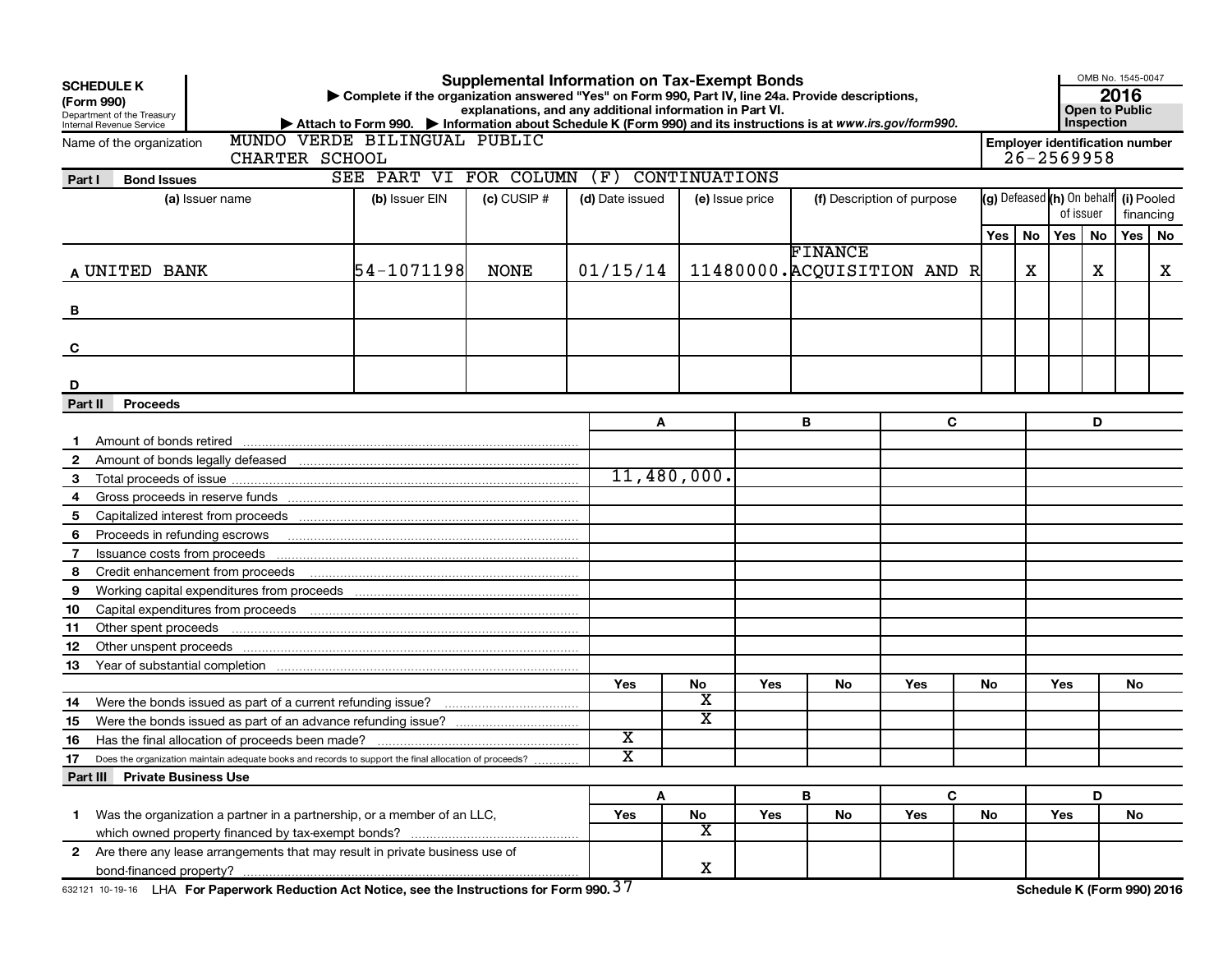#### MUNDO VERDE BILINGUAL PUBLIC CHARTER SCHOOL 26-2569958

| CHARTER SCHOOL<br>Schedule K (Form 990) 2016                                                           |                         |                         |     | $26 - 2569958$ |     |    |     | Page 2    |
|--------------------------------------------------------------------------------------------------------|-------------------------|-------------------------|-----|----------------|-----|----|-----|-----------|
| Part III Private Business Use (Continued)                                                              |                         |                         |     |                |     |    |     |           |
|                                                                                                        |                         | A                       |     | в              | C   |    |     | D         |
| 3a Are there any management or service contracts that may result in private                            | Yes                     | <b>No</b>               | Yes | <b>No</b>      | Yes | No | Yes | <b>No</b> |
|                                                                                                        |                         | $\overline{\mathbf{X}}$ |     |                |     |    |     |           |
| b If "Yes" to line 3a, does the organization routinely engage bond counsel or other outside            |                         |                         |     |                |     |    |     |           |
| counsel to review any management or service contracts relating to the financed property?               |                         |                         |     |                |     |    |     |           |
| c Are there any research agreements that may result in private business use of bond-financed property? |                         | X                       |     |                |     |    |     |           |
| d If "Yes" to line 3c, does the organization routinely engage bond counsel or other outside            |                         |                         |     |                |     |    |     |           |
| counsel to review any research agreements relating to the financed property?                           |                         |                         |     |                |     |    |     |           |
| Enter the percentage of financed property used in a private business use by<br>4                       |                         |                         |     |                |     |    |     |           |
| entities other than a section 501(c)(3) organization or a state or local government $\ldots$ .         |                         | %                       |     | %              |     | %  |     | %         |
| Enter the percentage of financed property used in a private business use as a result of<br>5           |                         |                         |     |                |     |    |     |           |
| unrelated trade or business activity carried on by your organization, another                          |                         |                         |     |                |     |    |     |           |
|                                                                                                        |                         | %                       |     | %              |     | %  |     | %         |
|                                                                                                        |                         | $\%$                    |     | %              |     | %  |     | %         |
| 7                                                                                                      |                         | $\overline{\mathtt{x}}$ |     |                |     |    |     |           |
| 8a Has there been a sale or disposition of any of the bond-financed property to a non-                 |                         |                         |     |                |     |    |     |           |
| governmental person other than a 501(c)(3) organization since the bonds were issued?                   |                         | $\mathbf X$             |     |                |     |    |     |           |
| <b>b</b> If "Yes" to line 8a, enter the percentage of bond-financed property sold or disposed          |                         |                         |     |                |     |    |     |           |
|                                                                                                        |                         | %                       |     | %              |     | %  |     | %         |
| c If "Yes" to line 8a, was any remedial action taken pursuant to Regulations sections                  |                         |                         |     |                |     |    |     |           |
|                                                                                                        |                         |                         |     |                |     |    |     |           |
| 9 Has the organization established written procedures to ensure that all nonqualified                  |                         |                         |     |                |     |    |     |           |
| bonds of the issue are remediated in accordance with the requirements under                            |                         |                         |     |                |     |    |     |           |
| Regulations sections 1.141-12 and 1.145-2?                                                             | X                       |                         |     |                |     |    |     |           |
| Part IV Arbitrage                                                                                      |                         |                         |     |                |     |    |     |           |
|                                                                                                        |                         | A                       |     | B              |     | C  | D   |           |
| Has the issuer filed Form 8038-T, Arbitrage Rebate, Yield Reduction and                                | Yes                     | No                      | Yes | <b>No</b>      | Yes | No | Yes | No        |
|                                                                                                        |                         | x                       |     |                |     |    |     |           |
|                                                                                                        |                         |                         |     |                |     |    |     |           |
|                                                                                                        |                         | $\overline{\text{x}}$   |     |                |     |    |     |           |
|                                                                                                        |                         | $\overline{\mathbf{X}}$ |     |                |     |    |     |           |
|                                                                                                        |                         | x                       |     |                |     |    |     |           |
| If "Yes" to line 2c, provide in Part VI the date the rebate computation was                            |                         |                         |     |                |     |    |     |           |
|                                                                                                        |                         |                         |     |                |     |    |     |           |
| 3                                                                                                      | $\overline{\textbf{x}}$ |                         |     |                |     |    |     |           |
| 4a Has the organization or the governmental issuer entered into a qualified                            |                         |                         |     |                |     |    |     |           |
|                                                                                                        |                         | X.                      |     |                |     |    |     |           |
|                                                                                                        |                         |                         |     |                |     |    |     |           |
|                                                                                                        |                         |                         |     |                |     |    |     |           |
|                                                                                                        |                         |                         |     |                |     |    |     |           |
| e Was the hedge terminated?                                                                            |                         |                         |     |                |     |    |     |           |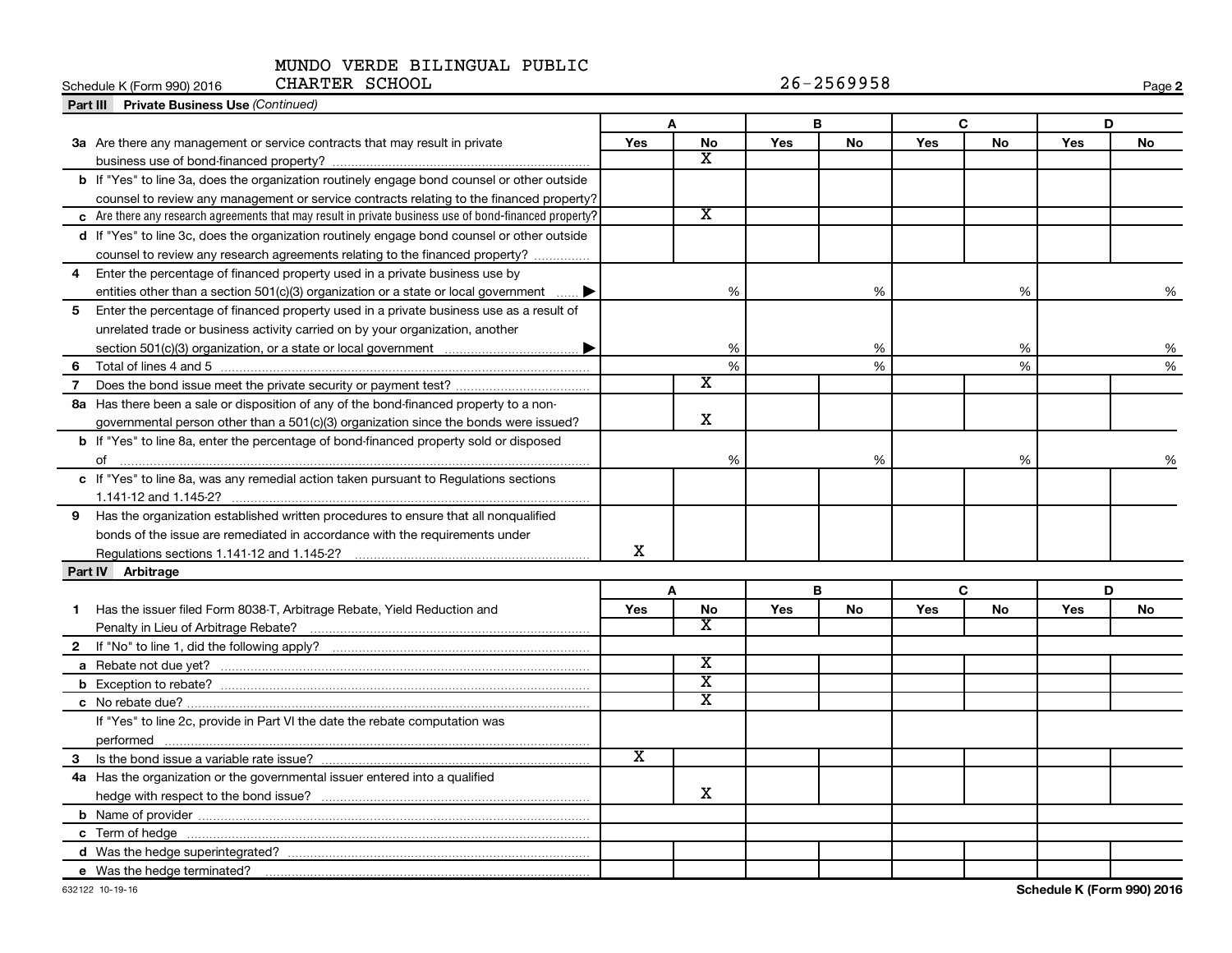| CHARTER SCHOOL<br>Schedule K (Form 990) 2016                                                  |                                                                                                                                                                                                                                                                                                                                                                                                                                                                                                                                                                                                    |    |     |    |     |    |     | Page 3 |
|-----------------------------------------------------------------------------------------------|----------------------------------------------------------------------------------------------------------------------------------------------------------------------------------------------------------------------------------------------------------------------------------------------------------------------------------------------------------------------------------------------------------------------------------------------------------------------------------------------------------------------------------------------------------------------------------------------------|----|-----|----|-----|----|-----|--------|
| Part IV Arbitrage (Continued)                                                                 |                                                                                                                                                                                                                                                                                                                                                                                                                                                                                                                                                                                                    |    |     |    |     |    |     |        |
|                                                                                               |                                                                                                                                                                                                                                                                                                                                                                                                                                                                                                                                                                                                    |    |     |    |     |    |     | D      |
|                                                                                               | Yes                                                                                                                                                                                                                                                                                                                                                                                                                                                                                                                                                                                                | No | Yes | No | Yes | No | Yes | No     |
| 5a Were gross proceeds invested in a guaranteed investment contract (GIC)?                    |                                                                                                                                                                                                                                                                                                                                                                                                                                                                                                                                                                                                    |    |     |    |     |    |     |        |
|                                                                                               |                                                                                                                                                                                                                                                                                                                                                                                                                                                                                                                                                                                                    |    |     |    |     |    |     |        |
|                                                                                               |                                                                                                                                                                                                                                                                                                                                                                                                                                                                                                                                                                                                    |    |     |    |     |    |     |        |
| d Was the regulatory safe harbor for establishing the fair market value of the GIC satisfied? |                                                                                                                                                                                                                                                                                                                                                                                                                                                                                                                                                                                                    |    |     |    |     |    |     |        |
| 6 Were any gross proceeds invested beyond an available temporary period?                      |                                                                                                                                                                                                                                                                                                                                                                                                                                                                                                                                                                                                    |    |     |    |     |    |     |        |
| 7 Has the organization established written procedures to monitor the requirements of          |                                                                                                                                                                                                                                                                                                                                                                                                                                                                                                                                                                                                    |    |     |    |     |    |     |        |
| Part V                                                                                        | $26 - 2569958$<br>B<br>C<br>Α<br>$\overline{\texttt{x}}$<br>$\overline{\texttt{x}}$<br>X<br><b>Procedures To Undertake Corrective Action</b><br>B<br>C<br>A<br>Yes<br>No<br>Yes<br>Yes<br>No<br>No<br>Has the organization established written procedures to ensure that violations of<br>federal tax requirements are timely identified and corrected through the voluntary<br>closing agreement program if self-remediation isn't available under applicable<br>X<br>Part VI Supplemental Information. Provide additional information for responses to questions on Schedule K. See instructions |    |     |    |     |    |     |        |
|                                                                                               |                                                                                                                                                                                                                                                                                                                                                                                                                                                                                                                                                                                                    |    |     |    |     |    |     | D      |
|                                                                                               |                                                                                                                                                                                                                                                                                                                                                                                                                                                                                                                                                                                                    |    |     |    |     |    | Yes | No     |
|                                                                                               |                                                                                                                                                                                                                                                                                                                                                                                                                                                                                                                                                                                                    |    |     |    |     |    |     |        |
|                                                                                               |                                                                                                                                                                                                                                                                                                                                                                                                                                                                                                                                                                                                    |    |     |    |     |    |     |        |
|                                                                                               |                                                                                                                                                                                                                                                                                                                                                                                                                                                                                                                                                                                                    |    |     |    |     |    |     |        |
|                                                                                               |                                                                                                                                                                                                                                                                                                                                                                                                                                                                                                                                                                                                    |    |     |    |     |    |     |        |
|                                                                                               |                                                                                                                                                                                                                                                                                                                                                                                                                                                                                                                                                                                                    |    |     |    |     |    |     |        |
| SCHEDULE K, PART I, BOND ISSUES:                                                              |                                                                                                                                                                                                                                                                                                                                                                                                                                                                                                                                                                                                    |    |     |    |     |    |     |        |
| ISSUER NAME: UNITED BANK<br>(A)                                                               |                                                                                                                                                                                                                                                                                                                                                                                                                                                                                                                                                                                                    |    |     |    |     |    |     |        |
| DESCRIPTION OF PURPOSE:<br>(F)                                                                |                                                                                                                                                                                                                                                                                                                                                                                                                                                                                                                                                                                                    |    |     |    |     |    |     |        |
| FINANCE ACQUISITION AND RENOVATION OF THE SCHOOL.                                             |                                                                                                                                                                                                                                                                                                                                                                                                                                                                                                                                                                                                    |    |     |    |     |    |     |        |
|                                                                                               |                                                                                                                                                                                                                                                                                                                                                                                                                                                                                                                                                                                                    |    |     |    |     |    |     |        |
|                                                                                               |                                                                                                                                                                                                                                                                                                                                                                                                                                                                                                                                                                                                    |    |     |    |     |    |     |        |
|                                                                                               |                                                                                                                                                                                                                                                                                                                                                                                                                                                                                                                                                                                                    |    |     |    |     |    |     |        |
|                                                                                               |                                                                                                                                                                                                                                                                                                                                                                                                                                                                                                                                                                                                    |    |     |    |     |    |     |        |
|                                                                                               |                                                                                                                                                                                                                                                                                                                                                                                                                                                                                                                                                                                                    |    |     |    |     |    |     |        |
|                                                                                               |                                                                                                                                                                                                                                                                                                                                                                                                                                                                                                                                                                                                    |    |     |    |     |    |     |        |
|                                                                                               |                                                                                                                                                                                                                                                                                                                                                                                                                                                                                                                                                                                                    |    |     |    |     |    |     |        |
|                                                                                               |                                                                                                                                                                                                                                                                                                                                                                                                                                                                                                                                                                                                    |    |     |    |     |    |     |        |
|                                                                                               |                                                                                                                                                                                                                                                                                                                                                                                                                                                                                                                                                                                                    |    |     |    |     |    |     |        |
|                                                                                               |                                                                                                                                                                                                                                                                                                                                                                                                                                                                                                                                                                                                    |    |     |    |     |    |     |        |
|                                                                                               |                                                                                                                                                                                                                                                                                                                                                                                                                                                                                                                                                                                                    |    |     |    |     |    |     |        |
|                                                                                               |                                                                                                                                                                                                                                                                                                                                                                                                                                                                                                                                                                                                    |    |     |    |     |    |     |        |
|                                                                                               |                                                                                                                                                                                                                                                                                                                                                                                                                                                                                                                                                                                                    |    |     |    |     |    |     |        |
|                                                                                               |                                                                                                                                                                                                                                                                                                                                                                                                                                                                                                                                                                                                    |    |     |    |     |    |     |        |
|                                                                                               |                                                                                                                                                                                                                                                                                                                                                                                                                                                                                                                                                                                                    |    |     |    |     |    |     |        |
|                                                                                               |                                                                                                                                                                                                                                                                                                                                                                                                                                                                                                                                                                                                    |    |     |    |     |    |     |        |
|                                                                                               |                                                                                                                                                                                                                                                                                                                                                                                                                                                                                                                                                                                                    |    |     |    |     |    |     |        |
|                                                                                               |                                                                                                                                                                                                                                                                                                                                                                                                                                                                                                                                                                                                    |    |     |    |     |    |     |        |
|                                                                                               |                                                                                                                                                                                                                                                                                                                                                                                                                                                                                                                                                                                                    |    |     |    |     |    |     |        |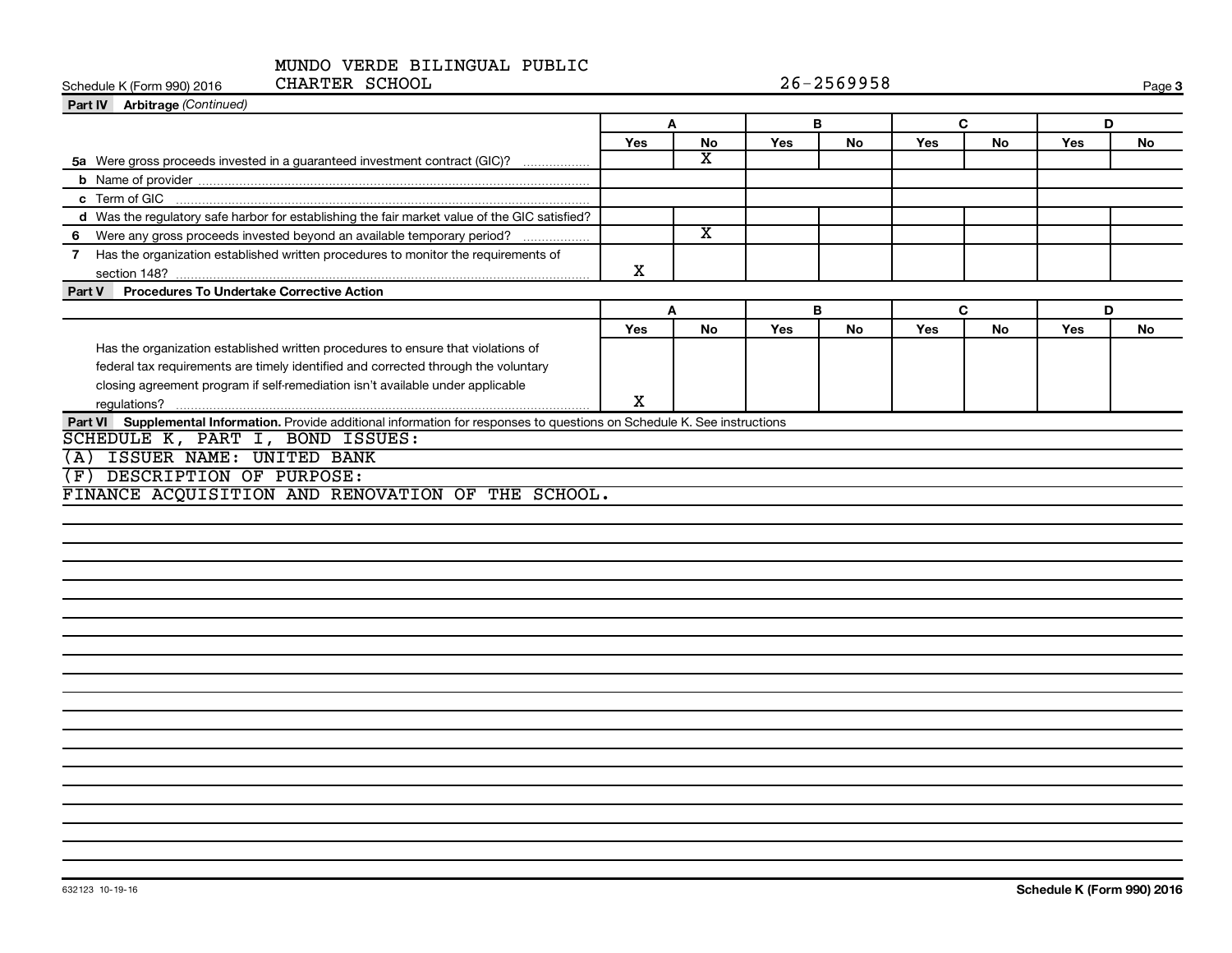| <b>SCHEDULE M</b> |  |
|-------------------|--|
| (Form 990)        |  |

# **Noncash Contributions**

OMB No. 1545-0047

Department of the Treasury Internal Revenue Service

◆ Complete if the organizations answered "Yes" on Form 990, Part IV, lines 29 or 30.<br>● Complete if the organizations answered "Yes" on Form 990, Part IV, lines 29 or 30. **Attach to Form 990.** J

**Open To Public Inspection**

Name of the organization

**Information about Schedule M (Form 990) and its instructions is at www.irs.gov/form990.** MUNDO VERDE BILINGUAL PUBLIC

**Employer identification number** CHARTER SCHOOL 26-2569958

**Part I Types of Property**

|    |                                                                                                                                | (a)                     | (b)                           | (c)                                            |         | (d)                          |            |     |    |
|----|--------------------------------------------------------------------------------------------------------------------------------|-------------------------|-------------------------------|------------------------------------------------|---------|------------------------------|------------|-----|----|
|    |                                                                                                                                | Check if                | Number of<br>contributions or | Noncash contribution<br>amounts reported on    |         | Method of determining        |            |     |    |
|    |                                                                                                                                | applicable              |                               | items contributed Form 990, Part VIII, line 1g |         | noncash contribution amounts |            |     |    |
| 1  |                                                                                                                                |                         |                               |                                                |         |                              |            |     |    |
| 2  |                                                                                                                                |                         |                               |                                                |         |                              |            |     |    |
| з  |                                                                                                                                |                         |                               |                                                |         |                              |            |     |    |
| 4  |                                                                                                                                |                         |                               |                                                |         |                              |            |     |    |
| 5  | Clothing and household goods                                                                                                   |                         |                               |                                                |         |                              |            |     |    |
| 6  |                                                                                                                                |                         |                               |                                                |         |                              |            |     |    |
| 7  |                                                                                                                                |                         |                               |                                                |         |                              |            |     |    |
| 8  |                                                                                                                                |                         |                               |                                                |         |                              |            |     |    |
| 9  | Securities - Publicly traded                                                                                                   |                         |                               |                                                |         |                              |            |     |    |
| 10 | Securities - Closely held stock                                                                                                |                         |                               |                                                |         |                              |            |     |    |
| 11 | Securities - Partnership, LLC, or                                                                                              |                         |                               |                                                |         |                              |            |     |    |
|    | trust interests                                                                                                                |                         |                               |                                                |         |                              |            |     |    |
| 12 | Securities - Miscellaneous                                                                                                     |                         |                               |                                                |         |                              |            |     |    |
| 13 | Qualified conservation contribution -                                                                                          |                         |                               |                                                |         |                              |            |     |    |
|    |                                                                                                                                |                         |                               |                                                |         |                              |            |     |    |
| 14 | Qualified conservation contribution - Other                                                                                    |                         |                               |                                                |         |                              |            |     |    |
| 15 | Real estate - Residential                                                                                                      |                         |                               |                                                |         |                              |            |     |    |
| 16 |                                                                                                                                |                         |                               |                                                |         |                              |            |     |    |
| 17 |                                                                                                                                |                         |                               |                                                |         |                              |            |     |    |
| 18 |                                                                                                                                |                         |                               |                                                |         |                              |            |     |    |
| 19 |                                                                                                                                |                         |                               |                                                |         |                              |            |     |    |
| 20 | Drugs and medical supplies                                                                                                     |                         |                               |                                                |         |                              |            |     |    |
| 21 |                                                                                                                                |                         |                               |                                                |         |                              |            |     |    |
| 22 |                                                                                                                                |                         |                               |                                                |         |                              |            |     |    |
| 23 |                                                                                                                                |                         |                               |                                                |         |                              |            |     |    |
| 24 |                                                                                                                                |                         |                               |                                                |         |                              |            |     |    |
| 25 | (DONATED AUCTI)<br>Other $\blacktriangleright$                                                                                 | $\overline{\textbf{x}}$ | 20                            | 27,026.FMV                                     |         |                              |            |     |    |
| 26 | EDUCATIONAL I)<br>Other $\blacktriangleright$                                                                                  | $\overline{\textbf{x}}$ | 1                             |                                                | 300.FMV |                              |            |     |    |
| 27 | Other<br>▶                                                                                                                     |                         |                               |                                                |         |                              |            |     |    |
| 28 | Other                                                                                                                          |                         |                               |                                                |         |                              |            |     |    |
| 29 | Number of Forms 8283 received by the organization during the tax year for contributions                                        |                         |                               |                                                |         |                              |            |     |    |
|    | for which the organization completed Form 8283, Part IV, Donee Acknowledgement                                                 |                         |                               | 29                                             |         |                              |            |     |    |
|    |                                                                                                                                |                         |                               |                                                |         |                              |            | Yes | No |
|    | 30a During the year, did the organization receive by contribution any property reported in Part I, lines 1 through 28, that it |                         |                               |                                                |         |                              |            |     |    |
|    | must hold for at least three years from the date of the initial contribution, and which isn't required to be used for          |                         |                               |                                                |         |                              |            |     |    |
|    | exempt purposes for the entire holding period?                                                                                 |                         |                               |                                                |         |                              | 30a        |     | х  |
| b  | If "Yes," describe the arrangement in Part II.                                                                                 |                         |                               |                                                |         |                              |            |     |    |
| 31 | Does the organization have a gift acceptance policy that requires the review of any nonstandard contributions?                 |                         |                               |                                                |         |                              |            |     | х  |
|    | 32a Does the organization hire or use third parties or related organizations to solicit, process, or sell noncash              |                         |                               |                                                |         |                              | 31         |     |    |
|    | contributions?                                                                                                                 |                         |                               |                                                |         |                              | <b>32a</b> |     | х  |
|    | <b>b</b> If "Yes," describe in Part II.                                                                                        |                         |                               |                                                |         |                              |            |     |    |
| 33 | If the organization didn't report an amount in column (c) for a type of property for which column (a) is checked,              |                         |                               |                                                |         |                              |            |     |    |
|    | describe in Part II.                                                                                                           |                         |                               |                                                |         |                              |            |     |    |
|    |                                                                                                                                |                         |                               |                                                |         |                              |            |     |    |

**For Paperwork Reduction Act Notice, see the Instructions for Form 990. Schedule M (Form 990) (2016)** LHA

632141 08-23-16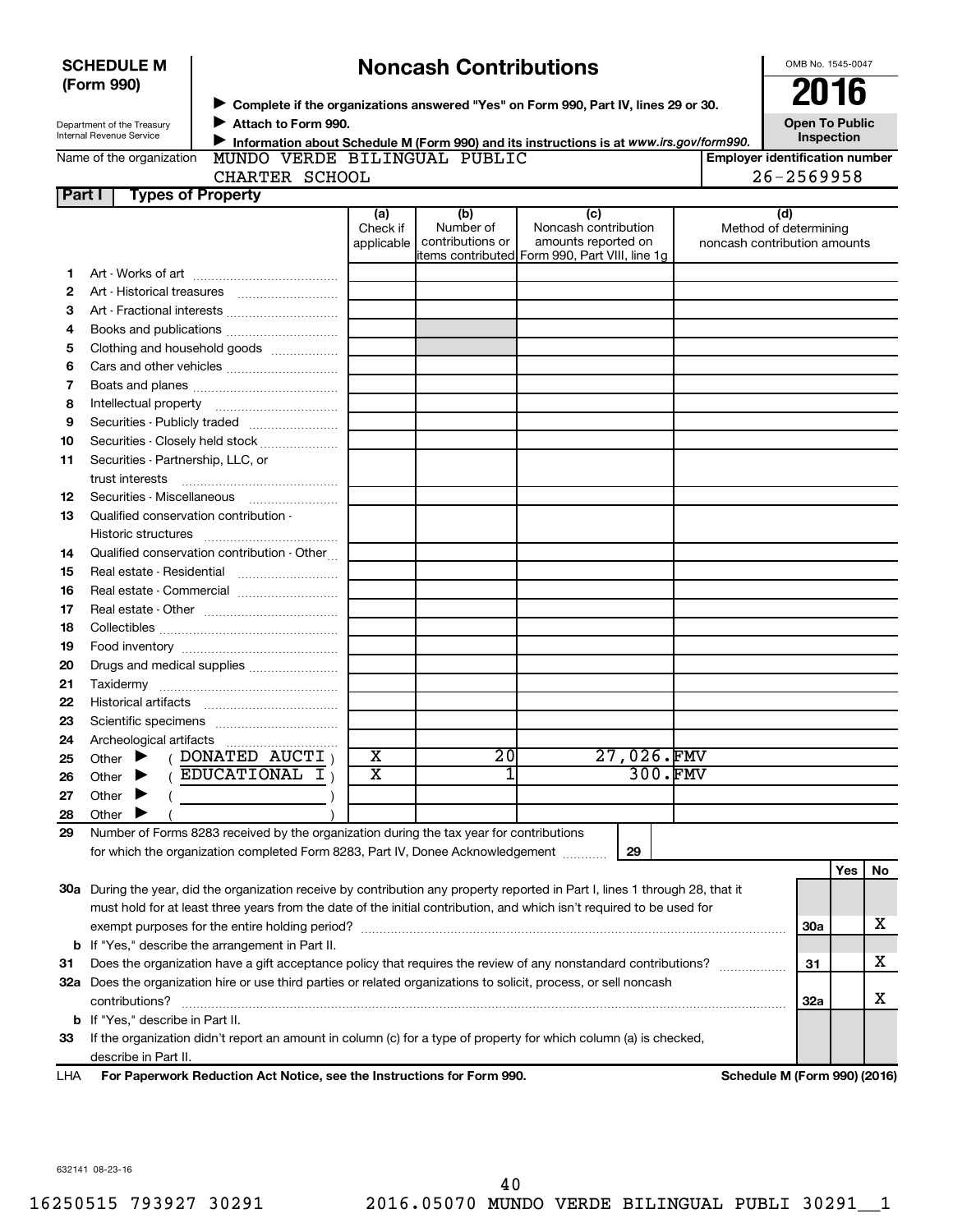|  | MUNDO VERDE BILINGUAL PUBLIC |  |
|--|------------------------------|--|
|  |                              |  |

**2** Schedule M (Form 990) (2016) CHARTER SCHOOL 26-2569958 Page

Part II | Supplemental Information. Provide the information required by Part I, lines 30b, 32b, and 33, and whether the organization is reporting in Part I, column (b), the number of contributions, the number of items received, or a combination of both. Also complete this part for any additional information.

SCHEDULE M, PART I, COLUMN (B):

THE ORGANIZATION REPORTS NON-CASH ITEMS AS NUMBER OF CONTRIBUTIONS.

**Schedule M (Form 990) (2016)**

632142 08-23-16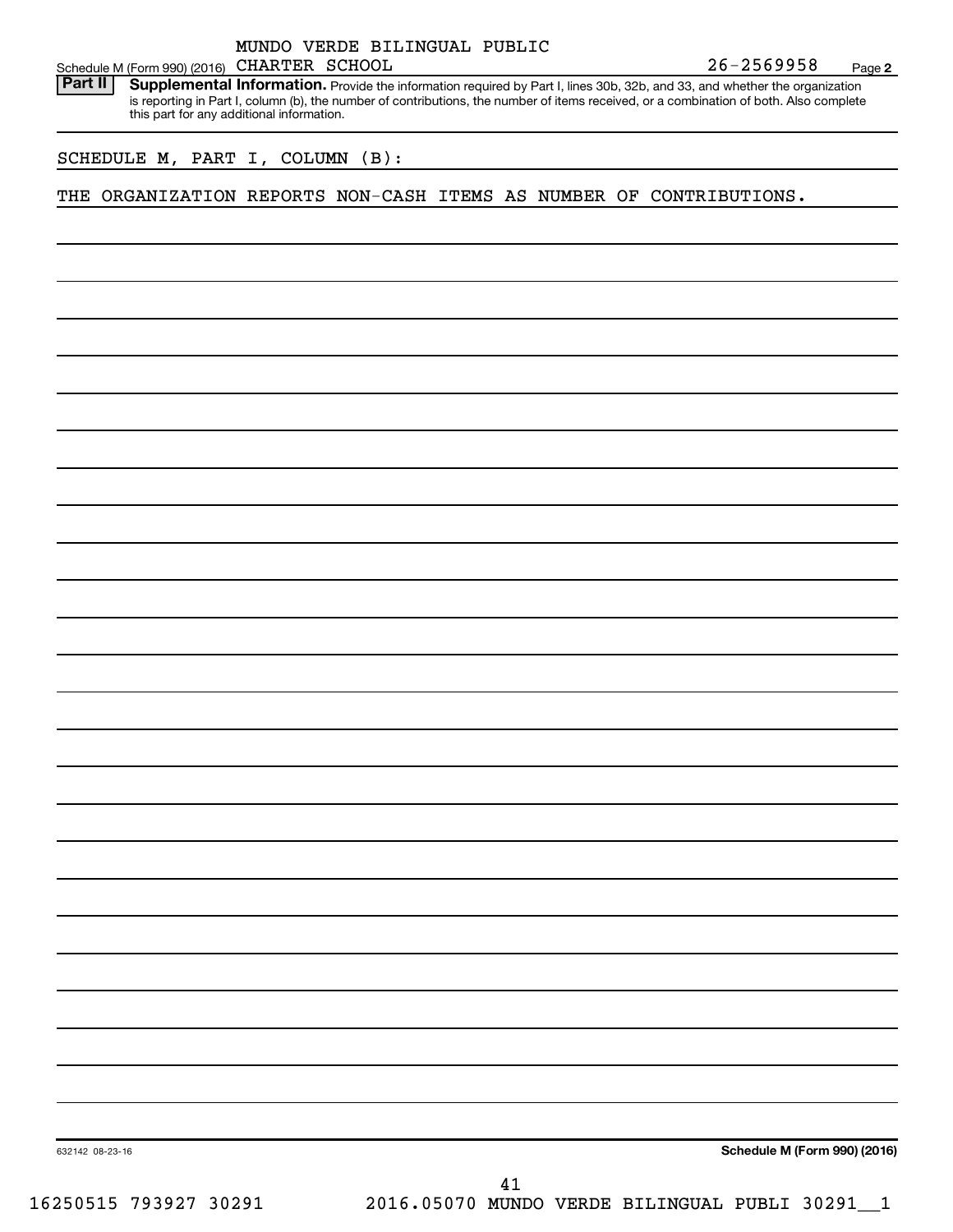Internal Revenue Service

Department of the Treasury **(Form 990 or 990-EZ)**

Name of the organization

**Complete to provide information for responses to specific questions on SCHEDULE O Supplemental Information to Form 990 or 990-EZ 2016**

**Information about Schedule O (Form 990 or 990-EZ) and its instructions is at WWW.irs.gov/form990. Form 990 or 990-EZ or to provide any additional information. | Attach to Form 990 or 990-EZ.**

**Open to Public Inspection Employer identification number**

OMB No. 1545-0047

MUNDO VERDE BILINGUAL PUBLIC CHARTER SCHOOL 26-2569958

## FORM 990, PART I, LINE 1, DESCRIPTION OF ORGANIZATION MISSION:

#### THEM TO BE SUCCESSFUL AND COMPASSIONATE GLOBAL STEWARDS OF THEIR

COMMUNITIES THROUGH AN ENGAGING CURRICULUM FOCUSED ON BILITERACY AND

SUSTAINABILITY.

FORM 990, PART VI, SECTION A, LINE 1:

THE PRESIDENT, VICE PRESIDENT, SECRETARY AND TREASURER WILL BE VOTING MEMBERS OF THE EXECUTIVE COMMITTEE. THE EXECUTIVE DIRECTOR WILL BE AN EX OFFICIO NON-VOTING MEMBER OF THE EXECUTIVE COMMITTEE. THE PRESIDENT WILL BE THE CHAIR OF THE EXECUTIVE COMMITTEE. WHEN THE BOARD OF DIRECTORS IS NOT IN SESSION, THE EXECUTIVE COMMITTEE WILL HAVE AND MAY EXERCISE ALL OF THE POWERS OF THE BOARD OF DIRECTORS, EXCEPT TO THE EXTENT, IF ANY, THAT SUCH AUTHORITY IS LIMITED BY RESOLUTION OF THE ENTIRE BOARD OF DIRECTORS; PROVIDED, HOWEVER, THAT NEITHER THE EXECUTIVE COMMITTEE NOR ANY OTHER COMMITTEE WILL HAVE THE POWER TO AMEND THE ARTICLES OF INCORPORATION OR THESE BYLAWS; APPROVE THE ANNUAL BUDGET, CAPITAL EXPENDITURES OR OUTLAYS IN EXCESS OF \$25,000; INITIATE OR TERMINATE THE SERVICES OF EMPLOYEES OR THE EXECUTIVE DIRECTOR; ELECT NEW OR REMOVE EXISTING DIRECTORS OR OFFICERS, OR EXTEND OFFICER TERMS OF OFFICE; CREATE OR DISSOLVE COMMITTEES, OR APPOINT OR REMOVE COMMITTEE CHAIRS; CHANGE THE PURPOSE OF THE CORPORATION OR DISSOLVE THE CORPORATE EXISTENCE OF THE CORPORATION; ENTER INTO CONTRACTS OR SUE OTHER ENTITIES; ADOPT OR ELIMINATE PROGRAMS OF MUNDO VERDE. ALL ACTIONS OF THE EXECUTIVE COMMITTEE WILL BE REPORTED TO THE BOARD OF DIRECTORS AT ITS NEXT REGULAR MEETING AND ANY MOTION TO RECONSIDER ANY ACTION SO REPORTED WILL BE IN ORDER IF MADE BY ANY DIRECTOR.

42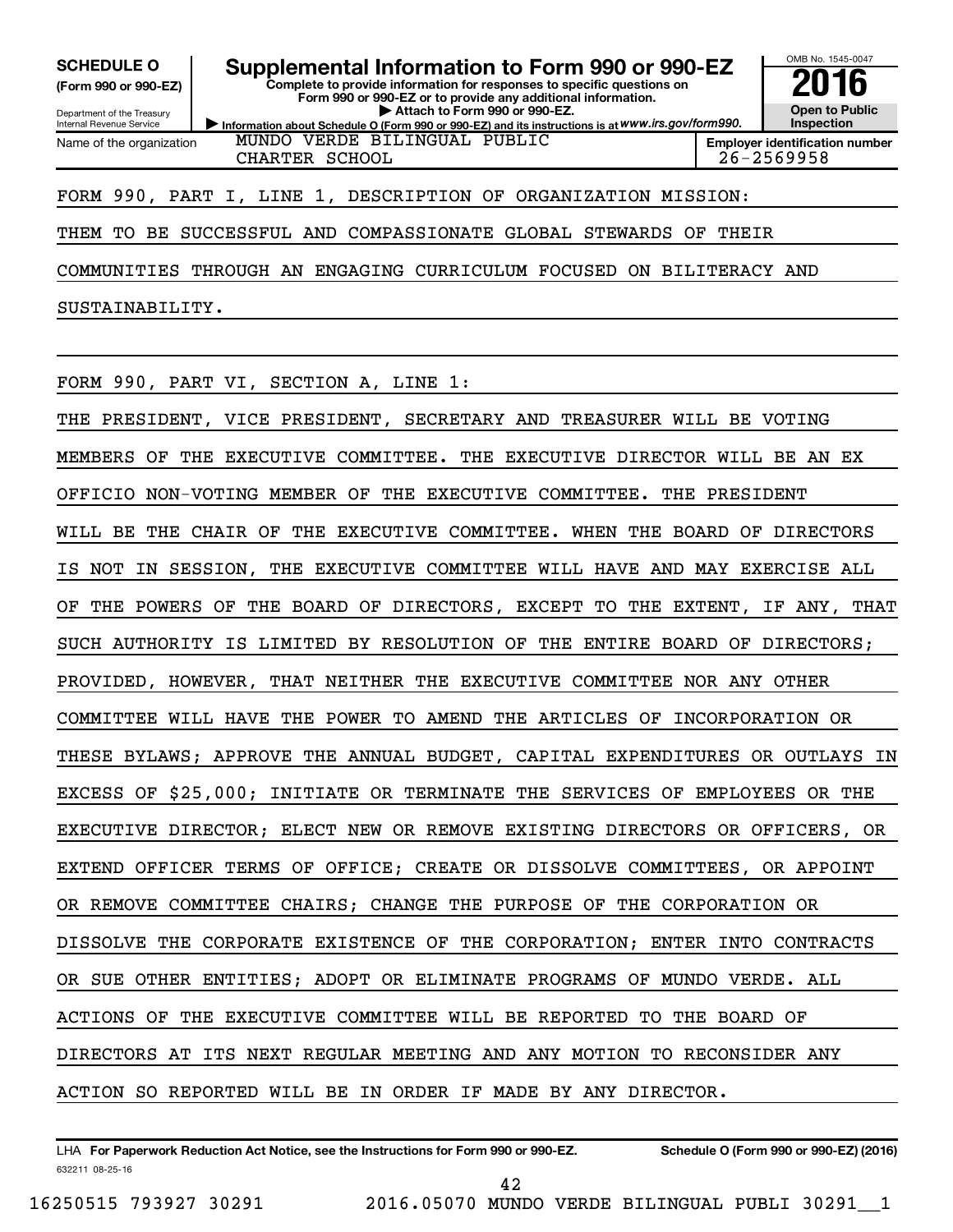| Schedule O (Form 990 or 990-EZ) (2016)                                  | Page 2                                              |
|-------------------------------------------------------------------------|-----------------------------------------------------|
| Name of the organization MUNDO VERDE BILINGUAL PUBLIC<br>CHARTER SCHOOL | <b>Employer identification number</b><br>26-2569958 |
| <b>DODM AOO</b><br>n n m 11<br>$ATAMTONL$ $T TNIR$ $11R$                |                                                     |

FORM 990, PART VI, SECTION B, LINE 11B:

AFTER THE FISCAL YEAR AUDIT AND THE DRAFT FORM 990 ARE COMPLETE AND

DELIVERED TO MANAGEMENT, THE BOARD OF DIRECTORS REVIEWS THE 990 WITH

MANAGEMENT AND DISCUSSES ANY CHANGES AND RECOOMMENDATIONS BEFORE THE FINAL

FORM 990 IS FILED WITH THE IRS.

FORM 990, PART VI, SECTION B, LINE 12C:

ALL DIRECTORS AND OFFICERS ARE REQUIRED TO REPORT AND DISCLOSE ANY INTERESTS IN A CONTRACT OR OTHER TRANSACTION OR PROGRAM PRESENTED TO OR DISCUSSED BY THE BOARD OR BOARD COMMITTEE FOR AUTHORIZATION, APPROVAL, OR RATIFICATION PRIOR TO THE BOARD OR COMMITTEE ACTING ON THE CONTRACT OR TRANSACTION. THE DISCLOSURE MUST INCLUDE ALL RELEVANT FACTS AND MATERIALS KNOWN TO THE PERSON THAT MIGHT REASONABLY BE SEEN AS ADVERSE TO THE SCHOOL'S INTEREST. THE BOARD OR BOARD COMMITTEE, BY MAJORITY VOTE, WILL THEN DETERMINE WHETHER A CONFLICT OF INTEREST EXISTS OR MAY REASONABLY BE SEEN TO EXIST. THE MINUTES OF THE MEETING WILL REFLECT THE DISCLOSURE MADE, THE VOTE THEREON, AND, WHEN APPLICABLE, THE ABSTENTION FROM VOTING AND PARTICIPATION OF THE PERSON WITH THE CONFLICT OF INTEREST.

|  | FORM 990, PART VI, SECTION B, LINE 15A: |  |  |  |  |                                                                             |  |
|--|-----------------------------------------|--|--|--|--|-----------------------------------------------------------------------------|--|
|  |                                         |  |  |  |  | THE BOARD OF DIRECTORS REVIEWS THE EXECUTIVE DIRECTOR'S COMPENSATION, USING |  |
|  |                                         |  |  |  |  | COMPARABILITY DATA, AND CONTEMPORANEOUSLY DOCUMENTS THE DELIBERATION AND    |  |
|  |                                         |  |  |  |  | DECISION. THIS PROCESS TO DETERMINE COMPENSATION OF THE EXECUTIVE DIRECTOR  |  |
|  | WAS LAST CONDUCTED IN DECEMBER 2015.    |  |  |  |  |                                                                             |  |

FORM 990, PART VI, SECTION C, LINE 19:

THE ORGANIZATION MAKES ITS GOVERNING DOCUMENTS, CONFLICT OF INTEREST

632212 08-25-16 **Schedule O (Form 990 or 990-EZ) (2016)** POLICY, AND FINANCIAL STATEMENTS AVAILABLE TO THE PUBLIC UPON REQUEST. 43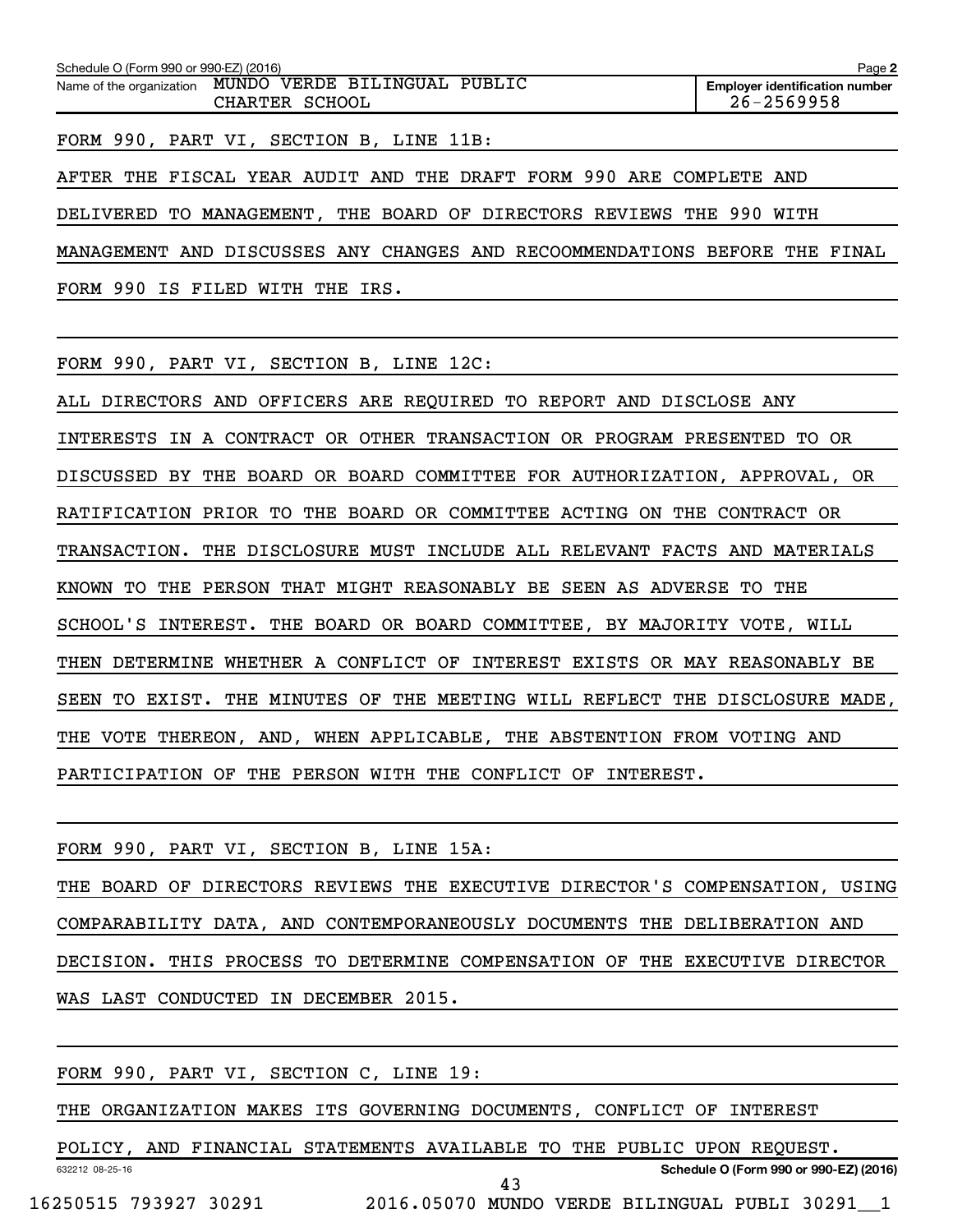| FORM 990, PART XII, LINE 2C:<br>THE ORGANIZATION HAS NOT CHANGED EITHER ITS AUDIT OVERSIGHT PROCESS OR<br>ITS INDEPENDENT AUDITOR SELECTION PROCESS FROM THE PREVIOUS YEAR. | Schedule O (Form 990 or 990-EZ) (2016)<br>MUNDO VERDE BILINGUAL PUBLIC<br>Name of the organization<br>CHARTER SCHOOL | <b>Employer identification number</b><br>$26 - 2569958$ |
|-----------------------------------------------------------------------------------------------------------------------------------------------------------------------------|----------------------------------------------------------------------------------------------------------------------|---------------------------------------------------------|
|                                                                                                                                                                             |                                                                                                                      |                                                         |
|                                                                                                                                                                             |                                                                                                                      |                                                         |
|                                                                                                                                                                             |                                                                                                                      |                                                         |
|                                                                                                                                                                             |                                                                                                                      |                                                         |
|                                                                                                                                                                             |                                                                                                                      |                                                         |
|                                                                                                                                                                             |                                                                                                                      |                                                         |
|                                                                                                                                                                             |                                                                                                                      |                                                         |
|                                                                                                                                                                             |                                                                                                                      |                                                         |
|                                                                                                                                                                             |                                                                                                                      |                                                         |
|                                                                                                                                                                             |                                                                                                                      |                                                         |
|                                                                                                                                                                             |                                                                                                                      |                                                         |
|                                                                                                                                                                             |                                                                                                                      |                                                         |
|                                                                                                                                                                             |                                                                                                                      |                                                         |
|                                                                                                                                                                             |                                                                                                                      |                                                         |
|                                                                                                                                                                             |                                                                                                                      |                                                         |
|                                                                                                                                                                             |                                                                                                                      |                                                         |
|                                                                                                                                                                             |                                                                                                                      |                                                         |